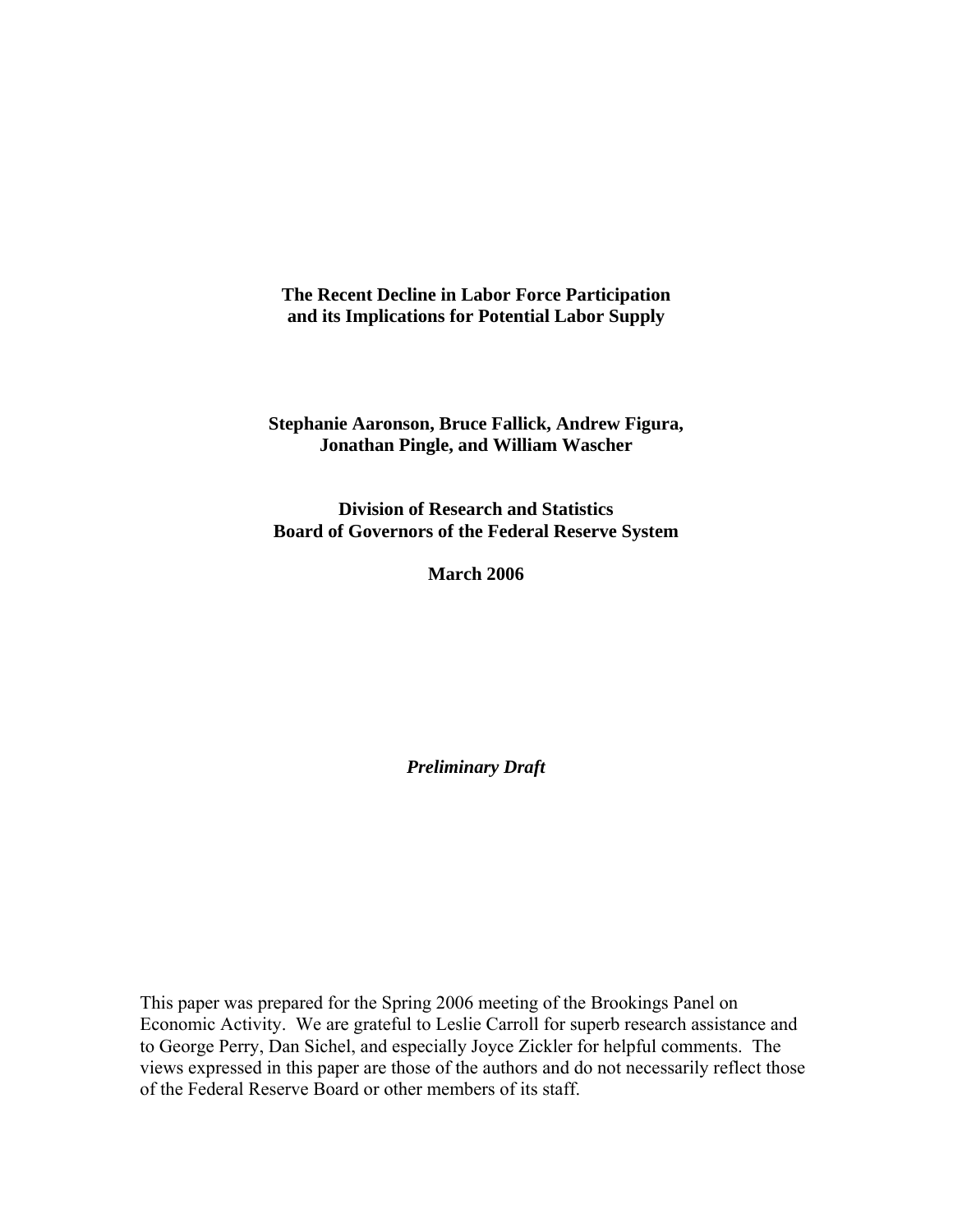The labor force participation rate is defined as the percentage of the working-age population reporting themselves as either working or actively looking for work. This statistic, which is constructed from data collected as part of the Current Population Survey (CPS) and is published monthly by the Bureau of Labor Statistics (BLS), is arguably the most prominent measure of the supply of workers to the U.S. economy. For much of the past four decades, the participation rate has trended up, rising from less than 60 percent in the early 1960s to more than 67 percent by the late 1990s. However, after having peaked at 67.3 percent in the first quarter of 2000, the labor force participation rate fell steadily to under 66 percent by early 2005 and has edged up only to just above 66 percent since then.

As shown in figure 1, such a decline in labor force participation is nearly unprecedented in the post-war economic experience. Although the upward trend in participation between the mid-1960s and the mid-1990s has occasionally been interrupted by relatively brief periods of little change, few episodes of persistent outright declines are evident in the data. Indeed, even after removing the upward trend from the earlier period (using, for example, an HP filter or a linear spline), the decline in the participation rate in recent years seems large and unusually protracted by historical standards.

 A key question is whether the decline in the participation rate since 2000 primarily reflects cyclical forces—the tendency for individuals to withdraw from the labor force during periods of reduced job opportunities—or longer-lasting structural influences. Indeed, the answer to this question bears importantly on the interpretation of recent macroeconomic developments. If the weakness in participation since 2000 is largely cyclical in nature, the current unemployment rate could be understating the degree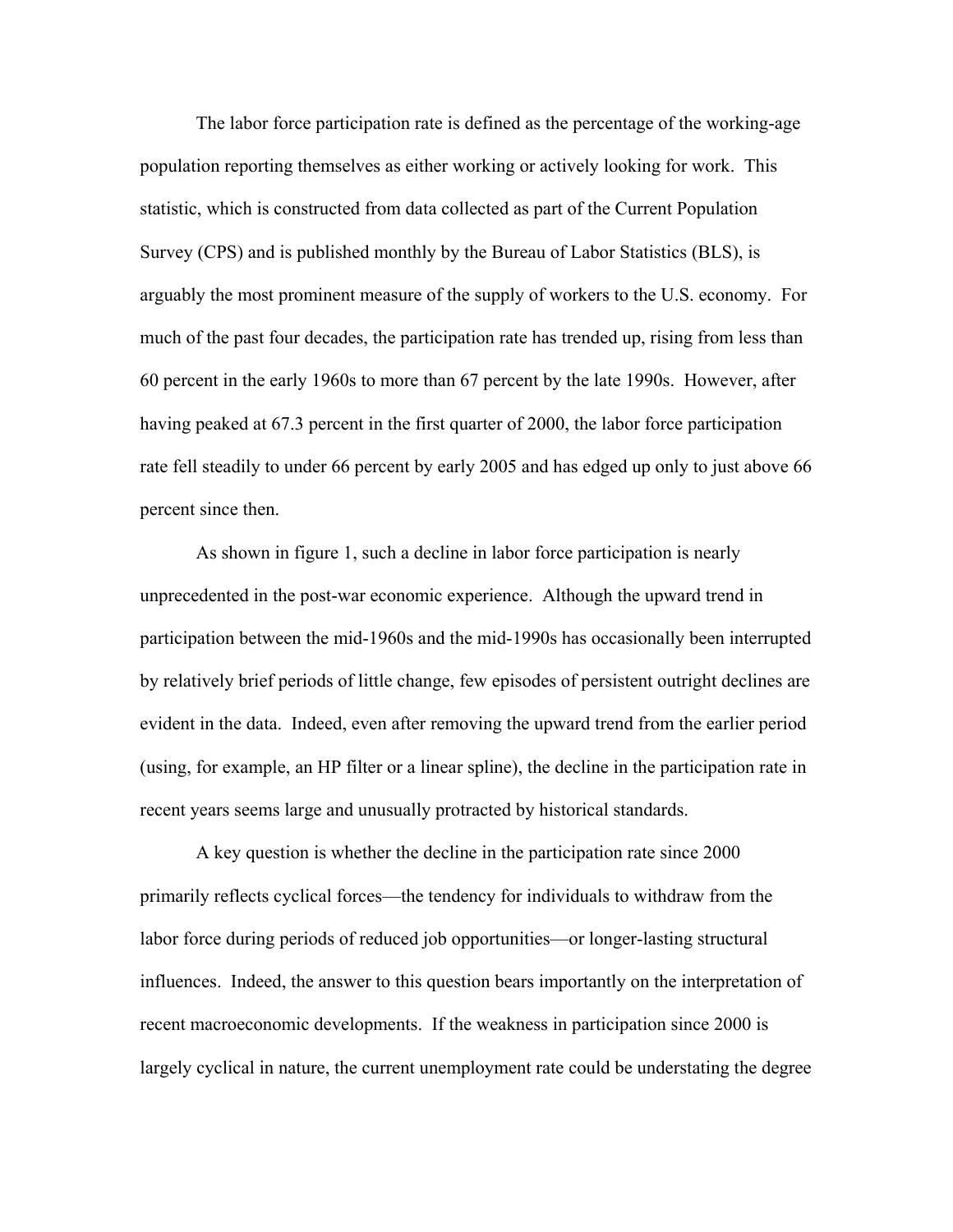of slack in the labor market to a significant degree—and perhaps overstating the potential upside pressures on wage and price inflation; moreover, the outlook for longer-term economic growth would be buoyed by a higher labor force trend.<sup>1</sup> If, instead, a significant portion of the decline is the result of structural developments in the labor market, the unemployment rate may be giving the appropriate signal of current economic slack, and the implications for the potential growth of the economy would be less optimistic.

 From one standpoint, the cyclical story seems quite reasonable. The downturn in the participation rate lines up closely with the weakening in overall economic activity that began in early 2001. The declines in participation were spread widely across demographic groups. And, the drop in participation coincided with a deterioration of households' perceptions of labor market conditions. Moreover, the failure of the participation rate to rebound after the end of the recession could be a consequence of unusually weak labor demand in the subsequent economic recovery. However, this evidence is by no means definitive, and the persistence of the low level of the participation rate during the recent period of more rapid employment gains has led an increasing number of observers to question whether other factors might be at work as well. $^{2}$ 

In this paper, we undertake a comprehensive review of recent developments in labor force participation and attempt to parse the recent decline into its cyclical and structural components. In particular, after a brief overview of the data we use in this paper, we examine the effects of changing demographics on the aggregate participation

1

- 2 -

 $<sup>1</sup>$  See, for example, Bradbury (2005).</sup>

 $2^2$  See, for example, Aaronson, Park, and Sullivan (2006), Himmelberg and McConnell (2006), and Toosi (2005).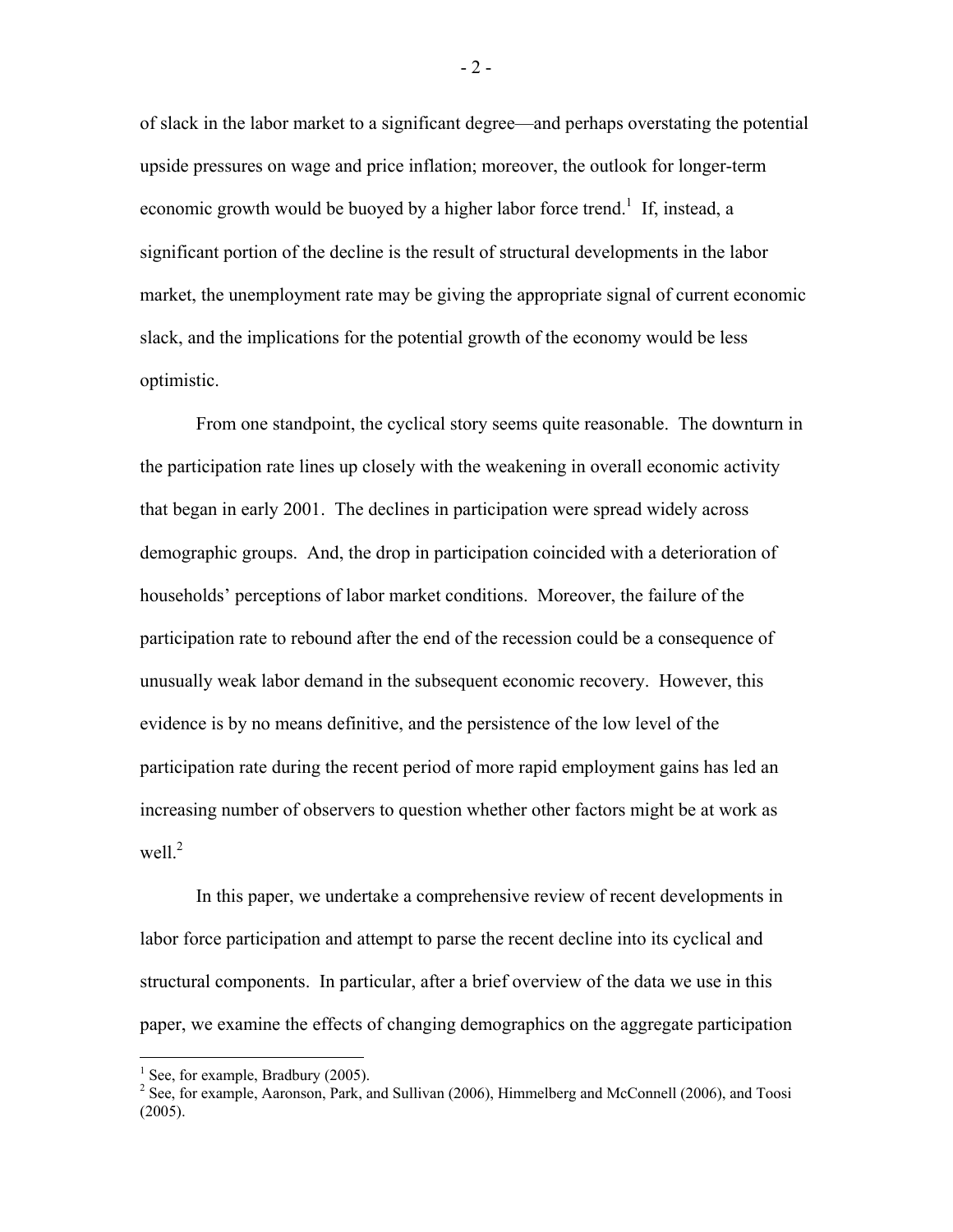rate and review the facts and past research on a number of other potential influences, including trends in human capital accumulation, relative wages, family structure, and income support programs. We then use a cohort-based model of the participation rate that attempts to account for these factors to estimate and project forward the underlying trend in the participation rate. Next, we compare the model-based results with distinct analyses of recent changes in labor force participation using state-level data, gross labor force flows, and information on the incidence and duration of labor force attachment. Finally, we report briefly on two other components of the aggregate supply of labor—the size of the working-age population and the length of the average workweek.

 Several important findings emerge from our analysis. As one might suspect, our results suggest a role for both cyclical and structural factors in explaining the recent decline in the labor force participation rate. In particular, the hot economy of the late 1990s—perhaps coupled with new legislation that encouraged or required welfare recipients to enter the labor force—appears to have pulled additional workers into the labor market, thus raising the participation rate at the same time that it pushed the unemployment rate down to about 4 percent. As the economy turned down in early 2001, the participation rate dropped back and remained low, reflecting the extended period of employment declines and persistent lack of job opportunities that followed the recession.

However, important structural and demographic developments appear to have been at work as well. First, the aging of the baby boom cohort has been raising the share of the population in age groups for which participation rates have historically been much lower than for younger groups, and this compositional change has been putting downward pressure on the aggregate participation rate. Second, participation rates for

- 3 -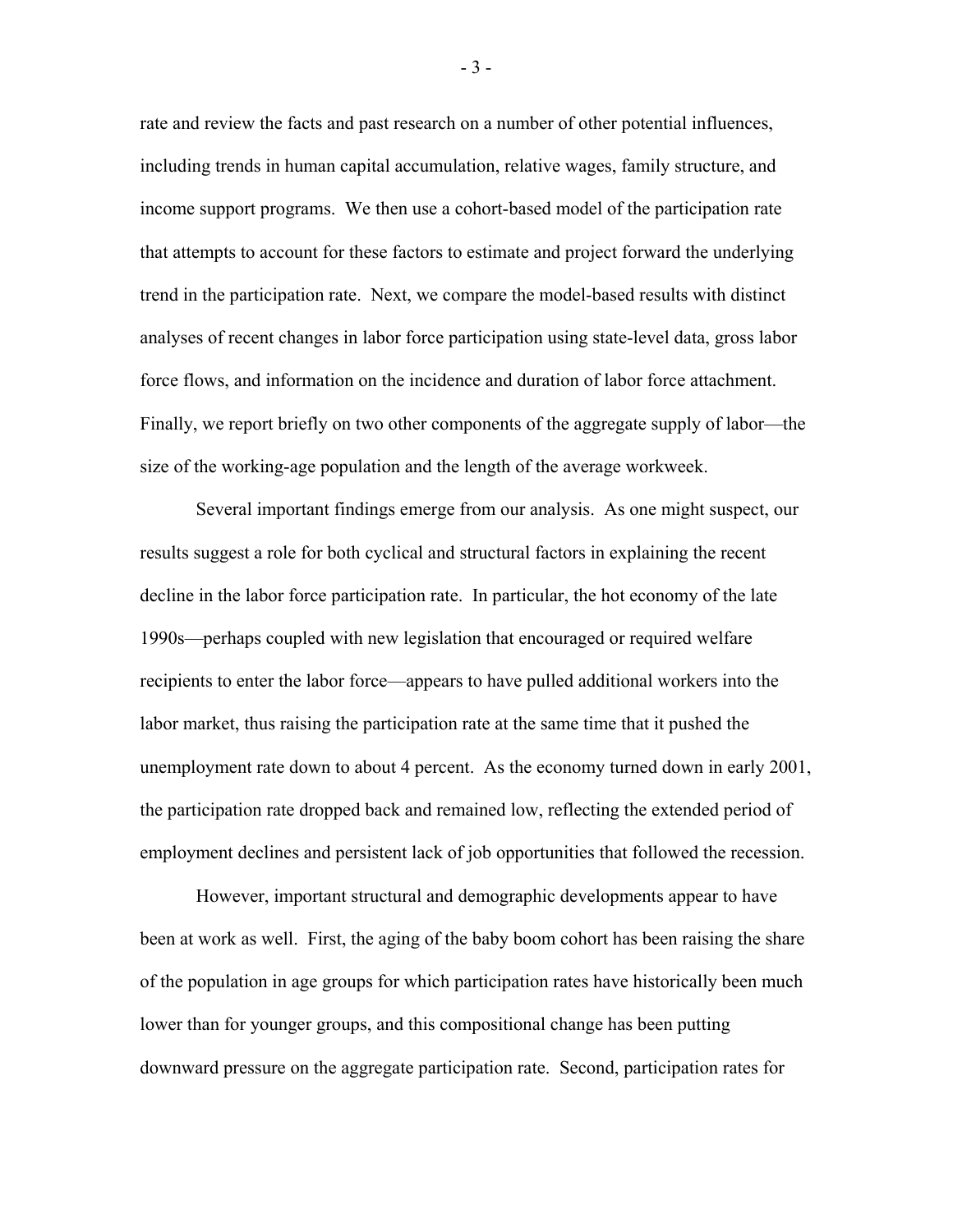newer cohorts of adult women appear to have flattened out after more than three decades of steady rise, while new cohorts of men continue to be less inclined to participate in the labor market than their predecessors. Third, we find that teenagers and young adults are remaining in school longer and are reducing their labor force attachment whether in or out of school. Finally, and partially offsetting these other influences, individuals in older age groups are increasingly delaying retirement or reentering the labor force following retirement, a development that seems to reflect better health, longer life spans, and changes to Social Security rules.

 On balance, the results suggest that most of the decline in the participation rate during and immediately following the 2001 recession was a response to business cycle developments. However, the continued decline in participation in subsequent years and the absence of a significant rebound in 2005 appears to reflect other more structural factors. Indeed, the current level of the participation rate is close to our model-based estimate of its longer-run trend level, suggesting that the current state of the labor market is roughly neutral for the participation rate. Finally, projections from the model suggest that many of these structural factors will continue to put downward pressure on the participation rate for some time, so that any future cyclical fluctuations in participation will take place around a declining trend. This continued downtrend, coupled with slower projected population growth and an apparent downtrend in the average workweek, suggests that trend growth of aggregate hours will slow further in coming years.

### The Data

 As indicated above, the official labor force statistics published by the BLS come from the Current Population Survey (CPS), a survey of roughly 110,000 individuals aged

- 4 -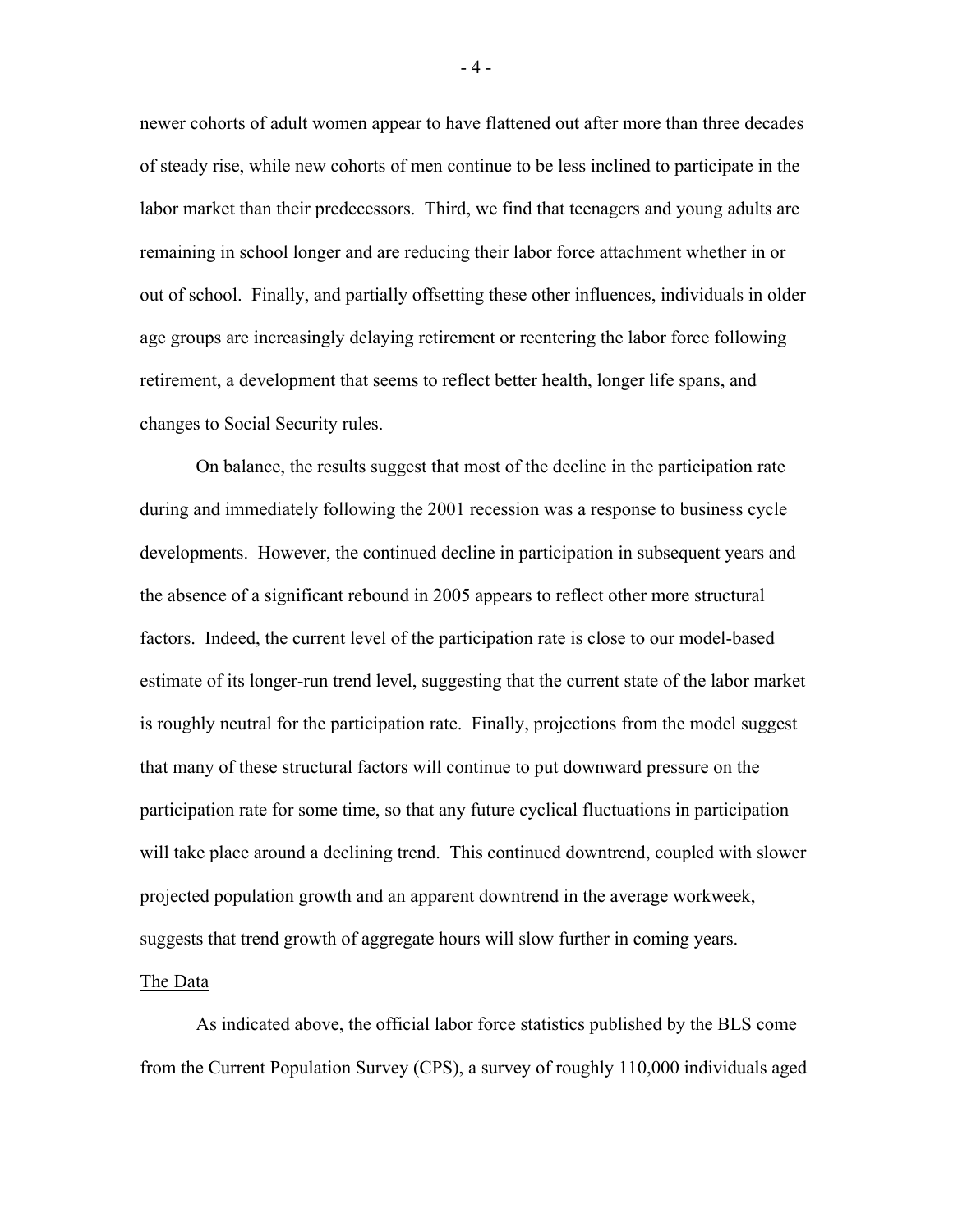16 and older in the civilian noninstitutional population that is conducted monthly by the Census Bureau. In this paper, we use these published data along with the underlying CPS micro data to analyze movements in labor force participation. We also use data from the Annual Demographic Supplements to the CPS, which are conducted in March of each year.

 Because the CPS survey instrument has changed over time, we need to be cognizant of possible inconsistencies in the data. Most importantly for our purposes, in 1994, the Census redesigned the CPS and introduced computer-assisted interviewing techniques. A primary goal of the redesign was to reduce the potential for misclassification of an individual's labor force status by improving and clarifying the definitions of the labor force concepts and by revising the wording and sequencing of the questions (Polivka and Rothgeb, 1993).<sup>3</sup> The new questionnaire also better distinguishes between permanent and temporary layoffs and between active and passive job search behavior, in order to correctly identify unemployed individuals.

 Research shows that the redesigned CPS identifies more individuals as being in the labor force than did the old survey. Parallel surveys that the BLS conducted before

1

<sup>&</sup>lt;sup>3</sup> For instance, in the pre-1994 surveys, respondents were first asked "What were you doing for most of LAST WEEK?," and if the respondent did not answer "working" or "unable to work," they were asked "Did you do any work at all LAST WEEK, not counting work around the house?" As noted by Polivka and Rothgreb (1993), this question had the potential for failing to count as employed individuals who worked intermittently or from their homes, while categorizing as working people doing volunteer work. In the new survey, individuals are asked "LAST WEEK, did you do any work for pay?" and additional questions follow to capture unpaid work in a family business. Polivka (1996) also provides several examples of the outdated nature of the old questionnaire. For instance, in determining labor force status, interviewers were instructed to ask female respondents who appeared to be homemakers "What were you doing most of LAST WEEK---keeping house or something else?" Moreover, the response categories for questions concerning temporary absence from work did not include "child care problems" or "maternity/paternity leave." In addition, the meaning of certain terms has changed over time. The question on temporary absences, introduced in 1967 was "Did you have a job or business from which you were temporarily absent or on layoff LAST WEEK?" At the time, a layoff was understood to be a temporary spell of unemployment from which the individual expected to be recalled. However, by the late 1980s, the term had evolved to include a permanent separation from an employer.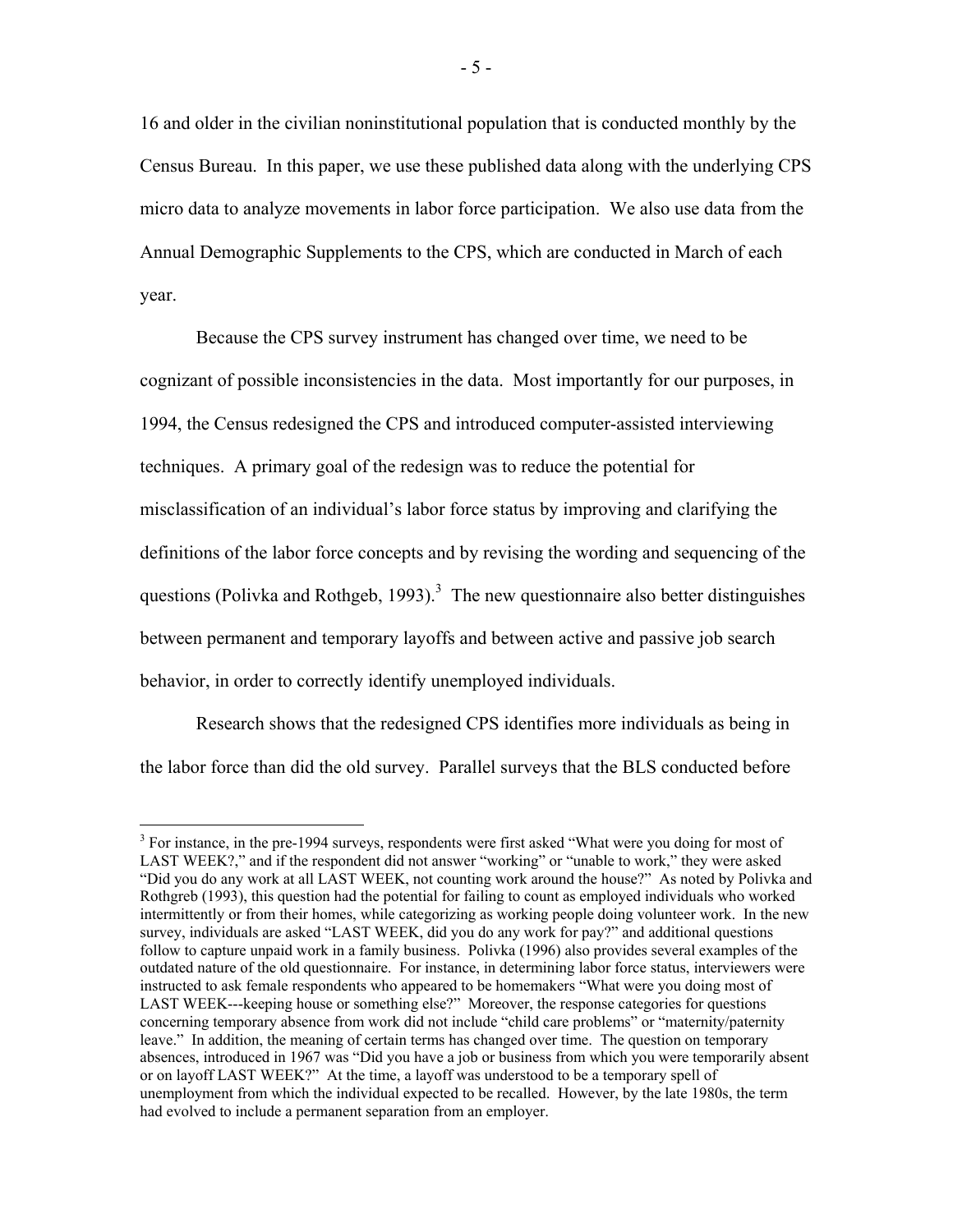and after the introduction of the new survey instrument indicated that the redesign raised the aggregate labor force participation rate by about 0.4 percentage point.<sup>4</sup> However, the effects of the redesign varied for different subgroups of the population; for example, the redesign significantly raised the measured participation rate of women aged 16 and over but lowered the measured participation rate of men in the 20 to 54 age range.<sup>5</sup>

 Polivka and Miller provided multiplicative and additive factors that can be used to adjust the level of the participation rate so that it is comparable over time. Because these factors are constant, they simply shift up the series prior to 1994. The multiplicative factor allows for the possibility that the magnitude of the adjustment varies with the share of individuals in the labor market. However, the factors do not allow for the possibility that the impact of the redesign varies in response to other factors, such as the business cycle.

 Unfortunately, we do not know much about how the effects of the redesign vary with the state of the labor market. The parallel survey covered only two years, during which the unemployment rate fell from 7.7 percent to 6.5 percent. In addition, while we might be able to infer the likely cyclical sensitivity of any single feature of the redesign from the change to the question itself, so many changes were made at once that the ultimate impact is difficult to discern. $<sup>6</sup>$ </sup>

 $\overline{a}$ 

<sup>&</sup>lt;sup>4</sup> In order to assess the impact of the automated collection procedure, a parallel CPS survey using the new procedure was conducted from July 1992 through December 1993. In addition, households in the parallel survey were interviewed using the old procedures from January 1994 through May 1994. <sup>5</sup> See Polivka and Miller (1995).

 $6$  For example, the new survey was designed to better distinguish passive and active search methods. If the use of these methods varies over the cycle, then the impact of the survey on measured unemployment, and hence the participation rate, would vary in a predictable way. However, the actual impact of the revised questions is unclear. The revised unemployment sequence did do a better job of eliminating passive searchers, but it also expanded the pool of individuals asked the job search questions and increased the likelihood that a person reported multiple search activities, one of which could turn out to be active (Polivka and Rothgeb, 1993).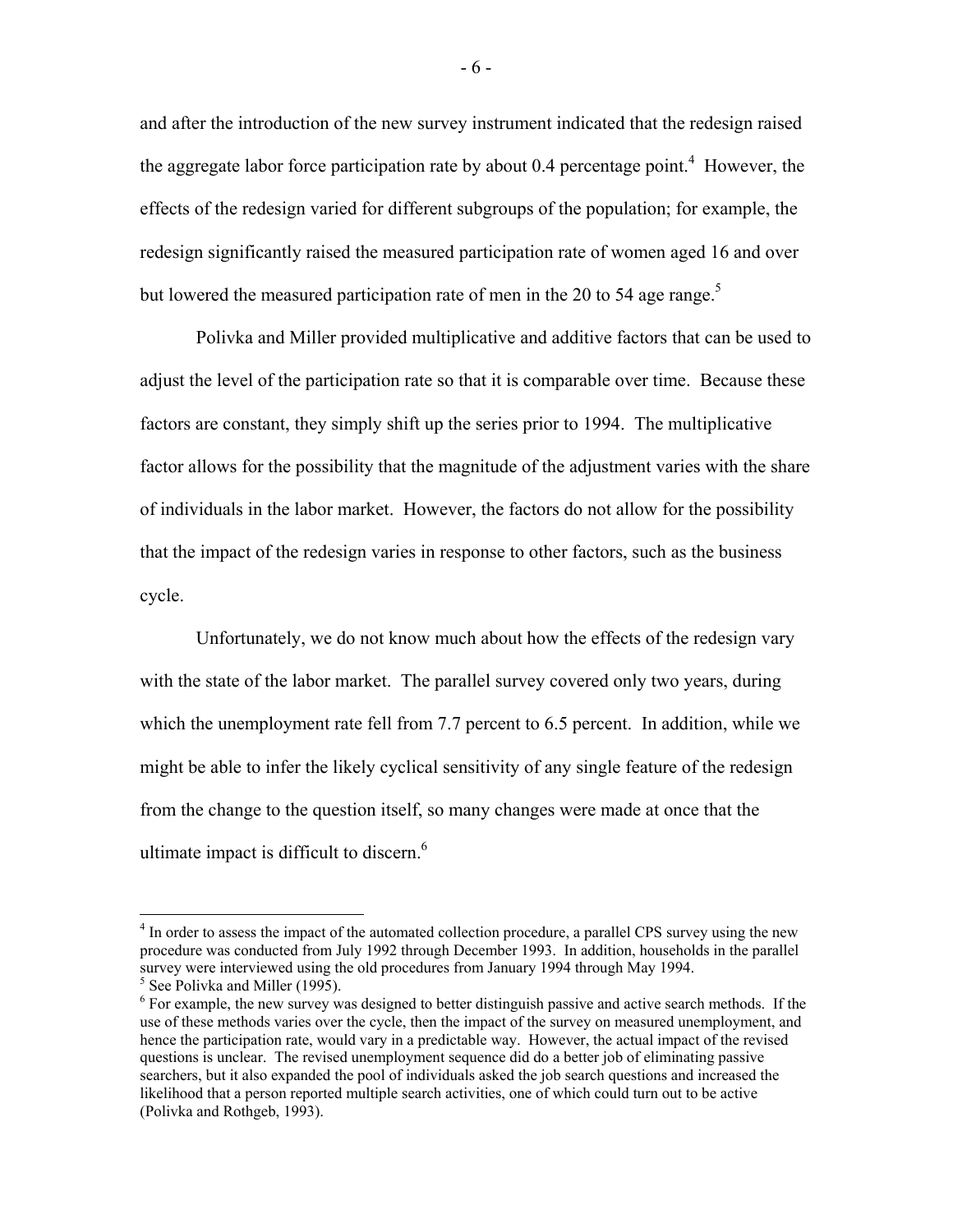In the analysis described in this paper, we use the multiplicative factors to adjust the data from the basic monthly CPS prior to 1994, thus making the level of the series more consistent over time.<sup>7</sup> However, given the lack of information on the impact of the redesign on the cyclical behavior of the participation rate, we do not try to make any further adjustments. In contrast, we do not make any adjustments to the data from the March supplement. The Census did not redesign the CPS supplements in 1994, although interviewers did switch to the computer assisted techniques used for the basic monthly survey. And, although responses to the supplemental questions could have been influenced by changes to the basic survey, we do not know of any study that has explored this issue.

### The Effects of Demographic Change on the Aggregate Participation Rate

 Changes in the demographic structure of the U.S. population have been shown to have had important influences on a variety of labor market indicators.<sup>8</sup> In terms of the aggregate labor force participation rate, the most important demographic development now under way is probably the rising share of older Americans in the population; this development is a reflection of both the aging of the baby boom cohort and the significant increases in life expectancy that have occurred in recent decades. As shown in Table 1, the share of the population between ages 25 to 44 fell sharply between 1995 and 2005, while the share of the population between ages 45 and 64 increased. Moreover, the

1

 $<sup>7</sup>$  In addition to the 1994 redesign, the basic monthly CPS has been subject to a number of additional</sup> adjustments: the Census Bureau updated the population weights in 1989, 1997, 1999, 2000, 2003, 2004, and 2005 and introduced a new compositing procedure in January 1998. These changes primarily affect the level of labor force participation rather than the rate. Nonetheless, we have adjusted the data in order to make the data more comparable over time. Since 1967, the labor force participation rate with all adjustments made is about 0.1 percentage point lower than the participation rate adjusted only for the 1994 redesign.

<sup>&</sup>lt;sup>8</sup> Examples include Perry (1971), Wachter (1977), Welch (1979), and Shimer (1998).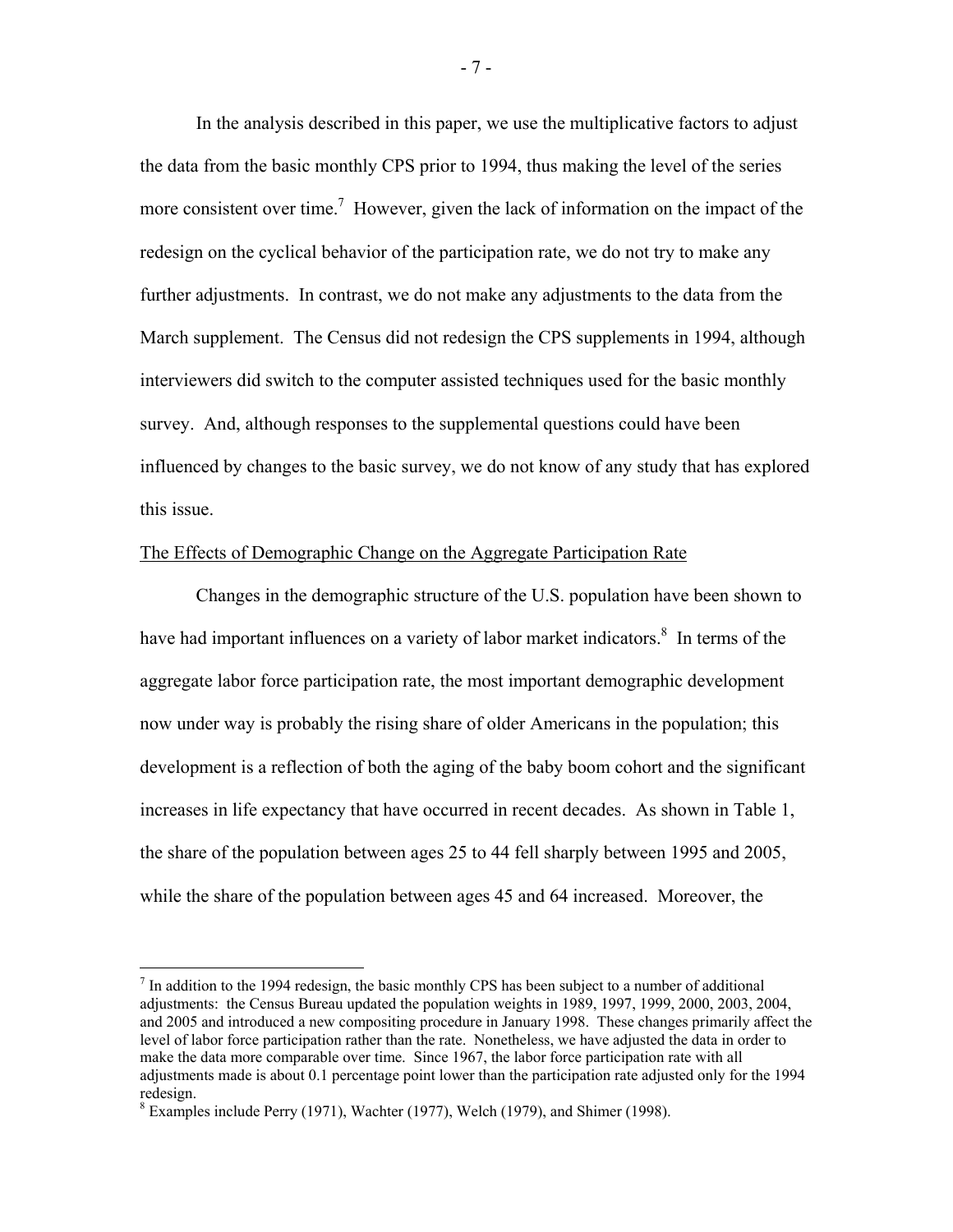Bureau of the Census projects that the share of the population aged 65 and over will rise to nearly 17 percent by 2010.

 The influence of this aging of the population on the aggregate participation rate arises because of the typical life-cycle patterns of labor force participation that are illustrated in figure 2. For men, the average participation rate in 2005 rises from about 40 percent for teenagers to close to 90 percent for those in their late twenties and early thirties. Participation rates then edge down by age 40 and drop off sharply beginning at about age 55. For women, the pattern is similar, albeit a bit less pronounced. Even for women, however, the average participation rate falls from about 65 percent for women between the ages of 55 and 59 to less than 10 percent for women ages 70 and above.

 More formally, low-frequency movements in the aggregate participation rate can be decomposed into the influence of demographic changes in the population and the influence of changes in labor supply behavior within the various demographic groups. One useful decomposition of the aggregate labor force participation rate into the contributions of the participation rates and population shares of various demographic groups follows the identity:

$$
R_t - \overline{R} = \sum_j \left[ (\overline{R_j} - \overline{R})^* S_{j,t} + (R_{j,t} - \overline{R_j})^* \overline{S_j} + (R_{j,t} - \overline{R_j})^* (S_{j,t} - \overline{S_j}) \right]
$$
(1)

where R denotes a participation rate, S denotes a population share, t indexes years, j indexes demographic groups, and overbars denote means over time. Thus,  $R_t$  is the aggregate participation rate in year t,  $R_{i,t}$  is the participation rate of group j in year t, and R-bar and  $R_i$ -bar are, respectively, the mean of the aggregate participation rate and the group j participation rate over the sample period. In this way, the deviation of the aggregate participation rate in any year from its sample mean can be decomposed into the

- 8 -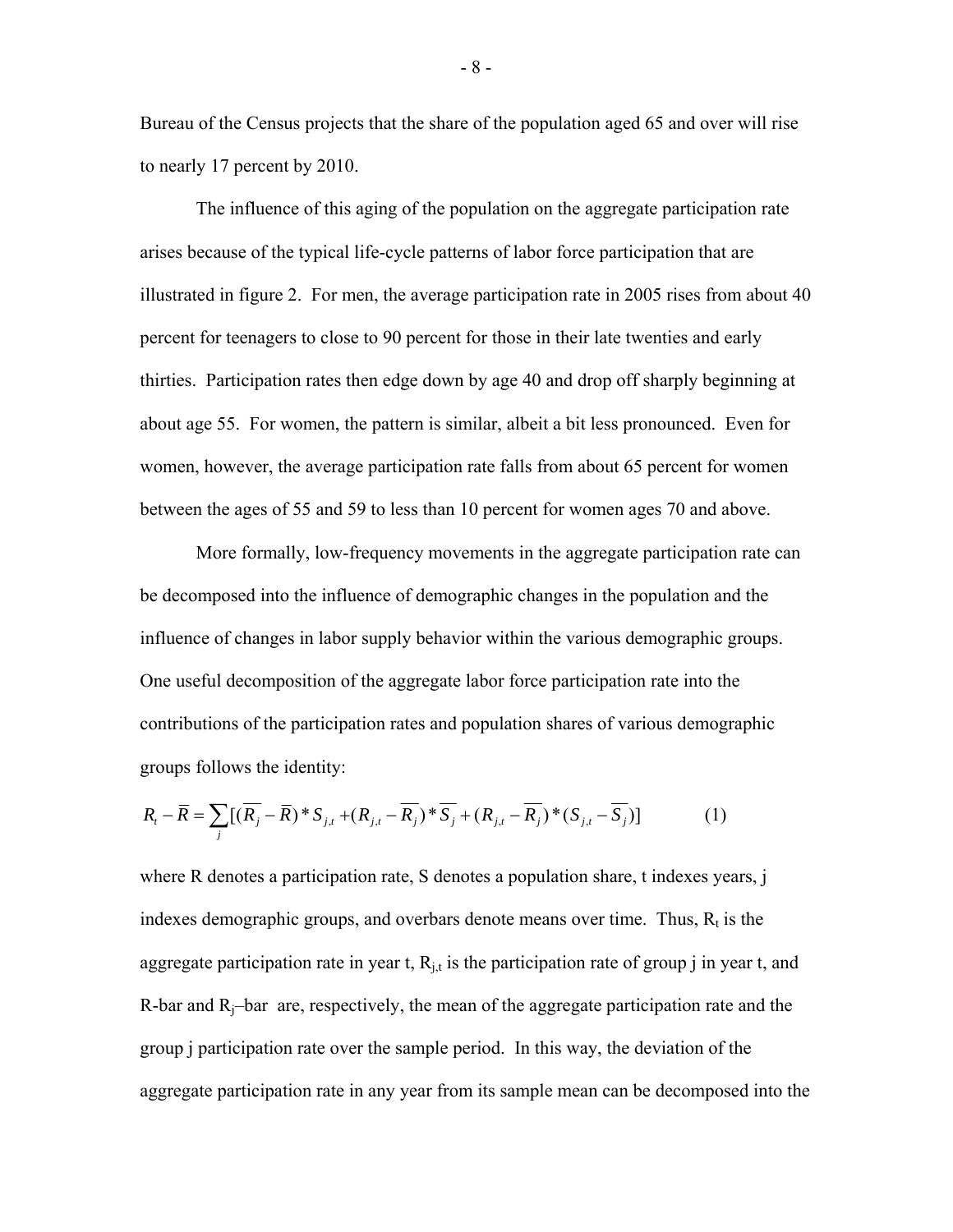contributions of the typical difference between each demographic group's participation rate and the overall rate, weighted by the group's population share; the deviation of each group's participation rate from its own mean, weighted by the group's average population share; and an interaction term, which turns out to be negligible. Changes over time in the first term can be interpreted as the contribution of changes in a group's population share to the evolution of the overall participation rate, and changes over time in the second term can be interpreted as the contributions of changes in the group's participation rate to that evolution.<sup>9</sup>

 Table 2 presents the contribution of changes in each age group's population share to the overall change in the participation rate over various time periods. As shown in the bottom row of the first column, the overall change in the age distribution accounted for about 0.6 percentage point of the 2.86 percentage point rise in the aggregate participation rate between 1980 and 1995. Although changes in the size of particular age groups made sizable negative or positive contributions to the aggregate rate over this period, this demographic boost largely reflected the rising share of the population in their prime working years.

 The second column, which shows these contributions over the past decade, indicates that the net effect of demographic change has reversed sign in recent years. In particular, the declining share of the population between the ages of 25 and 44, age

<sup>9</sup> An alternative decomposition is

 $S_{t} = \sum [R_{j} * (S_{j,t} - S_{j}) + (R_{j,t} - R_{j}) * S_{j} + interaction]$  $R_i = \sum_j [\overline{R}_j^**(S_{j,t} - \overline{S}_j) + (R_{j,t} - \overline{R}_j^*)^* \overline{S}_j + interaction$ 

However, such a formula attributes a positive contribution to aggregate participation to any group whose population share rises, and a negative contribution to any group whose population share falls, regardless of whether the group's participation rate is above or below the average. In contrast, the formula used above takes into account that when the population share of one group rises, that increase necessarily means that the share of another group falls.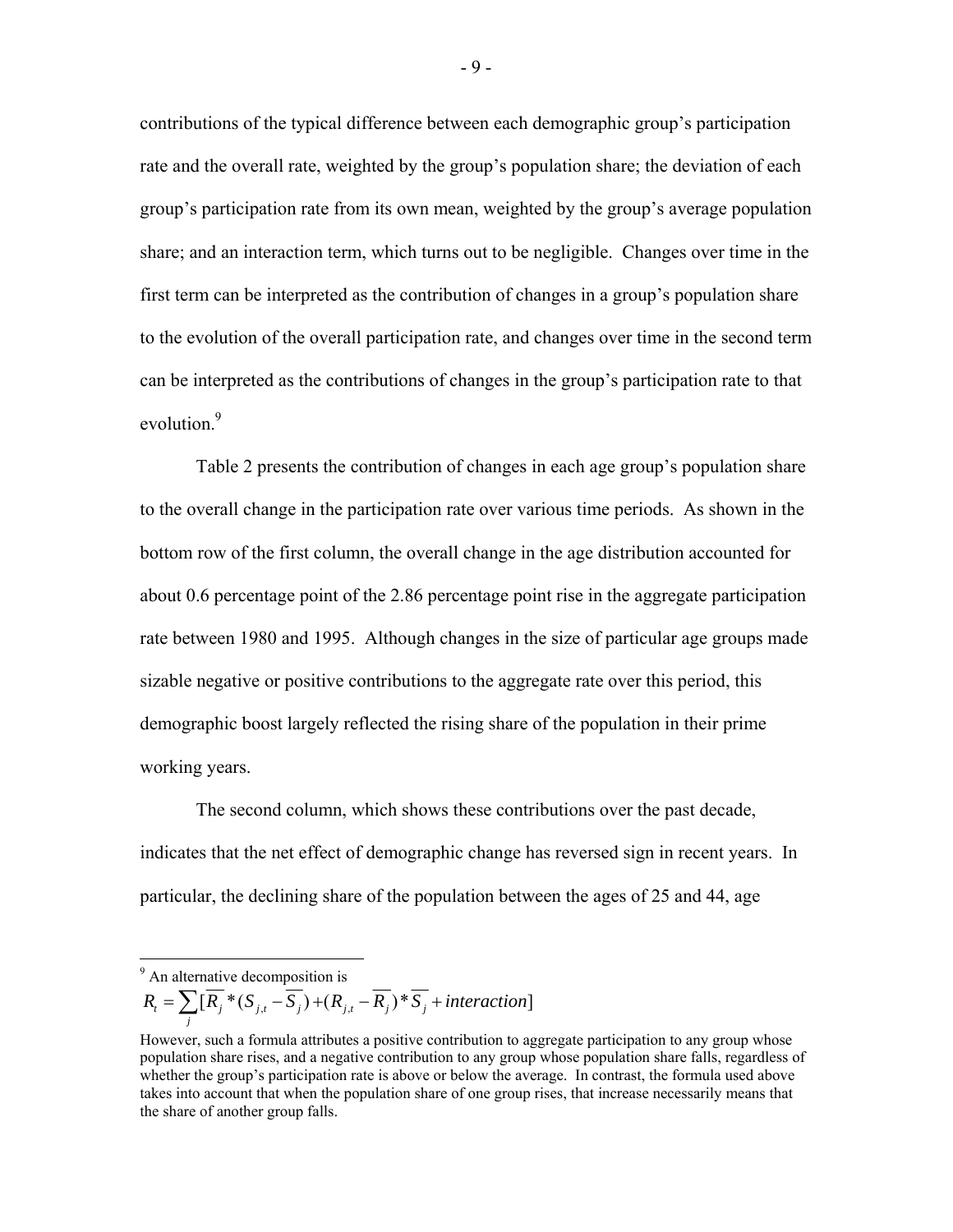groups for which labor force participation tends to be high, put downward pressure on the aggregate participation rate between 1995 and 2005, and only about half of this effect was offset by an increase in the 45 to 54 year-old age group, which also has a relatively high participation rate. An increase in the share of 55 to 64 year olds also acted to reduce the aggregate participation rate over this period, although this contribution was roughly offset by a small decline in the weight of the 65 and over age category. In contrast, the effect of prospective changes in the age distribution is more clear-cut. Given Census projections of a decline in the relative size of the 25 to 34 and 45 to 54 age groups and an increase in the relative size of the 55-64 and 65+ age groups, demographics will contribute more negatively to the aggregate participation rate over the next five years.

 To illustrate the size of the demographic effect relative to the actual changes in the participation rate, Figure 3 shows a constructed measure of participation that allows the aggregate participation rate to vary only with changes in the population weights—that is, holding age-sex participation rates constant at their 1995 levels. The dashed line shows the simulated participation rate extended through 2015 (based on the Census population projections), while the solid line shows the actual movements in the participation rate through 2005.

 The figure indicates that much of the variability in the actual participation rate over this period, including the decline between 2000 and 2005, was due to movements in age-sex specific participation rates. Nevertheless, the importance of demographic shifts in the age structure of the population is clearly evident as well, especially after 2002. Moreover, demographic changes will likely be an increasingly important factor holding down the participation rate in coming years. Absent changes in the participation rates of

- 10 -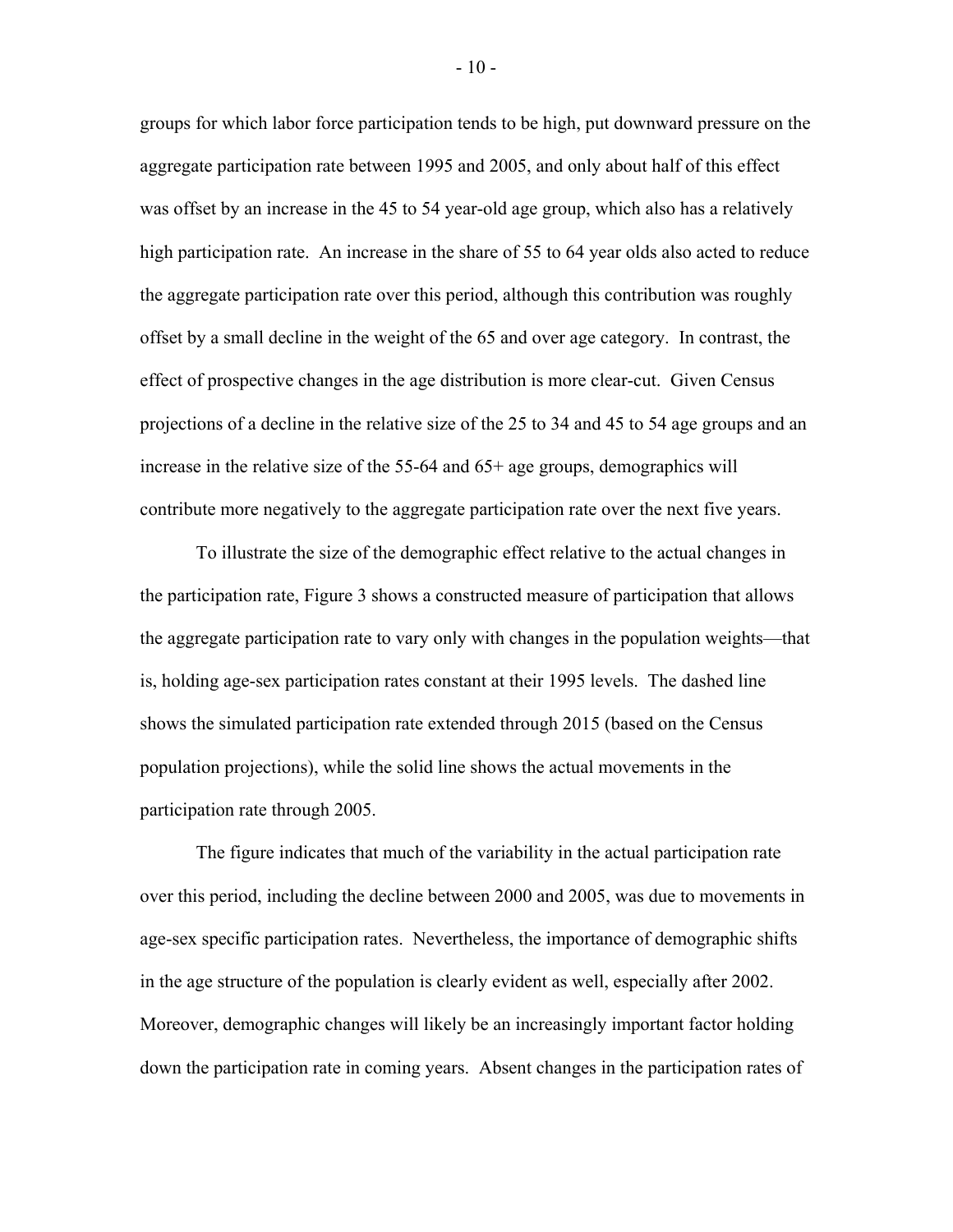particular age-sex groups, the aging of the population implicit in the Census projections would reduce the aggregate participation rate nearly 1 percentage point further between 2005 and 2010 (column 3 of table 2).

### Potential Sources of Changes in Participation Rates by Age and Sex

 Although demographic change is one explanation for the declining participation rate, the above decomposition suggests that other forces have been at work as well. In particular, participation rates for specific age-sex categories have changed noticeably over time, and understanding the sources of these changes is important to our interpretation of the decline in the overall participation rate in recent years. Table 3, which reports participation rates for 28 different age-sex categories in selected years, illustrates some of the key patterns in the data. In this section, we highlight the most important of these long-run patterns and review some of the key facts and research on some of their likely determinants. We also discuss how the behavior of the participation rate in the recent economic downturn and recovery has differed from those in the past. We would emphasize that the discussion in this section is not intended to be exhaustive or rigorous, but rather illustrative of the types of considerations we took into account when formulating the model described in the subsequent section.

## *Youths*

One important development contributing to the long-run participation rate trend has been the decline in the participation rates of youths since the late 1970s. As can be seen in the table, the participation rate for 16-19 year old males fell from 61 percent in 1977 to 43 percent in 2005, while that for 16-19 year old females fell from 52 percent to 44 percent over the same period. For both sexes, much of the decline occurred after

- 11 -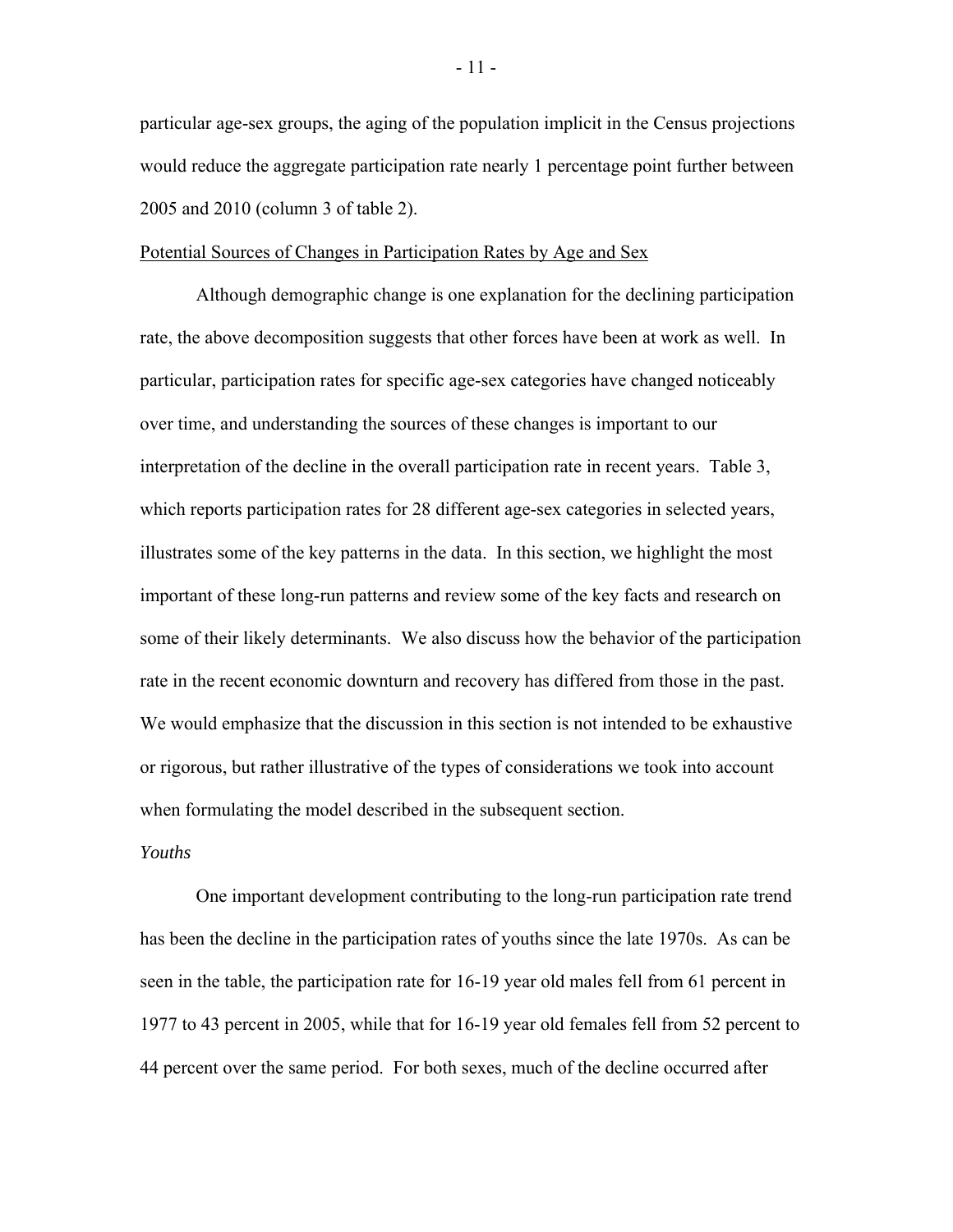1995, and about one-half of the drop in the participation rate has occurred in the past five years. Labor force participation among 20-24 year olds has also fallen since 2000, although there is less evidence of a longer-run downtrend, especially for women (for whom it appears participation may even have risen through 2000).

Because schooling is an important activity for young people, the changing pattern of school enrollment is an obvious potential source of change in the labor force attachment of youths. In fact, the proportion of teenagers in school has risen from about 60 percent in the late 1980s to nearly 75 percent in 2005, while the school enrollment rate for 20-24 year olds has increased from about 20 percent to more than 30 percent over the past twenty years.<sup>10</sup> Viewed over the longer run, this increase in schooling likely reflects, at least in part, the ongoing influence of structural factors that have affected the school and work decisions of young persons since at least the late 1970s. For example, as is well known, the economic returns to education have increased significantly in recent decades, and it stands to reason that the persistence of this wider wage premium continues to be an important influence on youths' schooling choices. In addition, Aaronson, Park, and Sullivan (2006) note that tuition prices, net of grants and education tax benefits, have fallen, on balance, over the past decade, which coupled with the general expansion of community colleges, has made college attendance more accessible to a greater segment of the youth population. Regardless of its source, the fact that students are less likely to work than non-students points to rising enrollment rates as contributing factor to the decline in youth participation in recent years.

 $\overline{a}$ 

 $10$  An important contributor to the increase in enrollment for teenagers has been an increase in the proportion of teenagers enrolled in school during the summer. Of the approximately 15 percentage point increase in the enrollment rates of teenagers between the late 1980s and 2005, roughly 6 percentage points is attributable to the increase in schooling during the summer quarter of the year (June, July and August).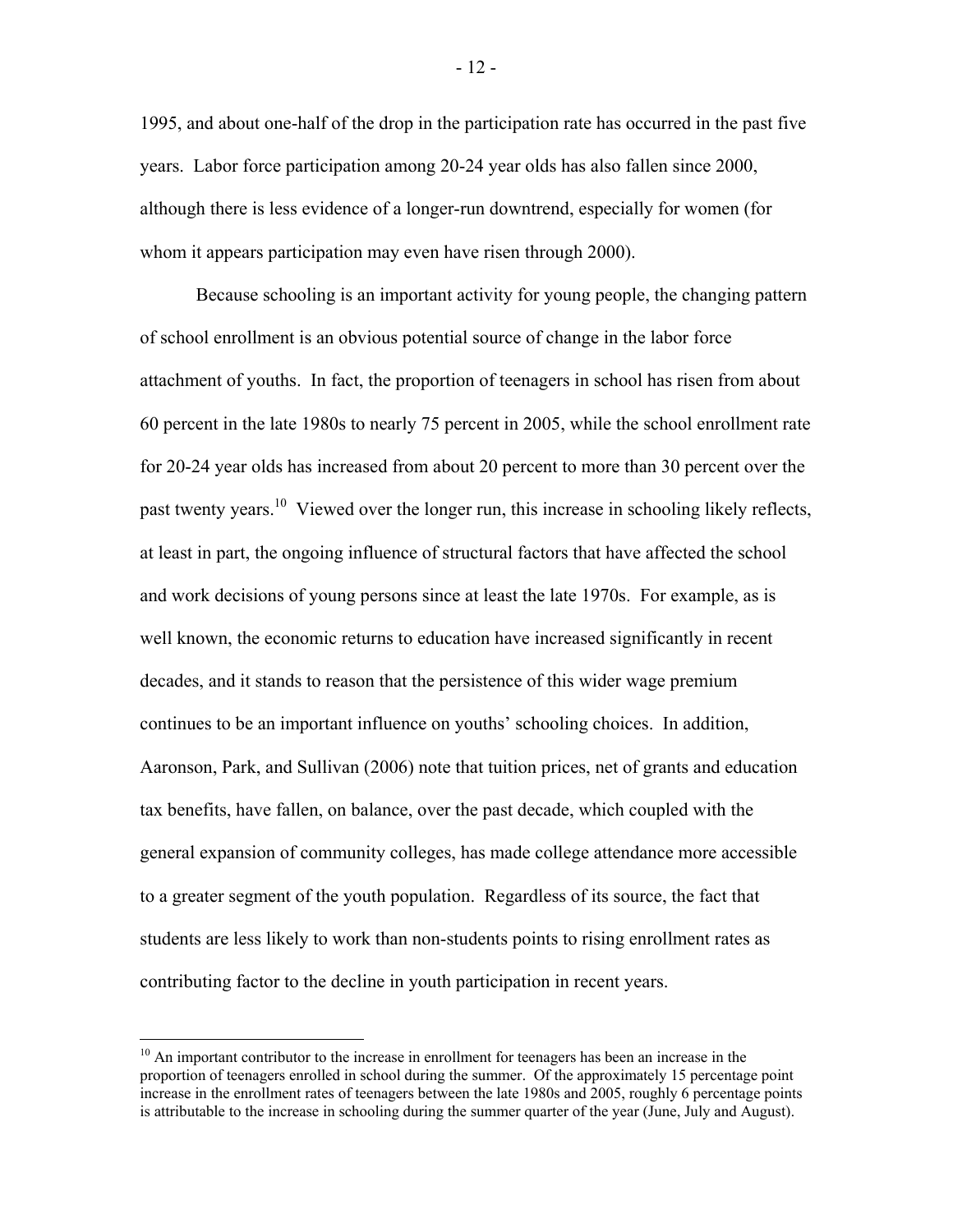However, it is clear from the data that rising enrollment can account for only a portion of the recent weakness in the participation of youth. As shown in figure 4, participation rates of both enrollees and non-enrollees have also fallen in recent years, and a decomposition of the decline in participation into the contribution of the change in enrollment patterns (holding the participation rates of enrollees and non-enrollees constant) and the contributions of the change in enrollee and non-enrollee participation rates indicates that these within-group changes are at least as important as the increase in enrollment. For example, line 1 of Table 4 shows that 1.6 percentage points of the 8 percentage point drop in the labor force participation rate of teenagers between 2000 and 2004 can be attributed to the rise in school enrollment rates, while 5.1 percentage points reflected participation declines among enrollees and 1.4 percentage points owed to participation declines among non-enrollees. For 20-24 year olds, the contributions are more evenly spread: Of the 2.8 percentage point decline in the participation rate for this age group over that period, 0.8 percentage point reflects the increase in school enrollment rates, another 0.8 percentage point reflects the decline in the participation rate among students, and 1.2 percentage points is the result of the decline in the participation rate of non-enrollees.

 Of course, in addition to boosting enrollment, increased returns to schooling may also have reduced the participation rate of enrollees as the rewards for engaging intensively in schooling became more pronounced. Alternatively, increases in family wealth may have decreased the incentives for enrolled youths to work. However, the historical behavior of enrollee participation shown in figure 4 suggests that these effects have not been particularly strong, at least up until recently.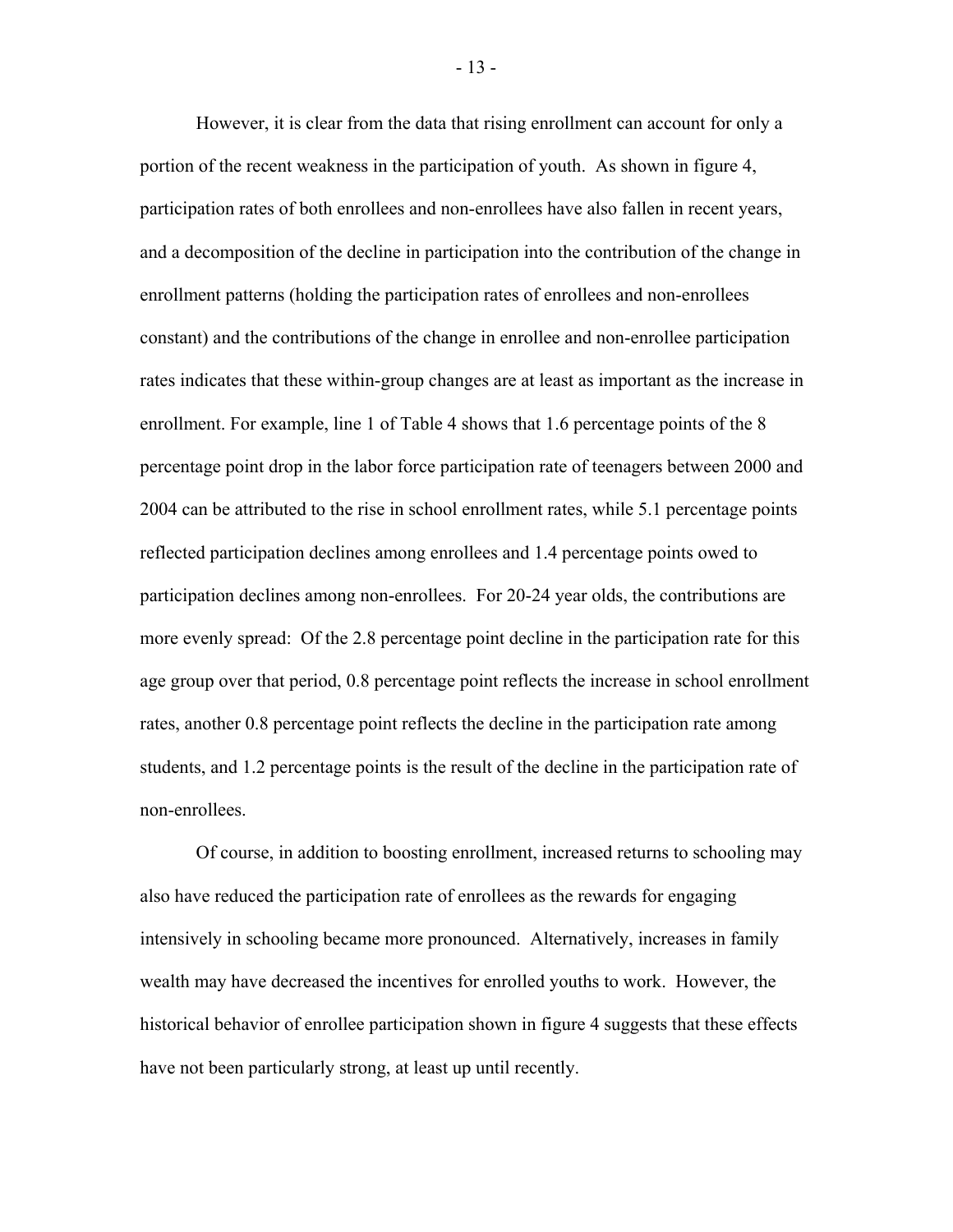Finally, low real wage levels for unskilled workers may have lessened the attractiveness of work for both enrollees and non-enrollees. In addition, Aaronson, Park, and Sullivan (2006) suggest the possibility that low-skilled women who entered the labor force in response to welfare reform may have crowded out jobs for inexperienced teenagers and young adults.<sup>11</sup> However, Aaronson et al. conclude that the decline in youth participation has been largely due increases in family wealth and higher returns to schooling rather than to factors related to the demand for labor.<sup>12</sup> Indeed, among 16 to 24 year olds not in the labor force, the share reporting that they "do not want job now" has risen steadily for the past decade, from below 80 percent in 1994 to about 86 percent in 2000, and to nearly 90 percent in 2005.

That said, some of the recent decline in the participation rates of youths is likely due to cyclical factors. Labor force attachment among young persons has typically been more sensitive to the business cycle than for other demographic groups, which is not surprising given that they have accumulated little work experience or career-specific education. Human capital theory suggests that individuals who are the least specialized in regard to market and nonmarket activities should be the most sensitive to changes in the relative returns of these activities.<sup>13</sup> In addition, the returns to the acquisition of both

 $\overline{a}$ 

<sup>&</sup>lt;sup>11</sup> Previous literature has also found some substitutability between women and youths. See, for example Grant and Hamermesh (1981) and Berger (1983).

<sup>&</sup>lt;sup>12</sup> In downplaying the contribution of labor demand to recent declines in teen participation, the authors note that teen wages relative to adult wages have changed little in the past two decades and that recent increases in employment in industries that employ significant numbers of teens has outpaced the national average. In 1999, the five industries that employed the most teens were eating and drinking places, grocery stores, miscellaneous entertainment and services, construction and department stores. The number of payroll jobs in these industries rose a combined 3.6 percent between 2000 and 2005, while employment outside of those industries fell.

 $13$  Becker (1993) showed that workers with greater firm-specific capital are less likely to leave a firm in response to temporary changes in demand. Analogously, individuals with greater market-specific capital/skills should be less likely to pursue non-market activities in response to a drop in the relative returns to market work. Indeed, Behabib, Rogerson, and Wright (1991) show that the change in market hours worked in response to a temporary change in market productivity should be positively related to the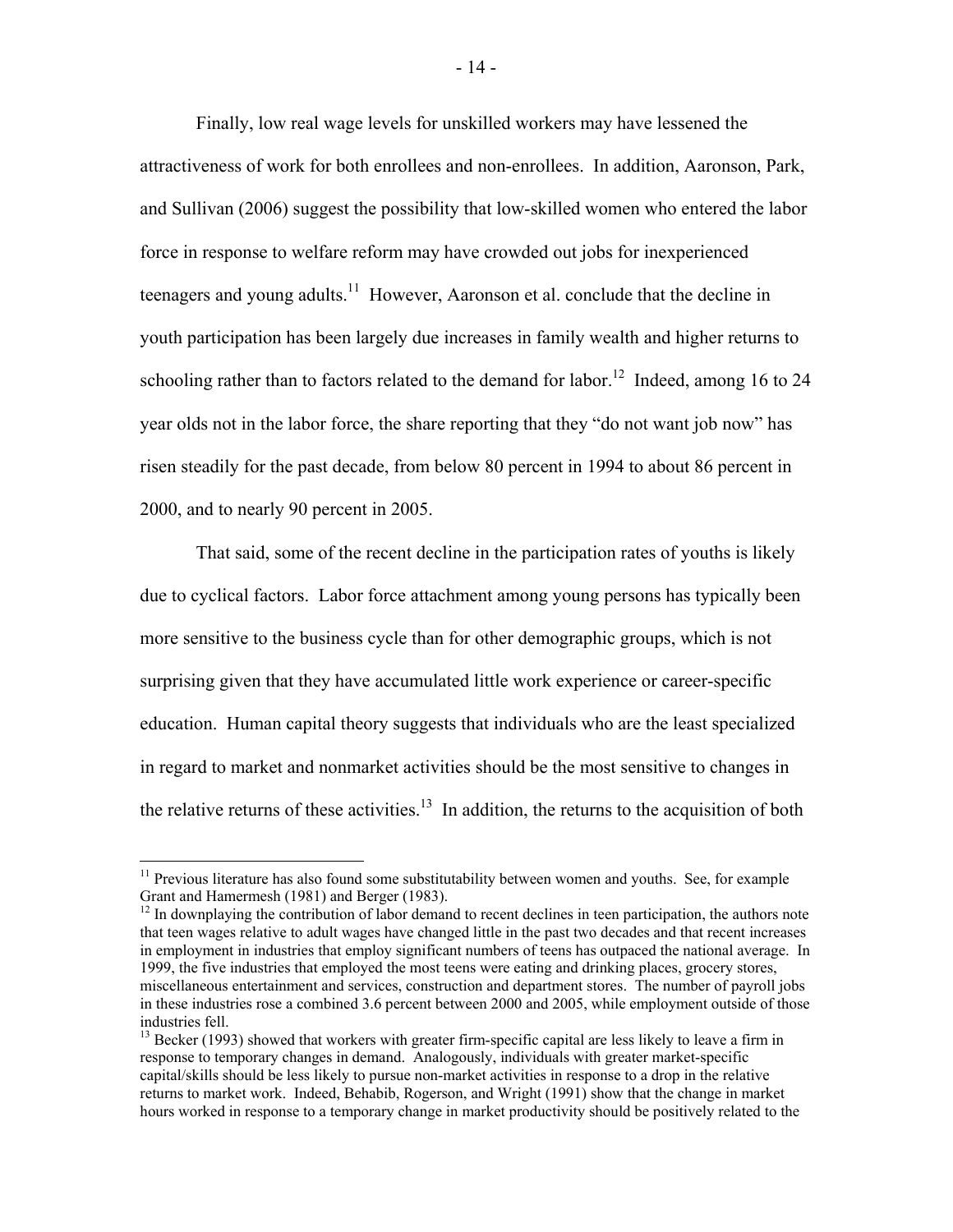education and experience are likely relatively high for youths, and, thus, it may be especially advantageous to substitute between these two forms of human capital acquisition in response to temporary changes in their relative costs or benefits. Indeed, Dellas and Sakellaris (2003) report evidence that school enrollment is negatively related to the state of the business cycle, although they also note that this cyclicality has diminished over time.<sup>14</sup> Nevertheless, the fact that enrollment itself responds cyclically makes distinguishing the long-run versus cyclical influences on participation more difficult.

The upper left panel of figure 5 graphs the quarterly participation rate of 16 to 24 year olds for four years since the last business cycle peak in the first quarter of 2001, along with the average participation path for four previous recessions. To provide a rough estimate of the cyclical component of participation, the data are detrended using a Hodrick-Prescott filter and indexed to their level at the peak.<sup>15</sup> The shading demarcates the maximum and minimum path of the detrended participation rate attained in any of the previous cycles in each quarter. As can be seen, the decline in the participation rate following the early 2001 business cycle peak was more prolonged than in any previous cycle and, relative to the peak, the participation rate was as low at its nadir as in any previous cycle. Moreover, the recovery has been weaker than in past experience. Even

elasticity of substitution between market and non-market work. Greater specific capital/skills (either market or non-market) should lead to a greater probability of a corner solution—devoting all of one's time to market or non-market work—and thus should be negatively related to the elasticity of substitution between market and non-market work.

 $14$  Although the most natural interpretation is that such cyclicality reflects variation in the opportunity cost of schooling, Dellas and Sakellaris also point out that the human capital model would predict procyclical enrollments if students are credit constrained or if the cost of schooling is also procyclical (e.g., if real net tuition is influenced by changes in asset returns from endowments).

<sup>&</sup>lt;sup>15</sup> Of course, the decomposition between trend and cycle depends on the magnitude of the smoothing parameter chosen for the HP filter, and thus the results presented here are intended to be illustrative rather than a precise decomposition. We chose a high value for this parameter to prevent the filter from following the data too closely at the end of the sample.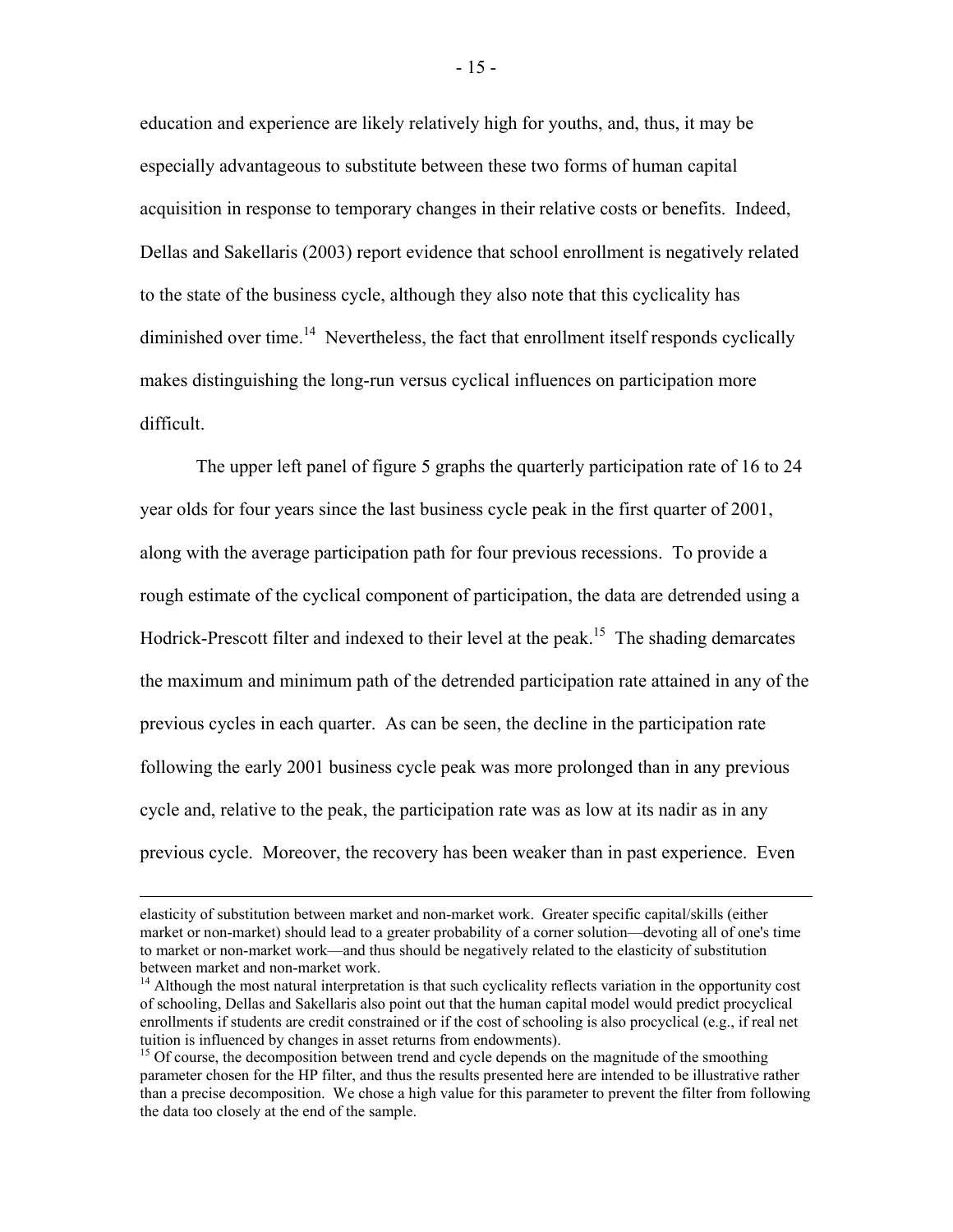in the weakest of the previous recoveries the participation rate of young people had fully recovered nineteen quarters after the peak. In the current episode it remains about 1 percent lower. Given the dispersion of the participation rate path in past cycles, it seems possible that some of the recent decline in the participation rate of youths reflects a stronger than usual cyclical response to the weak labor market in the early part of this decade. However, even apart from such a response, the HP filter shows a downward trend in youth participation in recent years.

#### *Prime-age individuals*

 For the age categories that represent an individual's principal working years, the patterns of labor force attachment differ importantly by sex. As indicated in figure 6, for women between the ages of 25 and 54, participation rates rose fairly steadily between the early 1960s and the mid-1990s, but leveled off thereafter. For men in this age range, the participation rate has been trending down slowly for some time, and the movements in recent years appear to be a continuation of that trend rather than a break.

 The increases in the participation rate of adult women likely reflected the evolution of numerous structural factors such as tastes, reproductive and contraceptive technology, wealth, education, social attitudes, and the development of the retirement, welfare, and financial systems. It seems likely that many of these changes were internalized into the behavior of new generations more easily than into the behavior of mature cohorts who had already made "sticky" choices (shifting the entire age profile up or down). However, some of these factors also worked their way into the decisions of individuals in mid-life, effectively altering the slope of the age profile as well.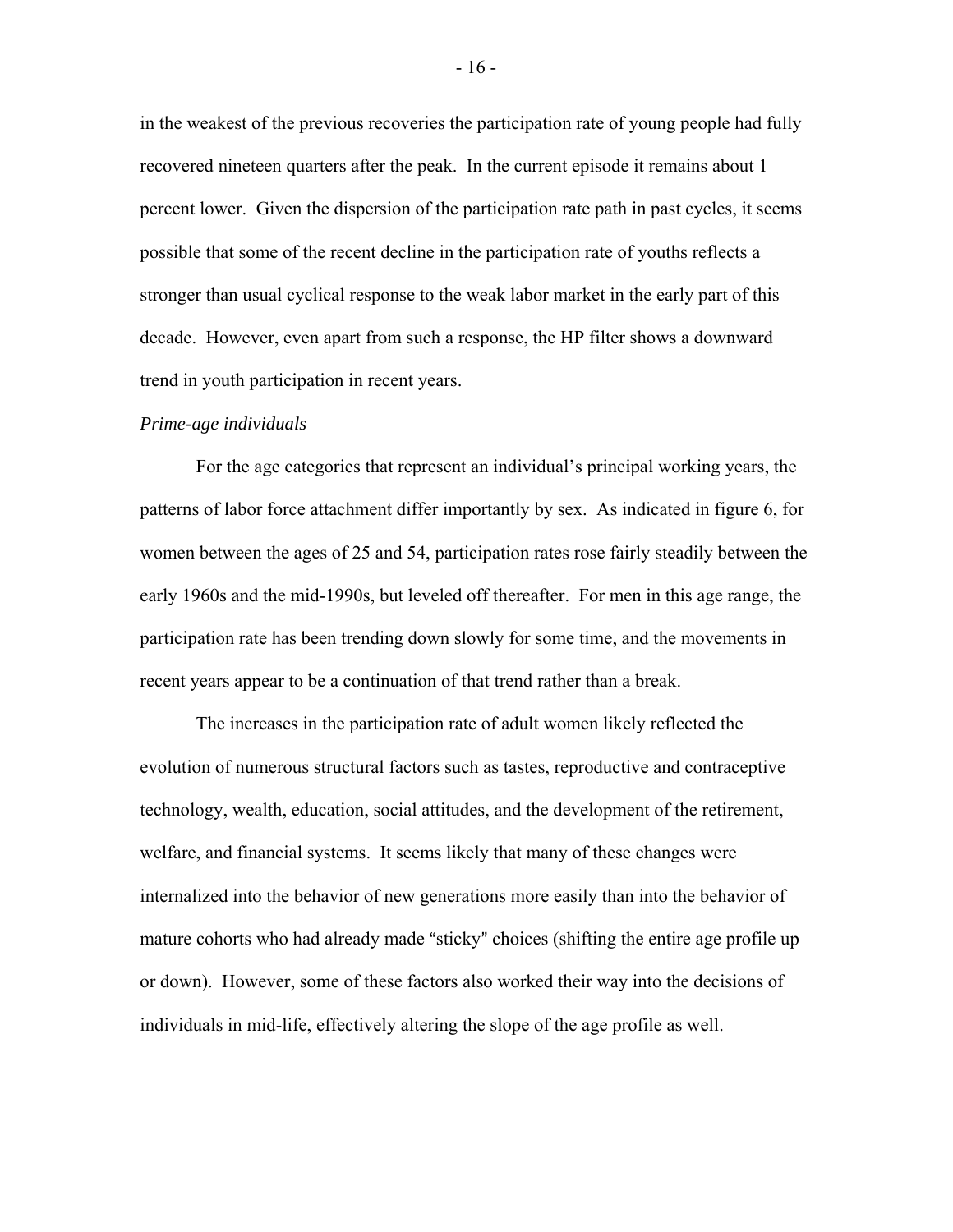Indeed, much of the change in the aggregate female participation rate appears to have resulted from progressively higher average participation rates of successive cohorts. For example, beginning in the mid-1960s and ending in the late 1970s, successive cohorts of 16-24 year old women had higher participation rates than their predecessors. Participation rates of successive cohorts of 25-34 year olds stopped rising about ten years later, in the late 1980s, while participation rates of 35-44 year olds arguably peaked in the late 1990s. This pattern suggests that the participation rate in each of these age groups at a given time is at least partly related to which birth cohort is passing through that age at that time.

 Figure 7 illustrates this point more generally. Each line shows the participation rate of an age group over time. However, instead of the year of observation, the x-axis shows the birth year for the middle age of the group. In this way, the lines are shifted so that each birth cohort is vertically aligned with itself at different ages. Looking first at the "ball and chain" line, the participation rate of the 45-54 year old group appears to exhibit three rough inflections corresponding to the cohorts born around 1910, 1925, and 1945, in the vicinity of years 1960, 1975, and 1995. The first two of these inflections line up well with the 55 to 64 year old group (the dotted line). The cohort associated with the third inflection (those born around 1945) is not quite old enough to reflect that inflection in the older group. But that third inflection point can be seen when that cohort was 35-44 years old (the short dashed line). Similarly, the participation rate of the youngest age group (the solid line) flattens out around 1980, with the cohort born around 1960, and this same flattening can be seen in the long dashed when that cohort is 25-34 years old (long dashes). These coincidences suggest that birth cohort plays a significant role in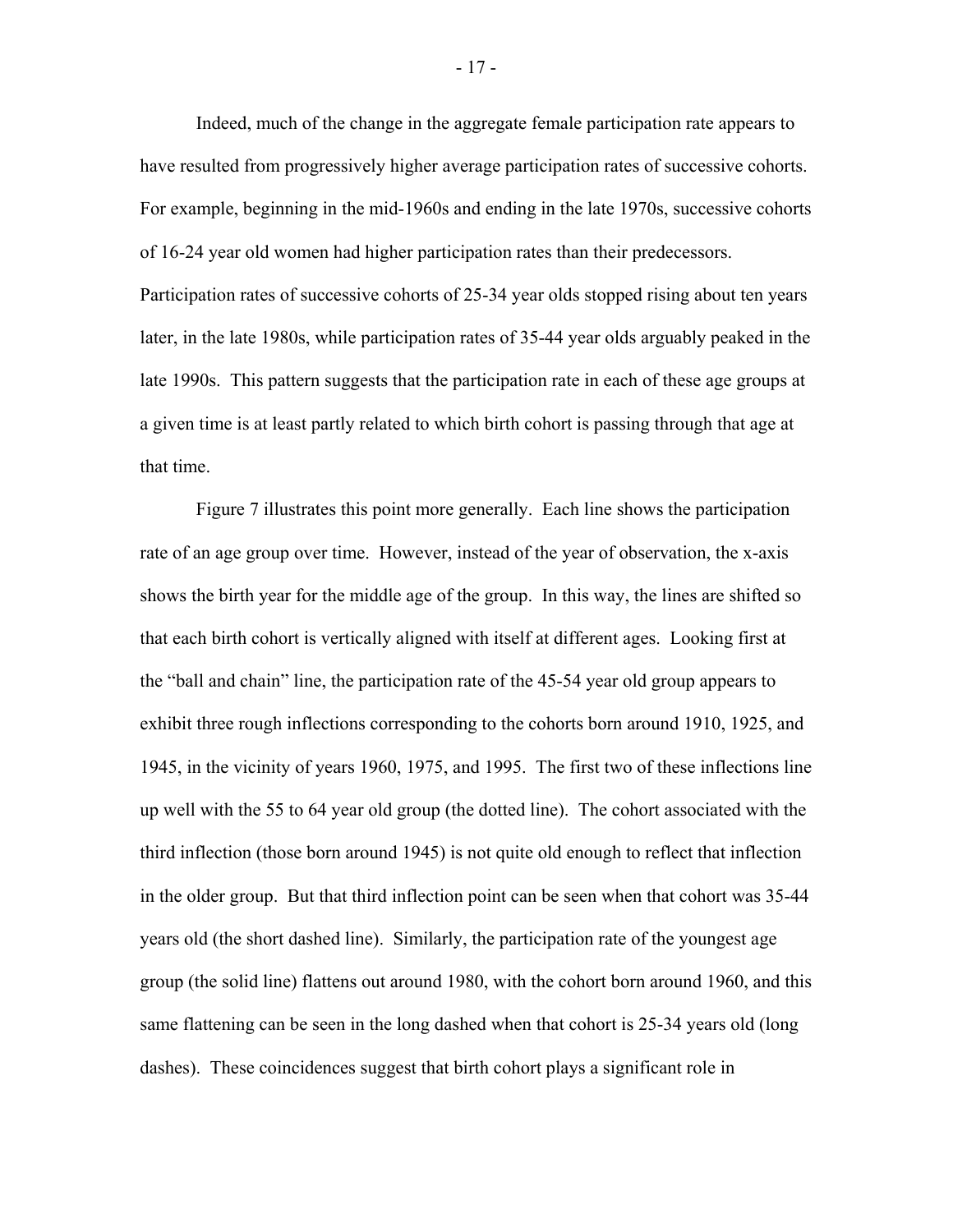determining the pattern in participation of an age group over time, and that the evolving trend in the average labor force attachment of successive cohorts has been an important factor in the leveling off in the participation rate for adult women in recent years. From this standpoint, our analysis suggests that, going forward, we should not expect rising participation among adult women to offset a possible continued downtrend in participation for adult men.

 Not all of the inflection points line up, of course. For example, the steep portion of the line for the 16-24 year old group begins around 1965, but the steep portion of the line for the 25-34 year olds begins well before this same cohort entered that age group. Clearly, there have been developments in participation that are not well represented by the aging of birth cohorts, and may, for example, be better described as changes in the shape of the age profile.

 One factor that may influence both the average participation rate of a cohort as well as the shape of that cohort's age profile is educational attainment. For women, the percentage of individuals in a cohort with a high school degree and the percentage of individuals in a cohort with a college degree have both trended upward; indeed, more recent cohorts of women are now more likely than their male counterparts to have received a high school or college degree. As noted above, individuals are less likely to work when they are enrolled in school, and so we expect more educated cohorts to have relatively lower participation rates in their school-intensive years. Beyond the school ages, however, education increases the opportunities for and returns from employment, which has both substitution and income effects. The substitution effect would lead us to expect greater education to increase a cohort's participation. However, the higher

- 18 -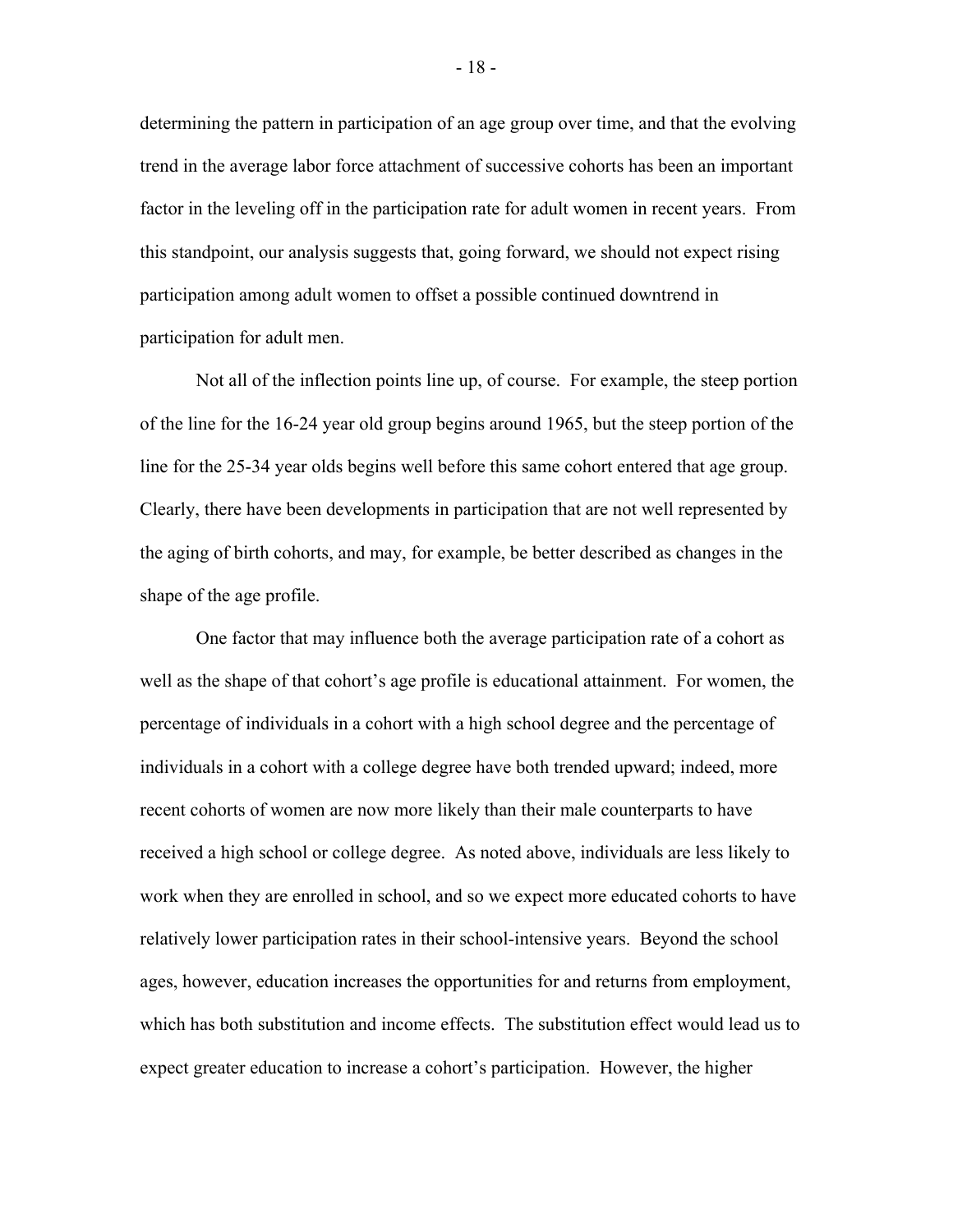incomes available to cohorts with more education may make them more likely to retire earlier, or may enable more intermittent labor force attachment.

 Three other observable factors seem particularly relevant to the level and age profile of women's participation rates. First, the presence of young children has tended, on average, to reduce the labor force participation of women, and thus changes in the prevalence of young children at different ages – reflecting changes in both the overall level and the timing of fertility – are likely to have changed the shape of the age profile of participation for women. In particular, over time women have increasingly tended to delay marriage and child bearing, which, by itself, might be expected to have depressed participation rates among women in their thirties and early forties. On the other hand, one may reasonably suspect that as societal attitudes and institutions have adapted to the increased frequency of working mothers, the influence of the presence of young children on the labor force participation of women at various ages would have changed over time. Indeed, of women with a child under age 6, the percentage in the labor force has increased from about 40 percent in the mid-1970s to more than 60 percent over the past decade.

 Second, the data suggest that welfare reform may have had a noticeable influence on changes in the labor force attachment of single mothers over the past decade. As indicated in figure 8, the participation rate for single mother welfare recipients rose sharply towards that of single mother non-recipients in the late 1990s following the implementation of TANF and in conjunction with the improvement in labor market conditions. Since 2000, however, the participation rate has fallen more sharply for welfare recipients than for non-recipients, although they remain more likely to work than

- 19 -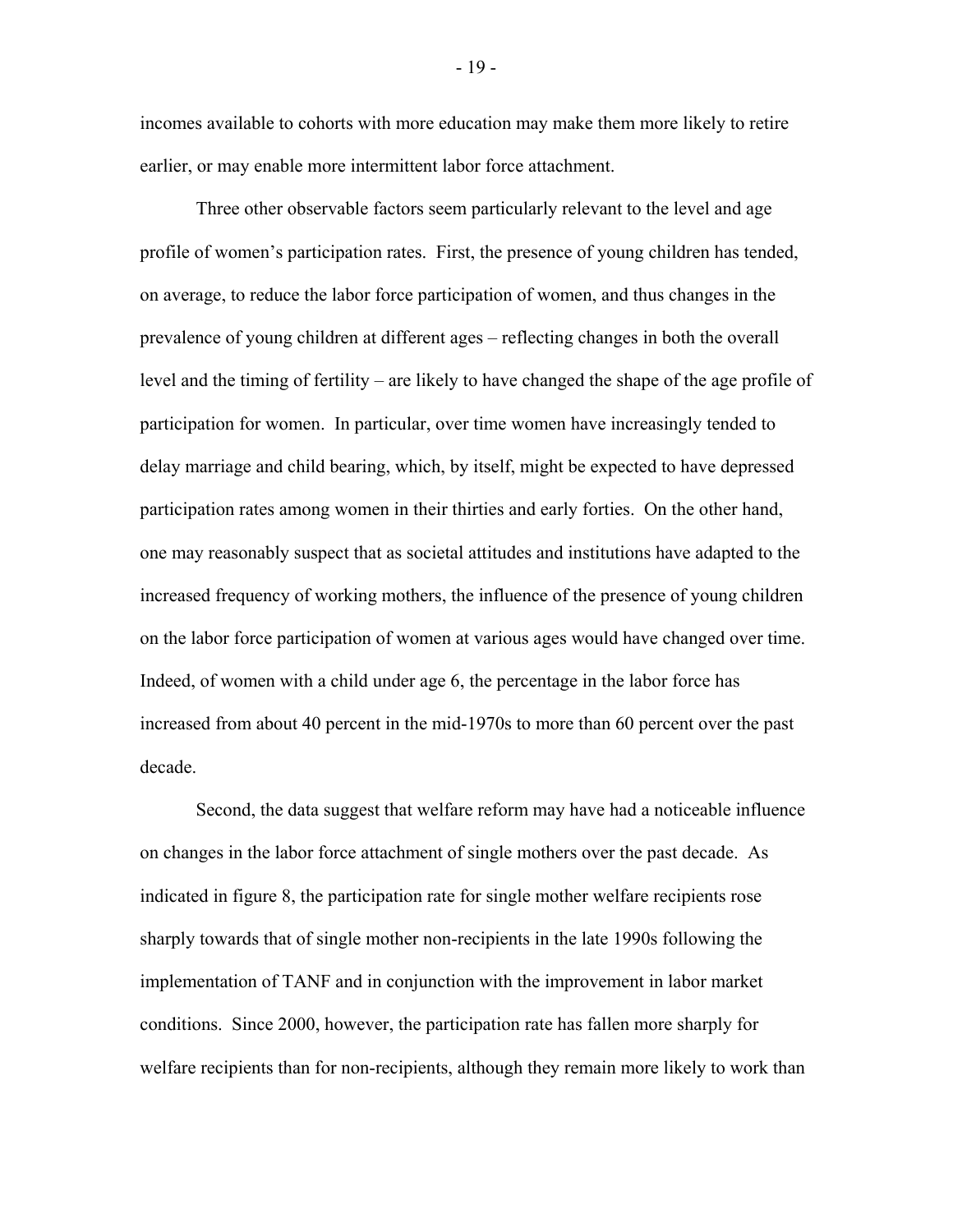prior to the reform. This pattern suggests that welfare reform may have increased both the level and cyclical sensitivity of women's labor force attachment.<sup>16</sup>

 Third, the relative wages of women have generally increased since the early 1980s, reflecting, in part, a shift from the concentration of women in more traditional jobs to a greater variety of professional occupations as well as a reduction in discriminatory practices (Goldin, 2006). In addition to proxying for the draw of greater economic opportunities more generally, higher relative wages for women tend to shift the relative mix of labor supply within families from men to women.<sup>17</sup>

 Turning to the role of cyclical factors, many adult women have acquired human capital specific to both market and nonmarket activities. Those with more market experience may find it worthwhile to remain in the labor market even in the face of negative demand shocks, while those for whom nonmarket work is more productive may choose to leave the labor force for at least some period of time. In addition, cyclical changes in family income may play a role in the participation rate decisions of women (the added worker effect). Thus, the aggregate cyclical response for women is not easily predictable from the theory. However, empirical research suggests that adult women, as a whole, are sensitive to changes in the relative returns of market work (Killingsworth and Heckman, 1986), and as can be seen in the upper right panel of figure 5, their

 $\overline{a}$ 

<sup>&</sup>lt;sup>16</sup> Other policy changes, such as changes in marginal tax rates and the earned income tax credit, may also have affected women's labor supply. However, while some estimates indicate that women have relatively high (compared to men) elasticities of labor supply with respect to taxes (Hausman , 1985), the effects of tax reform are often not easy to see in the data. For example, in examining the impact of the 1981 and 1986 tax reforms, Bosworth and Burtless (1992) find evidence that the labor supply of women did increase relative to trend during the 1980s, but that the increase was greatest for low-income women who benefited little from the reforms. Similarly, the impact of the dramatic expansion of the earned income tax credit over the past two decades appears to have reduced the labor force attachment of married women, but to have increased the participation of single women with children (Eissa and Hoynes, 2004; Eissa and Hoynes, 2005).

<sup>&</sup>lt;sup>17</sup> See, for example, Juhn and Murphy (1997), Devereaux (2004), Blau and Kahn (2005), and Mulligan and Rubinstein (2006).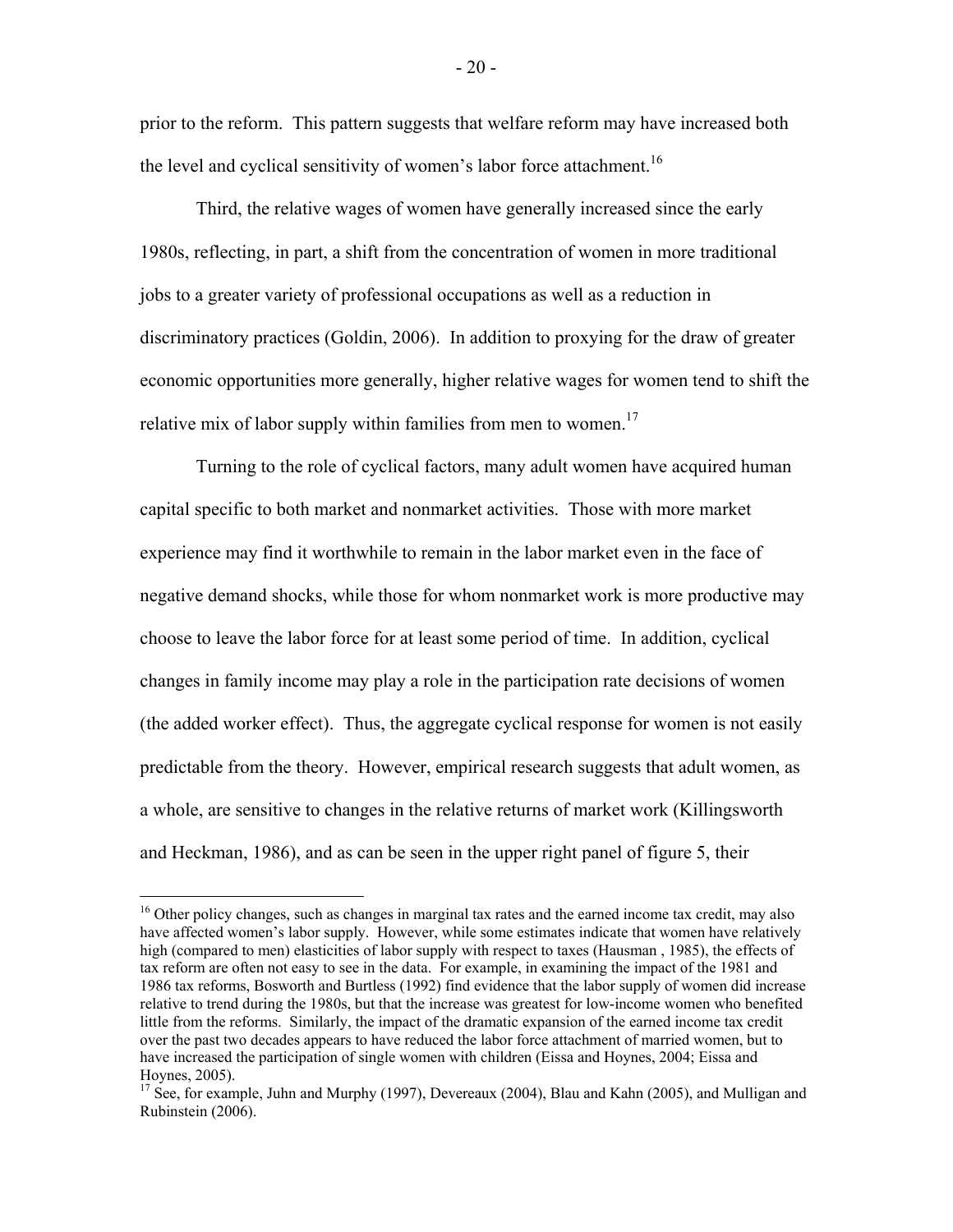participation rate appears somewhat procyclical, albeit much less so than for youths. Relative to earlier recessions, the participation rate of prime-age women declined more steeply just after the 2001 peak, and subsequently tended to hover a little below the average experience. Although not definitive, this pattern suggests that there is nothing particularly unusual about the cyclical behavior of women's labor force participation in recent quarters.

 For men, the participation rate for individuals in their prime working years has declined, on balance, since the late 1970s, although it held steady during the strong labor market of the mid to late 1990s. After turning down again during the 2001 recession, it has been fairly flat since 2002.

One potentially important factor driving the long-term decline in labor force participation among men has been the declining real wage for low-skilled workers. For example, Juhn, (1992) finds that changes in wages can explain nearly all of the decline in participation of low-skilled men between the early 1970s and the late 1980s, while Welch (1997) argues that the decline in the participation of low-skill men relative to high-skill men corresponds closely to the decline in their relative wages.

 By the 1990s, however, real wages for low-skilled men had stopped declining. At the same time, labor force participation among prime age males flattened out, and according to Juhn et al. (2002), the dispersion in participation across skill levels closed a bit. More recently, real wages have changed little since the end of the 2001 recession, which again seems consistent with the flat participation rate for the prime-age male group as a whole. However, despite the absence of any significant change in skill premiums in recent years, the participation rate among men with less than a high school education has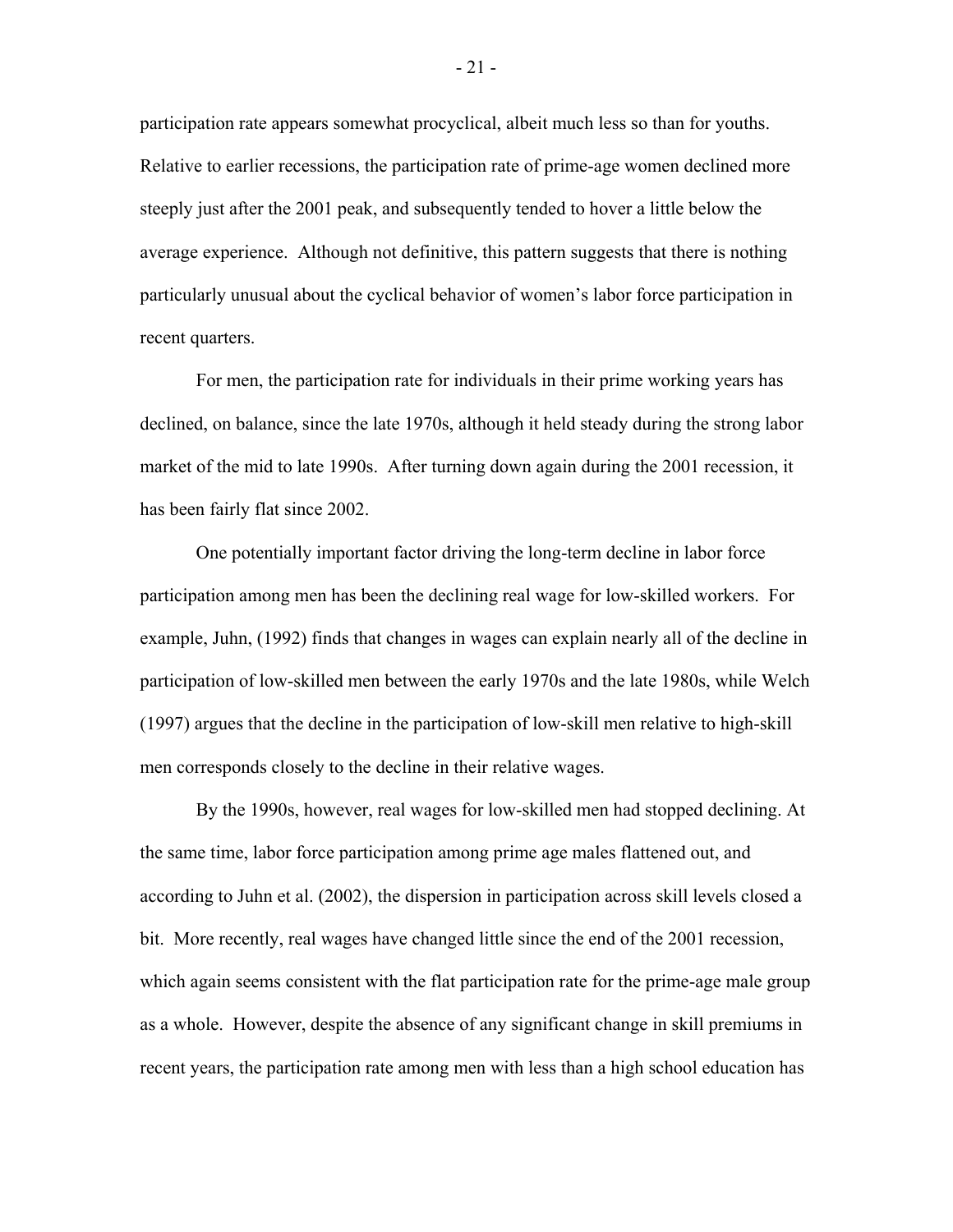continued to rise, while the participation rate for men with more education has been falling. Thus, in the past few years, it seems that other factors have been driving the pattern of participation among prime age men.<sup>18</sup>

 One possible influence, particularly for individuals toward the upper end of the 25-64 year-old age range, has been the various reforms to the Social Security Disability Insurance (SSDI) program and the increased generosity of SSDI benefits over time relative to declining or stagnating wages for low-wage workers. Numerous studies have reported a relationship between SSDI and the long-run downward trend in participation among men.<sup>19</sup> More recently Autor and Duggan (2003) have also shown that applications for SSDI are sensitive to labor demand shocks.

 Even so, whether disability insurance has had an important negative influence on male participation rates in recent years is less obvious. The only major policy change in the past decade was a law designed to *increase* the labor force participation of SSDI beneficiaries  $(SSA, 2004)$ <sup>20</sup> In addition, although the proportion of the working-age population receiving SSDI has increased in recent years, the percentage of individuals giving disability as a reason for limited work has been fairly flat (figure 9), and the uptick in 2003 and 2004 only returned that ratio to the level of the mid-1990s.<sup>21</sup> Taken together,

 $\overline{a}$ 

<sup>&</sup>lt;sup>18</sup> Changes in tax policy are unlikely to have had much of an impact on the participation of men over this time period. Studies of the effects of the 1981 and 1986 tax reforms generally found small effects for men (Bosworth and Burtless, 1992), and the impact of the tax cuts implemented in 2001 and 2002 also seems likely to be small. Similarly, the existing research suggests that the expansion of the earned income tax credit has had at most a small positive impact on male labor force participation (Eissa and Hoynes, 2004). <sup>19</sup> See, for example, Parsons (1980), Bound (1989), Haveman, et al. (1991), and Bound and Waidmann (1992).

 $^{20}$  In 1999 the "Ticket to Work and Work Incentives Improvement Act" was signed into law. Also, in 1997 Congress prohibited eligibility for individuals whose drug or alcohol addiction contributed to their impairment. This resulted in a one-time drop in recipiency, as such individuals were removed from the rolls (SSA, 2003).

<sup>&</sup>lt;sup>21</sup> The large increase in self-reported disability between 1992 and 1993 may be a result of the CPS redesign. In addition, an analysis of the March CPS data matched across two years suggests that individuals who report that a disability prevented them from working a full year in the second year, also worked less in the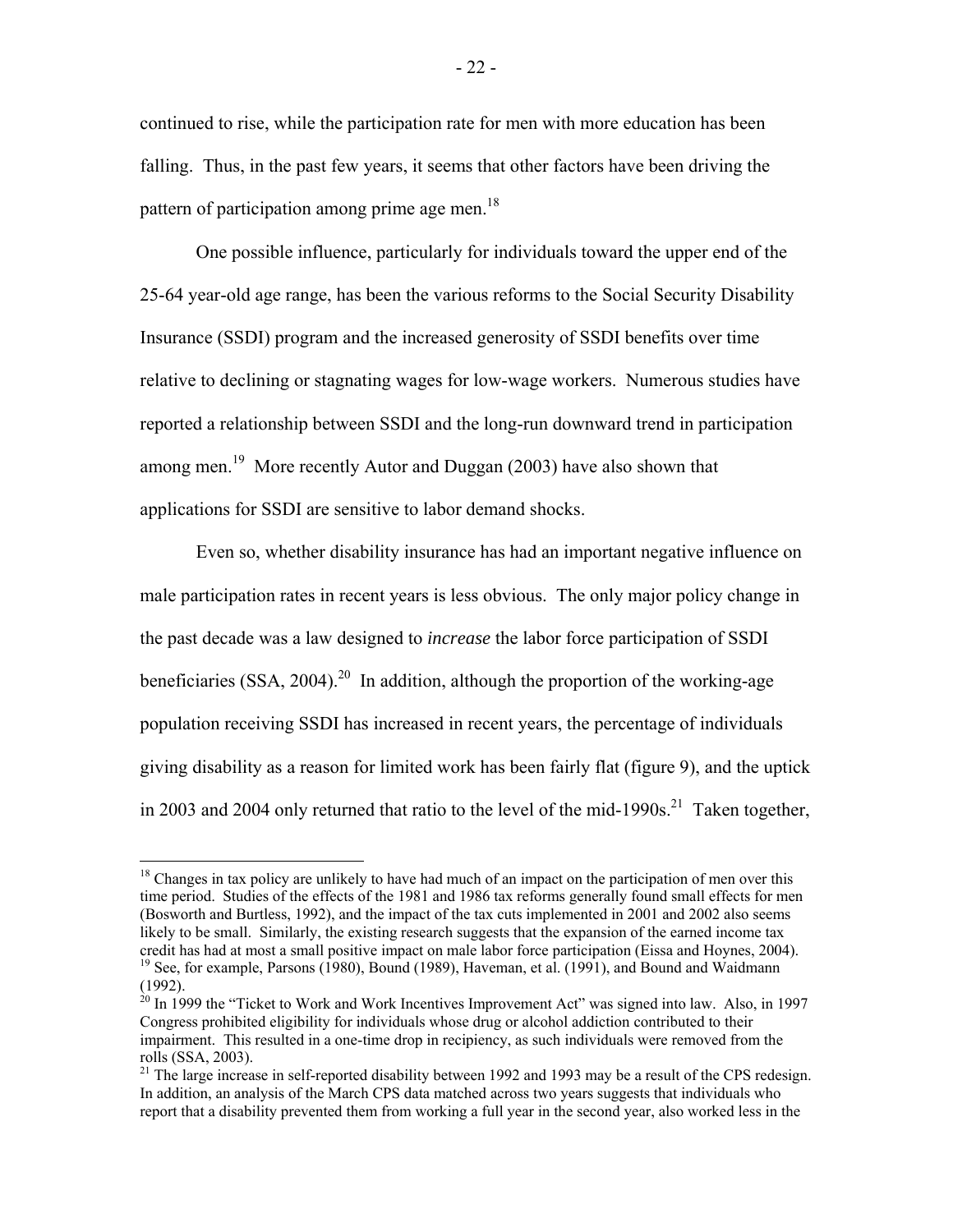these data appear to point to an increase in the proportion of disabled individuals receiving benefits, rather than to an increase in the proportion of individuals with a worklimiting disability*.* 22

 In regard to cyclical influences on recent prime-age male participation rates, research suggests that adult male human capital is quite specialized and that their participation rates are relatively insensitive to temporary changes in the relative returns to market work (Pencavel, 1986). This can be seen in the bottom left panel of figure 5, which shows that, on average, the prime age adult male participation rate has been relatively flat following business cycle peaks and that this pattern varies little from cycle to cycle (the shaded area marking the minimum and maximum response is narrow). Nonetheless, the pattern following the most recent business cycle peak is a little different. Participation declined more steeply than usual early in the downturn---as was the case for women---and remained relatively low for several years. However, over the past year the participation rate for prime age men has moved back toward the average experience. It is difficult to say whether the participation rate path over the past few years represents a larger than normal cyclical response or whether we are failing to capture the downward trend in the participation rate. However, because the magnitude of the deviation is fairly small, particularly over the past year or so, most of the recent declines in adult male

first year. This finding combined with the fact that some individuals who report a disability are also in the labor force implies that the increase in reported disability does not translate one for one into decreases in labor force participation. The share of the disabled who participate in the labor market at least one week during the year has also declined from about 24 percent in 2000 to 20 percent in 2004, but this decline is too small to show through to the aggregate participation rate.

<sup>&</sup>lt;sup>22</sup> Of course, if the income provided by SSDI is a work disincentive or if SSDI recipients tend to have more severe disabilities than non-recipients, an increase in the share of disabled individuals receiving DI benefits could be associated with a reduction in labor force participation even absent an increase in the share of individuals reporting a work-limiting disability. In fact, SSDI recipients are less likely to be in the labor force for at least one week during the year than are disabled individuals who do not receive SSDI (about 5 percent of SSDI recipients compared with about 30 percent of disabled nonrecipients). Nonetheless, given the low participation rate even among the disabled who are not SSDI recipients, the increase in recipiency is not enough to have a noticeable effect on the aggregate participation rate.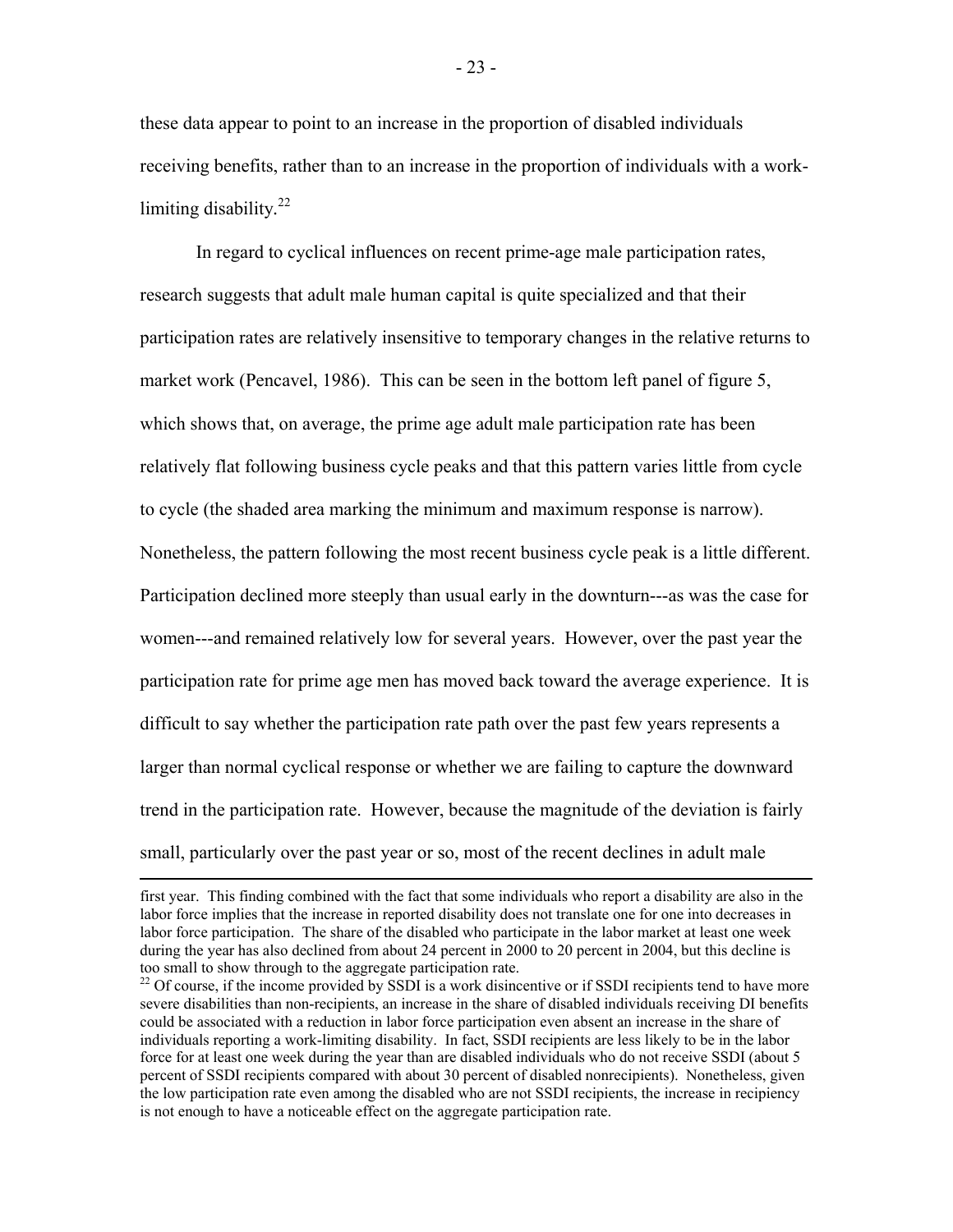participation seem likely to have been a continuation of the structural declines of the post-War period.

## *Older individuals*

1

 Finally, participation rates for older individuals have been increasing over time. As indicated in Table 3, participation rates for older men held steady or declined between 1977 and 1995, and then moved up, with an especially sharp increase registered after 2000. For older women, the increase appears to have started somewhat earlier, but the general pattern is similar.

 For both sexes, the labor force participation decisions of older persons hinge on the need and ability of the elderly to finance retirement. That is, cohorts in worse health or that are better positioned to retire at an earlier age would be expected to have lower rates of participation in the older age groups. Aside from educational attainment, which is likely to be associated with higher average levels of income and wealth for better educated cohorts, among the most important factors affecting the ability to finance retirement are the parameters of the Social Security program, the availability of private pension benefits, health, and life expectancy.<sup>23</sup>

 In particular, in any forward looking model of labor supply in which workers do not rely entirely upon Social Security to finance their retirement, we would expect a longer expected lifespan to increase the number of years a person chooses to work, in order to save more for the longer expected retirement and to reduce the number of years of retirement that need to be financed. In addition, to the extent that life expectancy is correlated with better health more generally, older individuals would remain able to work

<sup>&</sup>lt;sup>23</sup> For an overview of the economic influences on the labor force attachment of older individuals, see Burtless (1999) and Burtless and Quinn (2001). For an analysis of recent changes to social security programs and rules, see Loughran and Haider (2005).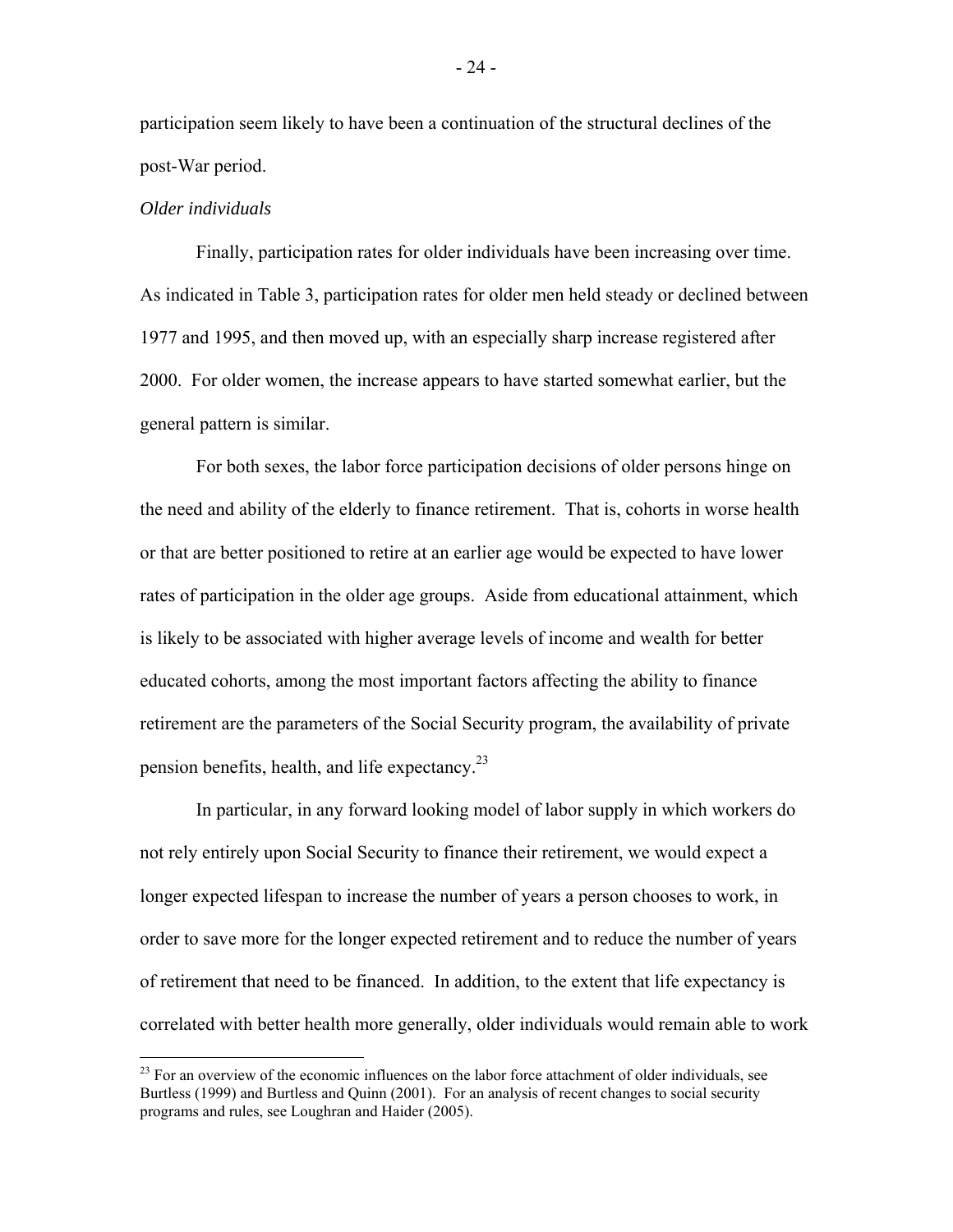longer into their lives. In this regard, life expectancy for men at age 65 has increased steadily over time and now stands at nearly 17 years. For women, life expectancy at age 65 leveled off in the 1980s and early 1990s, but it has since risen noticeably to more than 20 years.

 Given the relatively large amounts of specialized human capital accumulated by older individuals, their labor supply decisions should be relatively immune to temporary changes in the returns to market work, and as the lower right panel of figure 5 shows, the labor force participation rate of older individuals is fairly flat during recessions. However, cyclical changes in wealth may contribute to cyclical changes in participation (though these changes would be countercyclical, rather than procyclical). Indeed, one explanation that is sometimes offered for the increase in the labor force participation of older persons following 2000 is that the decline in stock prices, especially relative to expectations formed during the long bull market, has led many older individuals to delay their retirement.

Several researchers have explored the role of wealth in retirement decisions.<sup>24</sup> Most of these studies do find that the unexpected shock to wealth associated with the stock market boom led to some additional retirements. However, as Coile and Levine point out, the impact on the aggregate participation rate was probably small, both because relatively few individuals have enough of their savings in stocks for the market movements to significantly affect their assets and because many of those that do have substantial wealth holdings are not on the margin in making their retirement decisions.<sup>25</sup>

 $\overline{a}$ 

 $24$  See, for example, Gustman and Steinmeier (2002), Coronado and Perozek (2003), Sevak (2005), and Coile and Levine (2006).

 $25$  None of these studies includes wealth held passively in defined benefit (DB) pension plans because the retirement benefits paid out from DB plans do not vary with the asset value of those plans. However, the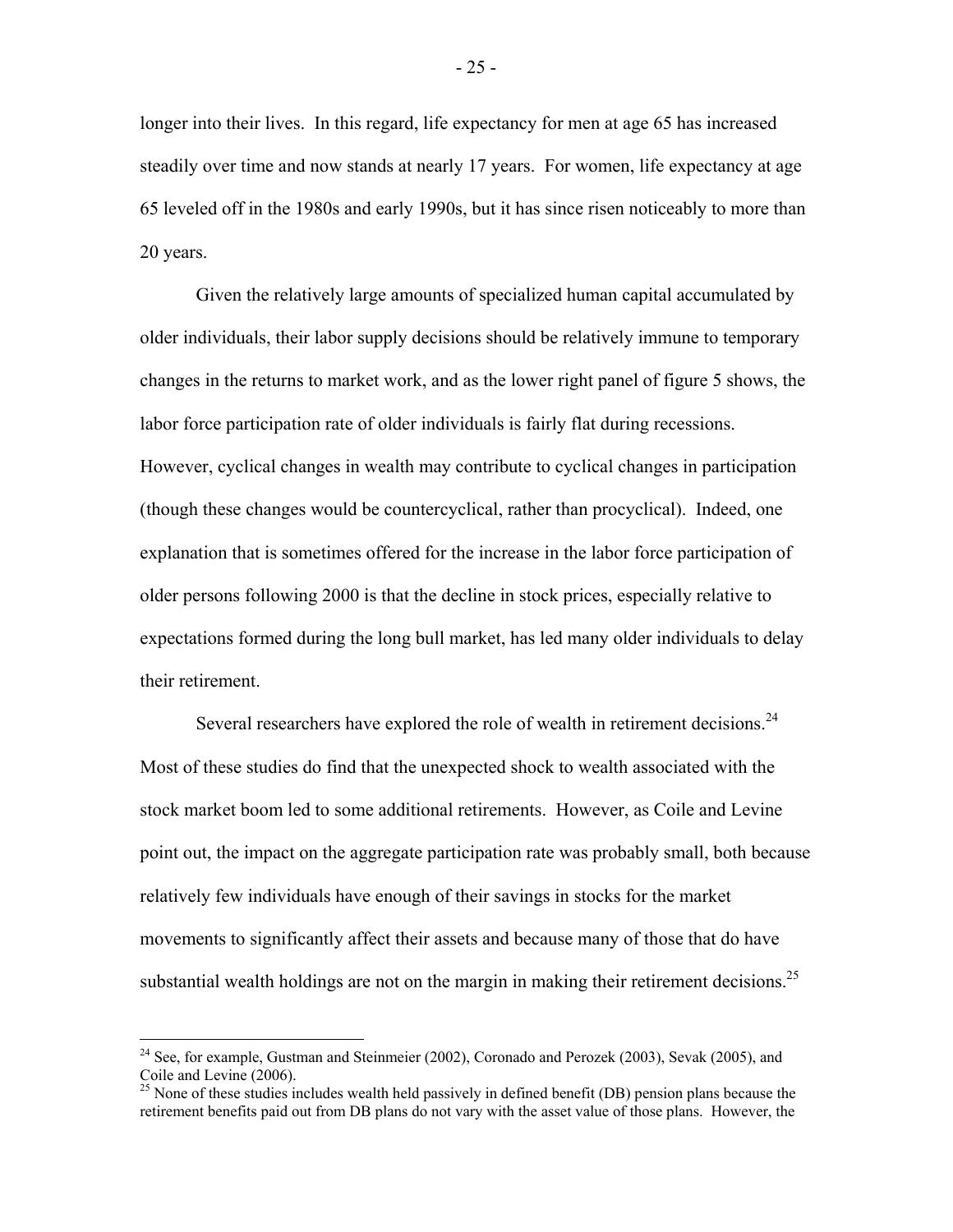Given the apparent responsiveness of retirement to the stock market run-up in the 1990s, we might expect that some individuals have had to delay their retirement in light of the decline and subsequent low returns. But given the small share of the population that seems to be affected on the margin by these stock market fluctuations, this explanation seems unlikely to explain the recent rise in participation rates among the elderly.<sup>26</sup> Putting the Pieces Together: A Cohort-Based Model of Labor Force Participation

 Building on the discussion in the previous section, we have developed a model that attempts to account for the influences on participation of observed structural factors, unobserved structural factors, and cyclical factors. We assume that unobserved structural factors can be captured, at least in part, by the average participation rates of birth cohorts and the average age profile of participation. Because both the average participation rates and the age profiles of participation have historically been so different for men and women, we model participation separately by gender. Ultimately, the model attempts to expand upon the observable determinants of participation by using the actual history of each cohort's labor force attachment to inform us about its present and future attachment; in this way, the model combines into a coherent framework our knowledge of cohort behavior with known demographic changes.

recent stock market decline has reduced the solvency of many of these plans, and as many as 10 percent of all DB plans are now frozen (PBGC, 2005; Watson Wyatt, 2005), meaning that individuals are no longer accruing benefits in these plans (although in most cases the DB plans have been replaced with defined contribution plans). In addition, an individual's retirement decision could be influenced by a change in the asset value of a DB plan if that change were large enough to alter the perceived default probability of the plan, although these termination probabilities are still fairly low.

<sup>&</sup>lt;sup>26</sup> In addition, according to data from the Survey of Consumer Finances, on average families that owned both corporate equity and a home experienced a decline in the value of their stock portfolio but a rise in the value of their home between 2001 and 2004. Indeed, given the sharp rise in housing prices in recent years, a broader measure of wealth that includes housing might imply less upward pressure on labor force participation than a measure based solely on stock market wealth. However, the extent to which individuals view housing wealth as a retirement asset is a subject of considerable debate (see, for instance, Venti and Wise, 2001).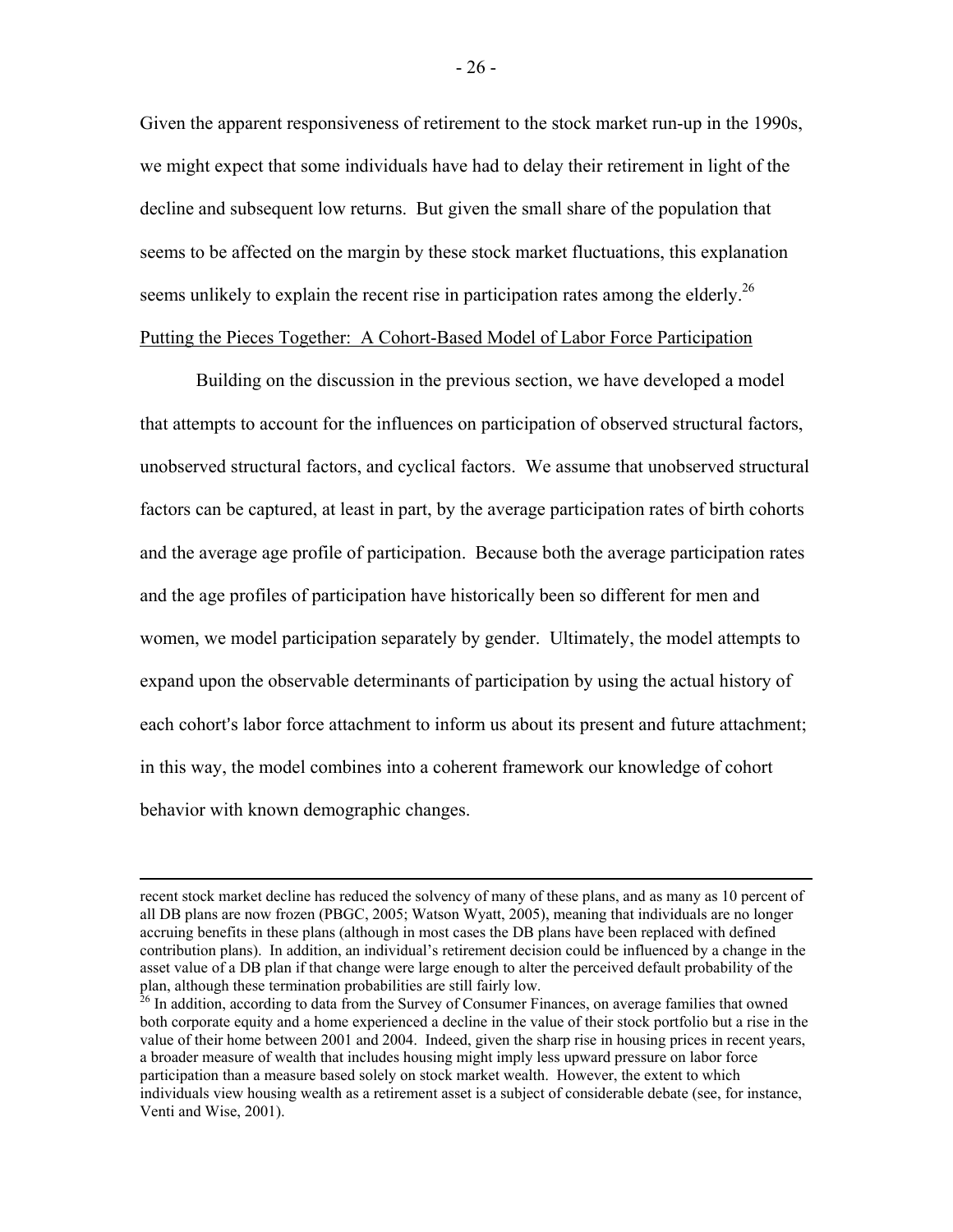## *The Basic Model*

 We assume that the labor force participation rate of men or of women of a particular age *a* in year *t* can be specified as

$$
LFPR_{a,t} = \alpha_a X_t^{\lambda_a} \beta_{b=t-a} \exp(\varepsilon_{a,t}^{'})
$$
, or

$$
\log LFPR_{a,t} = \log \alpha_a^* + \lambda_a^* \log X_t + \log \beta_{b=t-a} + \varepsilon_{a,t}^* \tag{2}
$$

where LFPR is the participation rate,  $\alpha^*$  is an age-specific fixed effect,  $\lambda^*$  is a vector of age-specific coefficients, X is a vector of explanatory variables, including controls for the business cycle, β is a birth-year-cohort specific fixed effect, *a*, *b*, and *t* index age, birth year, and calendar year, respectively,  $\varepsilon^*$  is an error term, and we have suppressed the gender subscripts.

 This specification assumes that each birth-year cohort has a general propensity to participate in the labor force that is determined by the various unmeasured factors mentioned above. This propensity is quantified by β, the log of which can be viewed as a cohort-specific intercept. However, the members of different cohorts share a common baseline pattern of participation over the life cycle, being, for example, low when of school or retirement age and higher during prime earning years. This common baseline age profile is represented by the  $\alpha^*$ , which are assumed to be constant during the sample period.

 For practical reasons, we wish to aggregate this up to the fourteen age groups for which participation rates are published by the BLS. Equation (1) does not aggregate easily, but we can approximate it by a set of fourteen estimating equations for each gender of the form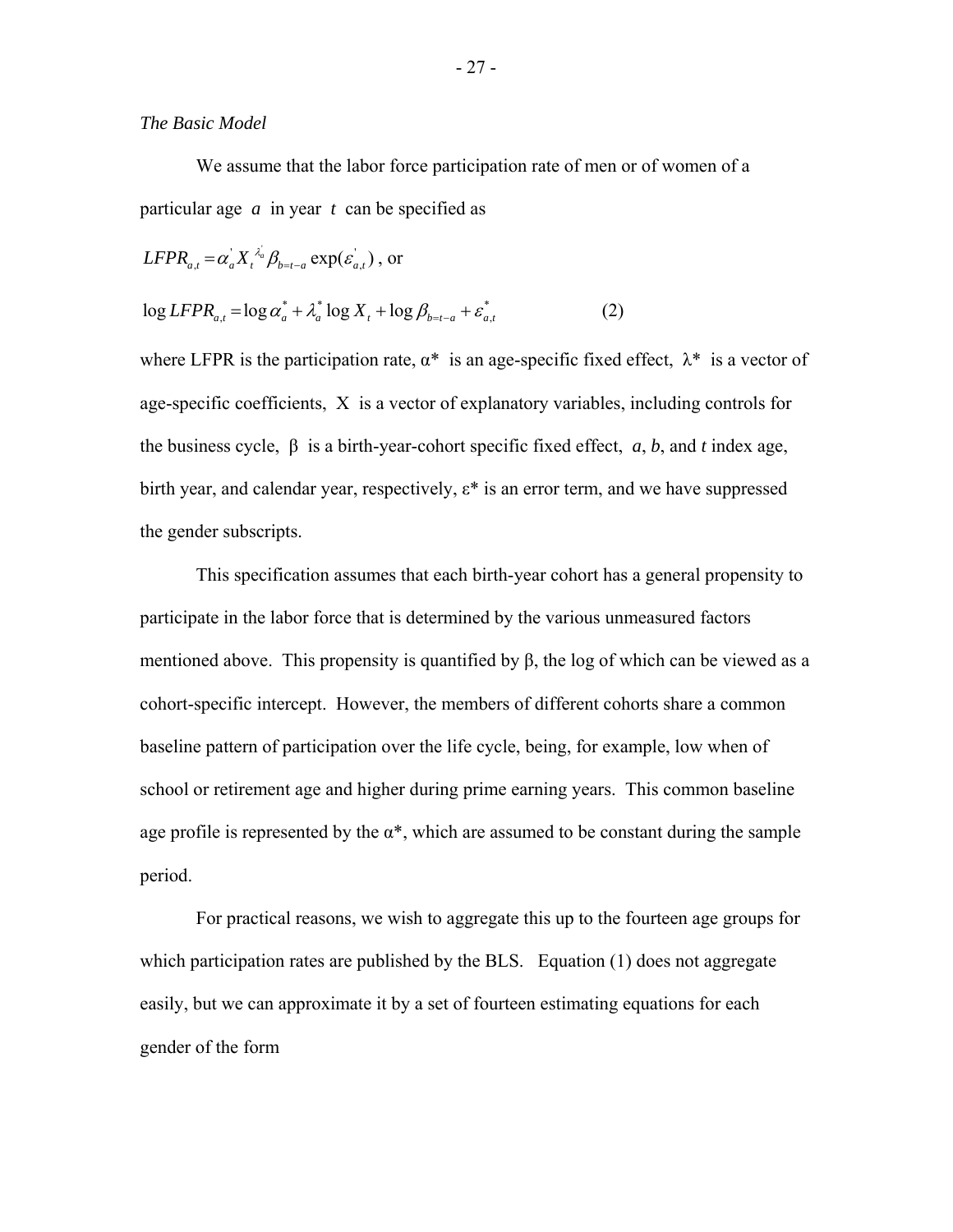$$
\log LFPR_{g,t} = \log \alpha_g + \lambda_g \log X_t + \frac{1}{n_g} \sum_{b=1919}^{1988} C_{g,b,t} \log \beta_b + \varepsilon_{g,t} \quad g = 1 \text{ to } 14 \quad (3)
$$

where *g* indexes the age groups, *t* indexes the calendar year, and *b* indexes birth years. The  $C_{g,b,t}$  are indicator variables that equal one if the corresponding cohort appears in that age-group equation at time *t* and  $n<sub>g</sub>$  is the number of ages in age group *g*, and the  $\alpha$ are now age group fixed effects. Meanwhile,  $X_t$  and  $\beta$  remain as previously defined. The coefficient vector  $(\lambda)$  varies by age group, while the cohort effects do not (that is, the cohort effects are constrained to be the same across all equations in which the cohort appears). The age effects  $(\alpha)$  are constant (but see below). For each gender, the 14 equations are estimated simultaneously using a restricted least squares estimator with a White corrected covariance matrix.<sup>27</sup> Counting both the men and the women, we estimate 342 parameters in 28 equations.

#### *Identification*

 $\overline{a}$ 

 The cross-equation constraints (i.e., the assumption that the cohort fixed effects are the same across age groups) identify the cohort fixed effects up to a scale factor. That is, the variation in the age effects over ages and in the cohort effect over birth years are well identified. However, the allocation of the overall level of the aggregate participation rate between the cohort effects and the age profiles requires an arbitrary normalization, and we chose to normalize to one the cohort effect for those born in 1969.

 In addition, the youngest cohorts in our data do not present many observations from which to estimate their cohort effects. In order to mitigate the consequent sensitivity of these estimated cohort effects to the conditions that happened to be present in recent years, we constrained the cohort effects for the most recently observed cohorts

<sup>&</sup>lt;sup>27</sup> See Greene and Seaks (1991) for a description of the estimator.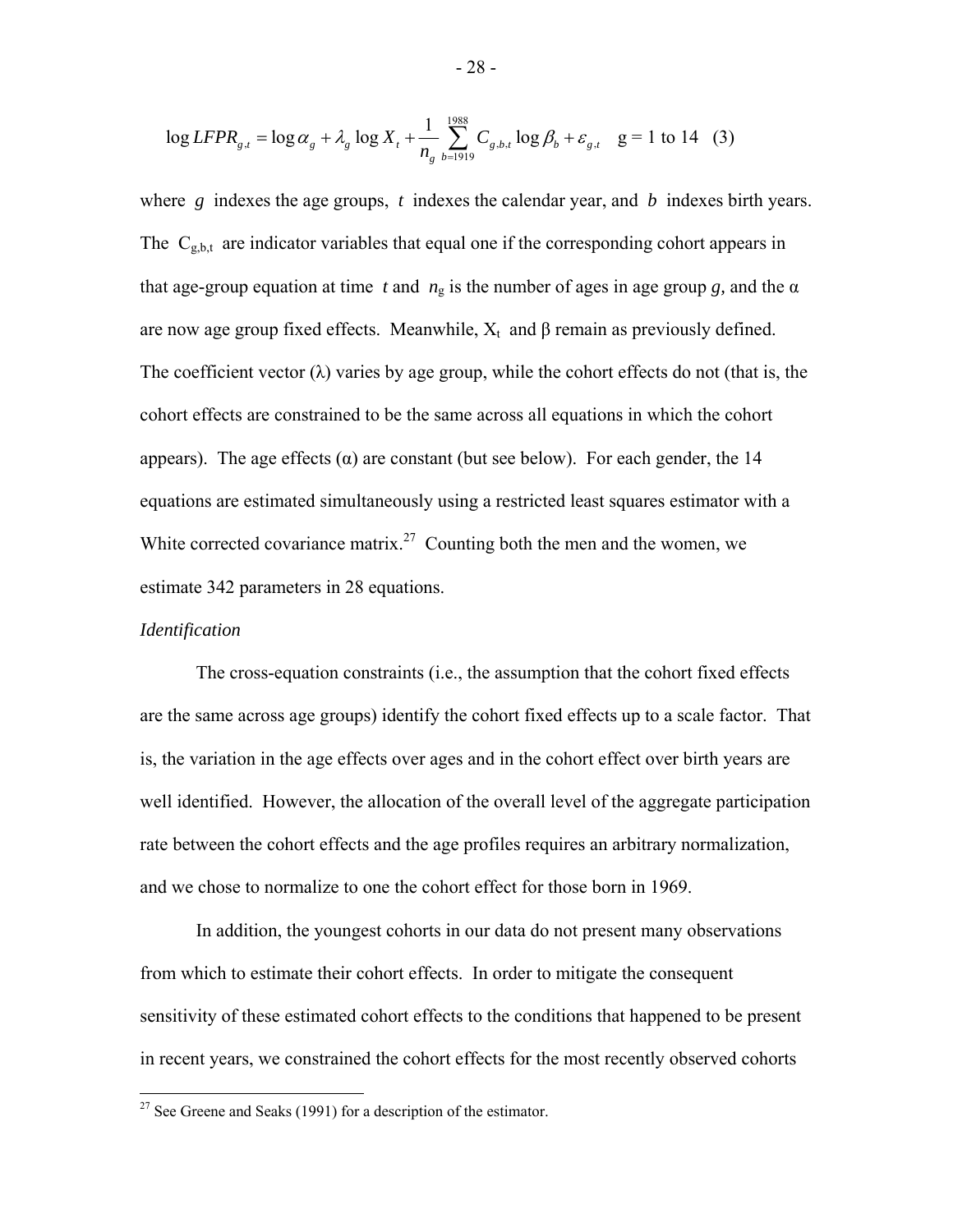to evolve slowly.28 For men, the oldest cohort so constrained is that born in 1978; for women, it is the cohort born in  $1976<sup>29</sup>$  In this way, we link the cohort effects of the youngest cohorts, who do not appear in many age groups or years in our sample period, to those of older cohorts who do appear in several age categories and in more than one stage of the business cycle. However, it remains an open question whether this constraint is adequate.

## *Business Cycle Controls*

1

 The business cycle is represented in the model by the deviation of employment in the nonfarm business sector from an estimate of its trend. The trend is derived from an HP filter, with the smoothness parameter set so that the trend tends to coincide with the actual level of employment when the unemployment rate was at the Congressional Budget Office's (CBO) estimate of the NAIRU. In this way, the model's "concept" of full employment is consistent with a level of the participation rate near its trend. In order to prevent endpoint bias in the HP filter from unduly affecting the estimate of trend employment in recent years, we assumed that trend employment increased at an annual rate of  $\frac{1}{2}$  percent after the fourth quarter of 2001, the last quarter in which the HP filter was equal to the actual level of employment.<sup>30</sup> We include the level of the deviation of employment from this trend, as well as two lags of this deviation.<sup>31</sup>

<sup>29</sup> Extending the constraint for men back to 1975 as well did not materially affect the results. We took advantage of this insensitivity to reduce the number of constraints and simplify the estimation procedure. <sup>30</sup> We chose this growth rate to match the average change in employment from  $2001:Q3$  to  $2005:Q4$ because the unemployment rate in both quarters was 5 percent.

<sup>&</sup>lt;sup>28</sup> More specifically, we constrain the change in the cohort effect between adjoining pairs of birth year cohorts to be the same for recent cohorts, under the assumption that individuals born a year or two apart should not be in noticeably different cohorts. The constraints are an attempt to limit the influence of the recent cycle on cohorts only observed during the recent downturn, while still allowing the cohort effects to rise or fall over time, but at a rate consistent with cohorts observed over a whole business cycle.

<sup>&</sup>lt;sup>31</sup> Because of concerns about the endogeneity of the unemployment rate to changes in labor force participation and the potential for correlated measurement errors in the two series (which are derived from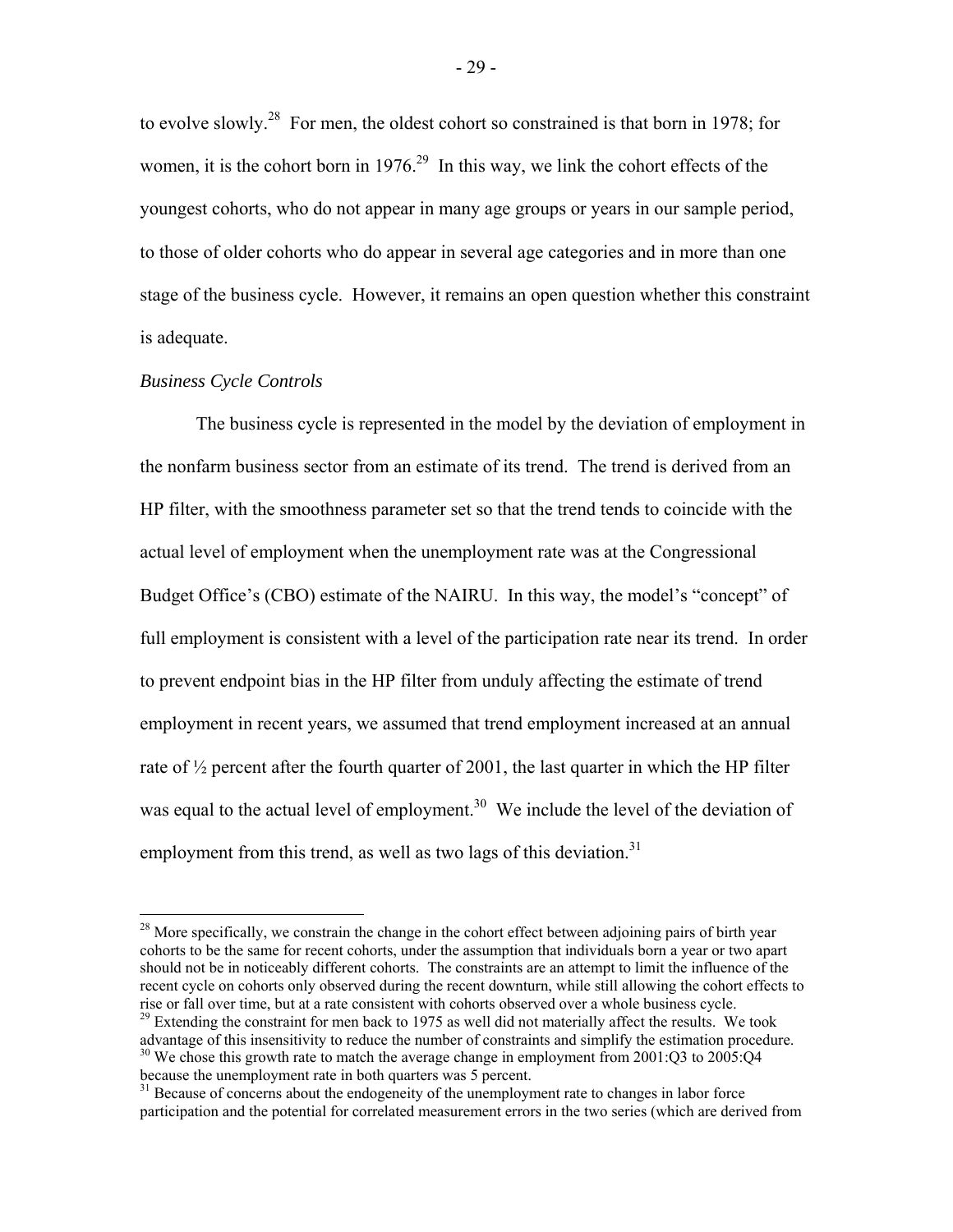# *Evolution of the Age and Cohort Profiles*

The baseline age profile represented by the  $\alpha$  parameters in equation (2) is assumed to be constant across time. It is intended to capture a basic pattern of life-cycle behavior, and the level of the age effect for any age group is identified by the labor force behavior of the cohorts that appear in that age equation during the sample period. Similarly, the cohort effects represented by the  $\beta$  parameters in (2) are assumed to be constant across time. They are intended to capture the basic propensity of a birth cohort to participate.

 Of course, the actual life-cycle pattern of participation is unlikely to be constant across cohorts. Or equivalently, the relative propensity of a cohort to participate is unlikely to be constant across ages. As various economic and social factors evolve, we would expect the age profile of participation to evolve as well. In order to account for such changes in the model, we include variables that represent the economic and social changes that we discussed in the previous section, and that we suspect have been, or are likely to be, of greatest significance for particular age groups. The coefficients on each variable vary freely by age/sex group, except where we have imposed our prior that the coefficient be zero. Because the coefficients differ across age groups, movements in the variables over time change the shape of the age profile, or, equivalently, the shape of the cohort profile, even in those cases where the variable itself does not vary by age group.

the same survey), we did not use the unemployment rate gap directly. However, we did examine the robustness of the model to an alternative procedure that used the CBO's unemployment gap, which currently depicts as tight a labor market as any other available indicator, to extrapolate the cyclical variable after 2000, roughly the point at which we deviated from the HP filter. That alternative produced a slightly lower trend in the participation rate for recent years (roughly 0.1 percentage point on the trend level at the end of 2005), consistent with the tighter labor market implied by that gap measure. However, the performance of the model using the CBO gap term also is a little worse in recent years than is our preferred specification.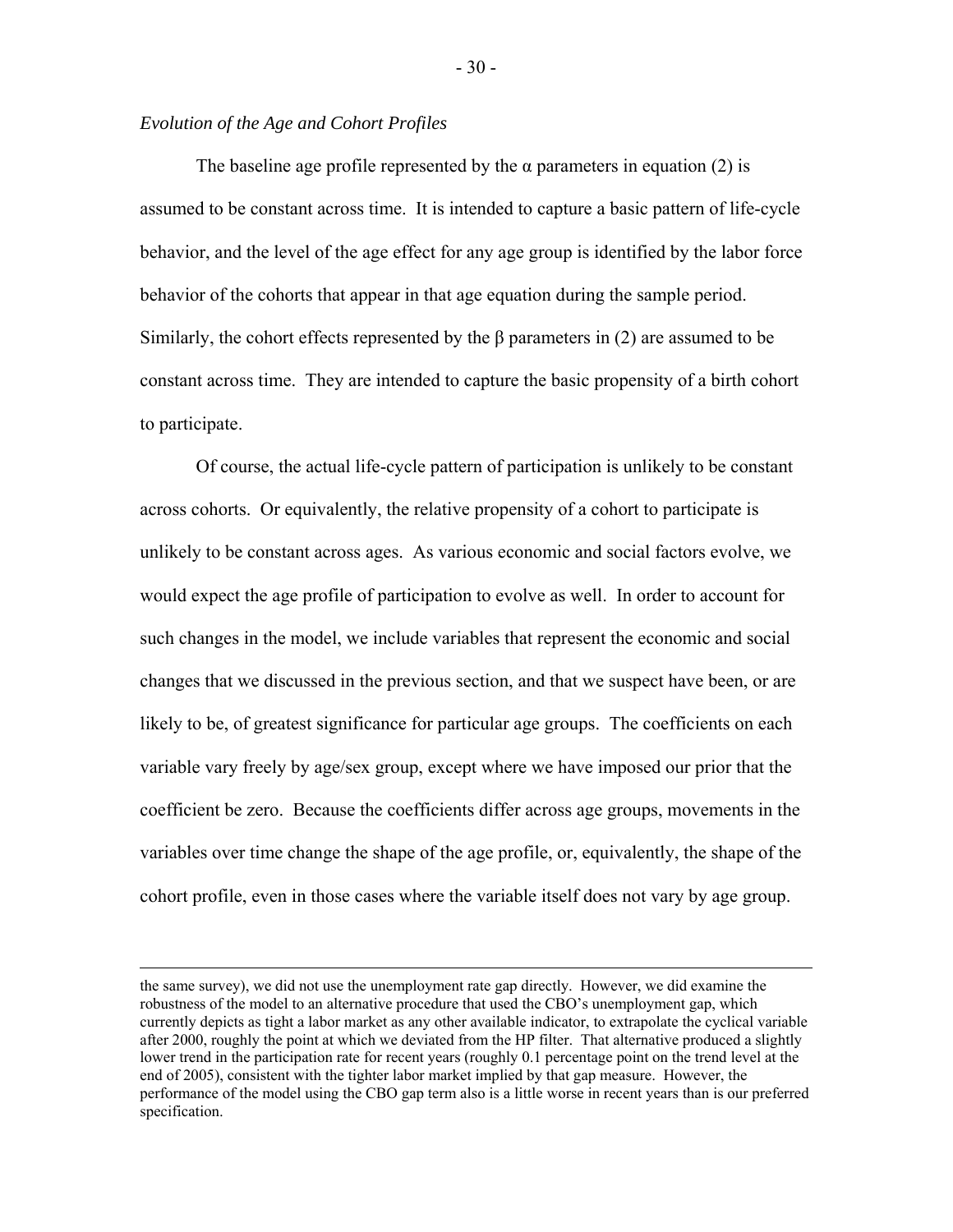As mentioned, the age and cohort effects themselves are constant over time. However, the full age or cohort profiles include both the age or cohort effects and the influence of these time-varying variables. Thus, the age effects themselves can be viewed as defining a baseline or average profile from which particular cohorts deviate in accordance with these additional variables, or as residuals that pick up the life-cycle pattern that we have failed to capture through the included variables. The cohort effects can be viewed analogously.

 Consistent with the earlier discussion, the variables that we considered including in the model fall into three broad categories: those related to human capital, those related to financing nonparticipation, and those pertaining to family structure. We should note that many of the variables we considered have moved broadly together over our sample period. For example, life expectancies, dependency ratios, and educational attainment have mostly risen over time, while fertility and the frequency of defined-benefit pensions have mostly fallen. Thus, choosing which variables to include and in just what fashion is sometimes a matter of judgment, and the coefficients on the included variables should be interpreted cautiously.

 The model is estimated over the period from 1977 to 2005. Table 5 presents the estimated coefficients on these variables as elasticities.

 *1. Human capital:* For men in the age groups ranging from 16 to 24 years old, we included an estimate of the return to a college education developed by Aaronson, Park, and Sullivan (2006). This variable is constructed from a regression of wages on a

- 31 -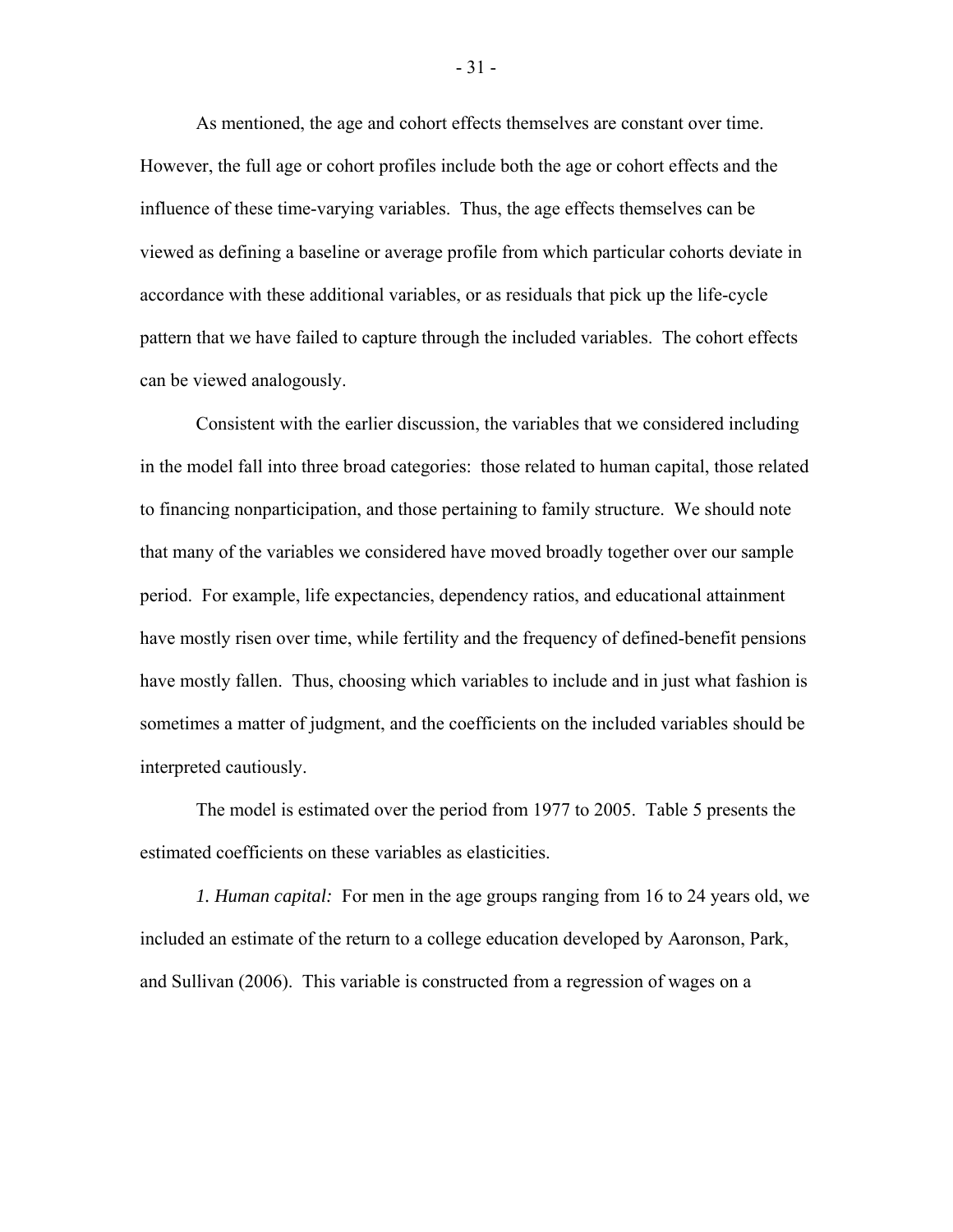standard set of variables that includes different levels of schooling.<sup>32</sup> As expected, a greater return to education is associated with lower rates of labor force attachment.

For the remaining age groups of men and for all age groups of women, we experimented with two variables representing the average educational attainment of a cohort when that cohort was 27 years old.<sup>33</sup> The first is the percent of individuals with a high school degree and the second is the percent with a college degree.<sup>34</sup> However, because of the substantial comovement within each sex between the percent with a high school degree and the percentage with a college degree, we only included college-level attainment in the full version of the model.

 College attainment has relatively little relation to the participation rates of men through the middle age groups (25 to 61), but is associated with sharply lower rates of participation for men ages 62-69, where presumably the previous earnings that come with a college education allow men to retire earlier than otherwise. For women, the patterns are more complicated. Greater college attainment is associated with higher rates of participation for women in most age groups, where eventual college attainment likely reflects the cohort's career aspirations (and thus educational goals) and its degree of labor market attachment. This is most notable for the teenage groups, including the 16-17 year

1

 $32$  We thank Dan Aaronson for providing us with these estimates.

<sup>&</sup>lt;sup>33</sup> Data on educational attainment for the 25-29 year age group—ages by which the vast majority of individuals have achieved their terminal degrees—are published back to 1940. If all of the fourteen age groups that define our participation equations were similarly 5 years wide, then measuring the educational attainment appropriate to each equation would be a simple matter of leading or lagging these 25-29 year old attainments by the appropriate number of years. However, because several of our age categories are only two years wide, we attributed to each cohort the educational attainment of the 25-29 year olds in the year in which that cohort was 27 years old. We then averaged these across the cohorts relevant to each of the each age-specific participation equations in each year. For cohorts that were not yet 29 years old by the end of our sample period, we extrapolated their eventual educational attainment linearly by the average change in attainment over the previous eight cohorts.

<sup>&</sup>lt;sup>34</sup> In 1992, the questions on education in the CPS switched from asking about years of schooling to asking about highest degree/level attained. We bridged this change using methodology and data from Jaeger (1997) and Kominski and Siegel (1993).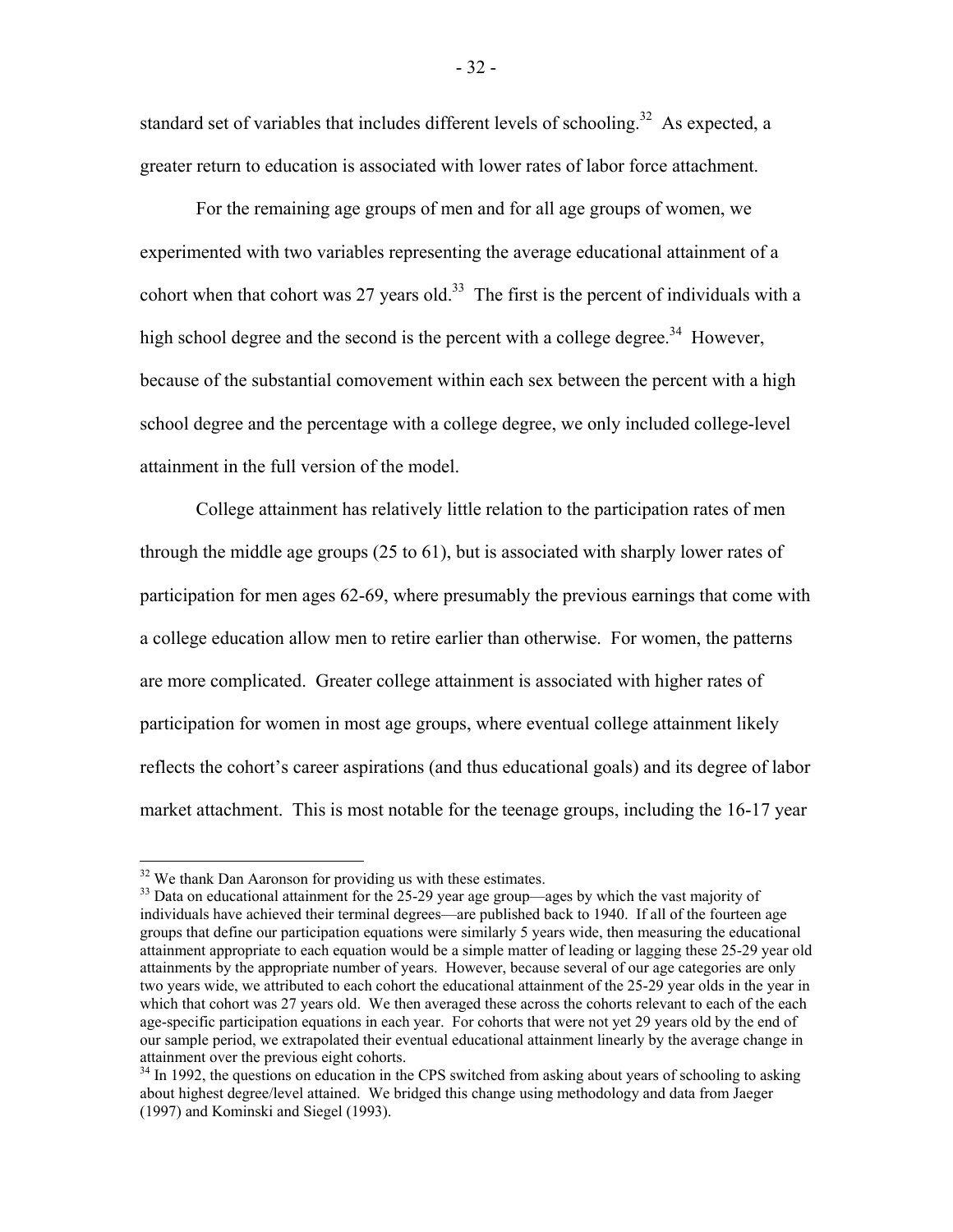olds, for whom we would expect no direct effect of their eventual college attainment. College-educated women seem to share their male counterparts' penchant for early retirement (ages 62-65), but for those older than 65 college attainment is associated with much higher participation.

 For women aged 18-61 (above typical high-school age but below typical retirement ages), we included in the model the ratio of median weekly earnings for fulltime working women to those of full-time men as a measure of the female/male wage gap. To the extent that the historical increase in this ratio has been exogenous, it likely represents an expansion of women's labor market opportunities that would be expected to draw more women into the work force and perhaps reduce the degree of specialization into market and home production within the household; as a result, patterns of women's participation become more similar to those for men. However, we recognize that higher rates of female participation may themselves have contributed to a higher wage ratio through greater labor market experience and other human capital investments.

 In the event, a higher female-to-male earnings ratio is, indeed, associated with higher rates of participation among younger women, particularly those aged 25 to 44. In contrast, the increase in the relative wages of women is associated with lower rates of participation for women over age 50, where, perhaps, greater similarity to men means sharing their propensity to retire early when possible.

 *2. Financing nonparticipation.* We included two variables as proxies for factors that potentially influence labor force decisions of individuals in older age groups. First, we included a variable for gender-specific life expectancy as of age 65, based on life

- 33 -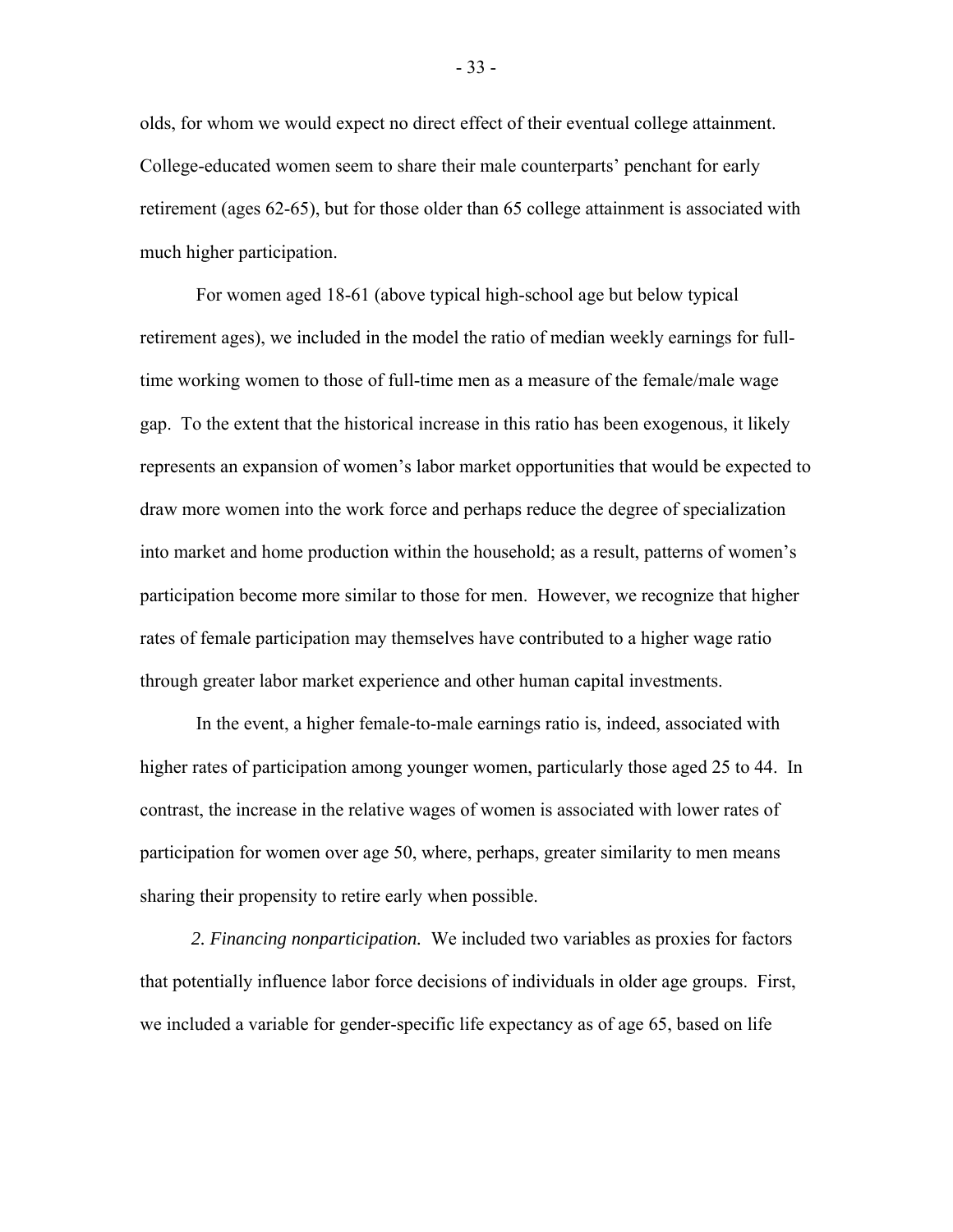tables published by the Census Bureau, as an estimate of future income needs.<sup>35</sup> Greater life expectancy means more years of retirement to finance, ceteris paribus, and is associated with higher rates of labor force participation for men and women in the three oldest age groups (although not significantly so for the middle group of older women). Of course, life expectancy and health are closely related, and the positive association may also reflect improved health among individuals in these age groups.

 Second, for men we included a composite variable that incorporates changes in early retirement rules, the retirement age for social security, and the delayed retirement credit.<sup>36</sup> This variable is measured as the average fraction of the Primary Insurance Amount (PIA) a man would receive if he were to retire at age 62-64 or age 65-69.<sup>37</sup> For the 62-64 age group, the greater is the value of this variable, the smaller is the penalty for retiring early. For the 65-69 age group, a higher value of this variable implied a greater reward for delaying retirement. Both these expectations are borne out in the estimates, although the coefficient for the latter is not quite statistically significant at the ten percent level $^{38}$ 

 $\overline{a}$ 

 $35$ These are not true forecasts of the longevity of an individual or cohort, in that they do not take into account how age-specific mortality rates will change as a cohort ages. Rather, in each year they are based on the current mortality rates for individuals of various ages. Thus, the life expectancy of a person aged 65 in any given year reflects the state of medical knowledge and technology, environment, wealth, etc., current in that year. Nevertheless, in broad terms they do reflect the advances in health over history.

<sup>&</sup>lt;sup>36</sup>The prospects for the generosity of the Social Security system and of private pensions plans depends in large part on the ratio of potential retirees to likely workers, and it is the current and impending increases in this ratio that drive the current concerns about, in particular, the future of Social Security and Medicare. Accordingly, we constructed a "potential dependency ratio" facing a cohort as the ratio of population over age 64 to the population age 25-64 that, according to Census Bureau estimates and projections, a cohort saw or can expect to see at age 65. However, we found that this variable did not add to the power of the model once the variable for life expectancy was included, and so we did not include it in the specification presented here.

 $37$  Changes in the earnings test during this period moved closely with the changes in the delayed retirement credit, so our estimates may, in fact, reflect some influence of the former despite their exclusion from the model.

<sup>&</sup>lt;sup>38</sup> We also experimented with these variables in the equations for older women. However, the coefficients were never statistically significant and their signs and magnitudes often made little sense.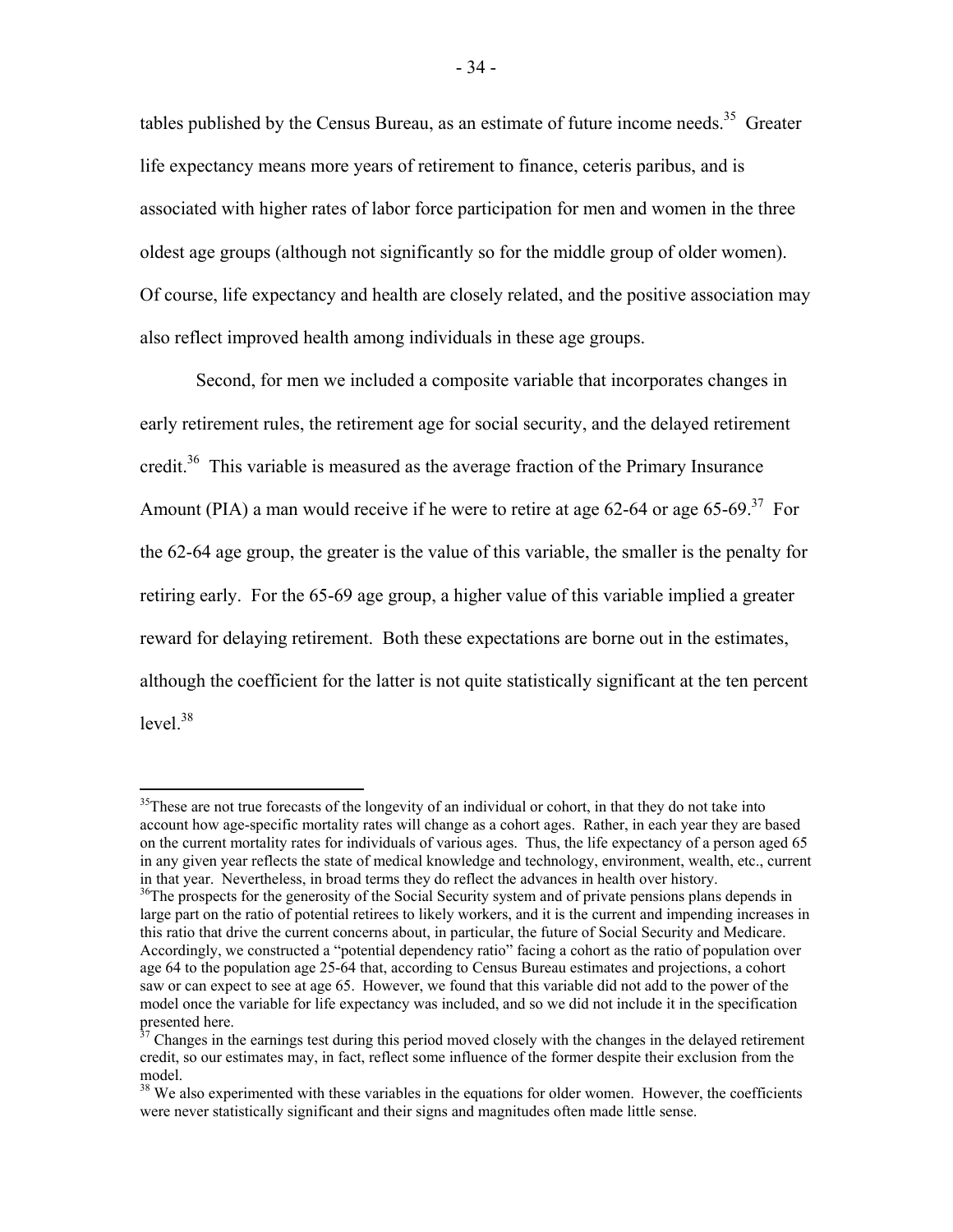We wanted to include a variable to represent the generosity of the Federal disability insurance program, and, in particular, the changes over time in the stringency of the criteria for being awarded disability benefits. We chose the disability award rate, that is, the fraction of applications for benefits that were approved in each year. Although this variable abstracts only imperfectly from other considerations—the composition of the applicant pool surely varies with the state of the labor market, in addition to other factors—it is an improvement in this regard relative to using a measure of disability benefits recipiency. The disability program should be most relevant to middle-aged individuals, as younger persons are much less likely to be disabled and the elderly are covered by social security retirement benefits instead. The estimated coefficients for this variable are generally negative for men, but not large. For women, the estimates were not statistically significant.

 In addition, we experimented with several measures of aggregate household wealth as explanatory variables in our model, including total household net wealth, stock market wealth, and housing wealth. However none of these measures had reasonable explanatory power in the model equations, even for the age groups near retirement age.

*3. Family structure.* We attempt to capture influences associated with family structure with two variables. In the equations for women aged 18-29, we included a variable for the percentage of the cohort that, when in each age group, has children younger than 6 years old.<sup>39</sup> Not surprisingly, cohorts with a higher proportion of women with young children had substantially lower participation rates at those ages.

<u>.</u>

- 35 -

<sup>&</sup>lt;sup>39</sup> The cut-off at age 29 seemed reasonable because the presence of young children at older ages seemed to reflect delayed child-bearing as a result of greater labor market attachment, a factor that is more intuitively captured by other variables in the model, rather than the direct influence of children on participation. We also omitted this "fertility" variable from the 16-17 year age group because it produced what seemed to us a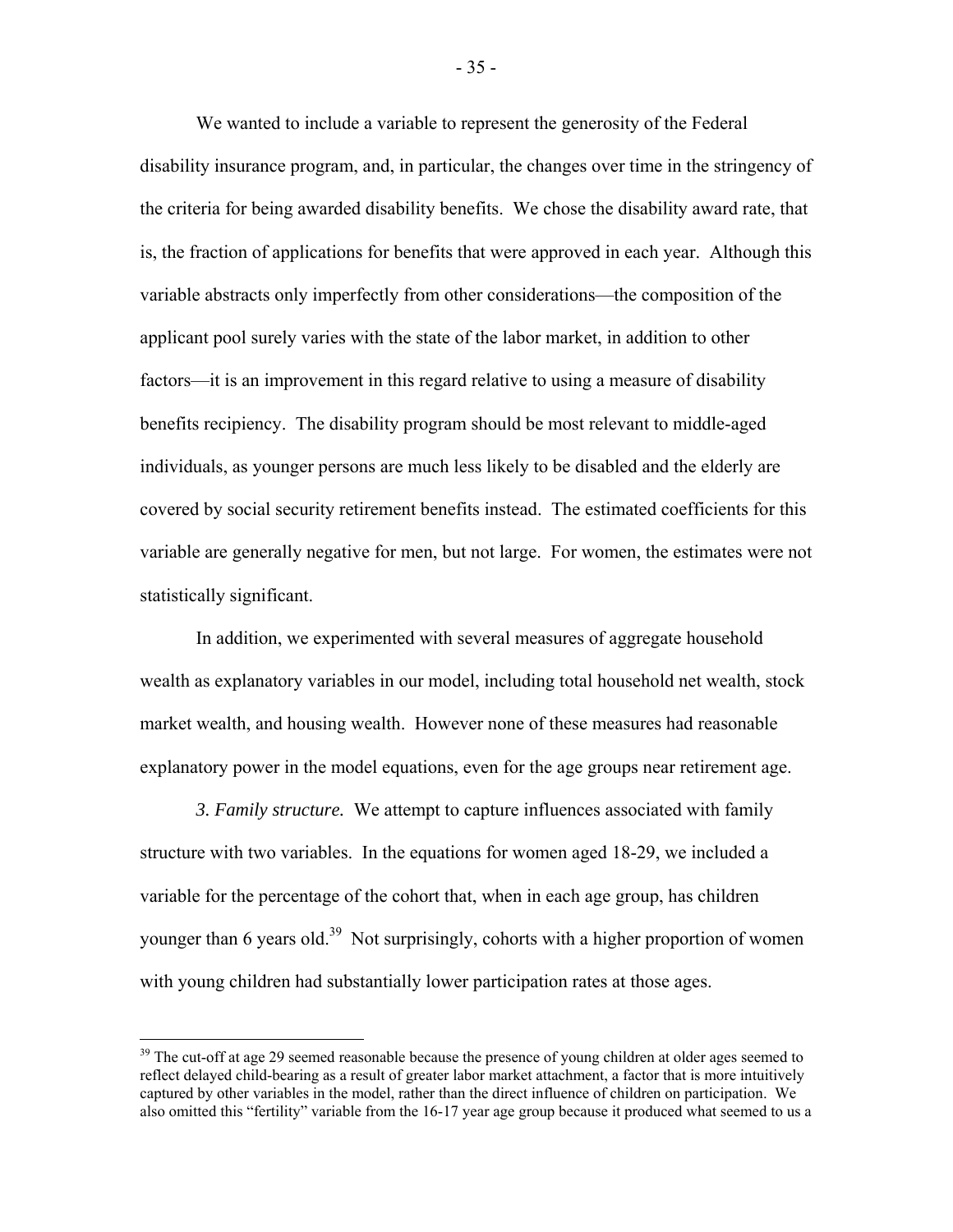However, as noted above, the influence of this variable on labor force participation seems likely to have changed over time in response to changing social norms and economic opportunity. If so, then one would want to allow the coefficients on the fertility variable to vary over time. For identification, allowing the coefficient to vary freely is not possible, and simply constraining the coefficients to vary "slowly" over time seemed to us too ad hoc. Instead, we used individual-level data from the CPS to estimate separately for each year an age-group-specific coefficient on a variable for the presence of children less than 6 years old from a cross-section regression of participation.<sup>40</sup> We then interacted these coefficients, which vary by year, with the fertility variable in our model. In this way, the coefficient on the fertility variable in our model is constrained to evolve over time in the same way as the cross-sectional coefficients. To our surprise, however, these interactions did not add to the explanatory power of the model, and thus we did not include them in the full version.

 A related development has been the decline in the percentage of women in every age group below age 60 who are married. For obvious reasons, married women have long had lower participation rates than unmarried women. Still, the decline in marriage rates may be both a cause and a result of increased labor force participation. In contrast, marriage rates for women above age 65 have been rising steadily, primarily because of declining rates of widowhood. We included a variable for the percentage of women in the age group who are married, for each age group 18-61. We omitted this variable from the 16-17 age group because their marriage rates are too low to be a significant factor in

spurious estimate that for that age—that a greater incidence of young children raised labor force participation.

<sup>&</sup>lt;sup>40</sup> We thank Julie Hotchkiss for providing us with her data and programs, which we used for our preliminary investigations of this approach. A fuller description of this technique is described in Hotchkiss (2005).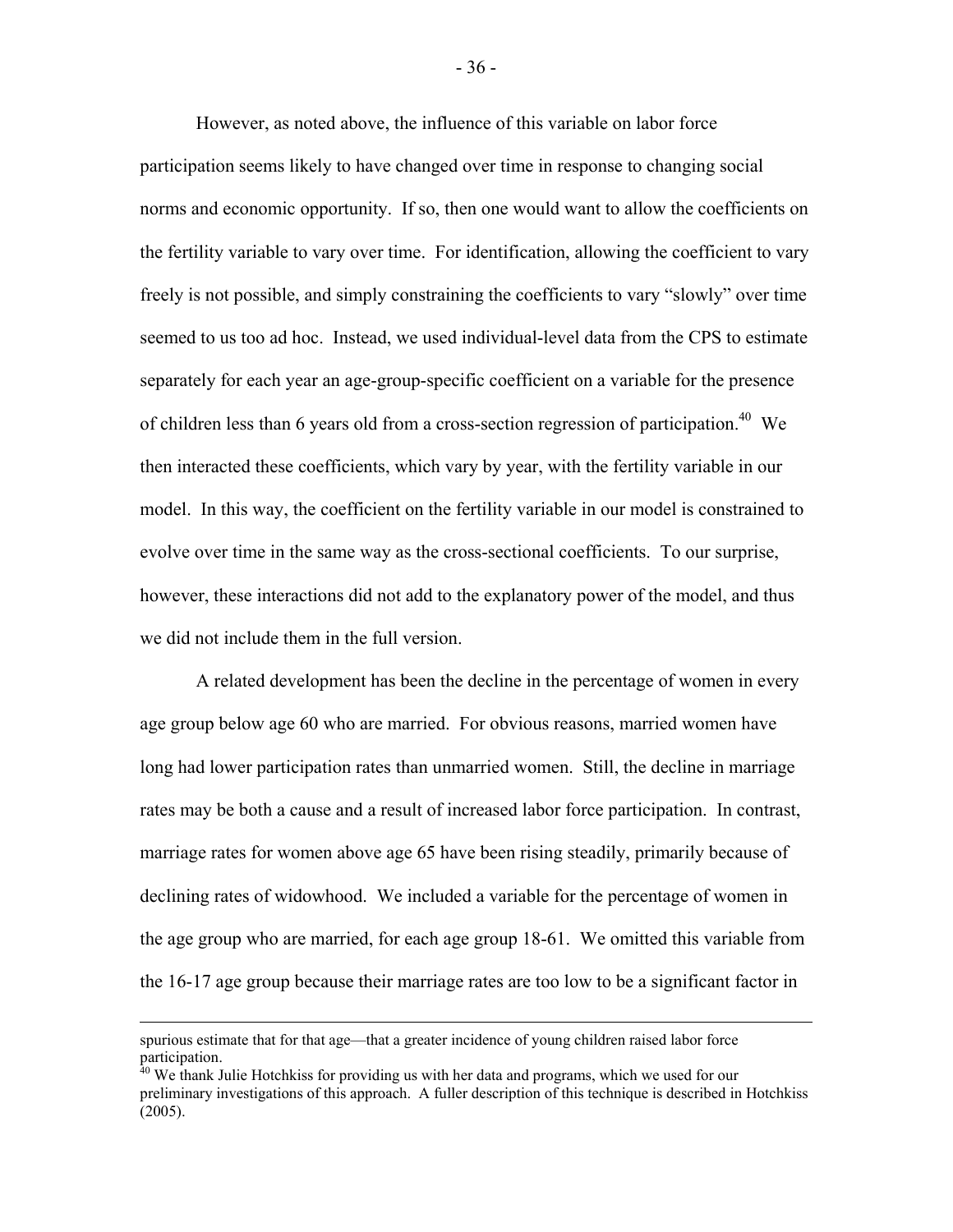determining their aggregate participation, and from age groups eligible for Social Security because of the complications marriage introduces for Social Security benefits. *Age and Cohort Profiles* 

 The cohort fixed effects represent the influences on trend participation that a birth cohort carries with it through life that are not captured by the right-hand-side variables. They need to be combined with those other variables whose values vary across cohorts in order to see how cohorts' average propensity to participate have evolved, and we will do so below. Still, it is worth noting that for men the estimated cohort effects themselves imply a fairly steady decline in labor force attachment over time. However, much of the trend decline in men's participation, including that from cohort to cohort, appears to be captured by the other included variables. For women, the cohort effects rise early on, peak with cohorts born sometime in the late 1940s, and then decline, finishing late in our sample at a lower level than early in our sample. Again, much of the trend increase in women's participation seems to be captured by the other included variables.

 Given the weak employment picture of the past four years, the declines in the cohort effects for recent cohorts of both men and women naturally raise questions of endpoint or short-sample bias, and whether the constraints we imposed on the estimates for these recent cohorts might be inadequate. (And legitimately so—how much can we know about these recent entrants with so few observations?). However, the estimated trend level of these youngest age groups (as we will show below) is nevertheless well above their actual participation rates throughout the period, and the model interprets much of the recent decline in these young groups as cyclical. Moreover, the effect of recent

- 37 -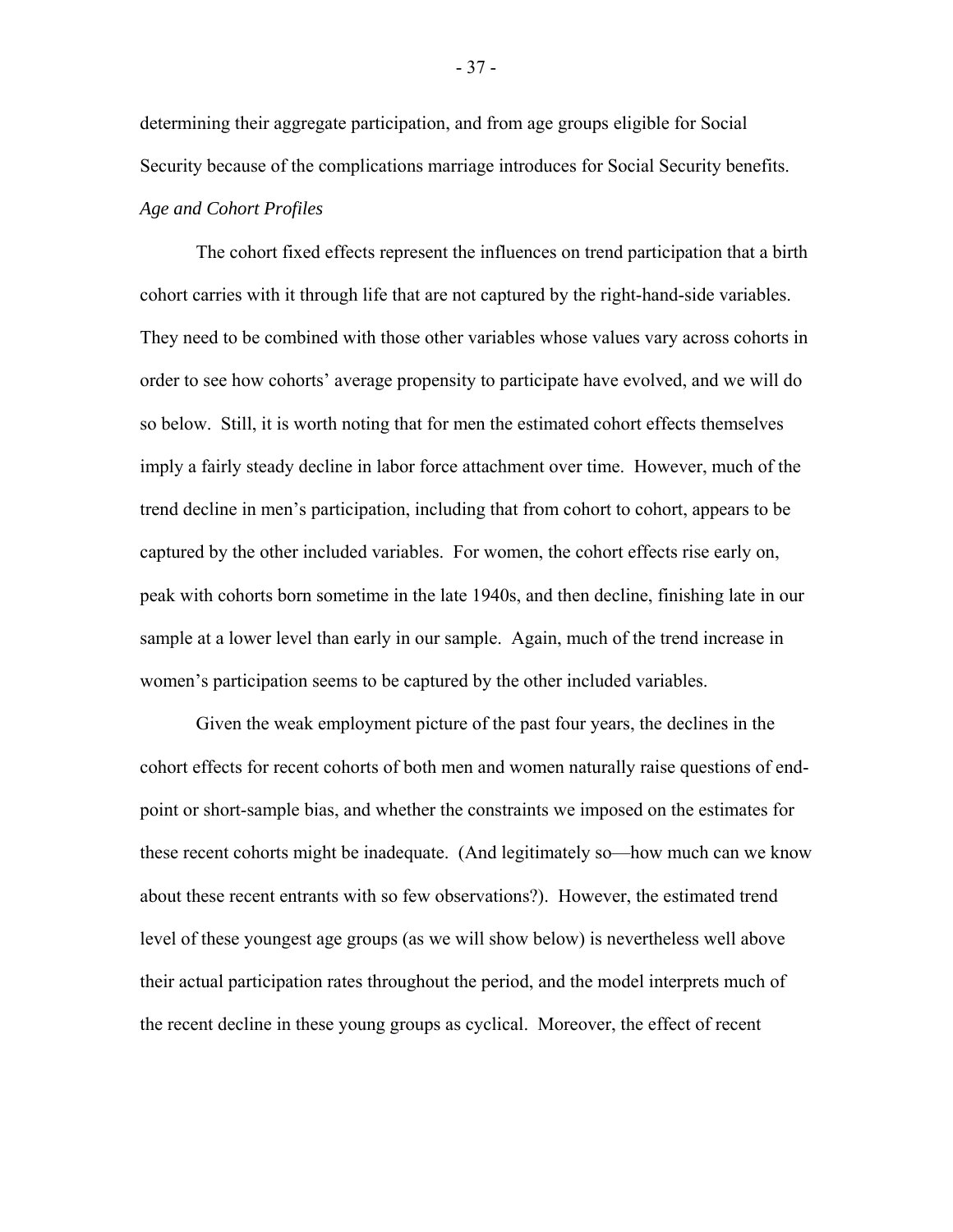declines in participation for the most recent cohorts on the estimated aggregate trend is negligible.

 The age fixed effects, like the cohort effects, represent only that part of the age profile that is not captured by the included variables. By and large, while the pattern of these age effects have the expected shapes, they also clearly suggest that much of the lifecycle pattern is captured in the other variables.

 To provide a more complete picture of how labor force participation is estimated to vary across cohorts or across age groups, and how these patterns are estimated to have evolved over time, we construct overall cohort and age profiles. In particular, the trend for an age group in a year can be calculated from

$$
\log TLFPR_{g,t} = \log \alpha_g + \lambda_g \log Z_t + \frac{1}{n_g} \sum_{b=1919}^{1988} C_{g,b,t} \log \beta_b, \tag{4}
$$

where Z excludes the cyclical variables from the X vector in the equations above. Then for each age group, we trace out a cohort profile by plotting this trend over time, averaging across the birth cohorts that appear in that age group in each year.<sup>41</sup>

 The age profiles are computed in a similar fashion, except that the contributions of the cohort effects are removed from the calculation to remove the direct effects of the changing mix of cohorts in an age group over time. Then, in principle, for each birth cohort we could trace out the trend as we move from age group to age group. For purposes of presentation, however, we aggregated into five-year groups of cohorts.

 Figure 10 shows the cohort profiles for selected age groups. For each age group, we show the calculation from (4) for the cohorts that appear in our data in each year. For men, the cohort profiles are generally declining, as successive cohorts have lower

<u>.</u>

<sup>&</sup>lt;sup>41</sup> Thus, the cohort profiles shown are, in a sense, a centered moving average of the true cohort profiles.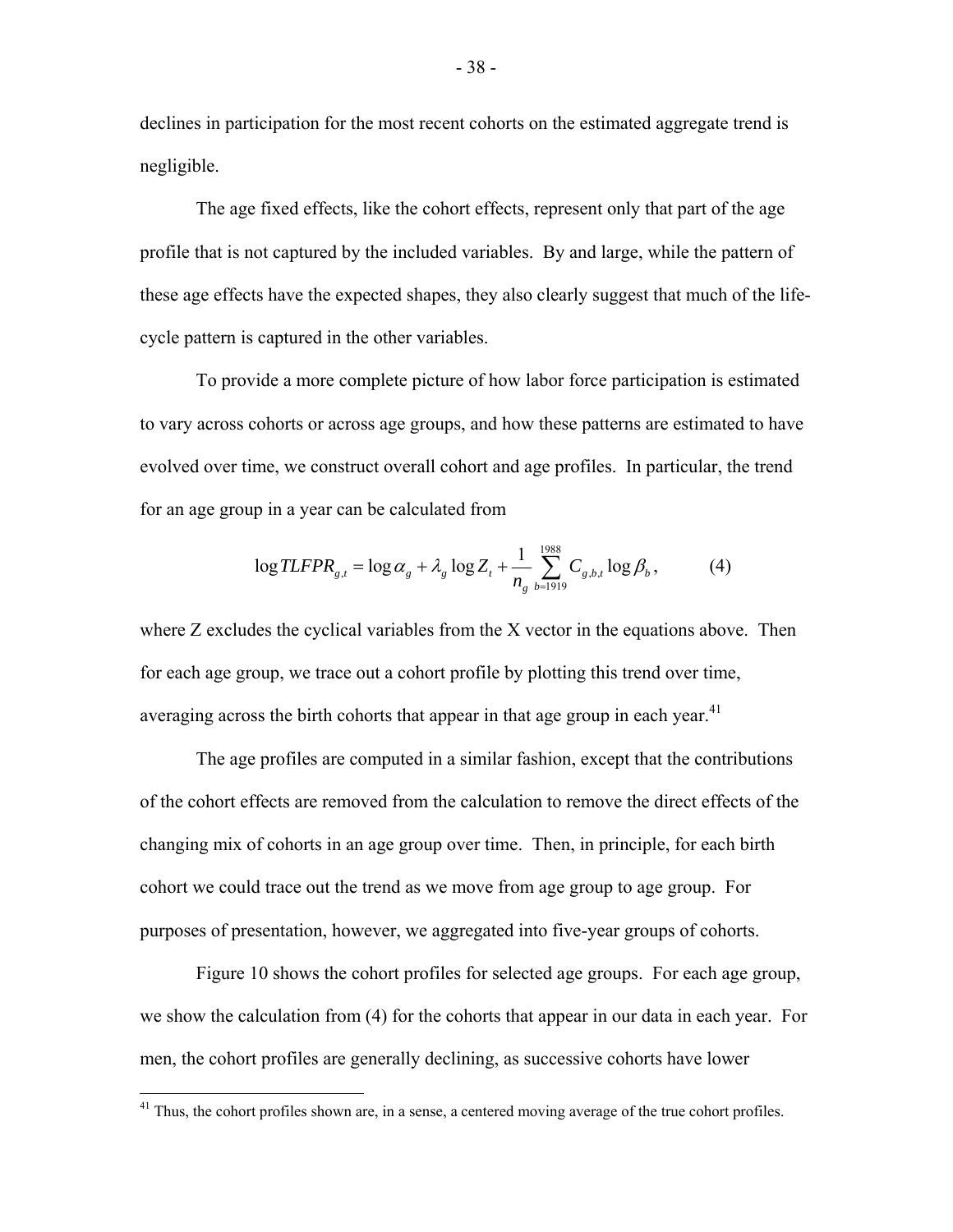propensities to participation than their predecessors in each age group, with the notable exception of the oldest age group. Individuals in this group (which begins with cohorts born in the late 1920s), exhibit an increasing propensity to participate that no doubt reflects greater expected longevity and better health rather than a latent favorable attitude towards work that bursts forth only at advanced age. Women share this feature at ages 65 and over. In addition, teenage women, like teenage men, are increasing less likely to participate in the labor force. In the middle age groups, however, successive cohorts of women display higher participation rates to a point, then peak, and in the younger cohorts turn down.

 The age profiles in figure 11 are shown for selected groups of birth cohorts in order to highlight how those profiles have evolved over time. The profiles for men have been remarkably stable and follow a familiar pattern. The age profiles for women, in contrast, have evolved significantly, with more recent cohorts apparently reaching their peak rates of participation earlier in life.

# *The Estimated Trend*

Putting this all together, the estimated age effects  $(\alpha)$ , cohort effects  $(\beta)$ , and observable determinants  $(\lambda X)$ , with the exception of the cyclical variables, can be weighted by the relevant population shares at each point in time and summed to produce an aggregate trend. More specifically, we compute the trend as

$$
TLFPR_t = \sum_{gender} \sum_{gender}^{14} popshare_{gender,g,t} \alpha_{gender,g} X_t^{\lambda_{gender,s}} (\prod_{b=1919}^{1988} \beta_{gender,b} C_{g,b,t})^{\frac{1}{n_g}}
$$
(5)

where, again, Z contains all the elements of X except the cyclical variables. In other words, we calculate the trend participation rate for each age group and gender for each year from the estimates of the age effect, the cohort effects of the cohorts that appear in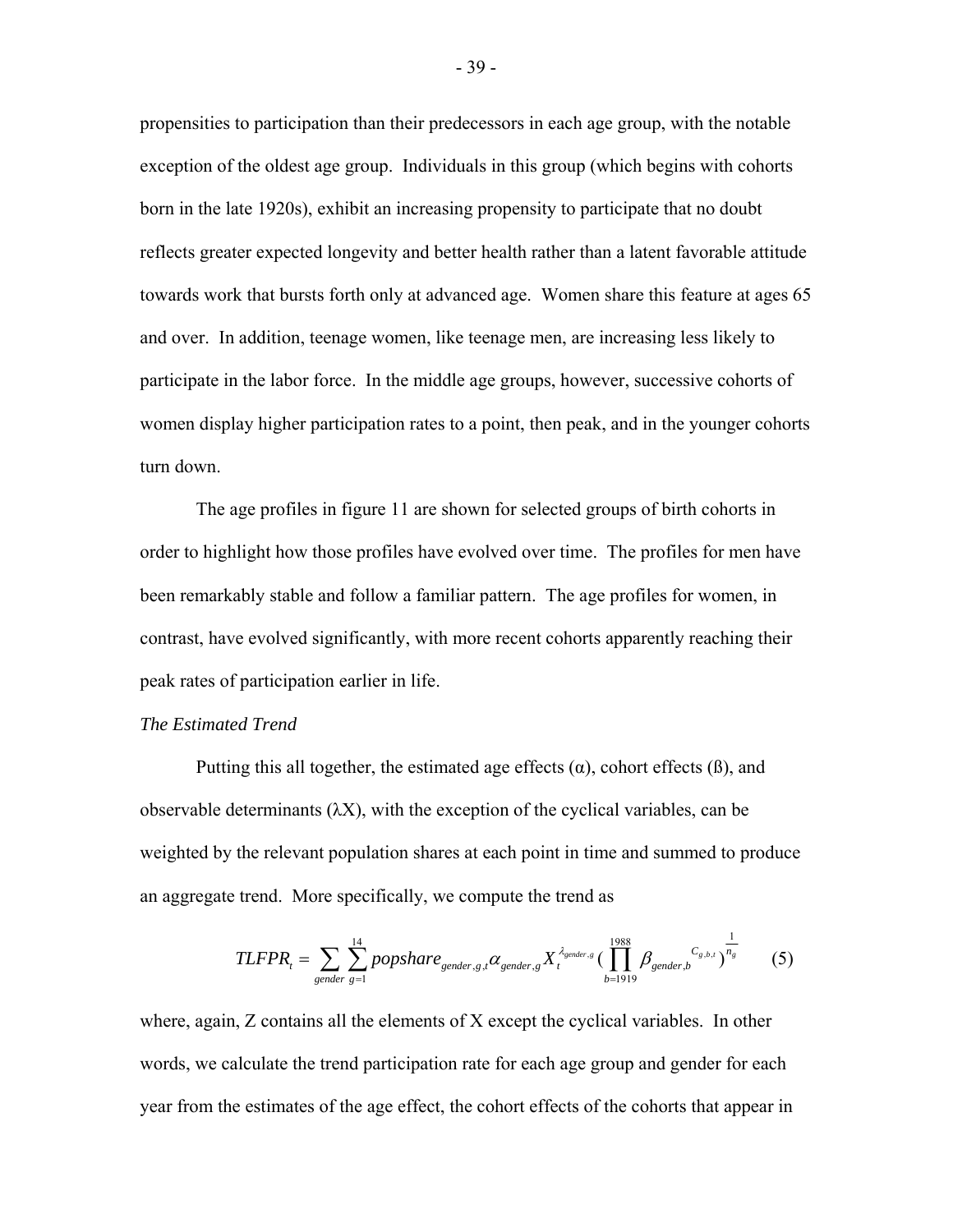each age group in that year, and the right-hand-side variables that apply to that age group in that year (or equivalently, to that age group in that cohort). Then, weighted by the population shares of the age group and gender in each period, the rates are aggregated. Through the population weights, the model explicitly incorporates the more traditionally modeled demographic shifts in the age and gender distribution.

Figure 12 shows the model's estimated trend for the aggregate labor force participation rate, while figure 13 shows the estimated trends separately for men and women.<sup>42</sup> The aggregate trend follows the familiar pattern over most of history, but peaks and begins to decline in 2002. More than half of the estimated decline in trend between 2002 and 2005 is due to shifting demographic shares—most importantly, the redistribution of baby boomers from high participation rate ages to low participation rate ages. The remainder is due to the flattening of women's trend participation combined with the ongoing decline in men, as shown in the two panels of figure  $13<sup>43</sup>$ 

 Figure 14 illustrates the influence of the various elements of the model on this estimate of the trend. The line labeled "Model Trend" is the same trend shown in figure 12, albeit on a somewhat different scale. The line labeled "age and cohort trend" shows the trend that would be implied by the age and cohort effects alone, using the coefficients estimated in the full model. This line thus represents that part of the estimated trend that

<u>.</u>

 $42$  Here and below, the trends shown have been smoothed by taking three-quarter centered moving averages.

<sup>&</sup>lt;sup>43</sup> An unexpected feature is the dip in the aggregate trend in the late 1990s that interrupts an otherwise easily characterized shape. This dip is primarily accounted for by the trends for women in particular age groups, and appears to be mostly attributable to some odd movements in marriage rates. This anomaly warrants further investigation, but for the moment we are inclined to smooth through this reduction in the estimated trend.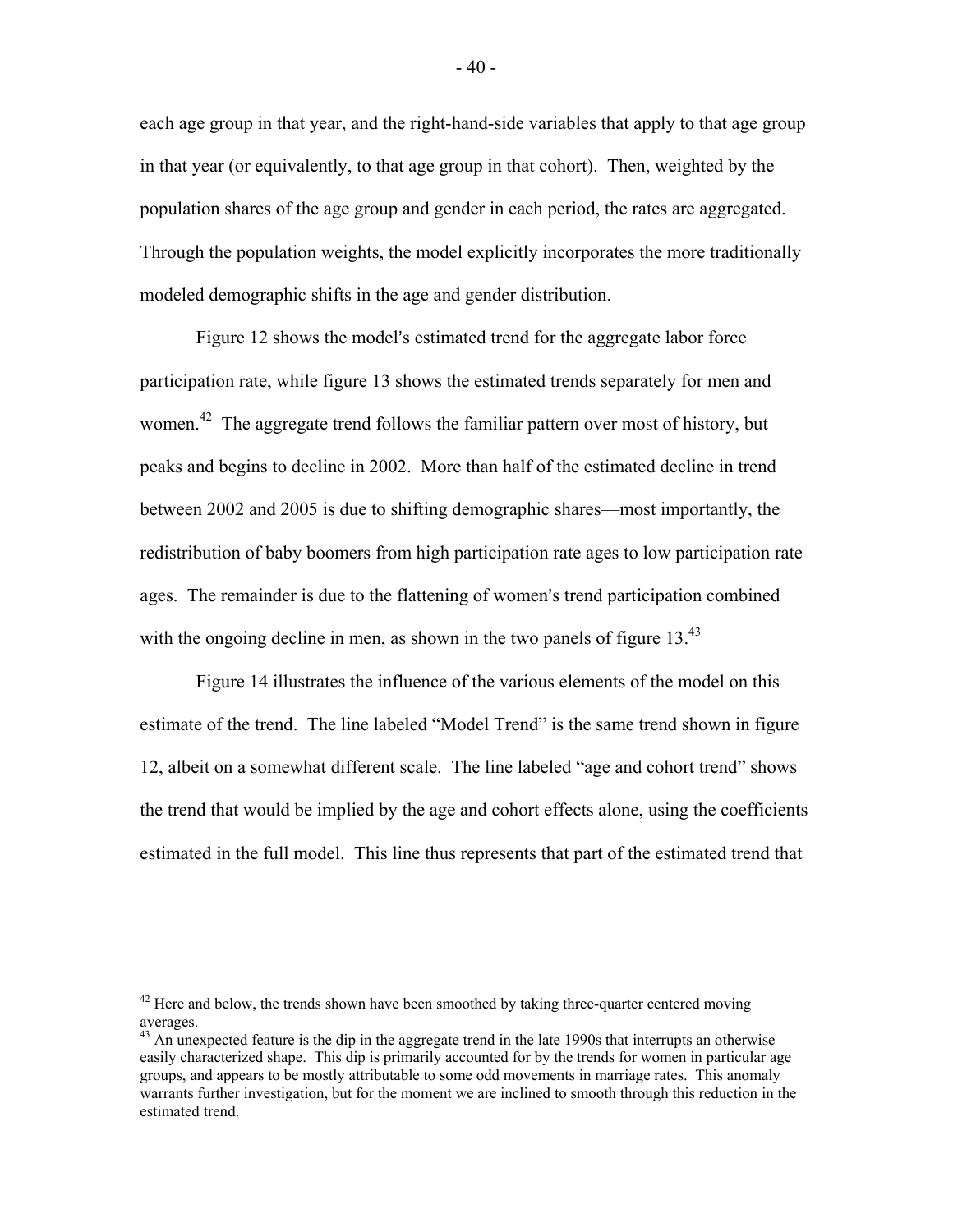is not captured by the right-hand-side variables.<sup>44</sup> The estimated age and cohort effects alone produce a trend with a shape quite similar to the total model trend.

 The remaining lines on the graph illustrate the contributions of each set of variables relative to the baseline established by the age and cohort effects. The line labeled "Age, Cohort, and Family Trend" adds the variables concerning family structure to the age and cohort effects, again using the coefficients from the full model. This set of variables, taken together, flattens out the trend line. This result mainly reflects the influence of changes in the marital status variable, although the presence of young children also contributes to this flattening in the second half of our sample period. The longer dashed line replaces the family structure variables with the human capital variables. This set of variables makes for a more curved and peaked trend, reflecting the increase over time in the female/male earnings ratio together with a shift in the age distribution of women from younger ages—for whom this ratio has a positive influence on participation—to older ages—for whom it has a negative influence. Finally, the ball and chain line replaces the human capital variables with the financing variables. This set of variables turns out to have relatively little influence on the trend until the end of the sample, when it provides a modest boost.

## *Trend vs. Cycle*

 $\overline{a}$ 

 One striking feature in figure 12 is the noticeable gap between the level of the trend in 1989-1990 and the peak in actual participation at that time. The figure also shows the predicted participation rate from the model, which includes the effects of the employment variable and its lags. As the figure indicates, the model interprets most of

- 41 -

<sup>&</sup>lt;sup>44</sup> In order to ease visual comparisons of the shapes of these partial trends, we renormalized each of the lines on figure 14 to have the same mean as the total model trend.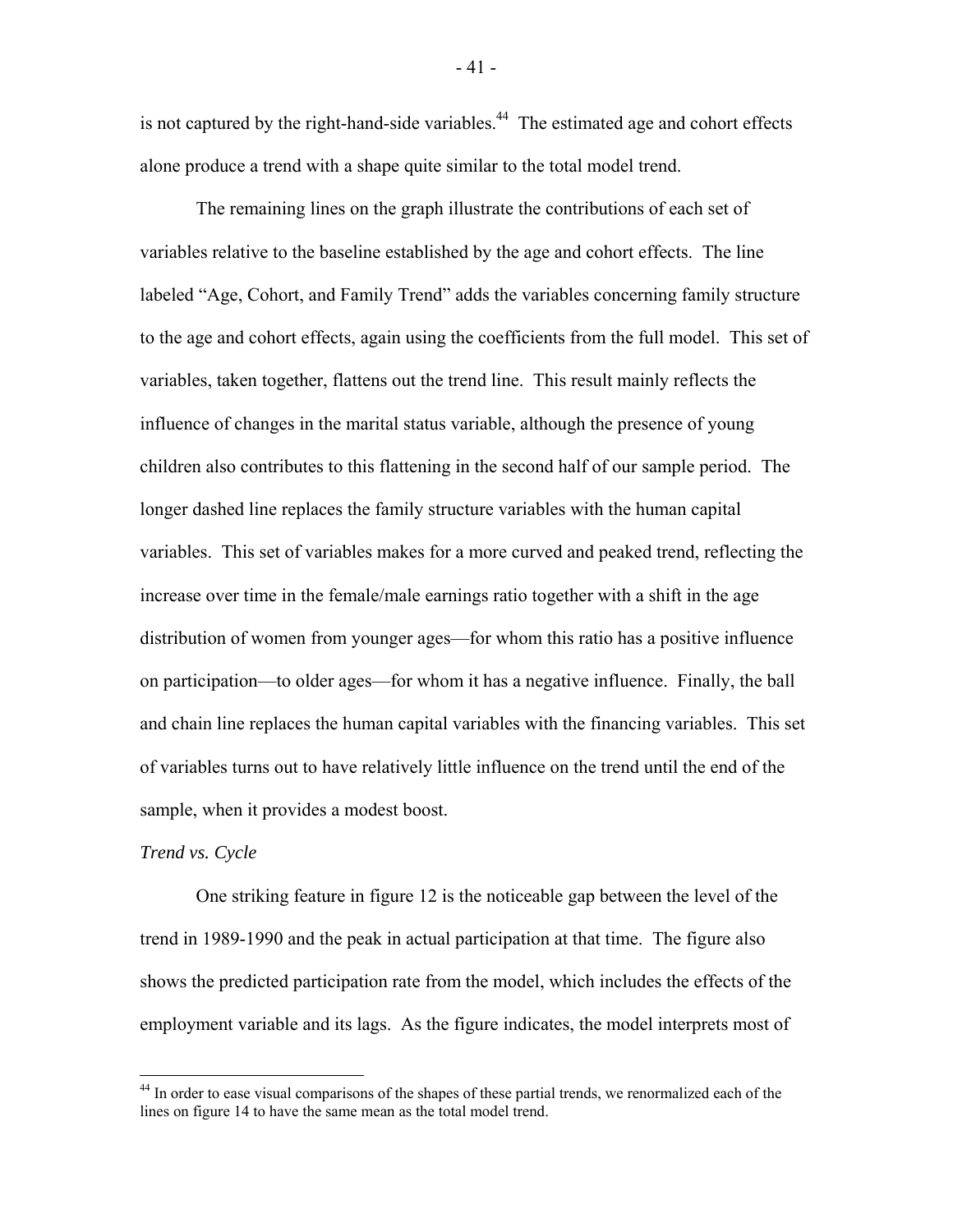the gap between the trend and the actual level of the participation rate at the end of the 1980s expansion as a cyclical deviation from trend rather than as a residual. The same can be said of the late 1970s and the end of the 1990s booms.

 Indeed, more generally, the model estimates a surprisingly (to us) high degree of cyclicality in labor force participation. Table 6 summarizes the cyclical sensitivity of the various demographic groups by summing the coefficients on the employment gap and its two lags. For both sexes, the youngest group (16-17 years old) is by far the most sensitive to the business cycle. Among men, this sensitivity declines quickly and becomes small for prime-aged men. But participation rates for men age 60 and above are again quite sensitive. Among women, the pattern is less clear. The estimated cyclical sensitivity for women remains considerably higher than for men through their mid-50s, but the estimates suggest that, with the marked exception of the 65-69 age group, women's participation is *counter*-cyclical at older ages. However, the cyclical coefficients for the older age groups are imprecisely estimated.

 Of course, the contribution of each group to the cyclicality of the aggregate participation rate depends upon its share in the population. For example, although men age 35 to 44 exhibit only a small cyclical responses, they account for  $9\frac{1}{2}$  percent of the male population, and so the table understates their contribution to aggregate cyclicality. In contrast, men age 65 and over account for only  $6\frac{1}{2}$  percent of the male population. As the age distribution of the population shifts toward these older age groups, the model's predictions for the cyclical responsiveness of the aggregate participation rate, in addition to its trend, will change.

- 42 -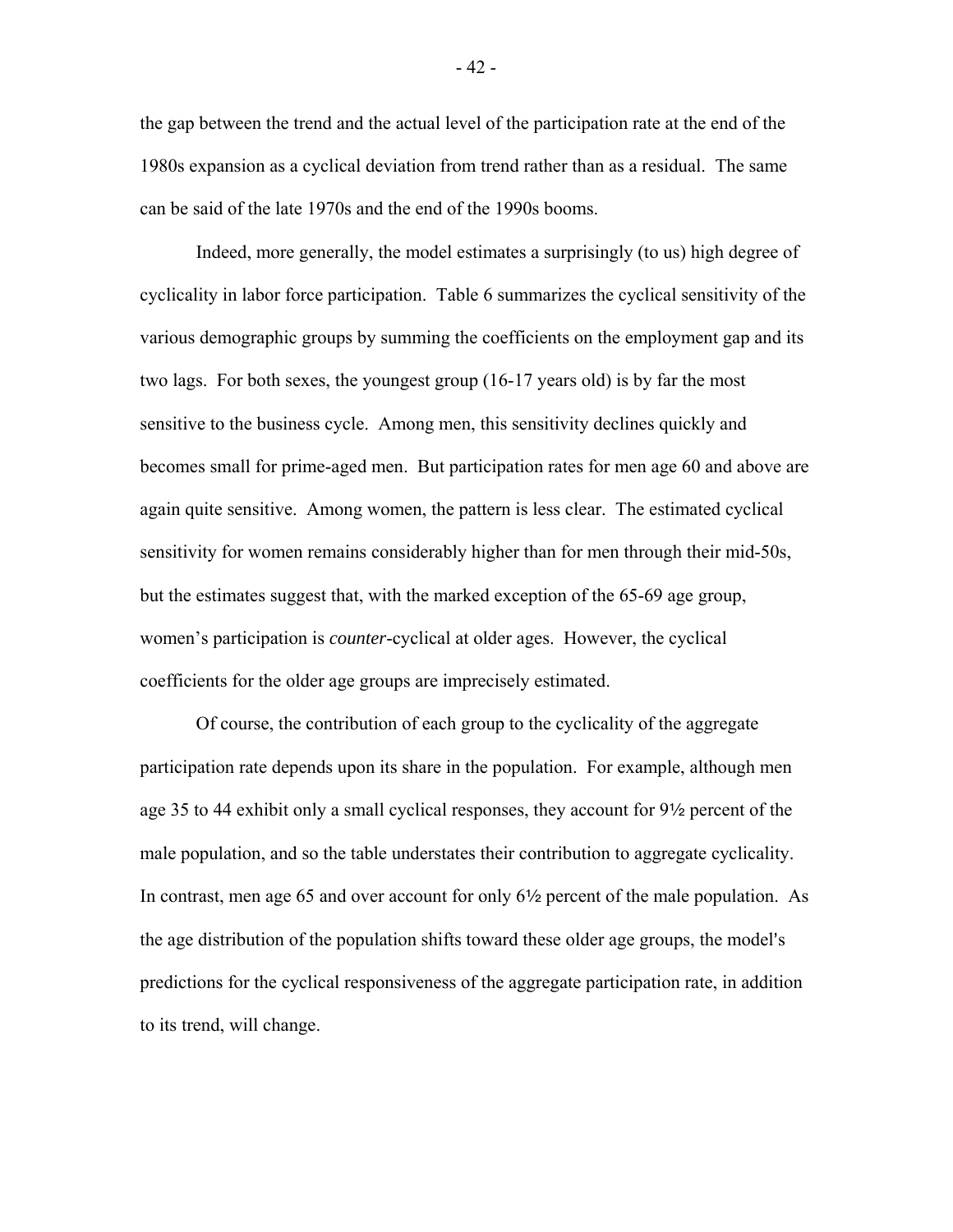Figure 15 focuses on the past ten years and presents some projections.

Abstracting from the dip already mentioned, the estimated trend in the aggregate participation rate is fairly flat until 2002, after which it declines steadily. The actual participation rate begins to decline sooner, near the beginning of the recession. The prediction line indicates that the model explains the high rates of participation through the end of the boom as largely a cyclical phenomenon. Similarly, in terms of the model, the drop in participation during the recession was induced by the economy's movement from the tight labor markets of the late 1990s to the looser labor market of 2001. The further declines in 2002 and 2003 were a combination of weak labor demand and the beginning of a downward trend. As hiring began to pick up in late 2003, these declines subsided. However, the trend rate of participation had been falling as well, and the recent improvement in labor market conditions only served to buoy the participation rate up towards its lower trend level.

We can also use the model to project how the trend will evolve in coming years. To do this we employ the following procedure. For birth-year cohorts that are age 16 or above in 2005, we hold the cohort effect constant at its last value and essentially age these cohorts along the last observed age profile.<sup>45</sup> For newly entering cohorts, we assume that the cohort effect is constant at the average value of the last few cohorts and then age them along the last observed age profile.

 As can be seen in figure 15, the model projects that the trend in the aggregate labor force participation rate will fall further over the next ten years; indeed, the projected

1

- 43 -

<sup>&</sup>lt;sup>45</sup> This procedure effectively means that we hold most of the RHS variables at their last observed values and keep the cohort and age effects fixed. There are two exceptions to this methodology. First, we allow life expectancy at age 65 to evolve in line with Census projections. Second, we assume that educational attainment for cohorts currently younger than age 27 will continue to change at the rate exhibited by the five most recent cohorts for which we measure attainment.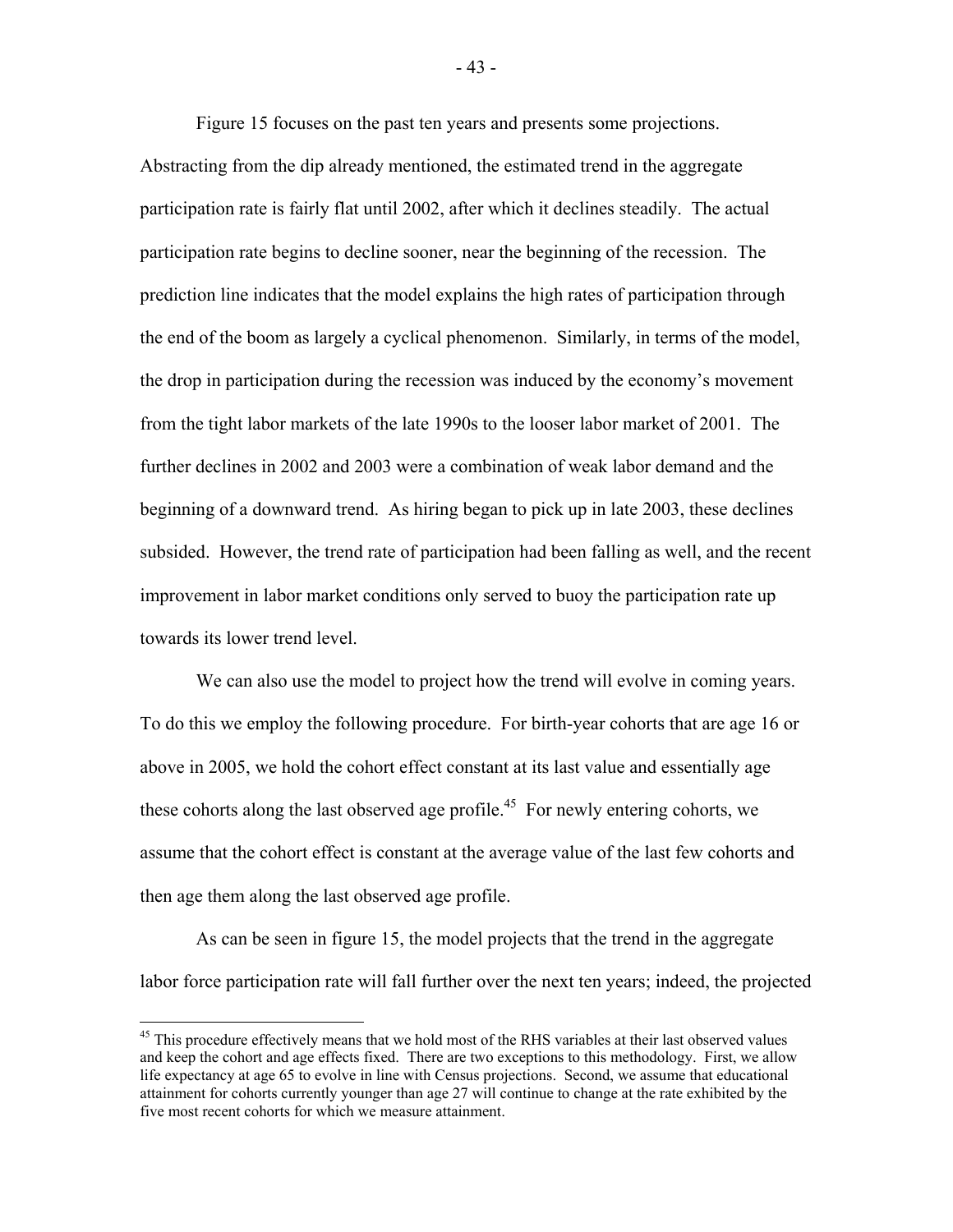decline in the trend from 2005 to 2015 is more than three percentage points, comparable to the increase over the first ten years of our estimation period, when female participation was rising so rapidly. Of course, this projection is conditional on the assumptions just described. However, we consider these to be fairly conservative; for example, we do not assume that the cohort effects for men continue their historical declines, which would have produced an even steeper drop in the trend. (Below we will discuss an alternative that projects forward some of the recent model errors.)

#### *Model Performance*

 Figures 16 to 18 show the data, estimated trends, and model predictions of the participation rate for teenagers (16-19), middle ages (20-61), and older ages (62+), built up from the more detailed demographic groups included in the model. These aggregates highlight the relatively good fit of the model for the broad range of middle age groups and illustrate our concerns about the deviation of actual from the model predictions for the youngest and oldest age groups.

 For the 16-19 year age group, the model appears to have captured the general trends and turning points in the participation rates, although for teenage men there have been long stretches where the model prediction deviated from the data. Most recently, however, the model expected the participation rate to recover back towards a fairly flat trend. In fact, the actual rates have remained well below trend, which, while a failure of the model, does mitigate some concerns that endpoint bias may be dragging down the estimated trend.

- 44 -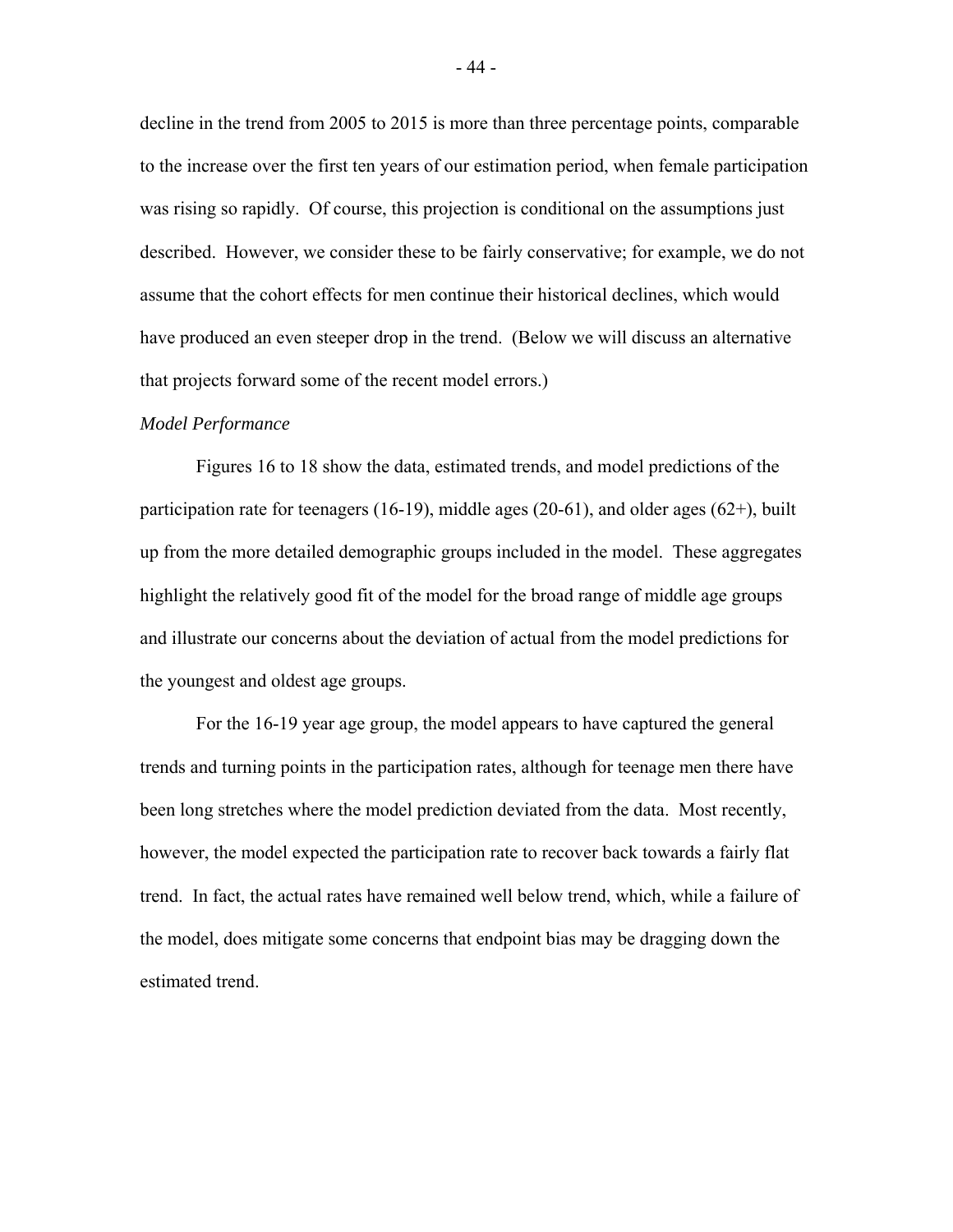For ages 20-61, the model fits pretty well and is not surprised by the developments of the past few years. Notably, the model does a good job of capturing the dramatic change in slope in the participation rates of prime-aged women.

 In the older age groups, however, actual participation rates have exceeded the model predictions for both men and women in recent years. Although the errors are smaller in magnitude than for teenagers, the large size of this group suggests that these errors represent a substantial risk to our projection. The model also missed fairly uniformly across the older age groups in some earlier periods (e.g., 1985-1986), suggesting that we may have omitted some salient influence on retirement decisions from the model. For example, the errors in the most recent few years could be related to sizable movements in asset valuations, but, as we noted above, we did not find variables representing wealth to be significant in the model.

 In the projection of the trend shown in figure 15, we assumed that the sizable recent model errors for teenagers and the older age groups were not a manifestation of changes in the trend. However, an alternative approach would be to interpret the errors as suggestive of a recent change in the age profiles at those ages.<sup>46</sup> To examine how this alternative interpretation would change our projection of the trend, we added the average error over the last two years to the age effects for teens and the 62 and over age group. For the 62 and over group, this change has the effect of reducing the extent of the drop in the age profile for older ages and, as indicated by the upper dotted line in the figure, raises the level of the projected trend by  $\frac{1}{4}$  percentage point by 2015. For teenagers, this exercise reduces the trend, and thus steepens the age profile between youths and prime-

1

- 45 -

<sup>&</sup>lt;sup>46</sup> Of course, we could also assume that the errors are indicative of changes in the cohort effect or in the coefficients of the observed variables. However, the interpretation we employ seemed a more natural alternative to us.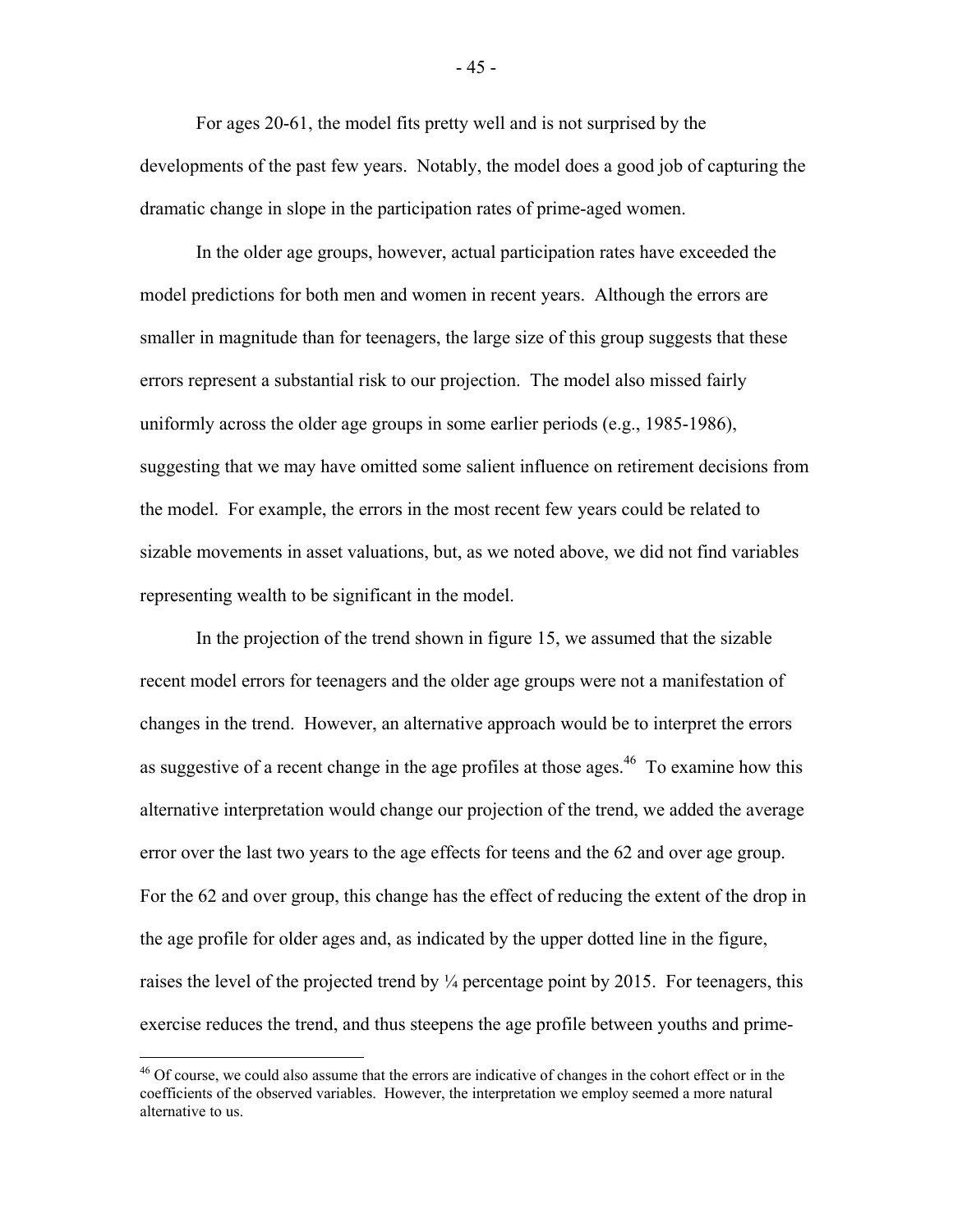age individuals. As shown by the lower dotted line, this change lowers the level of the projected trend by a similar amount.<sup>47</sup> Hence, as it happens, carrying forward both sets of errors leaves the projected trend almost unaltered.

## Additional Evidence

 Although not directly comparable with the cohort-based model presented above, other aspects of recent patterns in labor force participation can provide independent evidence on the extent to which changes in the aggregate labor force participation rate in recent years were cyclical or structural in nature. In this section, we present several such related analyses, including a comparison of participation rate changes in different states, an examination of gross labor force flows, and changes in the duration and incidence of labor force participation.

# *Cross-State Evidence*

1

 Variation in participation rates across states is one alternative source of information about the potential sources of the post-2000 decline in the aggregate participation rate. In particular, if changes in participation during this period were driven largely by changing labor demand conditions, we would expect those states in which the labor market showed a relatively greater deterioration to also have experienced a larger relative drop in labor force participation rates. On the other hand, to the extent that the changes in participation were unrelated to fluctuations in labor demand, we would expect them to be uncorrelated with a state's particular cyclical condition.

 To investigate this proposition, we regressed the annual participation rate in each state on a constant state-specific effect, a common linear trend as a measure of structural

 $47$  Although the recent model errors for teenagers have been larger than those for the  $62+$  age group, teenagers are a smaller share of the population.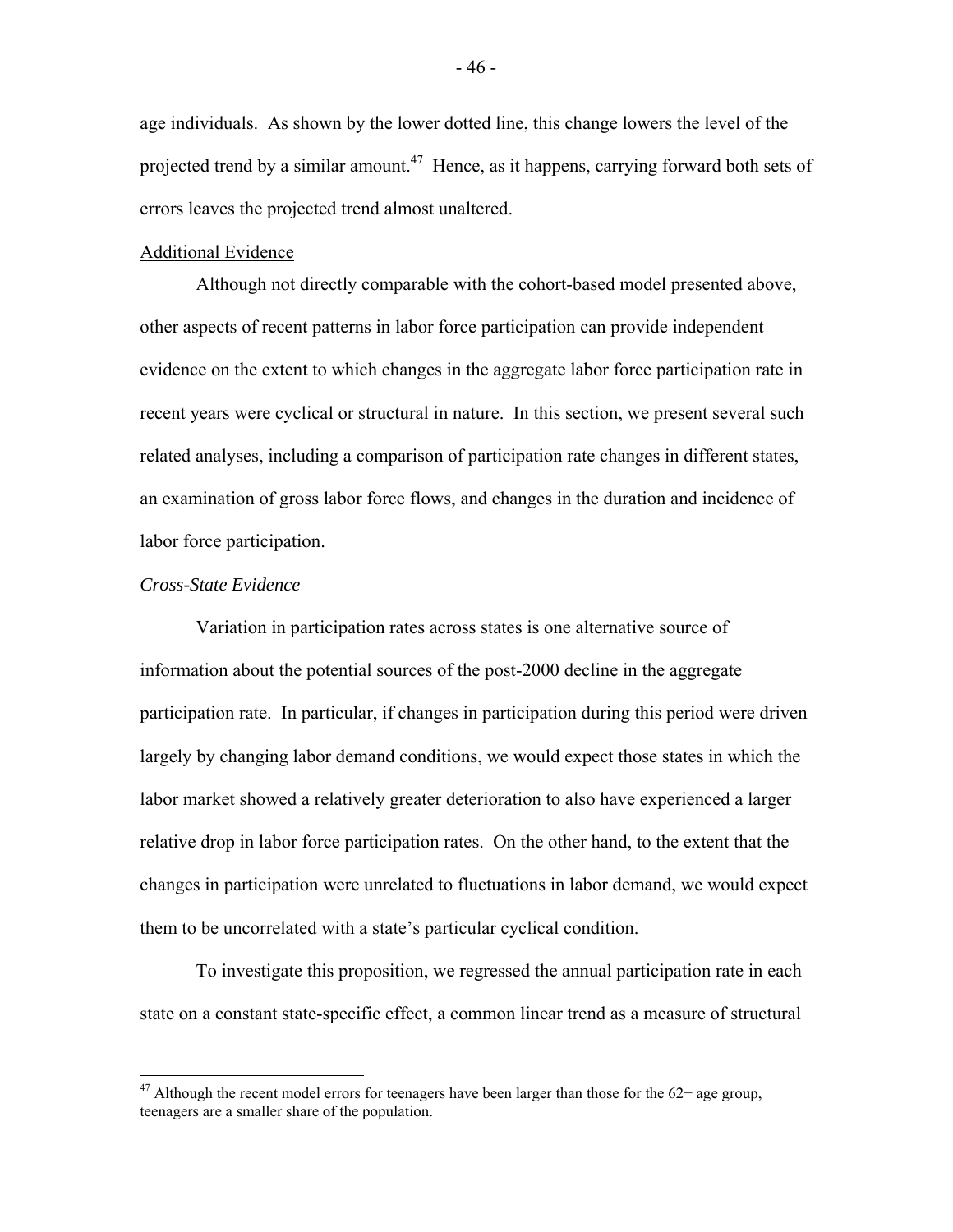factors, state-specific cyclical conditions, and a dummy variable equal to zero before 1994 and 1 otherwise to capture any effects of the CPS redesign. To capture possible changes in both the underlying trend rate of participation and in the responsiveness of the participation rate to the business cycle, we allow for a break in the coefficients on the trend and cycle terms after  $2000<sup>48</sup>$  More specifically, our specification is:

$$
lfp_{s,t} = \alpha_s + d94 + \gamma * t + \delta' * d00 * t + \beta * cyc_{s,t} + \delta^c * d00 * cyc_{s,t} + \delta^c * d00 * cyc_{s,t} + \varepsilon_{s,t} \quad (6)
$$
  
<sub>(0.63)</sub> (0.92) (0.92) (-2.58) (0.11)

where *s* indexes states, *t* indexes time, *lfpr* is the participation rate, *cyc* is the state unemployment rate (our measure of cyclical conditions), *d00* is a dummy variable equal to 1 beginning in 2001 and zero beforehand, and d94 is the CPS redesign dummy. To control for spurious correlation between the unemployment rate and the participation rate due to measurement error, we instrument for the contemporaneous unemployment rate with a state's lagged unemployment rate and the contemporaneous percent change in payroll employment. The model is estimated using weighted (by population) least squares and data from 1990 to 2005. The estimated coefficients (except for the state effects) are reported below each parameter, with t-statistics shown in parentheses.

If the post-2000 downward movements in the participation rate were associated with structural factors uncorrelated with changes in state-level labor demand, then estimates of  $\delta^t$  should be negative. If, on the other hand, participation rate declines were caused by changes in demand, with or without an increase in the cyclical sensitivity of the participation rate, then estimates of  $\delta^t$  should be 0 and β should be negative. If

1

<sup>&</sup>lt;sup>48</sup> We exclude state specific time trends because the interpretation of coefficients is clearer without them. Results are qualitatively similar when they are included.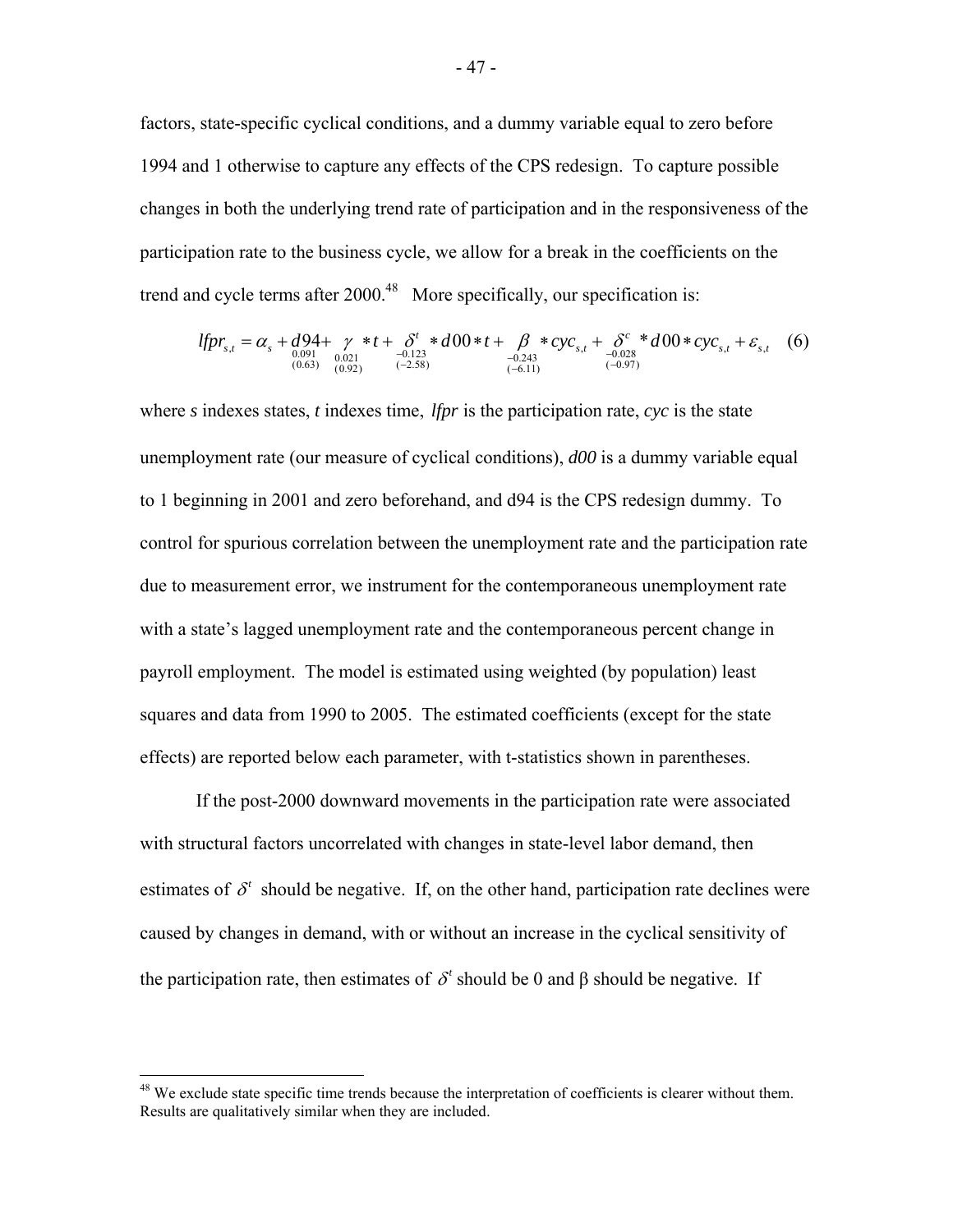changes in cyclical sensitivity played an important role in the post-2000 behavior of the participation rate, then  $\delta^c$  should be negative.

Overall, estimation results suggest that both cyclical and structural factors played a role in the post-2000 decline. Estimates of  $\delta^t$  and  $\beta$  are both negative and statistically significant. On net, the point estimates imply that the break in the common trend accounts for about one-half of the 0.8 percentage point decline in the participation rate between 2000 and 2005, with the remainder accounted for by changes in cyclical conditions.<sup>49</sup> Although the estimate of  $\delta^c$  is also negative, it is not statistically significant at conventional levels, suggesting little or no change in the cyclical sensitivity of the participation rate. Despite the differences in the information used to identify structural changes, these results are quite similar to those from our cohort-based model, which also estimates that about half of the decline in the participation rate since 2000 was due to structural forces.

# *Gross labor force flows*

<u>.</u>

Patterns of gross labor force flows may also be useful in discerning the reasons for the post-2000 drop in the participation rate, given a set of assumptions about the types of flows that would be expected to be associated with cyclical and structural changes in participation. In particular, one reasonable presumption is that withdrawal from the labor force as an unusually strong response to the weak job market in recent years should be reflected in an unusually large rate of flows out of unemployment into nonparticipation as

<sup>&</sup>lt;sup>49</sup> When we include year dummies, so that identification derives from the deviation of state-level variables from average (across state) levels, results are qualitatively similar. We also analyzed whether the effect of cyclical conditions is asymmetric. Results suggest an asymmetrical response of the participation rate to cyclical conditions (with the response greater when the unemployment rate is above the state-specific mean), but reveal no evidence of a post-2000 break in this response; in addition, when we allow for an asymmetrical response, the estimated contribution of a common trend to the post-2000 participation rate decline is qualitatively similar to the results discussed.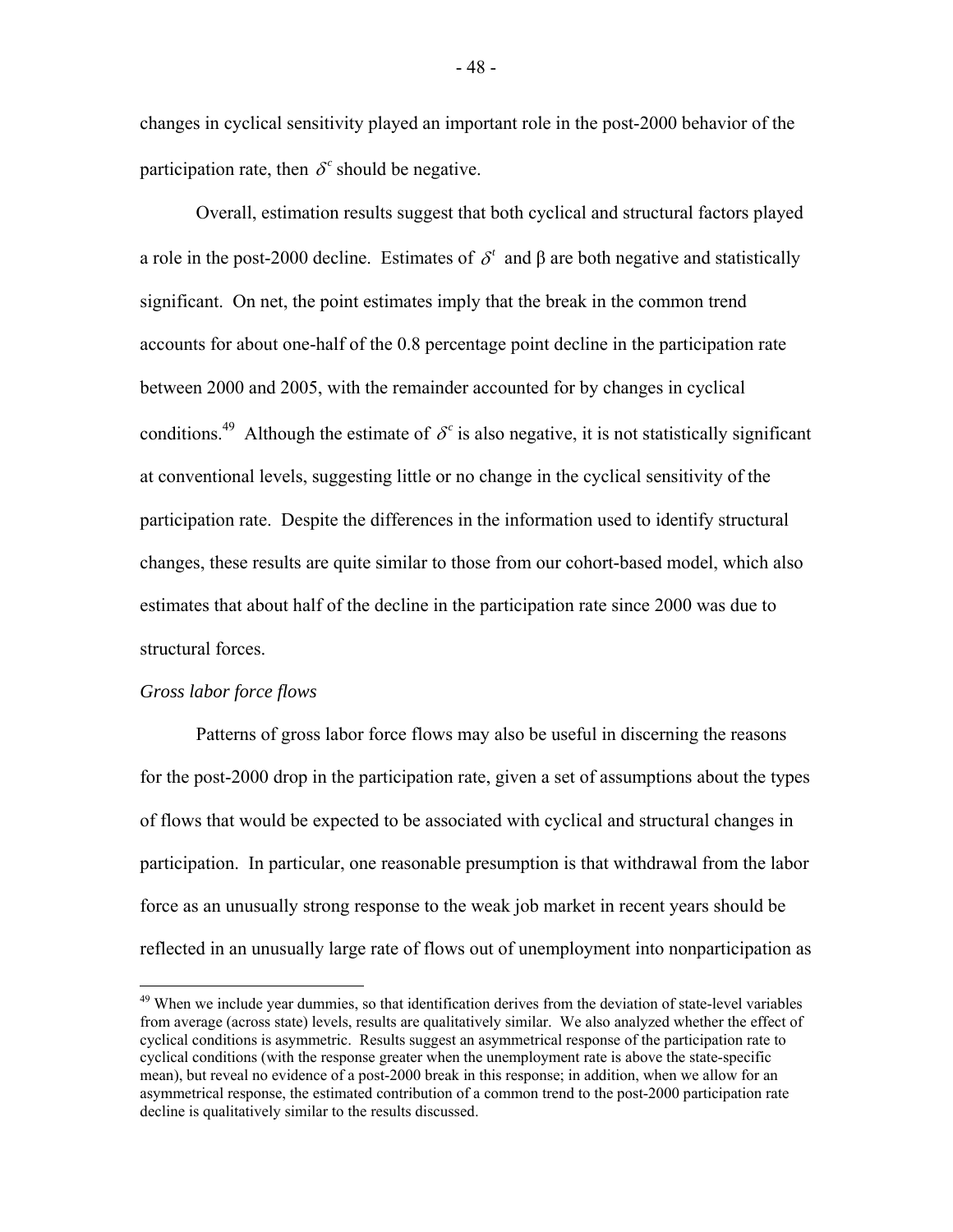job seekers became discouraged. In contrast, the flow out of employment into nonparticipation arguably should be procyclical because employed individuals, to the extent that they are worried about job prospects, would be reluctant to leave their jobs in a weak economy. As a result, any increase in this latter flow during and after the 2001 recession would likely be related to more structural factors.

Figure 19 shows the rates of flows out of employment and unemployment to nonparticipation. As expected, the flow rate from unemployment to out of the labor force increases when the job market weakens, while the flow rate from employment to out of the labor force decreases. We can then use the deviations from these standard cyclical patterns as a test of whether the post-2000 decline in participation reflected structural factors or an unusually strong response to the cyclical deterioration in the labor market.

To implement this test, we first estimate the pre-2001 typical cyclical response using the following equations

$$
un_{t} = \alpha^{u} + \delta * d94 + \beta^{u} * cyc_{t} + \gamma_{1}^{u} * t + \gamma_{2}^{u} * t^{2} + \varepsilon^{u}
$$
  
\n
$$
u_{(18.10)} = \alpha^{u} + \delta * d94 + \beta^{e} * cyc_{t} + \gamma_{1}^{u} * t + \gamma_{2}^{u} * t^{2} + \varepsilon^{u}
$$
  
\n
$$
en_{t} = \alpha^{e} + \delta * d94 + \beta^{e} * cyc_{t} + \gamma_{1}^{e} * t + \gamma_{2}^{e} * t^{2} + \varepsilon^{e}
$$
  
\n
$$
u_{(18.10)} = \alpha^{e} + \delta * d94 + \beta^{e} * cyc_{t} + \gamma_{1}^{e} * t + \gamma_{2}^{e} * t^{2} + \varepsilon^{e}
$$
  
\n
$$
u_{(29)} = -0.000 \text{ (10.000)}
$$
  
\n
$$
u_{(3000)} = 0.0000 \text{ (10.000)}
$$
  
\n
$$
u_{(129)} = 0.0006 \text{ (10.000)}
$$
  
\n
$$
u_{(129)} = 0.0006 \text{ (10.000)}
$$
  
\n
$$
u_{(129)} = 0.0006 \text{ (10.000)}
$$
  
\n
$$
u_{(129)} = 0.0006 \text{ (10.000)}
$$
  
\n
$$
u_{(129)} = 0.0006 \text{ (10.000)}
$$
  
\n
$$
u_{(13.00)} = 0.0006 \text{ (10.000)}
$$

where *un* is the rate of flow from unemployment to nonparticipation, *en* is the rate of flow from employment to nonparticipation, *cyc* is a measure of the stage of the business cycle (we use the log difference in aggregate nonfarm payroll employment), *d94* is a dummy variable equaling 1 in 1994 and later and 0 prior to 1994 (to control for the CPS redesign), and  $t$  and  $t<sup>2</sup>$  are linear and quadratic trend terms, respectively. Using the estimated  $\beta$  s, we then construct estimates of the flow rates excluding cyclical effects through 2005 as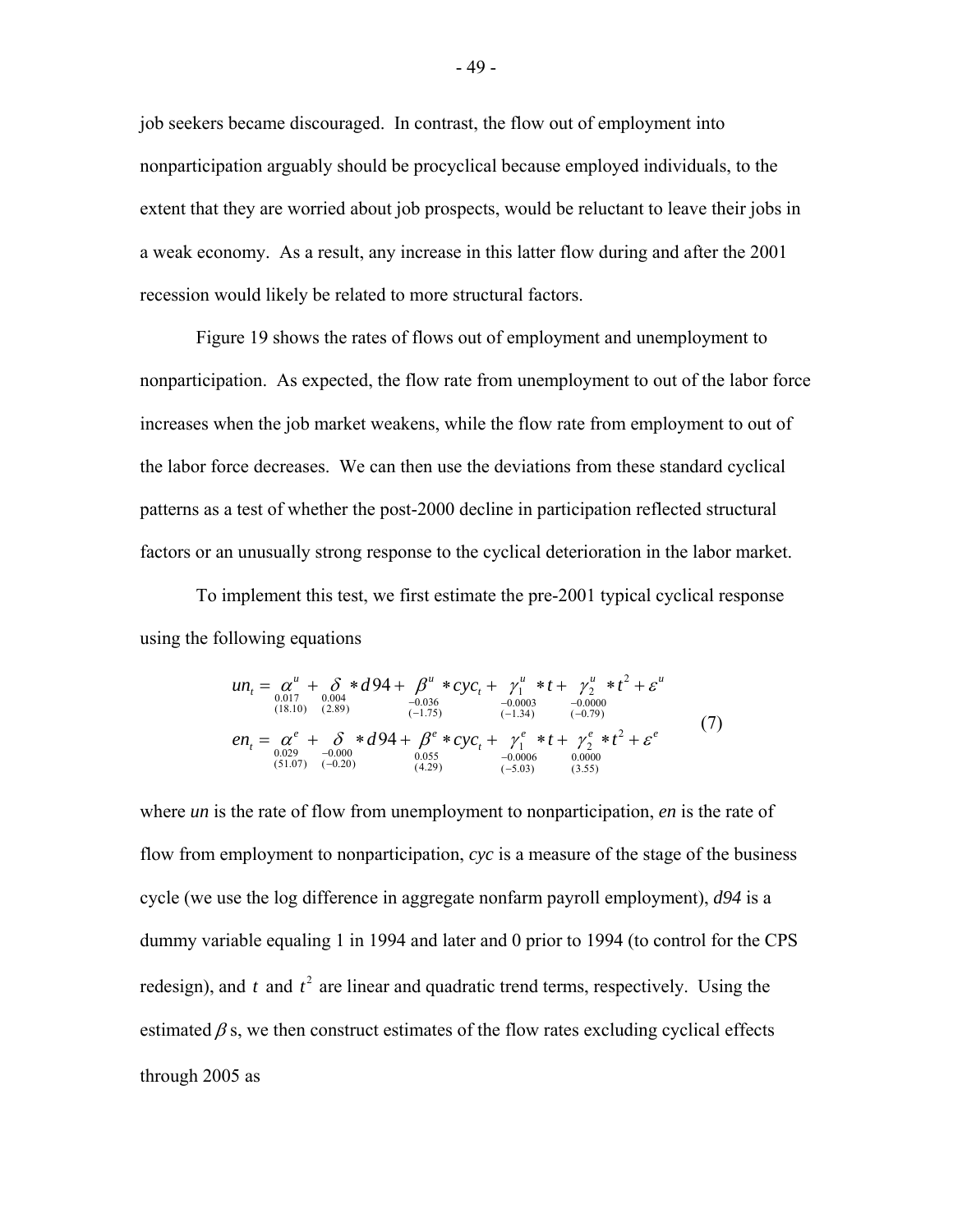$$
en_t^{adj} = en_t - \hat{\beta}^e cyc_t
$$
  

$$
un_t^{adj} = un_t - \hat{\beta}^u cyc_t
$$
 (8)

Lastly, we regress these cyclically adjusted measures on quadratic time trends through 2000 and a dummy variable set equal to zero prior to 2001 and to 1 thereafter. This specification reflects our assessment that through 2000, the underlying trend in both flow rates can be reasonably well described by a quadratic time trend. After 2000, however, we allow the average flow rates (excluding the typical cyclical response) to be freely estimated. In this way, the average post-2000 fitted value will reflect both the presence of excessive cyclical responses and the level of the underlying structural rate. Under our assumptions, a higher rate of unemployment to nonparticipation flows (after controlling for the typical cyclical response) would support the excess cyclicality hypothesis, while a higher rate of employment to nonparticipation flows would favor the structural change hypothesis.

Estimation results support the latter hypothesis. The mean value of the post-2000 flow rates of unemployment to nonparticipation (excluding the typical cyclical response) is somewhat *lower* than the average flow rate from 1994-2000, but the p-value of the difference is only 0.38. In contrast, the difference between the mean post-2000 employment to nonparticipation flow rate and the average pre-2001 flow rate is substantial and positive, and the p-value  $(0.00)$  indicates that this difference is statistically significant.

The magnitudes of the changes in cyclical and structural flows imply that all of the change in the participation rate since 2000 has been due to structural forces, a greater share than our cohort-model would suggest. However, there are two important caveats that limit the usefulness of the gross-flows-based estimates. First, because we did not

- 50 -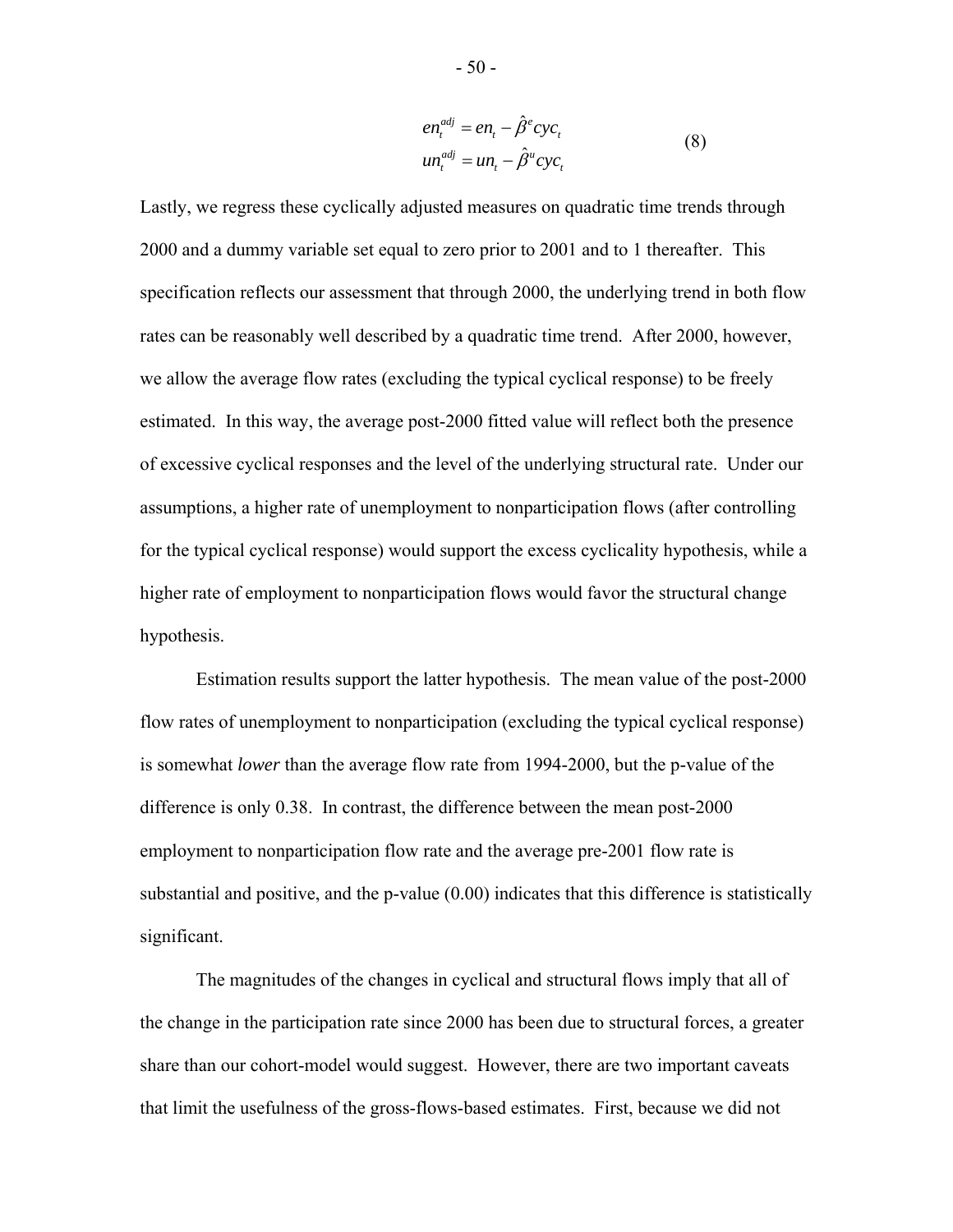have strong priors about how structural and cyclical forces should be reflected in flows *into* the labor force, our analysis excluded these flows. Second, the gross flows data have a difficult time capturing the procyclical movements in the participation rate. Flows out of the labor force impart a countercyclical influence: The decline in flows out of employment in recessions dominates the increase in the flows out of unemployment, while flows into the labor force do not have a strong correspondence with the business cycle.

#### *Incidence vs. Duration*

1

 A final line of enquiry we undertake is to decompose the aggregate participation rate into the incidence of participation—the proportion of individuals who participate in the labor force at all during the year—and duration—the proportion of time individuals spend in the labor force over that year. This decomposition is potentially informative because a decline in the incidence of participation may be an indication that the forces behind the decline in participation are more structural in nature, whereas a change in the duration of participation may be a more temporary development.<sup>50</sup>

 Using data from the Annual Demographic Supplement to the CPS, we define the incidence of participation as the percent of individuals who worked or looked for work in at least one week during the year, and the duration of participation as the number of weeks that individuals with a positive incidence spent working or looking for work during the year. The relevant data are available on an annual basis from 1975-2004.<sup>51</sup>

 As shown in the figure 20, the recent decline in the participation rate appears to be entirely driven by a decline in the incidence of participation. The duration of participants

 $50$  See, for example, Murphy and Topel (1987) and Juhn, Murphy, and Topel (1991).

<sup>&</sup>lt;sup>51</sup> These data were not directly affected by the redesign of the basic CPS questionnaire in 1994, although we cannot rule out that the redesign may have influenced individuals' answers to the supplement questions.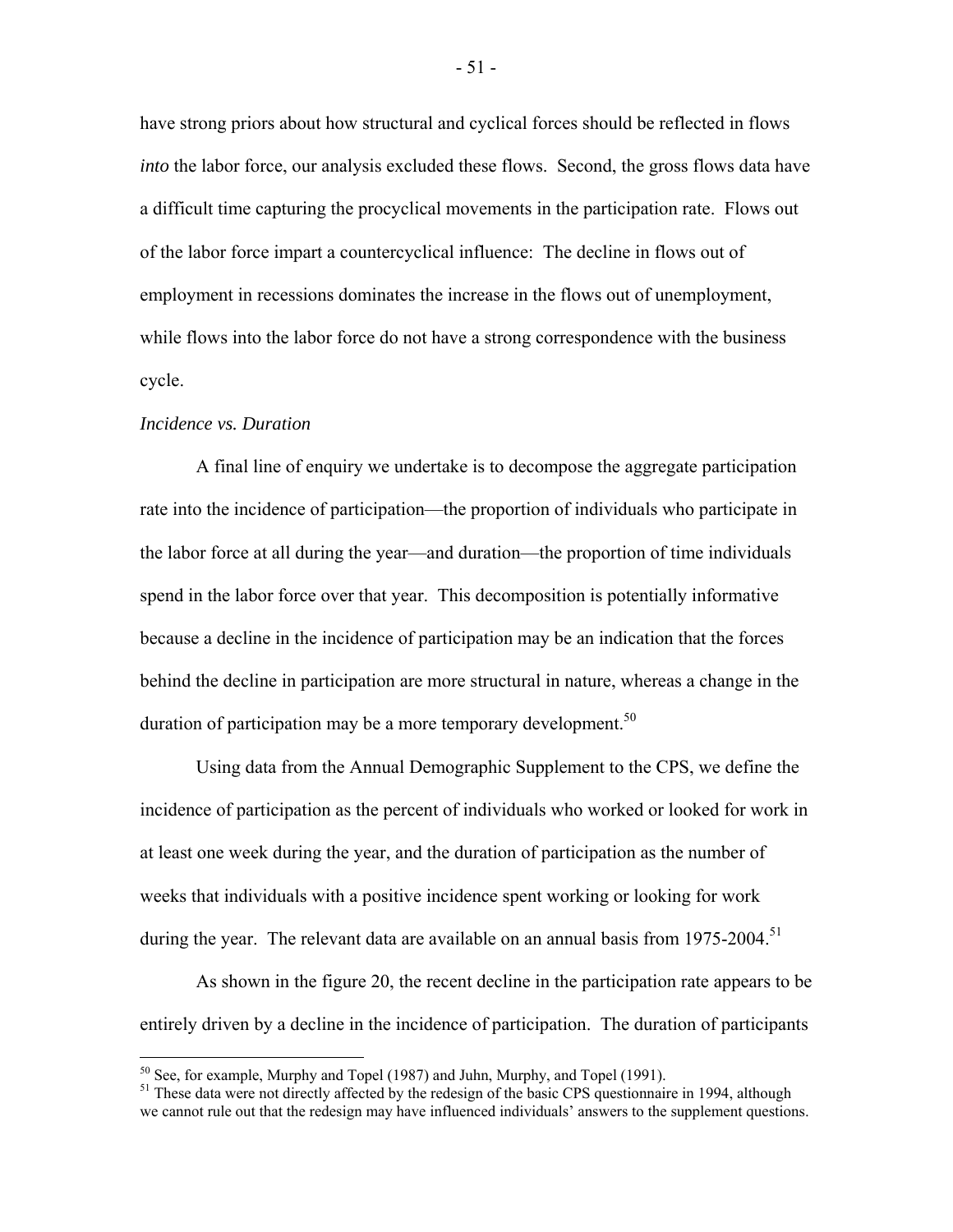flattened out a bit after 2002, but was still higher in 2004 than in the late 1990s. Judging from the early 1980s and early 1990s, incidence has historically exhibited larger cyclical fluctuations than duration, has tended to drop off slightly before the cyclical peak, and has continued to decline after the cyclical trough. In these respects, the current episode fits the historical pattern. However, incidence has been much weaker in the current recovery. The top panel of figure 21 graphs the incidence of participation for four of the most recoveries, with the level of the incidence indexed to the trough.<sup>52</sup> As can be seen, incidence picked up at or soon after the trough in the recessions ended in the first quarter of 1975 and the fourth quarter of 1982. In contrast, incidence in the jobless recovery of the early 1990s only picked up after about a year and a half. The experience in the most recent recovery is even worse: incidence has declined steadily over the three years following the 2001 recession, although the pace of decline slowed over the past year.

 As the bottom panel of figure 21 shows, duration held up better in the recent recovery, although not as well as in the early 1990s. However, interpreting the duration data is a bit difficult because they are affected by the selection of individuals who do not participate at all.

 Figure 22 shows the patterns of incidence and duration for selected demographic groups. For both teenagers and young adults, the dropoff from 2000 to 2002 was unusually sharp and represented a significant break from the longer-run trend. This pattern suggests a response to the business cycle, although the magnitude of the drop and the absence of any recovery in subsequent years may be indicative of structural forces as well. For both men and women in their prime working years, the patterns of incidence

 $\overline{a}$ 

- 52 -

 $52$  The recovery that began in July 1980 has been omitted from the figure because its proximity to the 1981 recession makes interpreting that recovery difficult. The data have been interpolated to a quarterly frequency.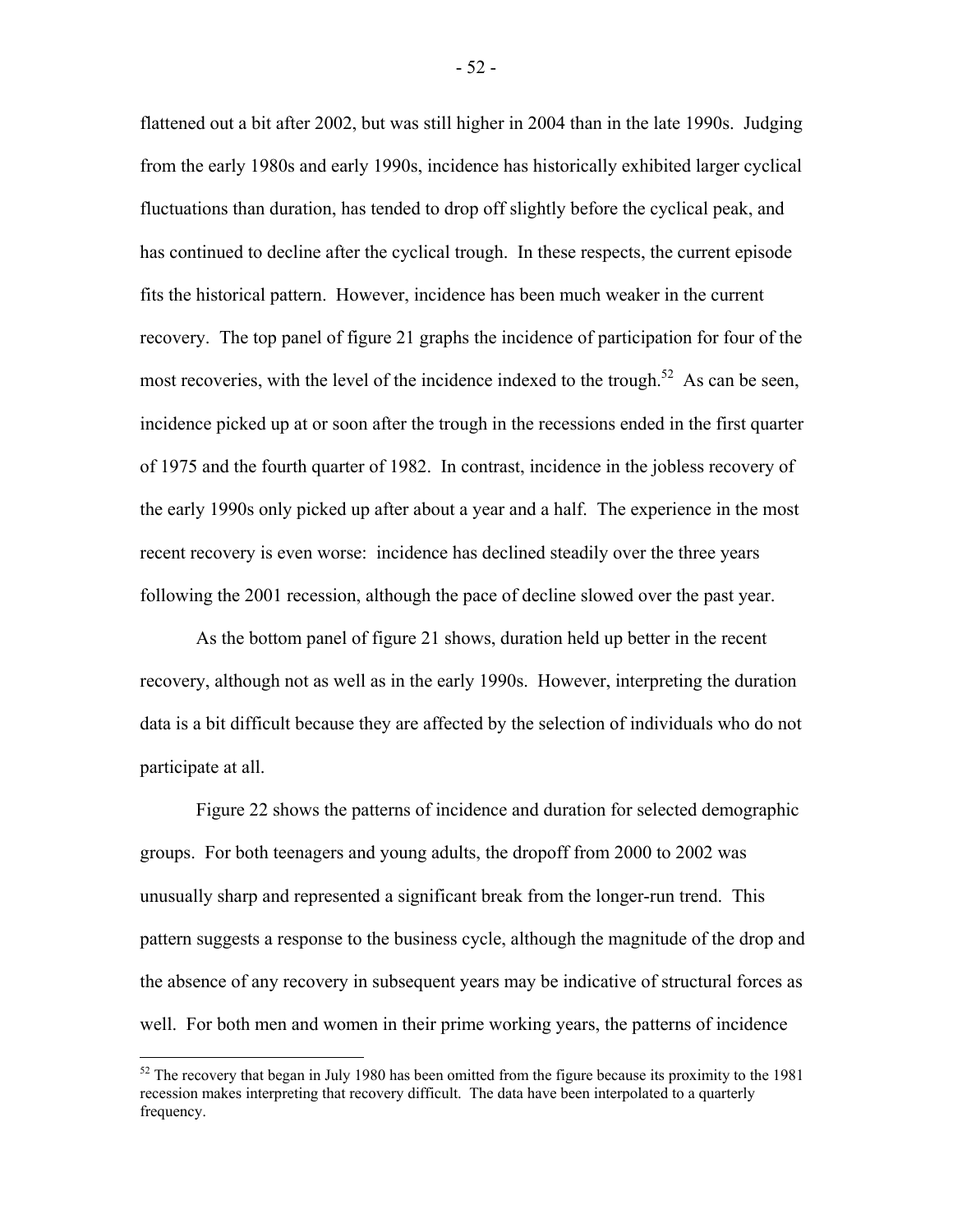and duration are consistent with some effect of the business cycle but, more generally, seem to match those described by our cohort-based model. In particular, the prime-age male group shows an ongoing decline in incidence, while the equivalent age group for women shows an arcing over consistent with the leveling off of the cohort effects. Finally, older workers are an exception to the aggregate patterns described above. Both incidence and duration have risen, on balance, for individuals 65 and over, partially offsetting the downtrends evidence for younger age groups.

## Implications for Potential Labor Input

 $\overline{a}$ 

 As we noted in the introduction, the underlying trend in the labor force participation rate is a key factor influencing the potential supply of labor hours to the U.S. economy, and thus has an important influence on potential output growth. Based on the estimates from our model, the downward trend in participation between 2000 and 2005 subtracted about 0.2 percentage point per year from the growth in potential labor hours. By comparison, the rise in the aggregate participation rate contributed about  $\frac{1}{2}$ percentage per year, on average, to labor input growth between 1960 and 1995.

 Of course, from a growth accounting framework, changes in labor force participation represent only a portion of the change in the total supply of hours. Two other aspects of the total supply of labor—the size of the working-age population (ages 16 and over) and the average number of hours worked by individuals—also are an important determinant of potential output. $53$ 

 The first of these additional factors, the rate of growth of the working-age population, has been relatively steady over the past decade or so, rising about 1.2 percent

<sup>&</sup>lt;sup>53</sup> Changes in the natural rate of unemployment can also influence the potential supply of labor to the economy. Although we do not address that issue in this paper, the Congressional Budget Office assumes that the NAIRU has held steady at 5.2 percent since the mid-1990s.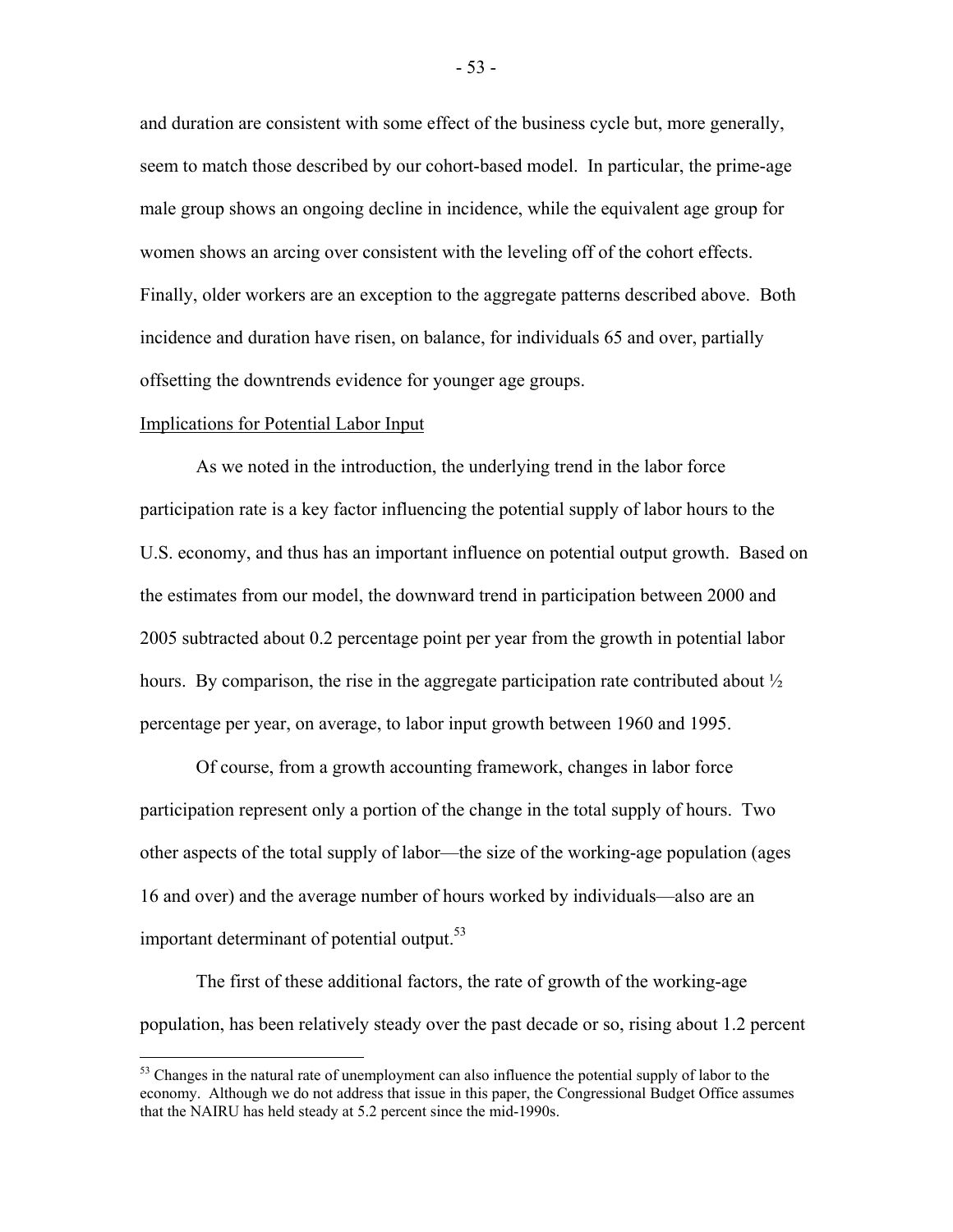per year. Looking ahead, however, Census projections point to a substantial slowing in population growth over the next decade, with the growth rate expected to decline gradually to about 0.9 percent per year by 2010 and 0.8 percent per year by 2015. Of course, both current estimates of the population and projections for future population growth are subject to considerable uncertainty. Indeed, when the 2000 decennial census population estimates were released, the count of the resident population was 6.8 million higher than the previous intercensal estimate. Net immigration is particularly difficult to estimate and project, and both the Congressional Budget Office and the Social Security Trustees assume higher immigration flows than are incorporated into the Census projections.54

 The second factor, average weekly hours worked by employed individuals in the nonfarm business (NFB) sector, is shown as the dashed line in figure 23. Although this measure of the workweek is not the most widely recognized, we consider it to be the most relevant measure for the purposes of estimate potential labor input because it includes hours of supervisory workers and the self-employed, both of which are excluded from the more familiar workweek collected as part of the BLS Current Employment Statistics (CES) survey.<sup>55</sup> As can be seen in the figure, the NFB workweek has trended downward over the past thirty years or so, perhaps with a slight lessening in that trend over the past decade.

 One source of this downward trend has been changes in the industrial composition of employment—most notably, the shift from manufacturing jobs that were frequently

1

<sup>&</sup>lt;sup>54</sup> See the 2005 OASDI Trustees Report from the Social Security Administration. For more discussion of the relative merits of the Census Bureau population projects, see CBO (2000).<br><sup>55</sup> Effectively, the BLS combines information from the CES survey on workweeks of production or

nonsupervisory workers with information from the CPS on the ratio of workweeks for production and nonproduction workers. See Eldridge, Manser, and Otto (2004) for details.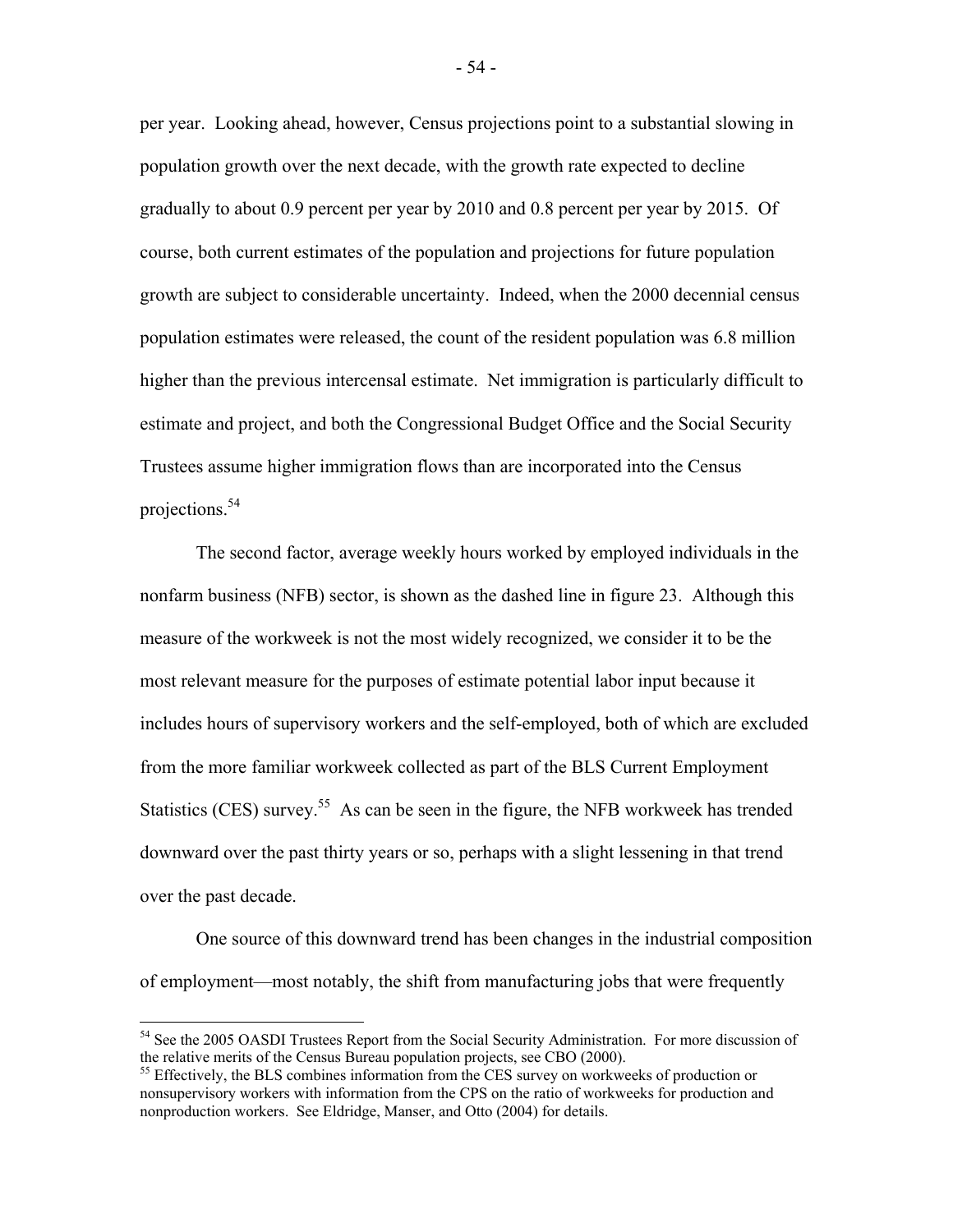full-time jobs and often included a substantial overtime component to jobs in the serviceproducing sector. The influence of this change in industry composition on the workweek can be seen in figure 24, which plots the workweek from the CES along with a constructed workweek that holds industry shares constant at their January 1994 levels.<sup>56</sup> The gap between the two lines widened considerably during the 2001 recession, when manufacturing employment fell especially sharply, and has remained wide ever since. Indeed, according to this measure of the workweek, about three-quarters of the net decline in average hours between 2000 and 2005 was the result of changes in the industrial composition of employment.

Previous research also suggests that over the 1970-1990 period changes in laws regulating the operating hours of establishments (Blue Laws), as well as societal shifts toward eating out and all-hours shopping, contributed to an increase in jobs with both shorter and non-standard hours (Kirkland, 2000). Changing demographics likely also influenced the average workweek over this period, though the effects were mixed. The increase in the population share of prime-age workers tended to increase the workweek (Rones, Ilg, and Gardner, 1997), as did the growing desire for professional careers among prime-age women, whose workweeks rose over this period. On the other hand, a greater share of women among the employed would have put downward pressure on the workweek, given that women work fewer hours, on average, than men.

 Similarly, the demographic changes that have had so much influence on the aggregate participation rate over the past decade have had little effect, on net, on the

1

<sup>&</sup>lt;sup>56</sup> We use the CES workweek for this exercise because of the availability of detailed data on industryspecific workweeks.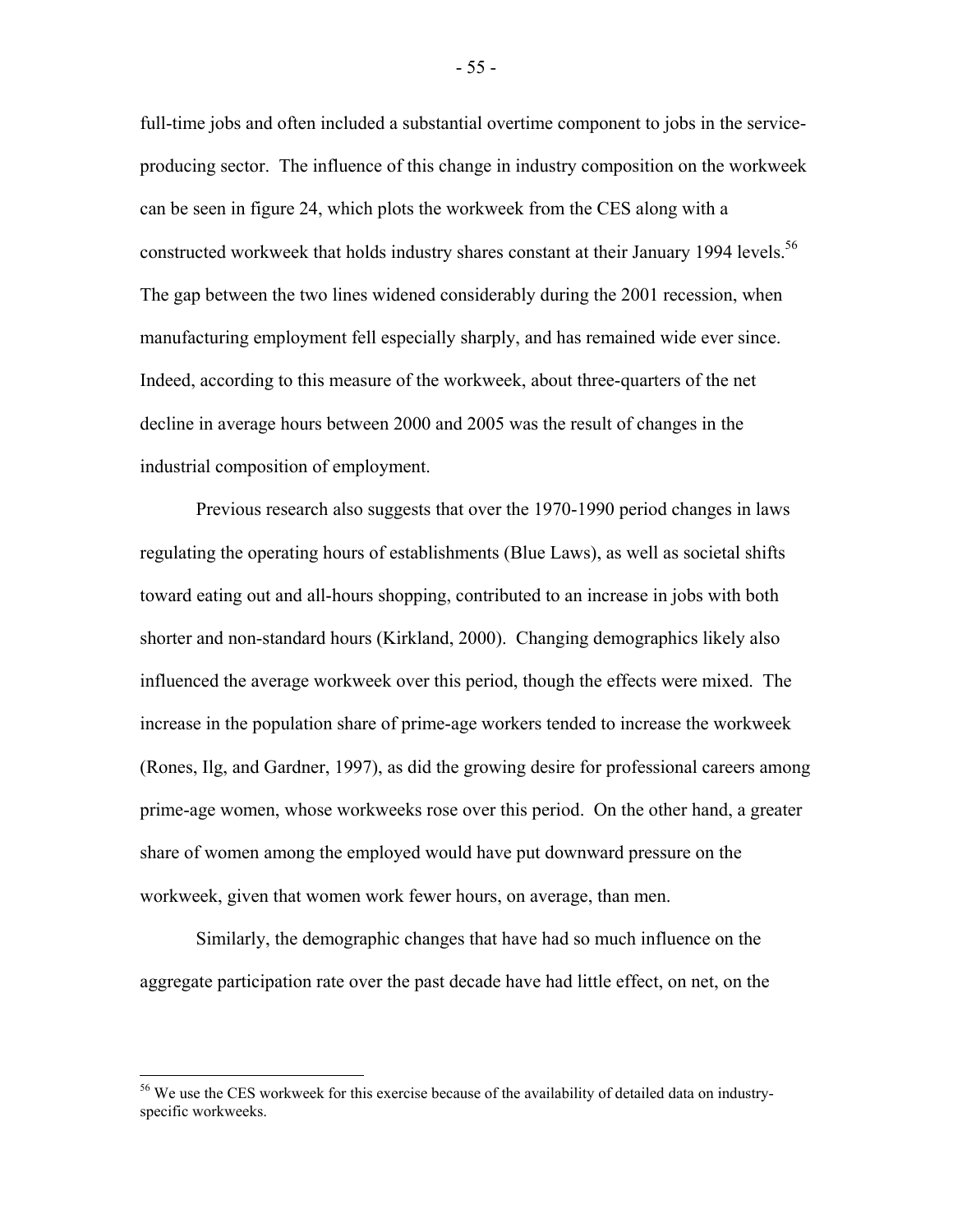aggregate workweek.<sup>57</sup> In large part, this reflects the age profile of average workweeks, which are relatively constant from ages 25 to 65, but considerably lower for youths and for workers older than 65. For the post-2000 period, the increase in the numbers of working older individuals has put downward pressure on the average workweek, but this effect has been largely offset by the declining number of working youths.

 To empirically extract the trend in the workweek, we use a Kalman filter model that includes controls for the business cycle. That is, we assume that actual movements in the workweek follow the specification:

$$
h_t = \alpha_t + \beta_1 C y c_t + \varepsilon_t \tag{9}
$$

where  $\alpha$  and  $\gamma$  are the unobserved trend components:

$$
\alpha_t = \alpha_{t-1} + \gamma_t
$$

$$
\gamma_t = \gamma_{t-1} + \nu_t
$$

and the errors are:

<u>.</u>

$$
\varepsilon_{t} = \rho \varepsilon_{t-1} + \eta_{t}, \quad \eta \sim \text{i}id
$$
  

$$
v_{t} \sim N(0, \sigma_{v}^{2})
$$

We estimate this trend-cycle decomposition on the workweek in the nonfarm business sector with quarterly data from 1970 to 2005, using the unemployment rate to control for the business cycle and the first difference in the percent change in real GDP to account for our expectation that the workweek responds more quickly than other inputs to abrupt changes in demand.

 Interestingly, the picture looks quite similar to that for the labor force participation rate. The estimate of  $\alpha_t$ , which is shown as the dashed line in figure 25,

 $57$  Demographic detail on average weekly hours is only available from the CPS.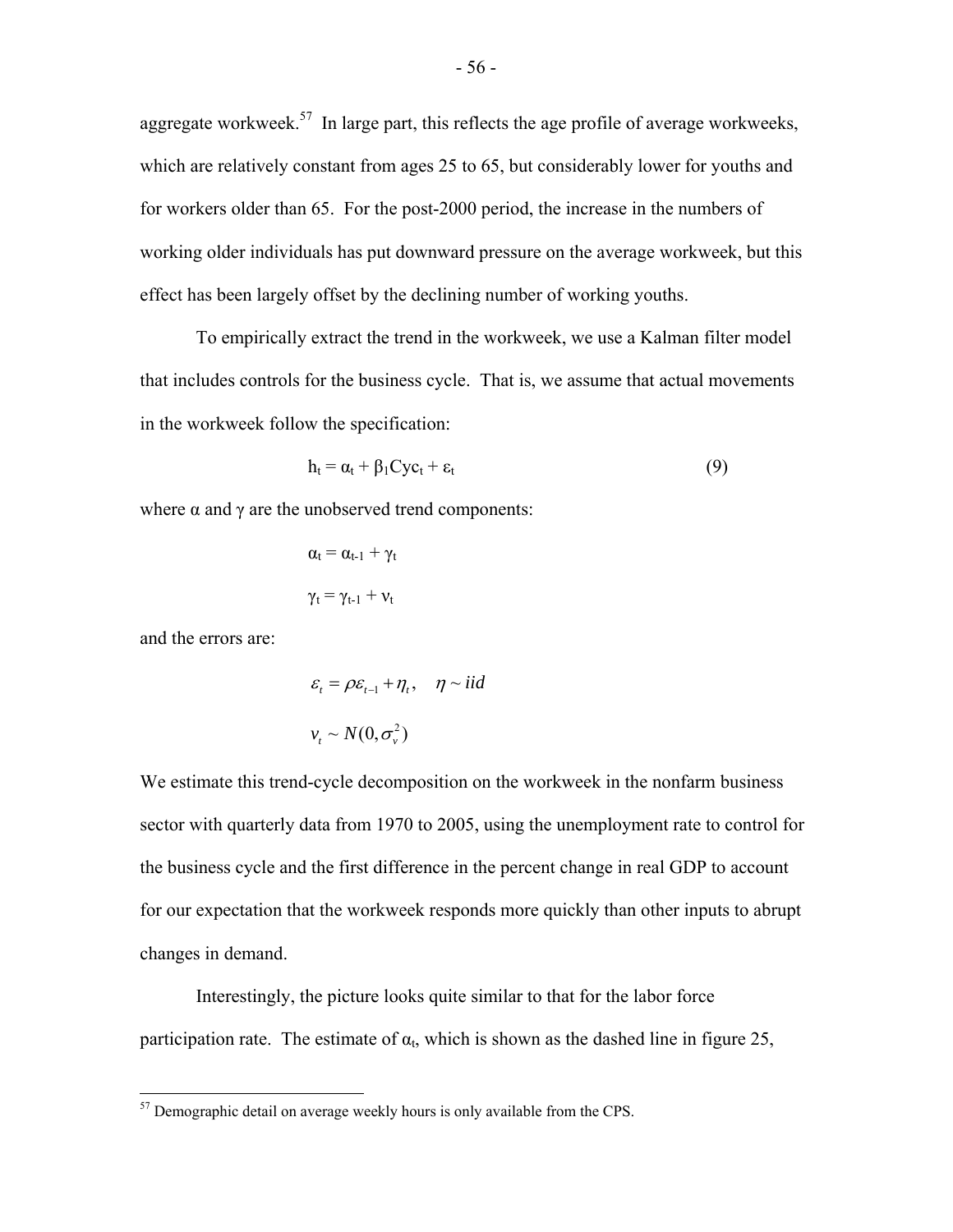indicates that the trend workweek has fallen, on net, over the past five years, from about 33.0 hours in 2000 to 32.5 hours in 2005. In addition, the model views some of the decline in the workweek over the past five years as cyclical, with the level above its trend in the late 1990s, falling below its trend in 2001 and 2002, and subsequently moving back toward the trend level by 2005. The model's estimate of the trend decline between 2000 and 2005 subtracts about 0.3 percentage point per year from the growth in potential hours over that period.

 An important caveat to this analysis is our reliance on the nonfarm business workweek, which incorporates payroll data for production or nonsupervisory workers from the CES survey. An alternative measure can be constructed using data solely from the CPS, which includes self-reported workweeks for all types of workers. As is indicated by the solid line in figure 23, average weekly hours in the CPS are significantly higher than what is published by the BLS for the nonfarm business sector. In part, this difference reflects the CPS definition, which includes hours worked at all jobs. But even adjusting for this and other differences in their construct, the CPS workweek exceeds the measured NFB workweek.<sup>58</sup>

 In addition, the two measures of the workweek seem to exhibit different longerrun trends. In particular, rather than the gradual downward trend evident in the nonfarm business workweek over the past thirty years, the CPS workweek held steady, or even increased a bit on net, over that period. That said, both the CPS and NFB workweeks fell sharply during the 2001 recession and have remained at this lower level ever since. And, on net, both workweeks currently stand about ½ hour lower than their level at the most recent business cycle peak.

 $\overline{a}$ 

<sup>&</sup>lt;sup>58</sup> See Aaronson and Figura (2005).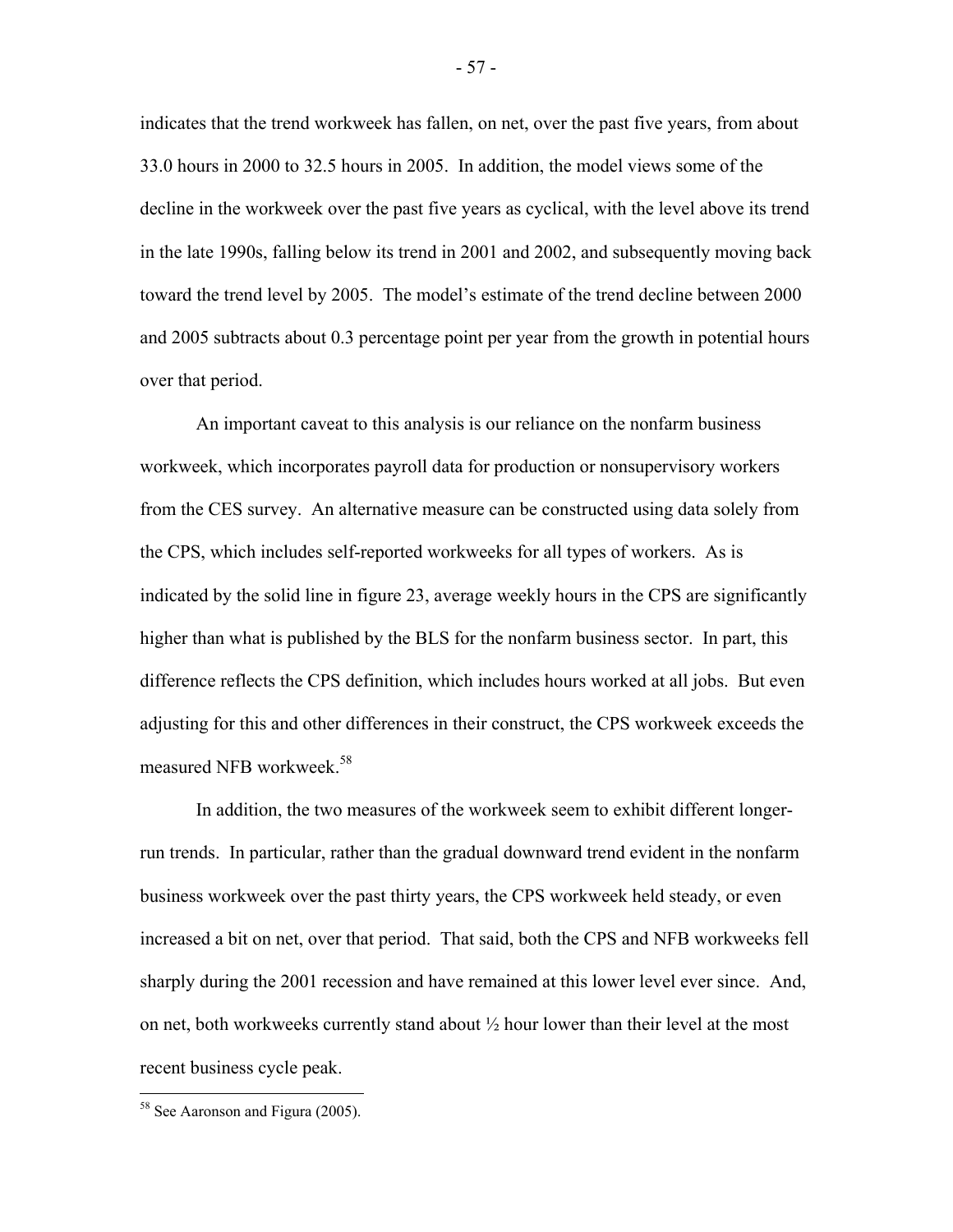## Conclusion

 In this paper, we have reviewed an array of evidence pertaining to the sources of the persistent decline in the aggregate labor force participation rate since 2000. In braod terms, this evidence suggests that the business cycle initially played an important role in this decline, contributing to the sharp run-up in labor force participation in the late 1990s and to both the subsequent drop-off during the 2001 recession and the ensuing period of weak labor market performance over the next couple of years. However, the evidence also highlights a number of more structural factors that have contributed to a potentially longer-lasting downtrend in labor force participation.

 To assess the relative importance of these influences, we develop and estimate a model that attempts to coherently combine what we observe about cohort labor force attachment with what we know about demographic shifts into a unified structure. Although the estimates from the model are clearly a reduced form, this basic specification appears to provide a valuable structure for estimating and interpreting aggregate developments in labor force participation. Using the model, we estimate that most of the decline in participation between 2000 and 2003 reflected cyclical influences. In 2004 and 2005, however, the participation rate has moved toward the (declining) longer-run trend, leaving the level of the participation rate in late 2005 close to its trend level.

 These results have important implications for the assessment of current macroeconomic conditions. First, the model's result that the current rate of labor force participation is close to its trend rate suggests that the low level of the participation rate is not artificially masking the extent of unemployment (or at least no more than usual), so that the unemployment rate is providing a reasonably accurate picture of the state of the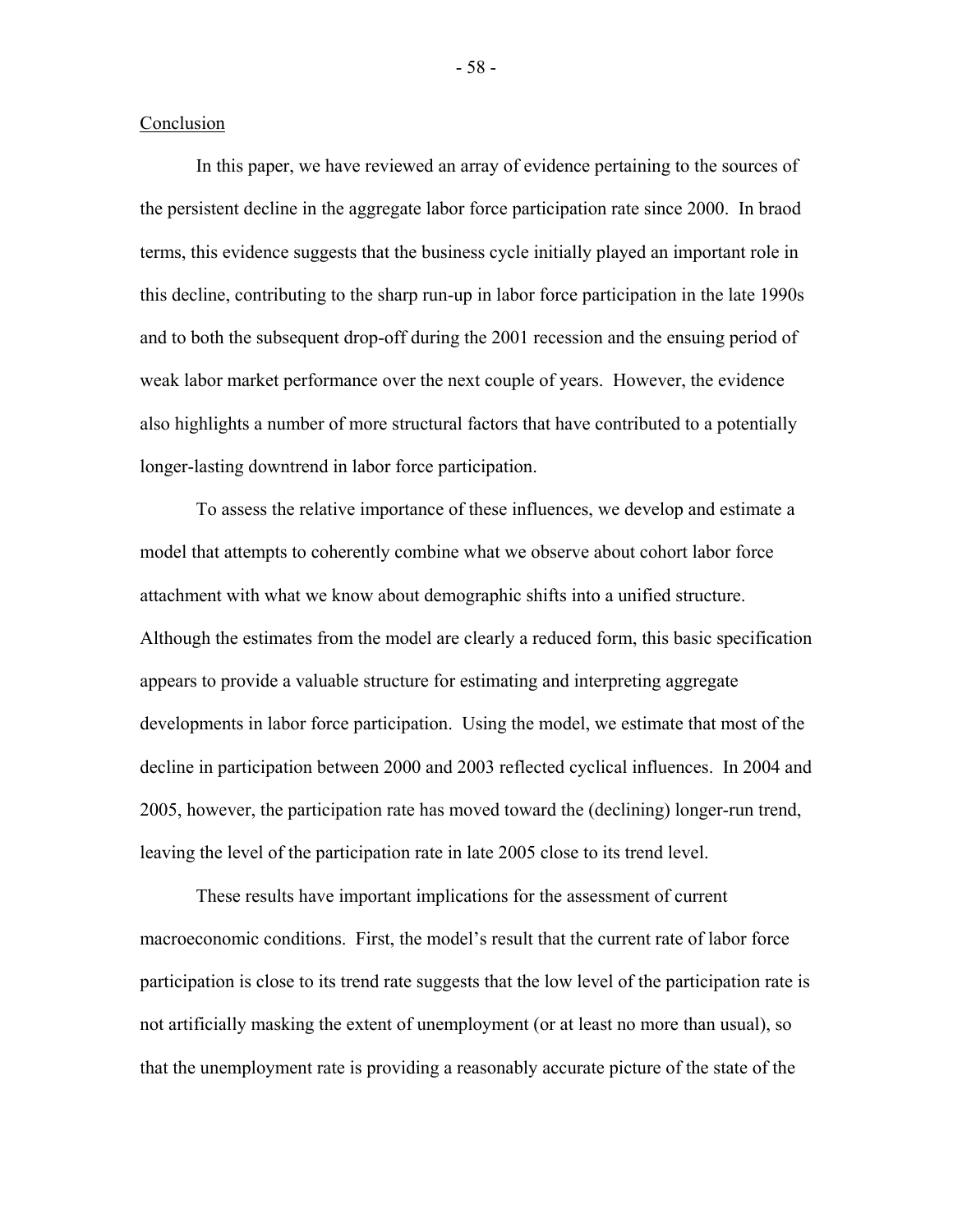labor market. Of course, that is not to say that the participation rate might not move above its trend level with a further strengthening in labor demand, as apparently happened in the late 1990s. But the model would view such an increase as cyclical rather than as a sustainable increase in the participation rate.

 Second, our estimate of a downward trend in the participation rate has potential implications for the longer-run growth potential of the U.S. economy. In particular, the model results point to a continuation of this declining trend, which, coupled with the slowdown in population growth projected by the Census Bureau and a possible further downtrend in average weekly hours, would depress the increments to aggregate labor supply over the coming decade. Absent a pickup in the underlying pace of productivity growth, such a slowing in labor input would, in turn, reduce the sustainable rate of economic growth relative to the robust pace experienced over the past decade or so.<sup>59</sup>

 Although our analysis is incomplete in a number of ways, we would emphasize, in particular, two important caveats to this interpretation of recent developments in labor force participation. First, our cohort-based model of participation generally experienced difficulty in capturing the extent of the decline in the labor force attachment of teenagers. If the unexplained shortfall in participation for this group reflects a decline in the age profile for teenagers, then the participation rate trend may be lower than our model suggests. Alternatively, to the extent that the decline in the labor force participation rates of youths reflects more time spent in school by these cohorts, this additional investment in human capital may imply other changes the shape of the age profile of participation for these cohorts. In particular, we have highlighted both that educational attainment tends

 $\overline{a}$ 

<sup>&</sup>lt;sup>59</sup> In fact, Aaronson and Sullivan (2001) argue that demographic changes may also contribute to slower potential output growth by reducing slightly the contribution to growth from changes in the average quality of the workforce.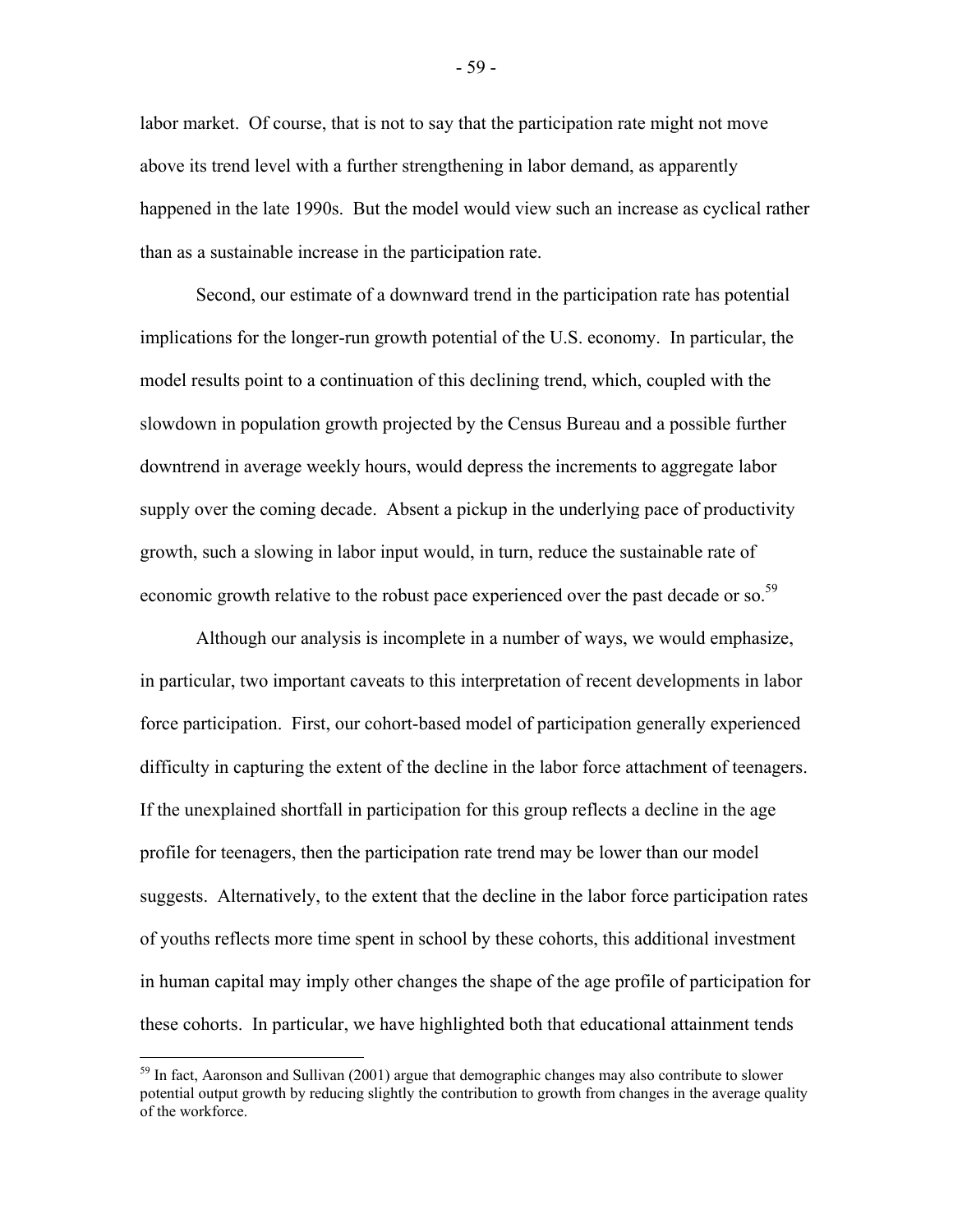to increase labor market attachment for individuals in their prime working years, reflecting the higher wages and greater opportunities associated with more education, and that it has tended to reduce the participation rates of older individuals owing to the associated income effects.

 Second, the rising participation rates of the elderly—another group for which the recent performance of the model has been problematic—would seem to be a particularly important wild card in the years ahead. This age group is large and growing, and a further uptrend in these rates could contribute significantly to movements in the aggregate participation rate in the future. Moreover, longevity and health are particularly difficult variables to forecast, and coupled with the likely shortfall in the labor supply of younger workers, positive innovations in those determinants of participation could be especially potent.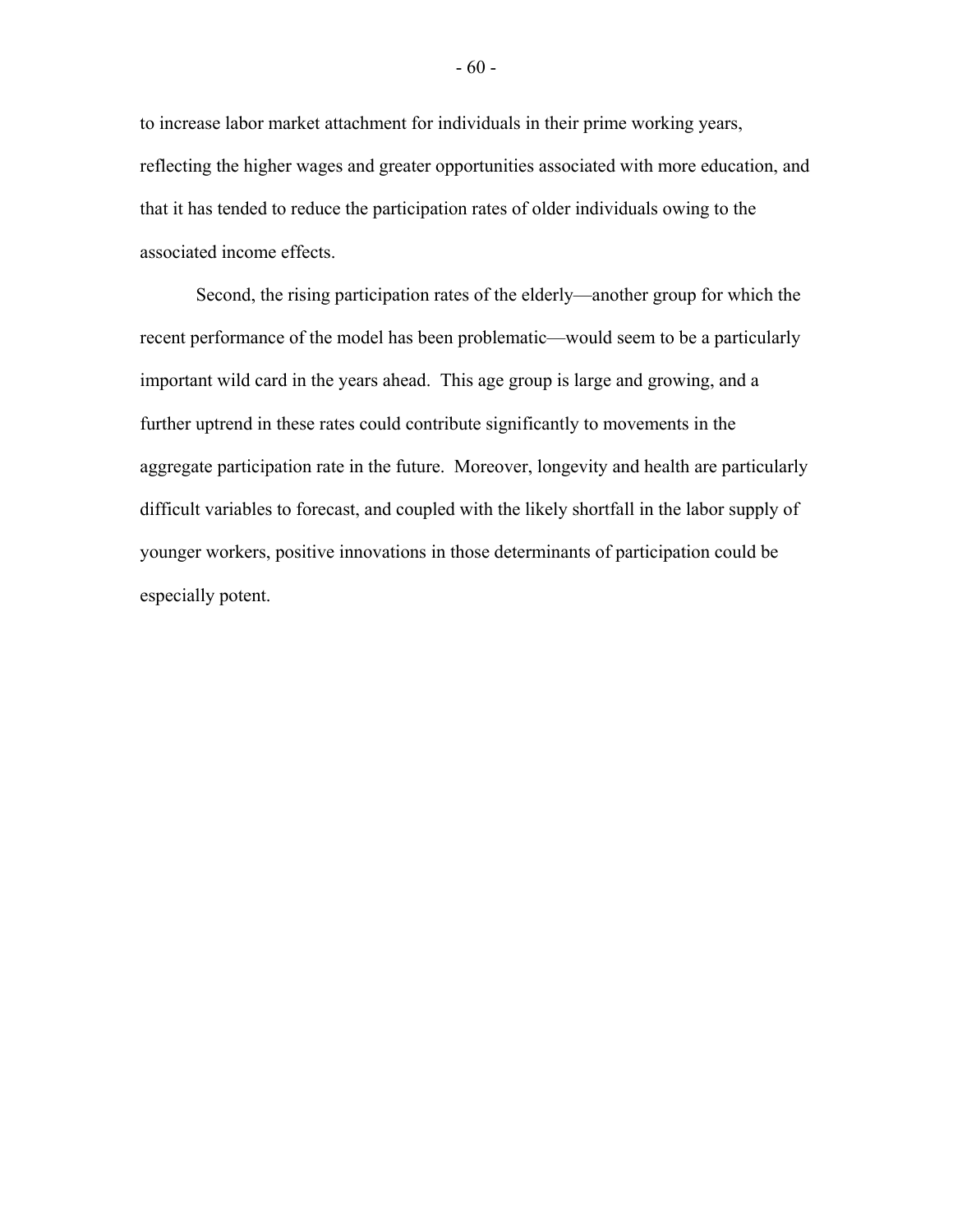# References

- Aaronson, Daniel, Kyung-Hong Park, and Daniel Sullivan. 2006. "The Decline in Teen Labor Force Participation." *Economic Perspectives*. Federal Reserve Bank of Chicago. 30(1): 2-18.
- Aaronson, Daniel, and Daniel Sullivan. 2001. "Growth in Worker Quality." *Economic Perspectives*. Federal Reserve Bank of Chicago. 25(3): 53-74.
- Aaronson, Stephanie, and Andrew Figura. 2005. "How Biases are Measures of Cyclical Movements in Productivity and Hours?" FEDS Working Paper 2005-38. Washington: Federal Reserve Board (September).
- Autor, David H. and Mark G. Duggan. 2003. "The Rise in the Disability Rolls and the Decline in Unemployment." *The Quarterly Journal of Economics* 118(1): 157-205.
- Becker, Gary S. 1993. *Human Capital: A Theoretical and Empirical Analysis with Special Reference to Education*. Chicago: University of Chicago Press.
- Benhabib, Jess, Richard Rogerson and Randall Wright. 1991. "Homework in Macroeconomics: Household Production and Aggregate Fluctuations." *Journal of Political Economy* 99(6): 1166-87.
- Berger, Mark C. 1983. "Changes in Labor Force Composition and Male Earnings: A Production Approach." *Journal of Human Resources* 17(2): 177-96.
- Blau, Francine D. and Lawrence M. Kahn. 2005. "Changes in the Labor Supply Behavior of Married Women: 1980-2000." Working Paper 11230. Cambridge, Mass. (March).
- Bosworth, Barry and Gary Burtless. 1992. "Effects of Tax Reform on Labor Supply, Investment, and Saving." *Journal of Economic Perspectives* 6(1): 3-25.
- Bound, John. 1989. "The Health and Earnings of Rejected Disability Insurance Applications," *American Economic Review* 79(3): 482-503.
- Bound, John and Timothy Waidmann. 1992. "Disability Transfers, Self-reported Health, and the Labor Force Attachment of Older Men: Evidence from the Historical Record." *The Quarterly Journal of Economics* 107(4): 1393-419.
- Bradbury, Katherine .2005. "Additional Slack in the Economy: The Poor Recovery in Labor Force Participation During This Business Cycle." Public Policy Brief 05-2. Federal Reserve Bank of Boston (July).
- Burtless, Gary. 1999. "An Economic View of Retirement," in *Behavioral Dimensions of Retirement Economics*, edited by Henry Aaron. Brookings Institution Press.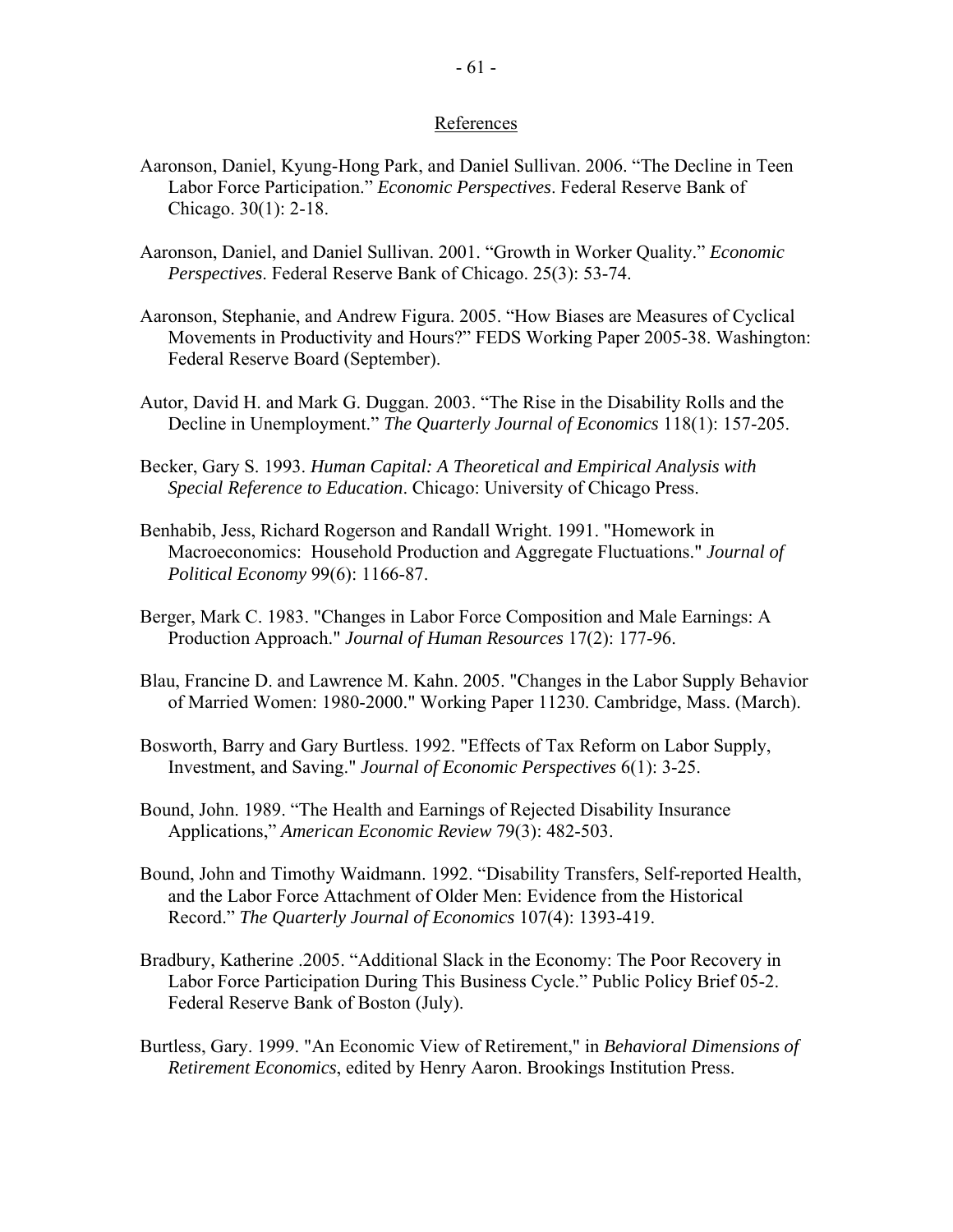- Burtless, Gary and Joseph F. Quinn .2001. "Retirement Trends and Policies to Encourage Work Among Older Americans." In *Ensuring Health and Income Security for an Aging Workforce*, edited by Peter P. Budetti, Richard V. Burkhauser, Janice M. Gregory, and Allan Hunt. The W.E. Upjohn Institute for Employment Research.
- Coile, Courtney C. and Phillip B. Levine. 2006. "Bulls, Bears, and Retirement Behavior." *Industrial and Labor Relations Review* (forthcoming)*.*
- Congressional Budget Office. 2000. *CBO's Projections of the Labor Force*. Washington: Congressional Budget Office (September).
- Coronado, Julia and Maria Perozek. 2003. "Wealth Effects and the Consumption of Leisure: Retirement Decisions During the Stock Market Boom of the 1990s." FEDS Working Paper 2003-20. Washington: Federal Reserve Board (June).
- Dellas, Harris and Plutarchos Sakellaris. 2003. "On the Cyclicality of Schooling: Theory and Evidence" *Oxford Economic Papers* 55(1): 148-72.
- Devereux, Paul J. 2004. "Changes in Relative Wages and Family Labor Supply." *Journal of Human Resources* 39(3): 696-722.
- Eissa, Nada and Hilary Hoynes. 2004. "Taxes and the Labor Market Participation of Married Couples: The Earned Income Tax Credit." *Journal of Public Economics* 88(9-10): 1931-58.
- Eissa, Nada and Hilary Hoynes. 2005. "Behavioral Responses to Taxes: Lessons from the EITC and Labor Supply." Working Paper 11729. Cambridge, Mass.: National Bureau of Economics Research,
- Eldridge, Lucy P., Marilyn E. Manser, and Phyllis Flohr Otto. 2004. "Alternative Measures of Supervisory Employee Hours and Productivity Growth." *Monthly Labor Review* 127(April): 9-28.
- Goldin, Claudia. 2006. "The Quiet Revolution that Transformed Women's Employment, Education, and Family." *American Economic Review, Papers and Proceedings* (forthcoming).
- Grant, James H. and Daniel S. Hamermesh. 1981. "Labor Market Competition Among Youths, White Women, and Others." *Review of Economics and Statistics* 63(3): 354- 60.
- Greene, William H. and Terry G. Seaks. 1991. "The Restricted Least Squares Estimator: A Pedagogical Note." *The Review of Economics and Statistics* 73(3):563-67.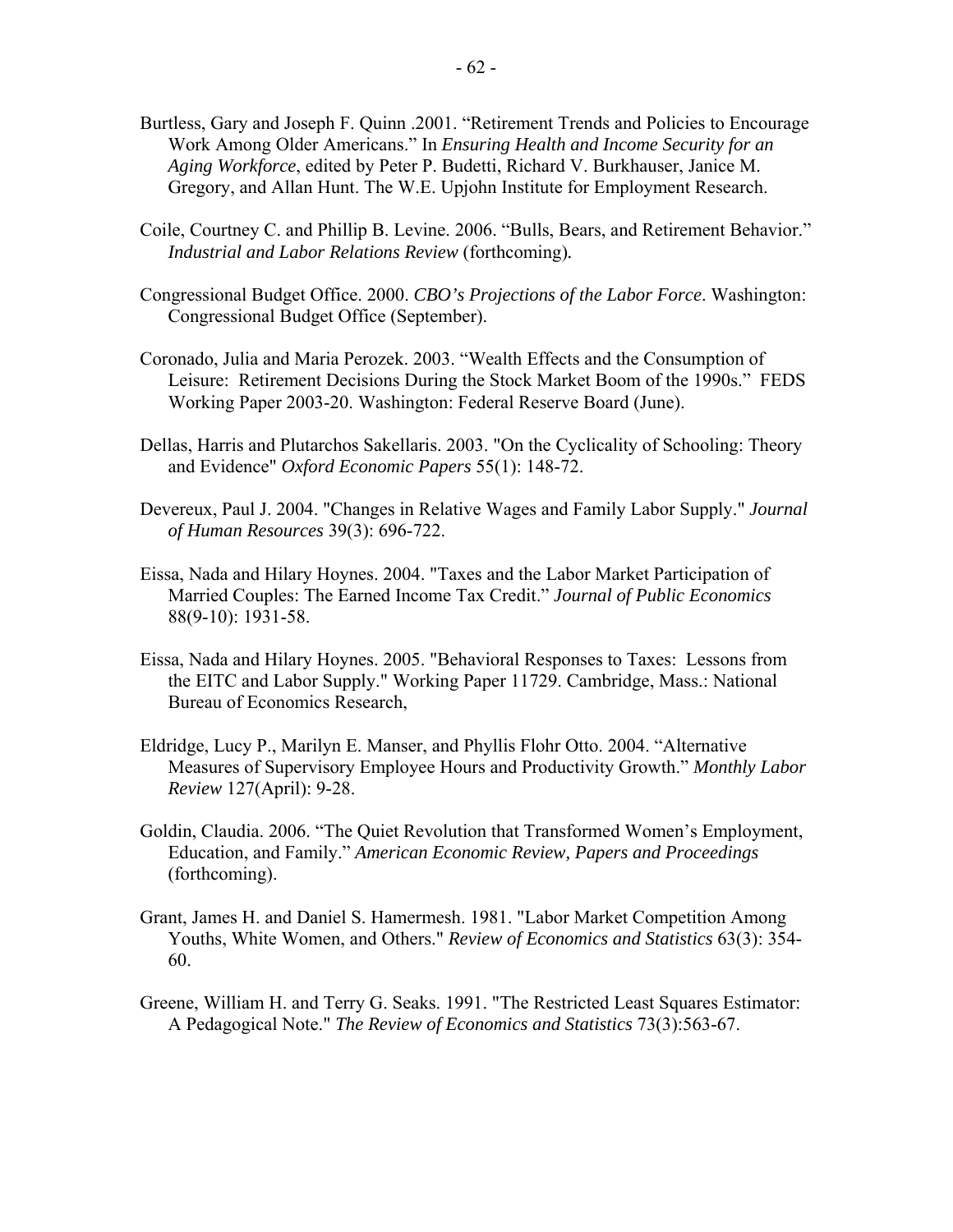- Gustman, Alan L. and Thomas L. Steinmeier. 2002. "Retirement and the Stock Market Bubble." Working Paper 9404. Cambridge, Mass.: National Bureau of Economic Research (December).
- Hausman, Jerry A. 1986. "Taxes and Labor Supply." In *Handbook of Public Economics Vol. 1*, edited by Alan Auerbach and Martin Feldstein. North-Holland.
- Haveman, Robert, Philip de John, and Barbara Wolfe. 1991. "Disability Transfers and the Work Decision of Older Men." *The Quarterly Journal of Economics* 106(3): 939-49.
- Himmelberg, Charles and Margaret M. McConnell. 2005. "How Much Labor Market Slack: The Importance of Adjusting for Trend Participation Rates." Unpublished paper. Federal Reserve Bank of New York (January).
- Hotchkiss, Julie L. 2005. "What's Up with the Decline in Female Labor Force Participation? Working Paper 2005-18. Federal Reserve Bank of Atlanta (August).
- Jaeger, David A. 1997. "Reconciling the Old and New Census Bureau Education Questions: Recommendations for Researchers." *Journal of Business & Economic Statistics* 15(3): 300-09.
- Juhn, Chinhui. 1992. "Decline of Male Labor Market Participation: The Role of Declining Market Opportunities." *Quarterly Journal of Economics* 115(1): 79-121.
- Juhn, Chinhui and Kevin M. Murphy. 1997. "Wage Inequality and Family Labor Supply." J*ournal of Labor Economics* 15(1, pt.1): 72-97.
- Juhn, Chinhui, Kevin M. Murphy, and Robert H. Topel. 1991. "Why has the Natural Rate of Unemployment Increased Over Time?" *BPEA*, 2:1991, 75-126.
- Juhn, Chinhui, Kevin M. Murphy, and Robert H. Topel. 2002. "Current Unemployment, Historically Contemplated." *BPEA*, 1:2002, 79-116.
- Killingsworth, Mark, and James Heckman. 1986. "Female Labor Supply: A Survey." In *Handbook of Labor Economics, Vol. 1*. Edited by Orley Ashenfelter and Richard Layard. North-Holland.
- Kirkland, Katie. 2000. "On the Decline in Average Weekly Hours Worked." *Monthly Labor Review* 123(July): 26-31.
- Kominski, Robert and Paul M. Siegel. 1993. "Measuring Education in the Current Population Survey." *Monthly Labor Review* 116(September): 34-38.
- Loughran, David and Steven Haider. 2005. "Do the Elderly Respond to Taxes on Earnings: Evidence from the Social Security Retirement Earnings Test." RAND Labor and Population Working Paper WR-223. San Diego: RAND (January).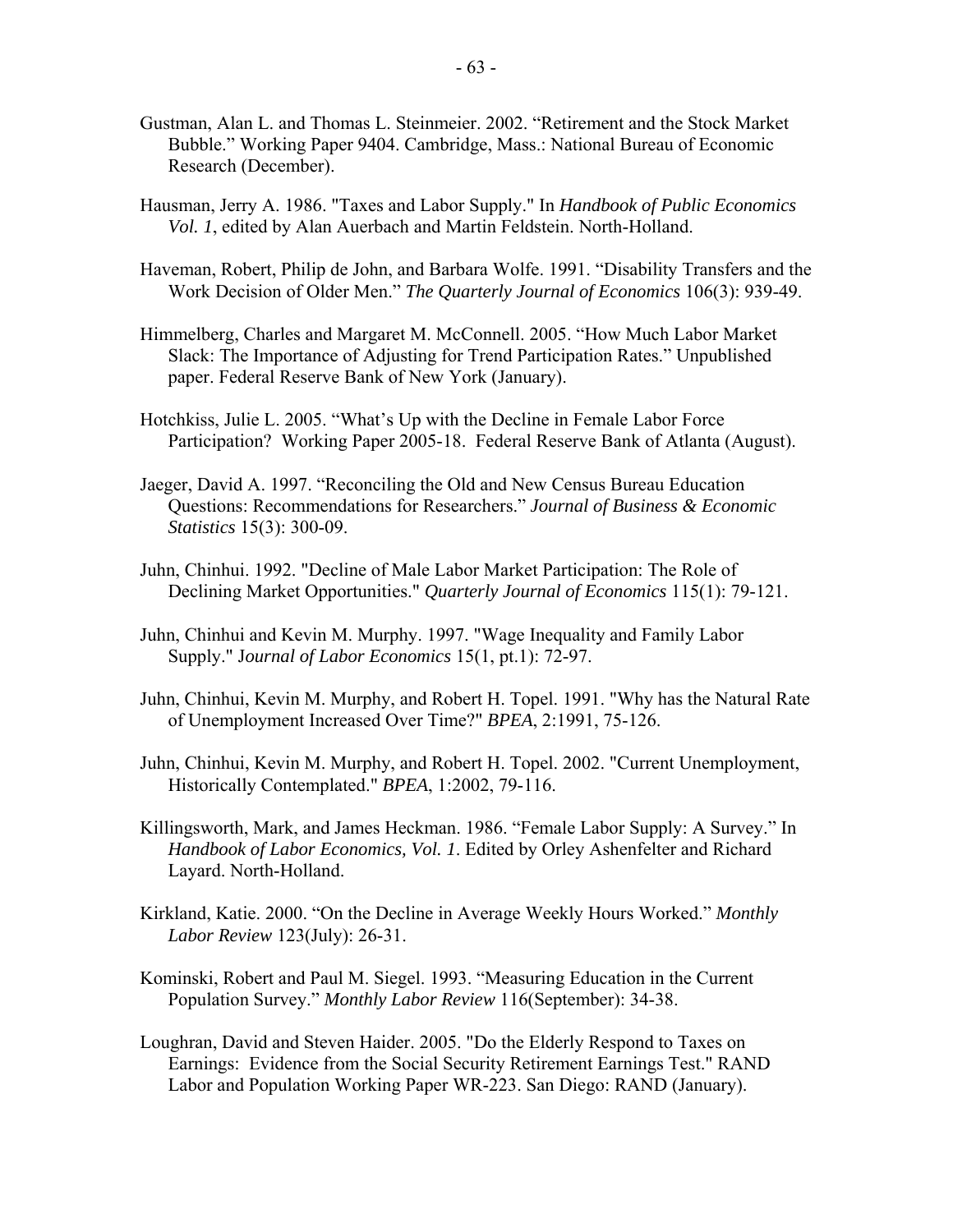- Mulligan, Casey B. and Yona Rubinstein. 2006. "Specialization, Inequality, and the Labor Market for Women," Unpublished Manuscript. University of Chicago (January).
- Murphy, Kevin M. and Robert H. Topel. 1987. "The Evolution of Unemployment in the United States: 1968-1985. In *NBER Macroeconomics Annual 1987*. Edited by Stanley Fischer. The MIT Press.
- Parsons, Donald O. 1980. "The Decline of Male Labor Force Participation." *Journal of Political Economy* 88(1): 117-34.
- Pencavel, John. 1986. "Labor Supply of Men: A Survey." In *Handbook of Labor Econmics, Vol. 1*, edited by Orley Ashenfelter and Richard Layard. North-Holland.
- Pension Benefit Guaranty Corporation. 2005. *An Analysis of Frozen Defined Benefit Plans*. Washington: Pension Benefit Guaranty Corporation (December).
- Perry, George. 1970. "Changing Labor Markets and Inflation." *BPEA,* 3:1970, 411-48.
- Perry, George. 1971. "Labor Force Structure, Potential Output, and Productivity." *BPEA*. 2:1971, 533-78.
- Polivka, Anne E. 1996. "Data Watch: The Redesigned Current Population Survey." *Journal of Economic Perspectives* 10(3): 169-80.
- Polivka, Anne E. and Stephen M. Miller. 1998. "The CPS After the Redesign: Refocusing the Economic Lens." in *Labor Statistics and Meausrement Issues*, edited by John Haltiwanger, Marilyn Manser, and Robert Topel. University of Chicago Press.
- Polivka, Anne E. and Jennifer M. Rothgreb. 1993. "Overhauling the Current Population Survey: Redesigning the Questionnaire." *Monthly Labor Review* 116(September): 10- 28.
- Rones, Philip L., Randy E. Ilg, and Jennifer M. Gardner. 1997. "Trends in Hours of Work since the Mid-1970s." *Monthly Labor Review* 120(April): 3-14.
- Sevak, Purvi. 2005. "Wealth Shocks and Retirement Timing: Evidence from the Nineties." Unpublished Paper. Hunter College.
- Shimer, Robert .1998. "Why is the U.S. Unemployment Rate So Much Lower?" In *NBER Macroeconomics Annual 1998*, edited by Ben S. Bernanke and Julio Rotemberg. The MIT Press.
- Social Security Administration. 2004. *Annual Statistical Report on the Social Security Disability Insurance Program, 2003.* SSA Publication No. 13-11826 (August).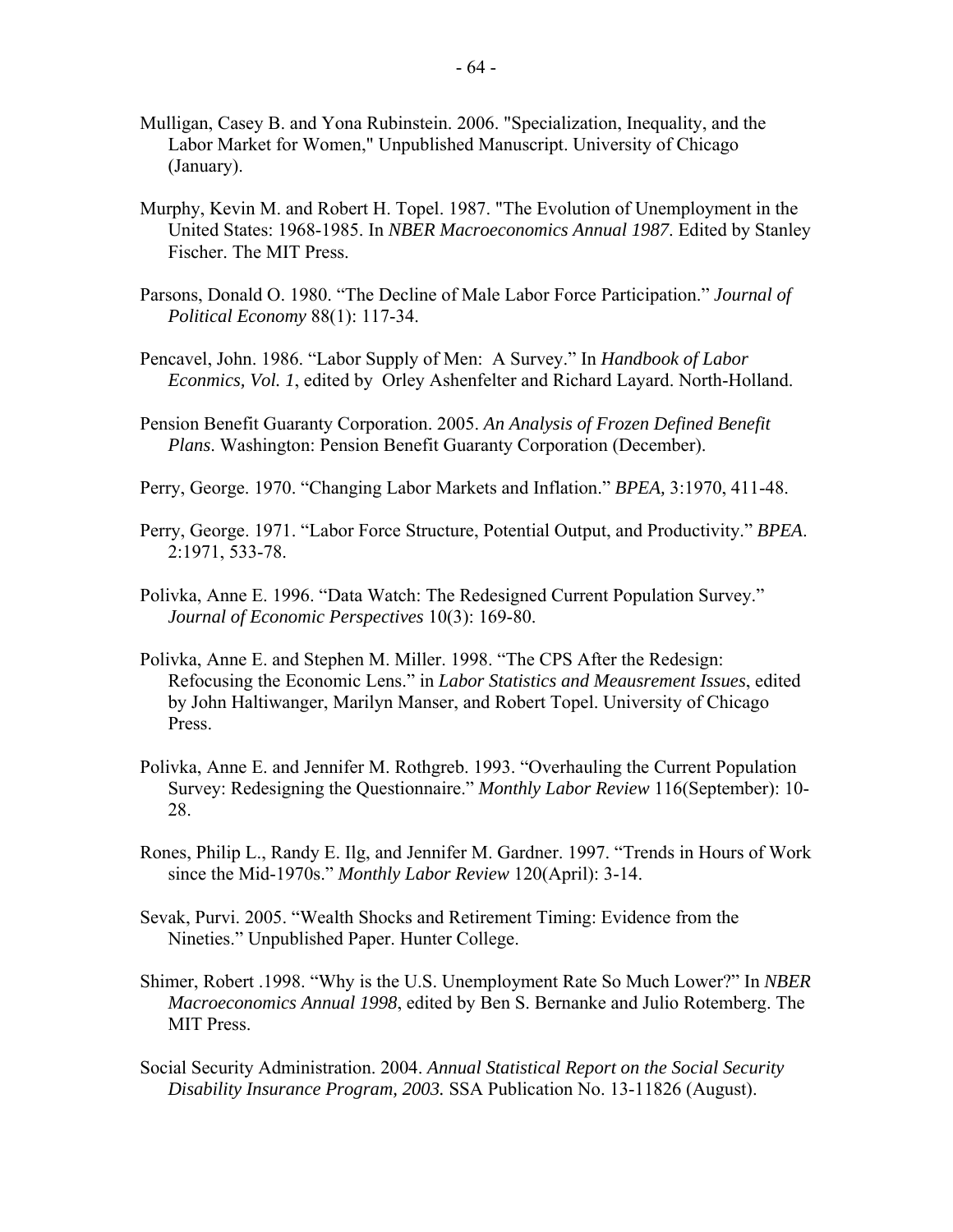- Toossi, Mitra. 2005. "Labor Force Projections to 2014: Retiring Boomers." *Monthly Labor Review* 128(November): 25-44.
- Venti, Steven F. and David A. Wise. 2001. "Aging and Housing Equity, Another Look." Working Paper 8608. Cambridge, Mass.: National Bureau of Economic Research (November).
- Wachter, Michael L. 1978. "Intermediate Swings in Labor Force Participation." *BPEA*. 2:1977, 545-76.
- Watson Wyatt Worldwide. 2005. "More Companies Froze, Terminated Pension Plans in 2004, Watson Wyatt Analysis Finds." Press Release. June 22.
- Welch, Finis. 1979. "Effects of Cohort Size on Earnings: The Baby Boom's Financial Bust." *Journal of Political Economy* 87(5): S65-S97.
- Welch, Finis. 1997. "Wages and Participation." *Journal of Labor Economics* 15(1, pt. 2): S77-S103.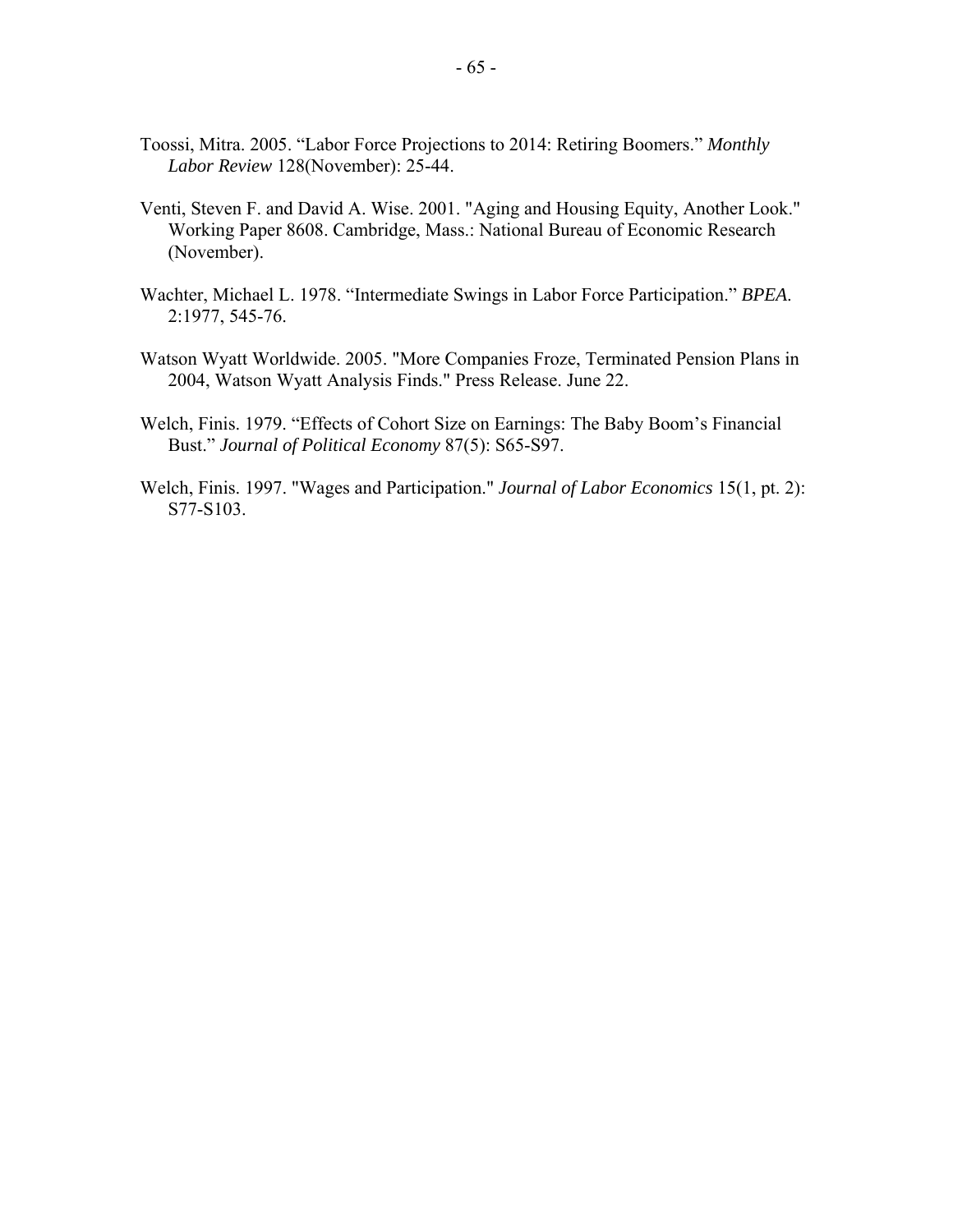Figure 1 **Aggregate Labor Force Participation Rate**



Source. Bureau of Labor Statistics. Data adjusted by the authors as described in footnote 7. Note. Shaded areas are NBER dated recessions.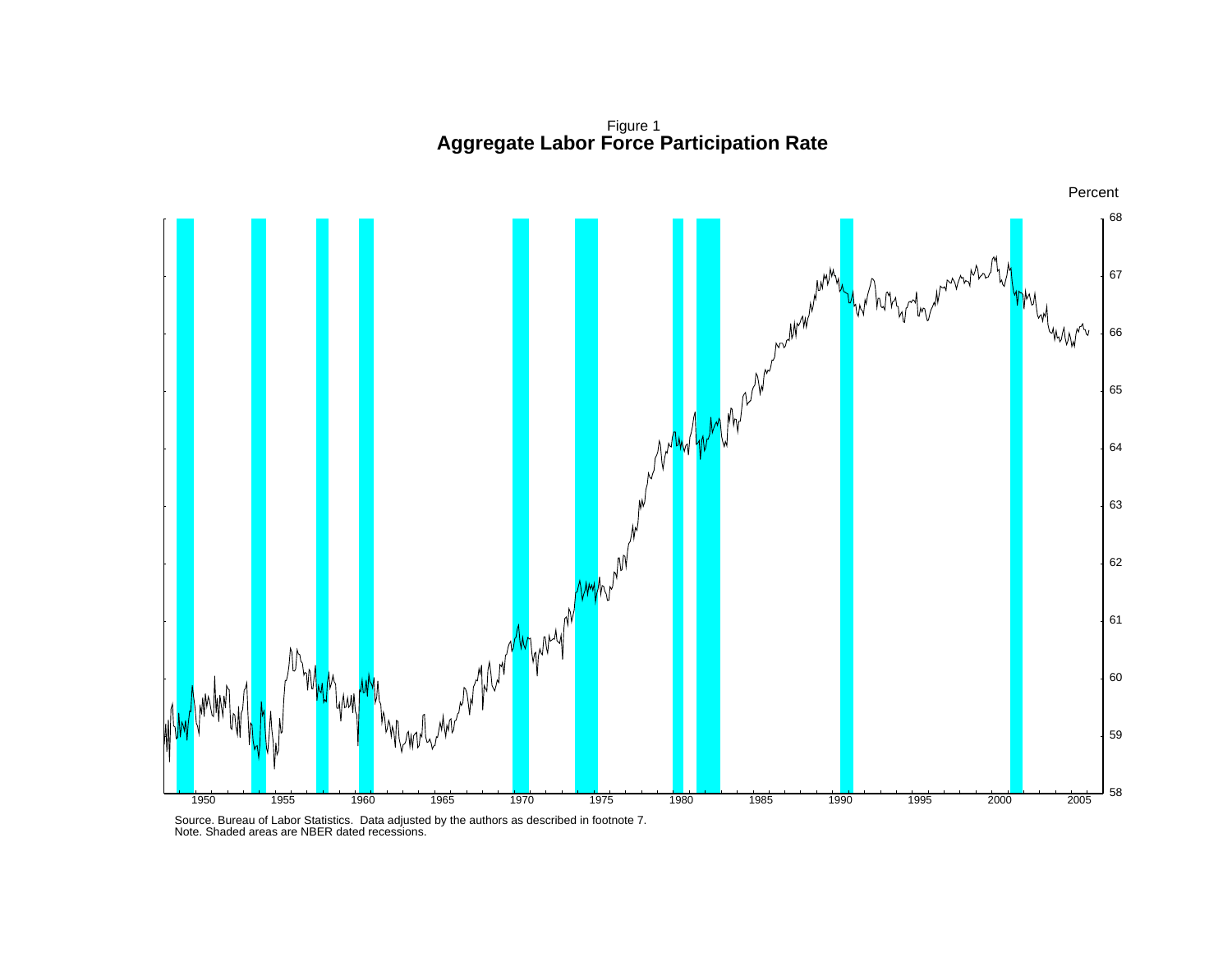Figure 2 **Labor Force Participation Rates by Age (2005)**

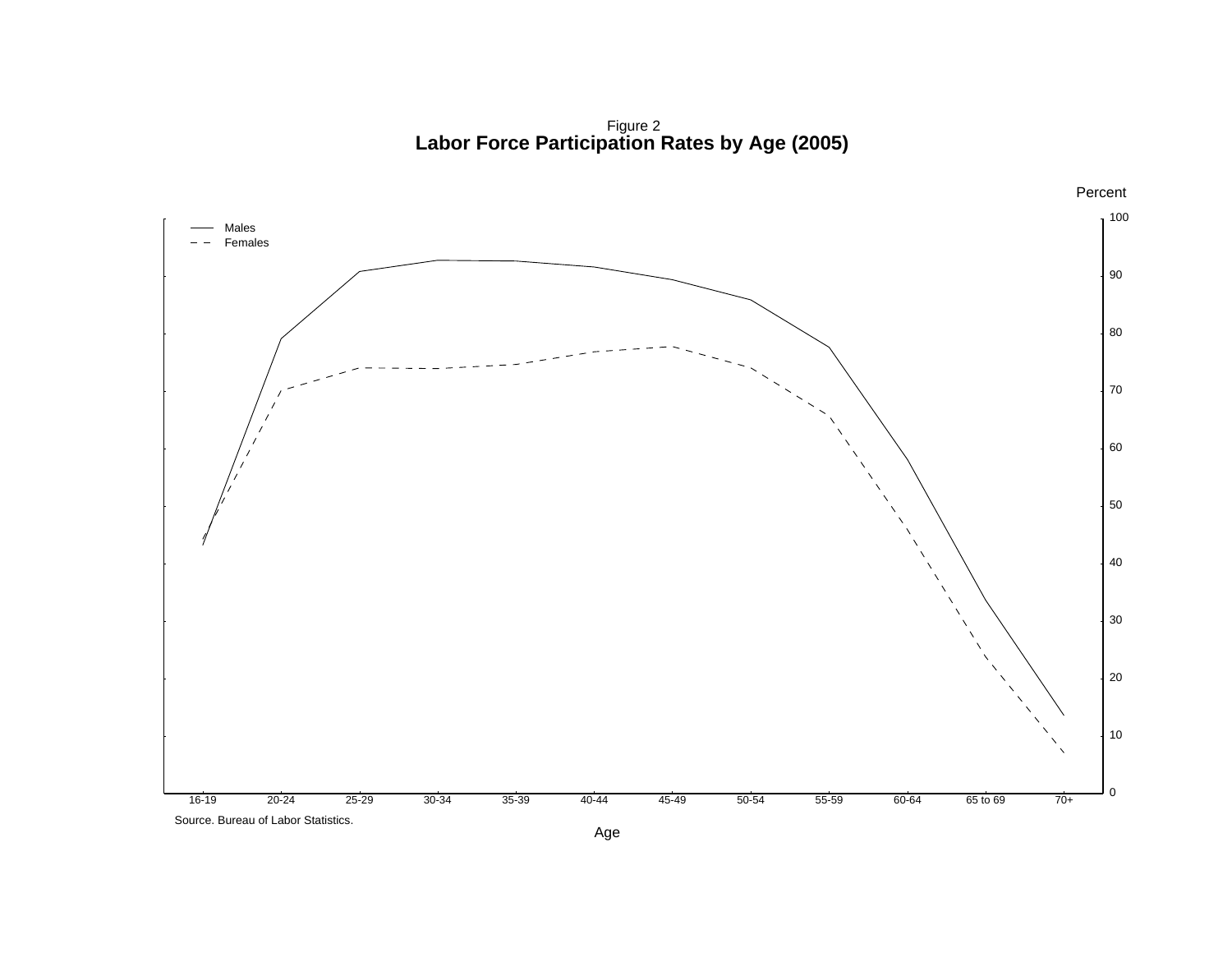Figure 3 **The Influence of Population Shares**

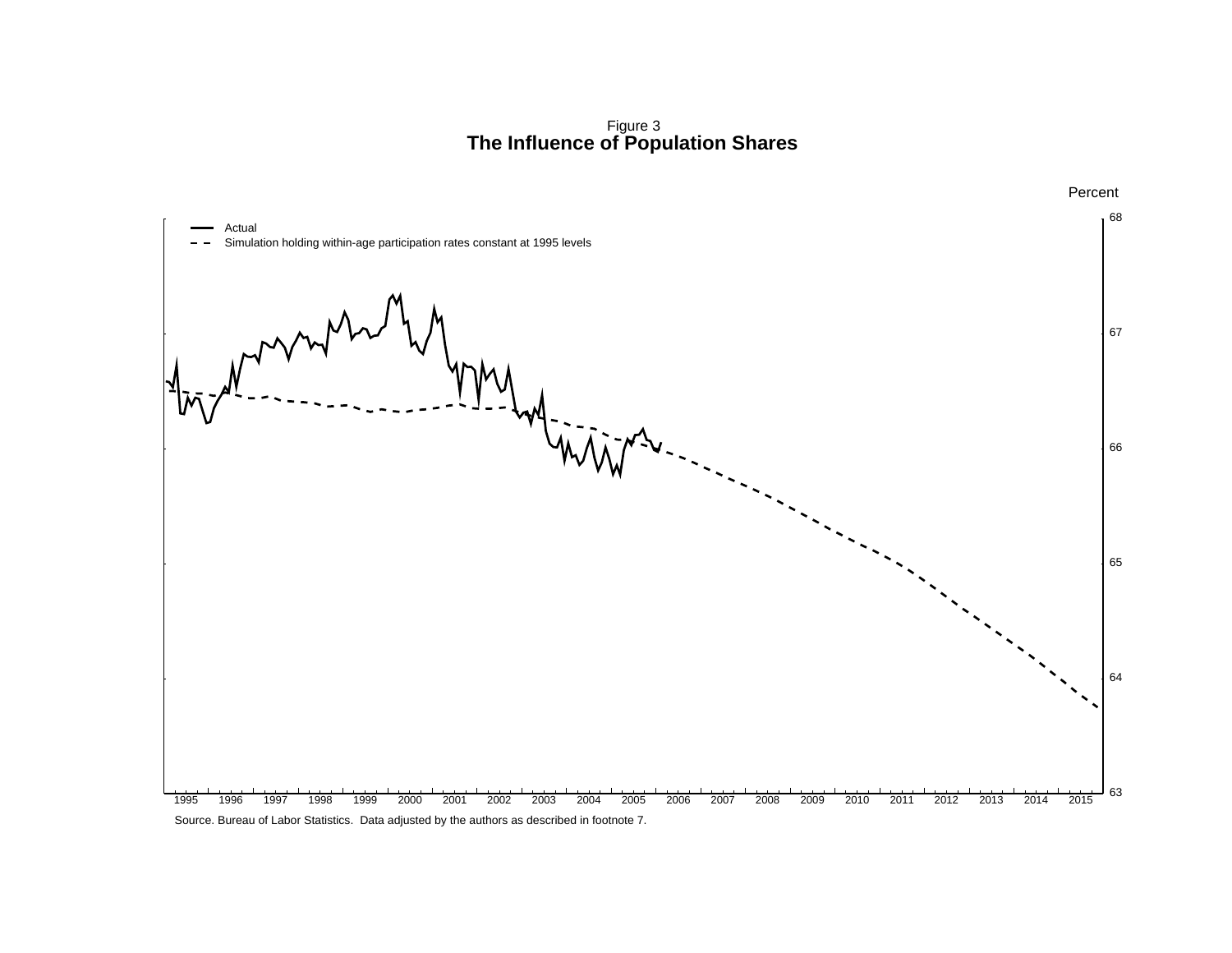Figure 4 **Labor Force Participation Rates by Enrollment** (Ages 16 to 24)



Source. Bureau of Labor Statistics and authors' calculations. Note. Series shown are a 5-month centered moving average of the seasonally adjusted series. Note. Shaded areas are NBER dated recessions.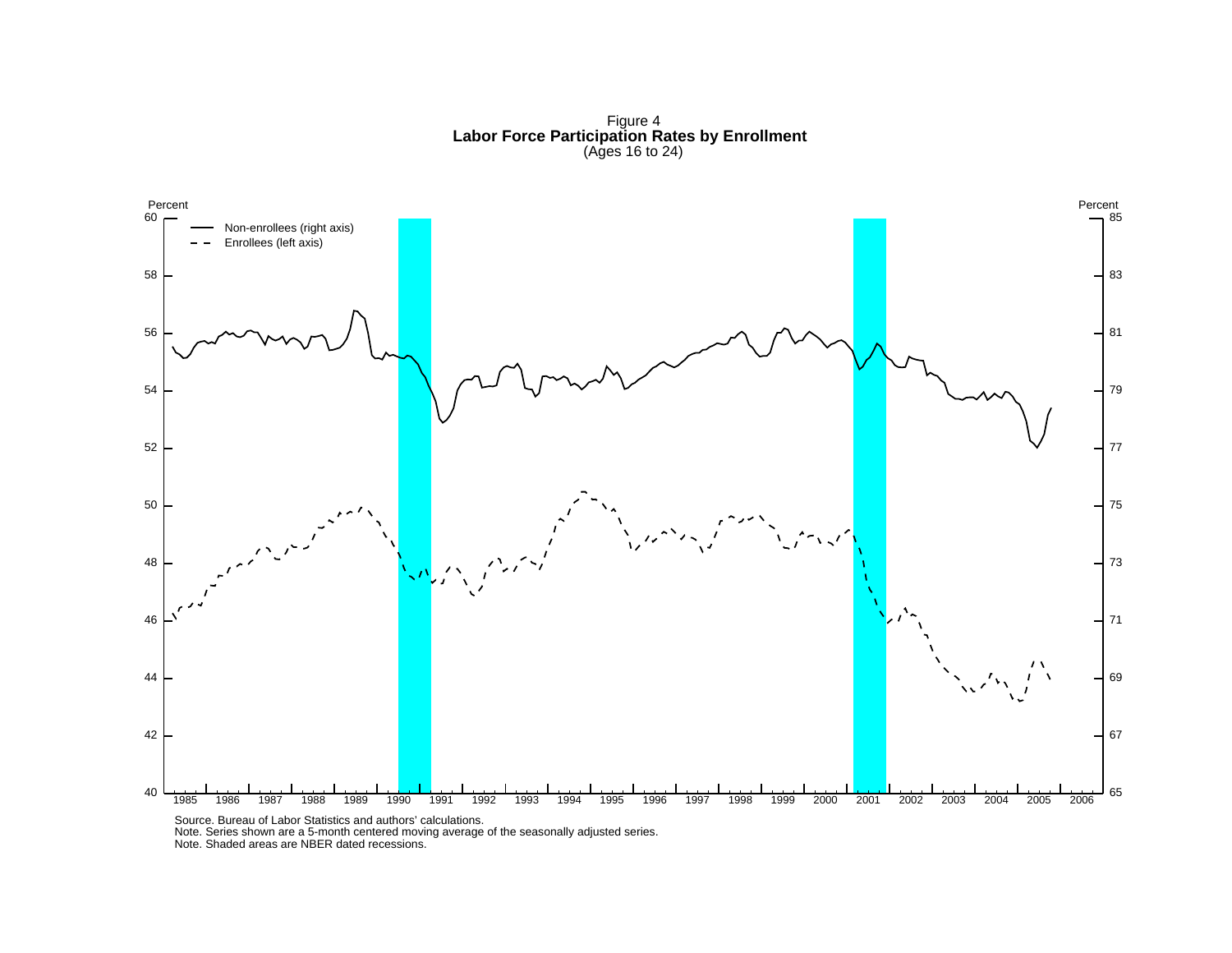# Figure 5 **Quarterly Cyclical Comparisons Labor Force Participation Rates**

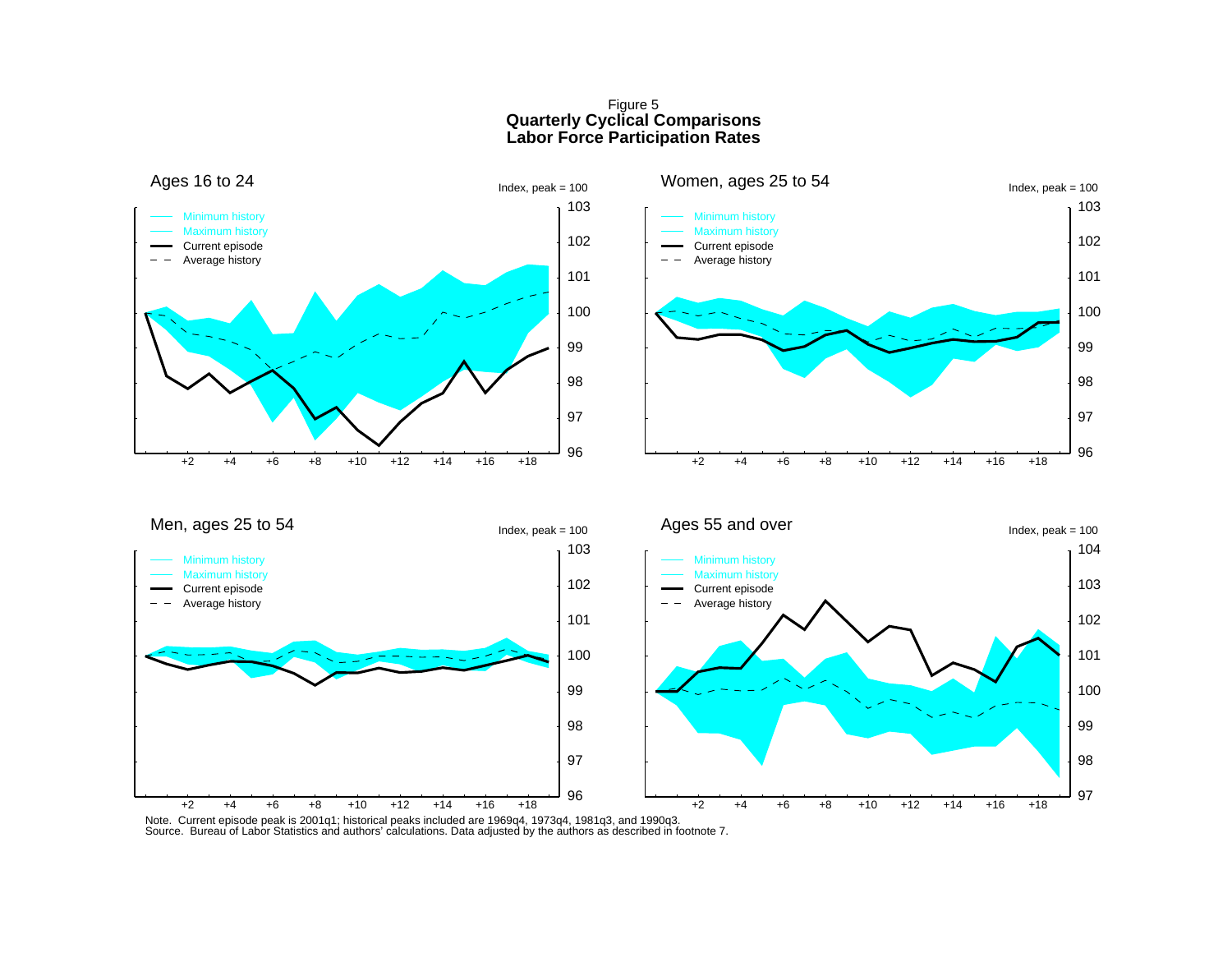Figure 6 **Labor Force Participation Rates of Prime-Aged Persons**

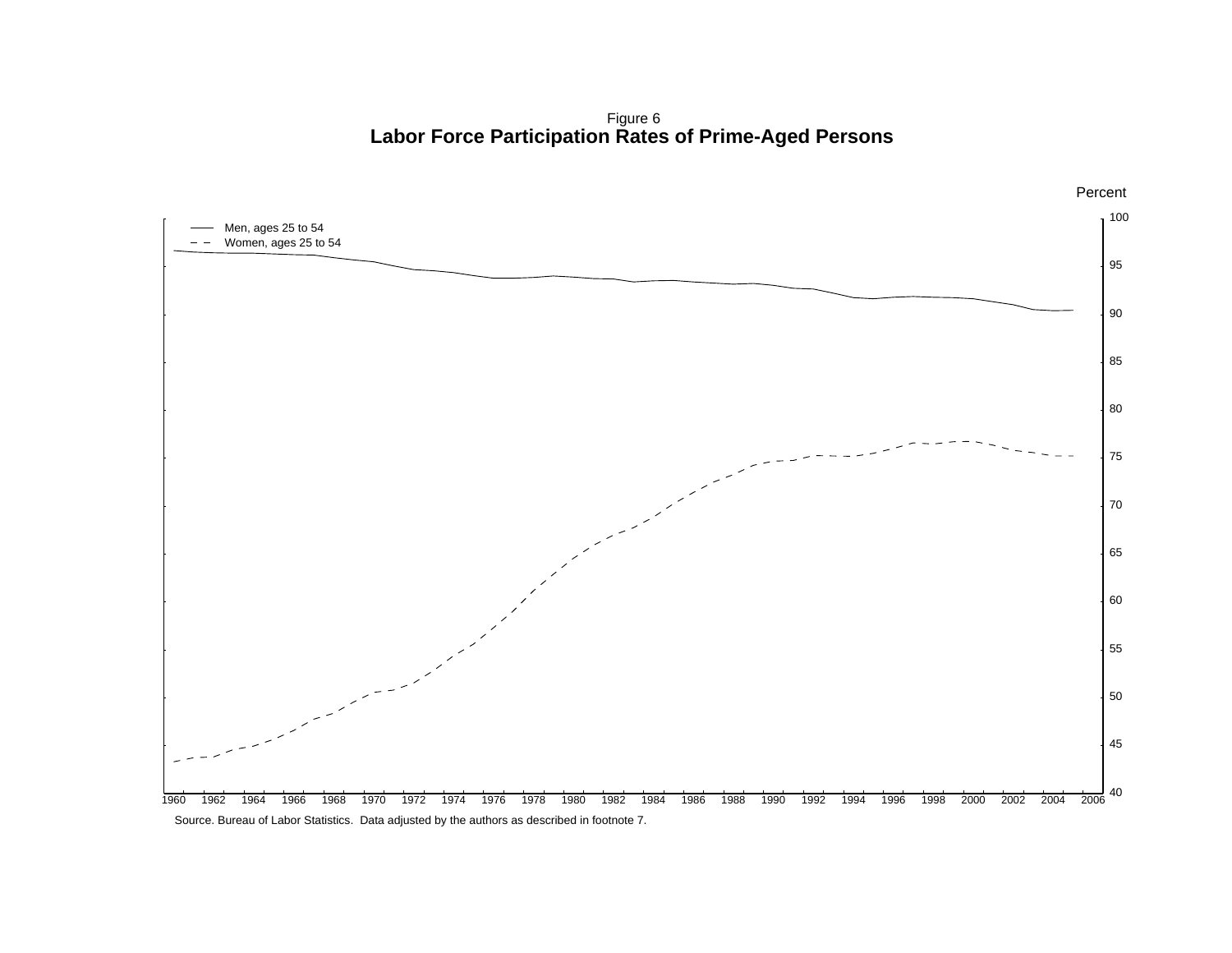Figure 7<br>**Female Labor Force Participation by Age and Birth Year**<br>(deviations from age specific means)



Birth Year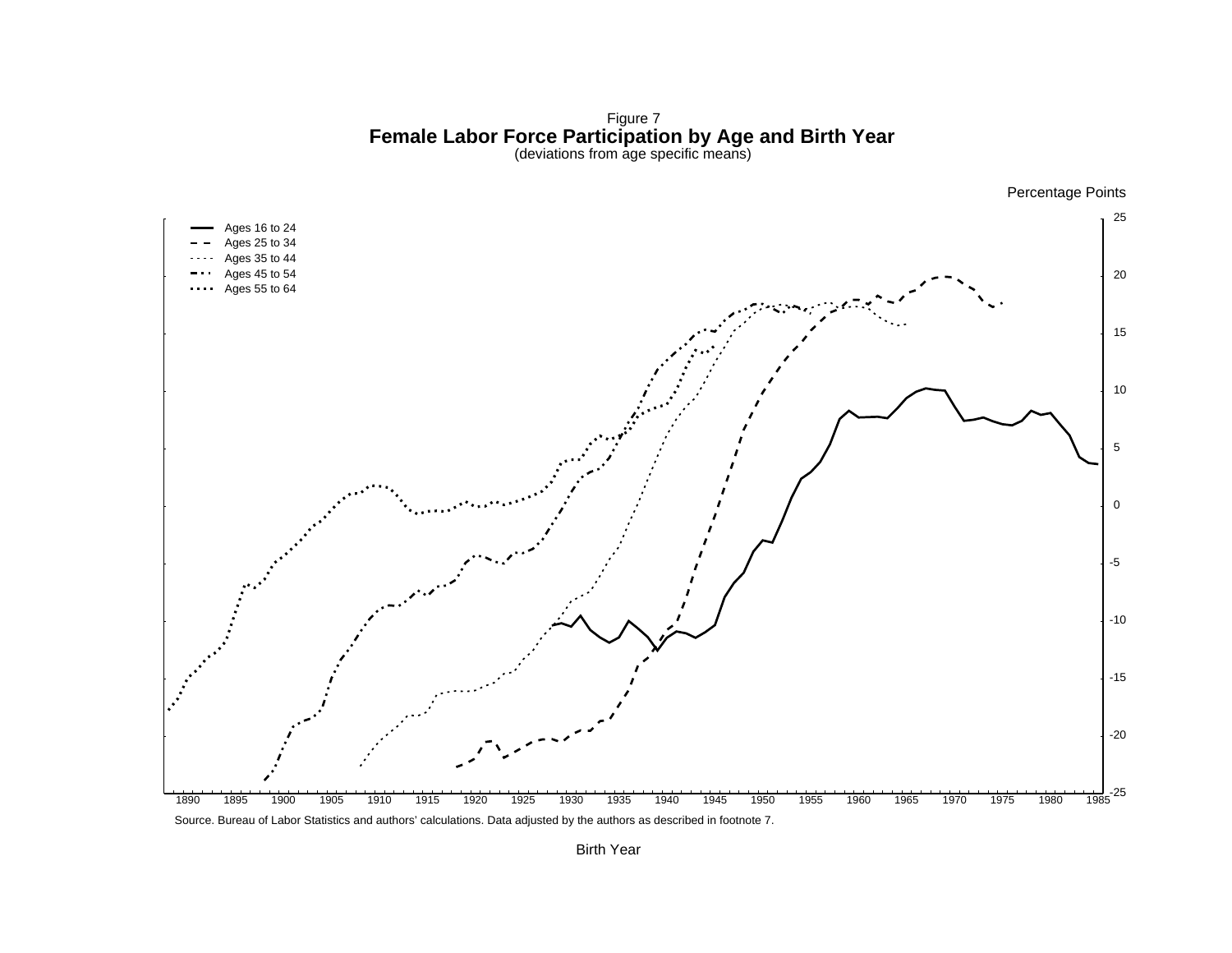Figure 8 **Participation Rates of Single Mother Welfare Recipients and Nonrecipients**

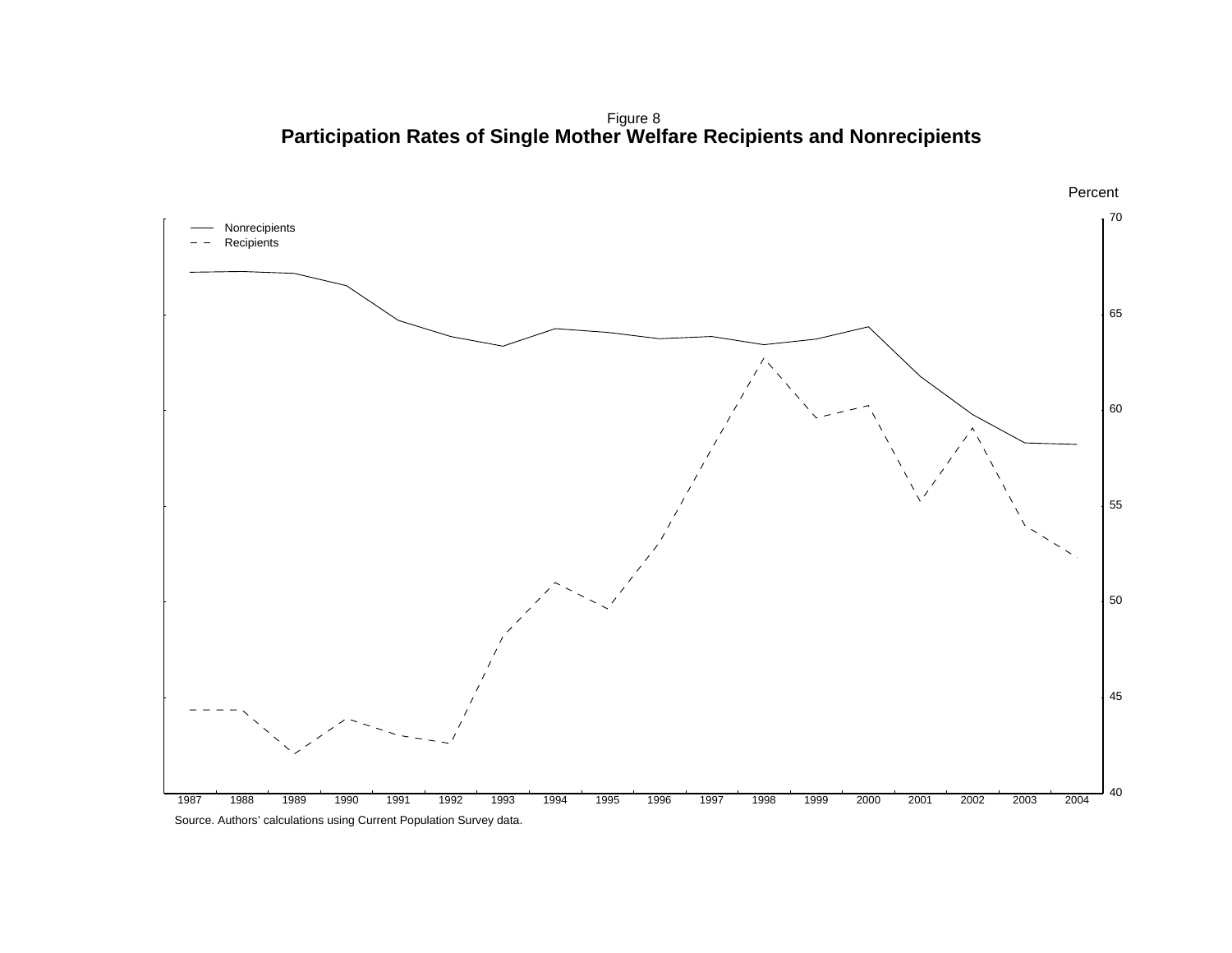Figure 9 **Individuals Reporting Illness or Disability as a Reason for Limited Work**

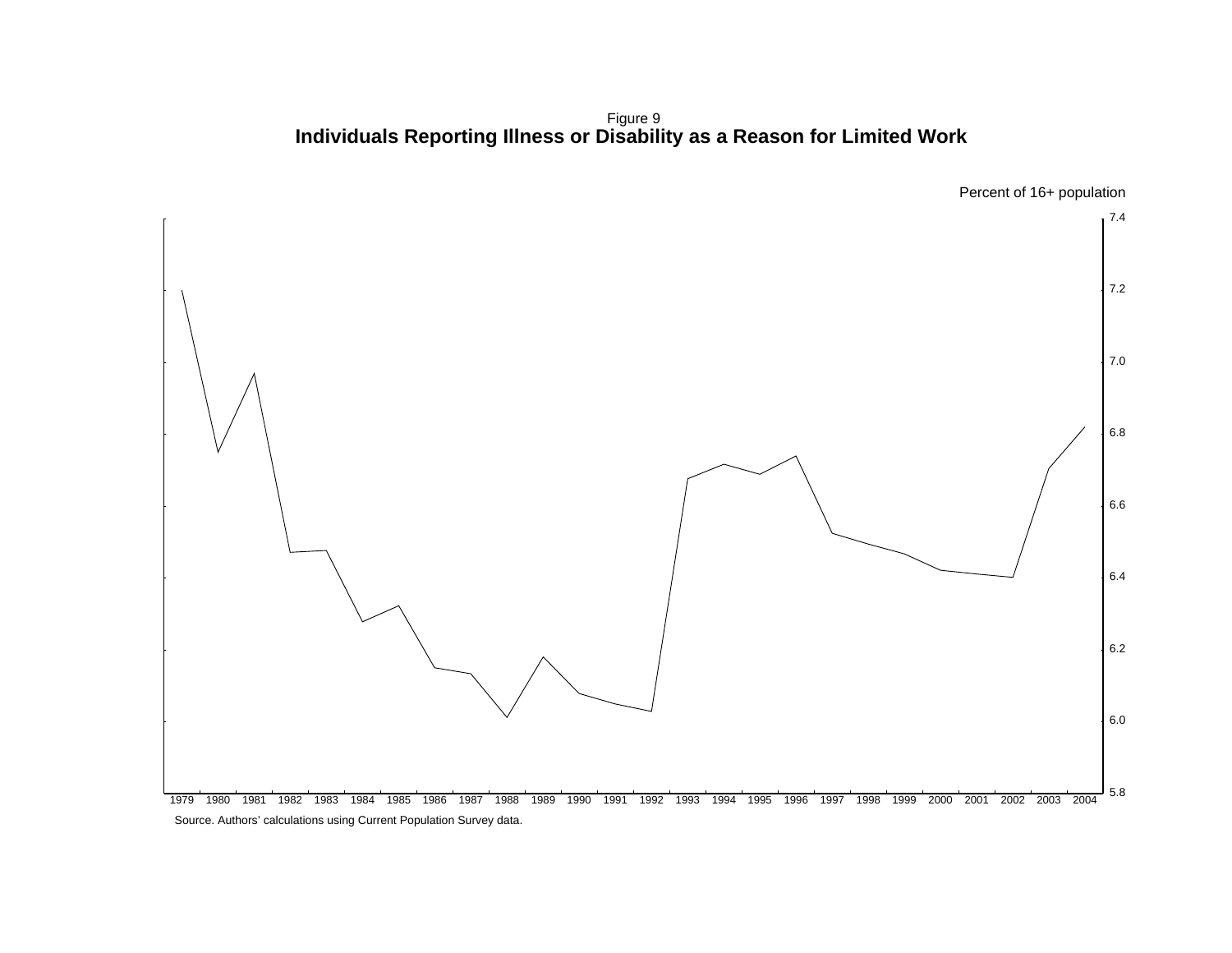Figure 10 **Estimated Cohort Profiles**



Women

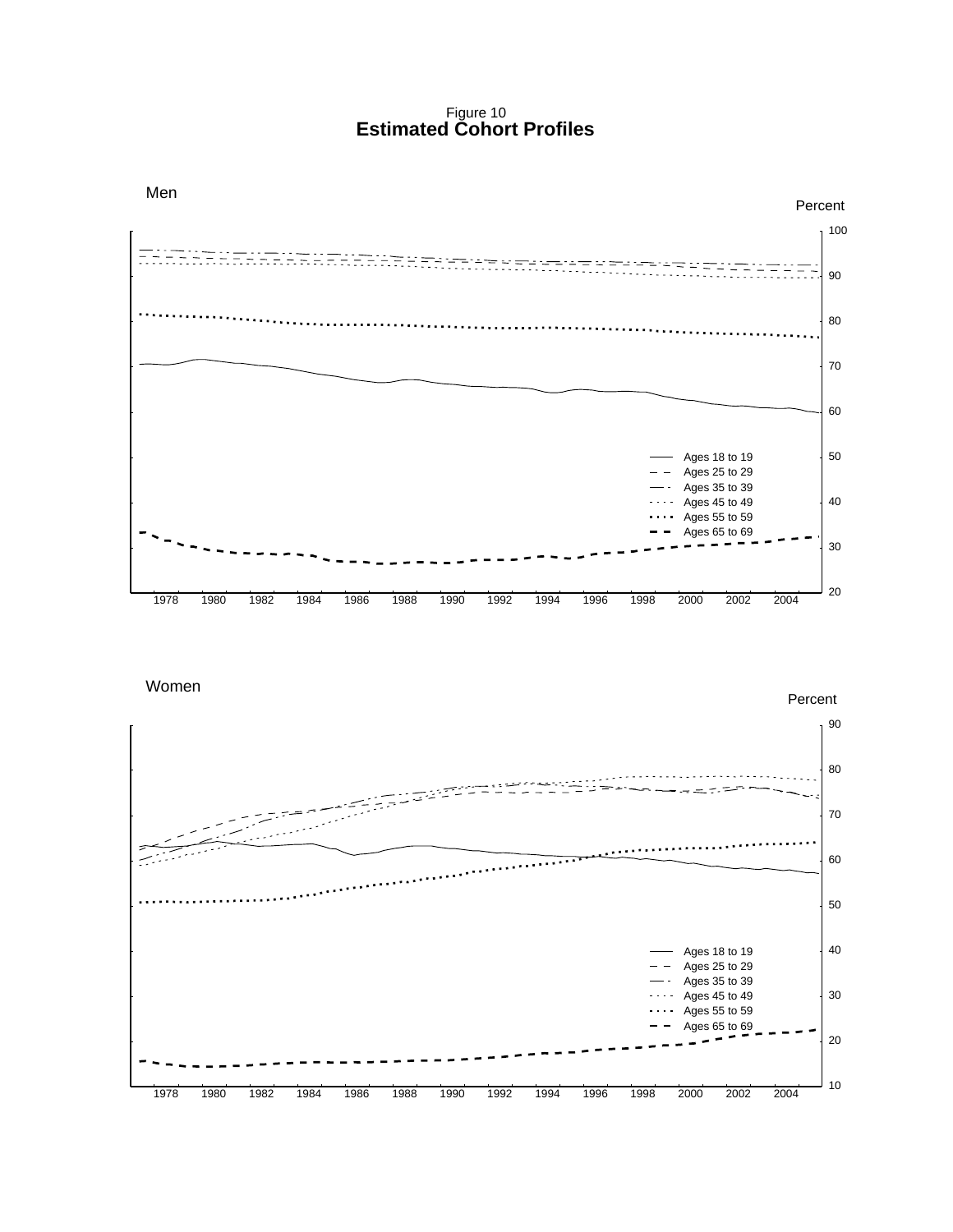Figure 11 **Estimated Age Profiles**



Women

16-17 18-19 20-24 25-29 30-34 35-39 40-44 45-49 50-54 55-59 60-61 62-64 65-69 70+ 20 30 40 50 60 70 80 Percent Birth year 1935-1939  $-$  Birth year 1945-1949 Birth year 1955-1959 Birth year 1965-1969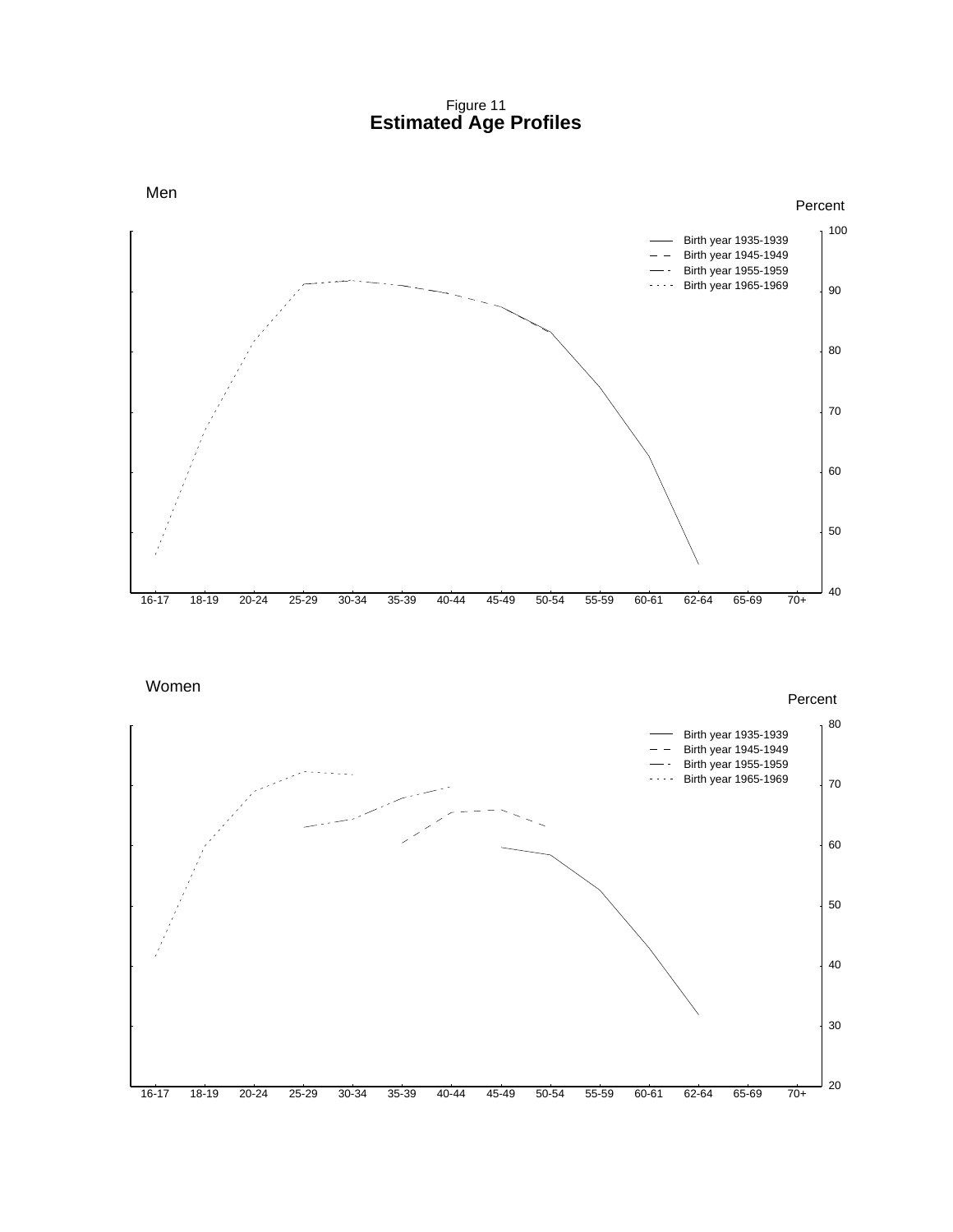Figure 12 **Labor Force Participation Rate Model Results: 1977-2005**



Source. Bureau of Labor Statistics and authors' calculations. Data adjusted by the authors as described in footnote 7.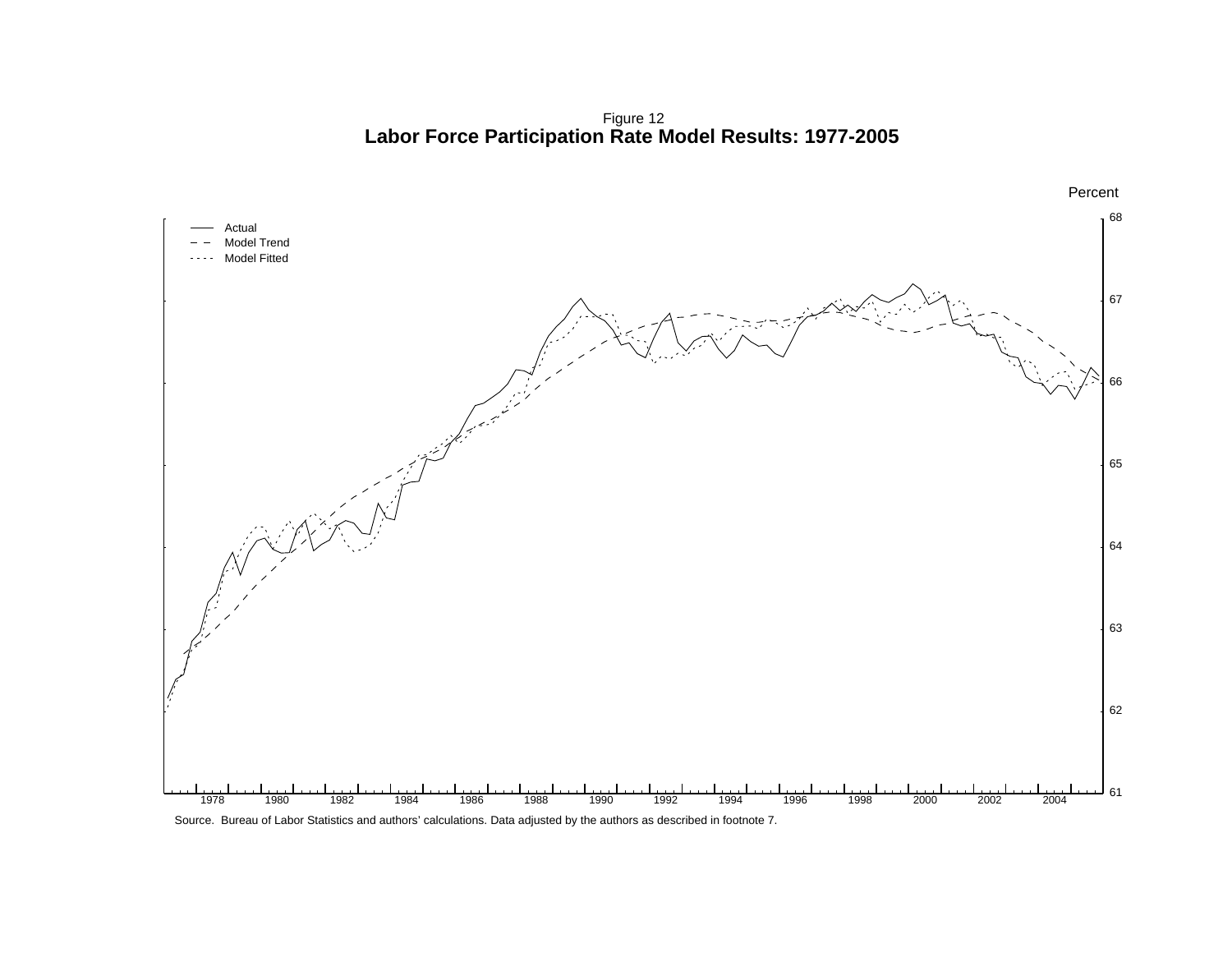Figure 13 **Labor Force Participation Rate Model Results by Sex**



Source. Bureau of Labor Statistics and authors' calculations. Data adjusted by the authors as described in footnote 7.

Women



Source. Bureau of Labor Statistics and authors' calculations. Data adjusted by the authors as described in footnote 7.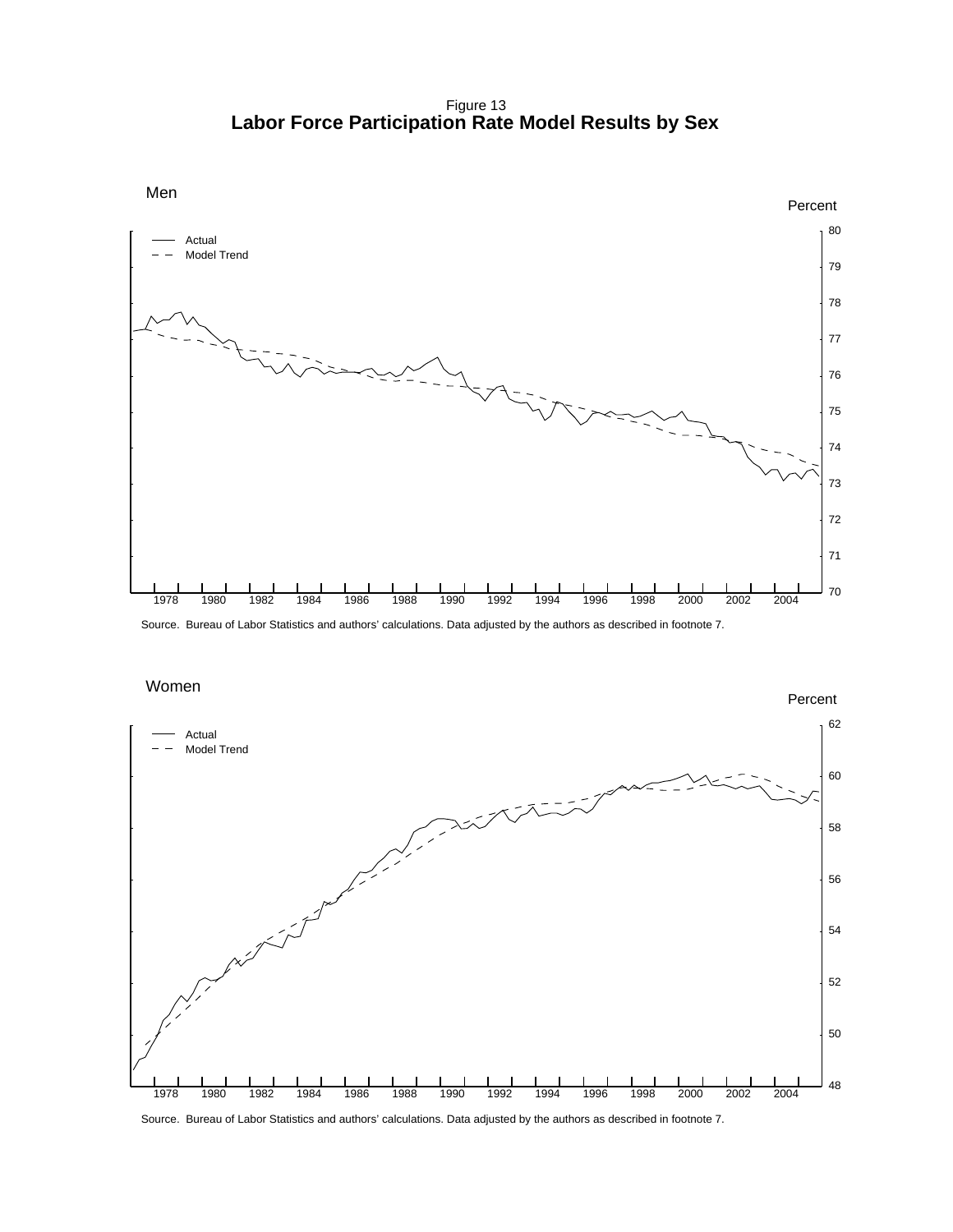Figure 14 **Labor Force Participation Rate Model Results**

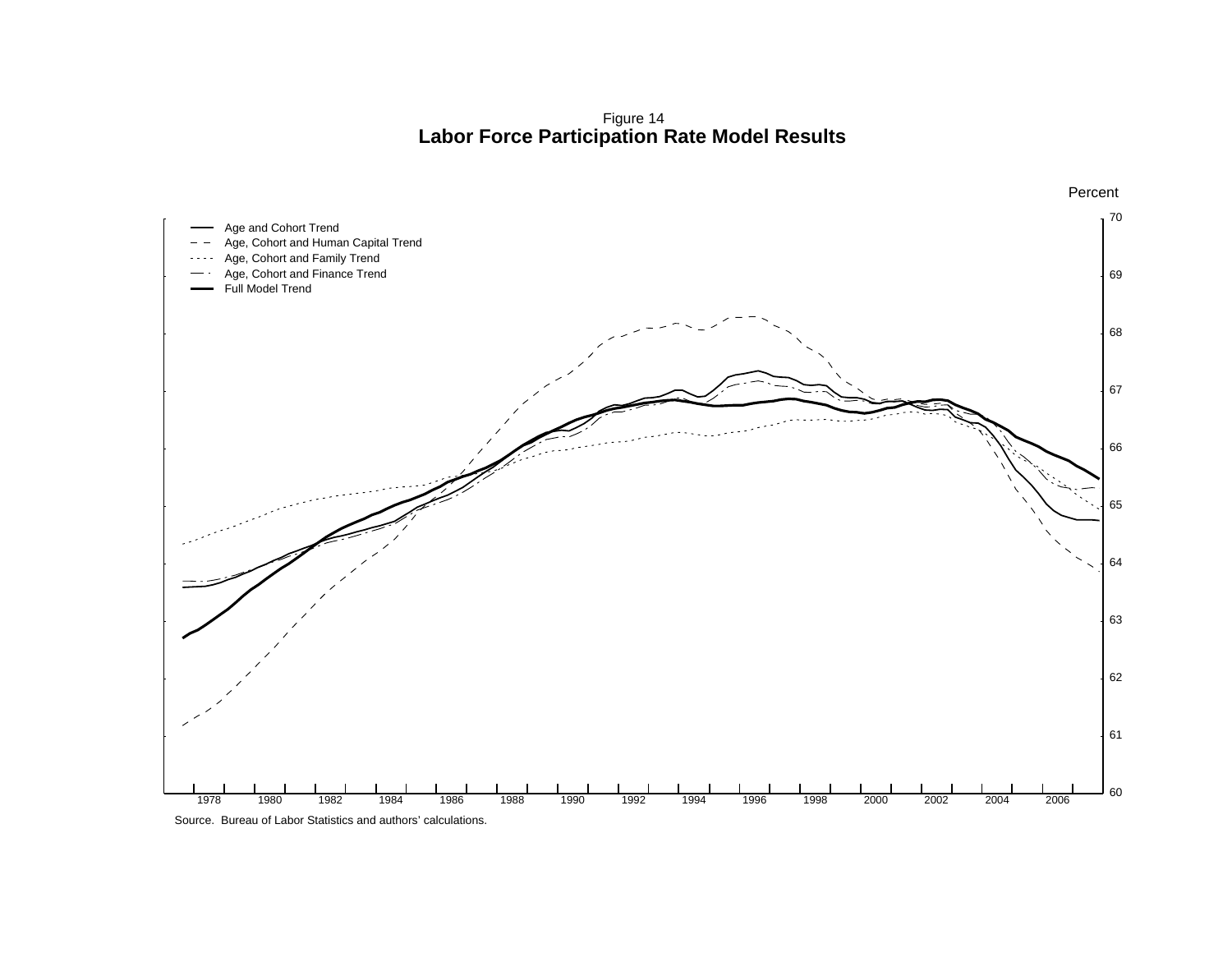Figure 15 **Labor Force Participation Rate Model Results: 1995-2015**



Percent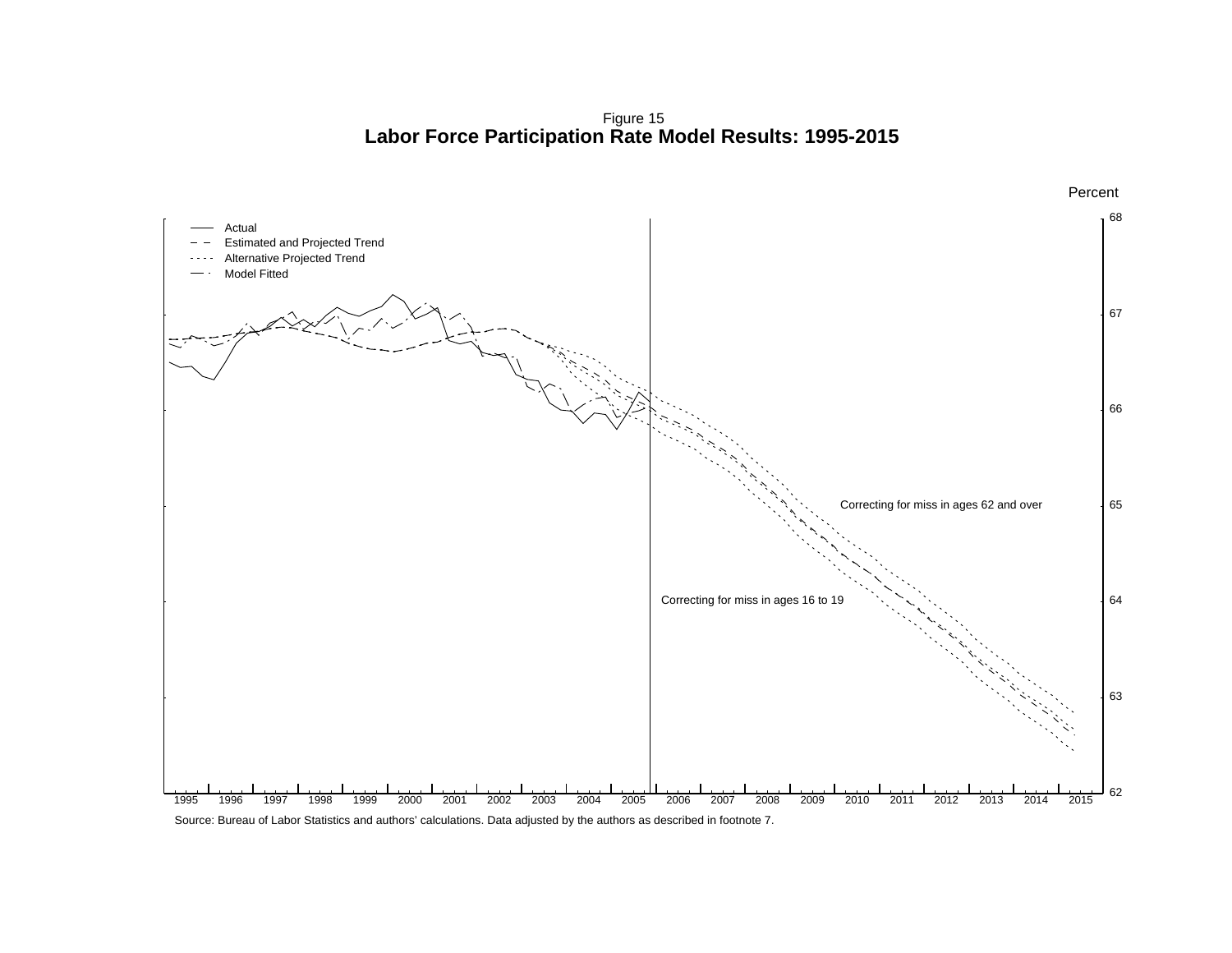Figure 16 **Performance of the Labor Force Participation Rate Model: Teenagers**



Source. Bureau of Labor Statistics and authors' calculations. Data adjusted by the authors as described in footnote 7.



Source. Bureau of Labor Statistics and authors' calculations. Data adjusted by the authors as described in footnote 7.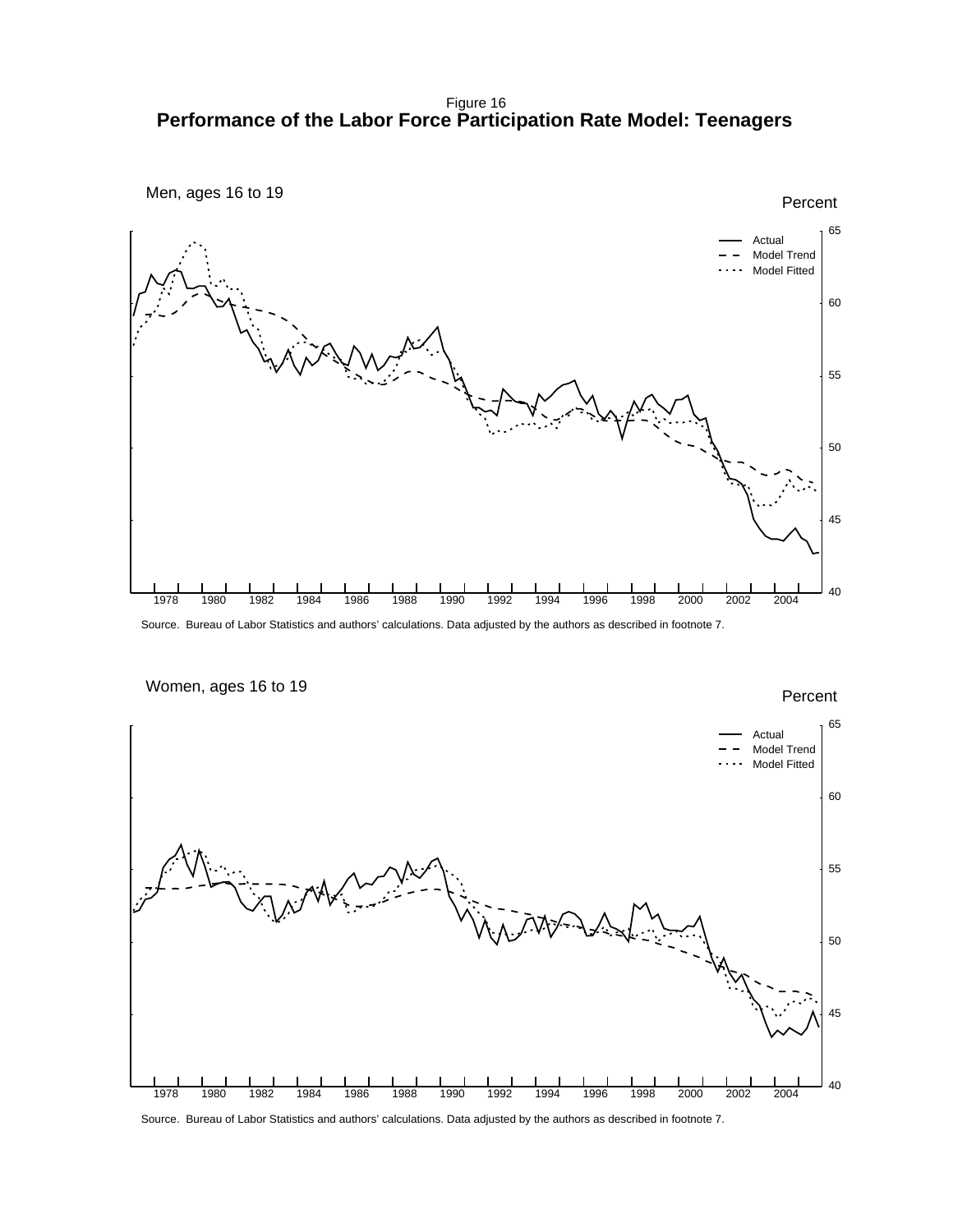Figure 17 **Performance of the Labor Force Participation Rate Model: Ages 20 to 61**



Source. Bureau of Labor Statistics and authors' calculations. Data adjusted by the authors as described in footnote 7.



Source. Bureau of Labor Statistics and authors' calculations. Data adjusted by the authors as described in footnote 7.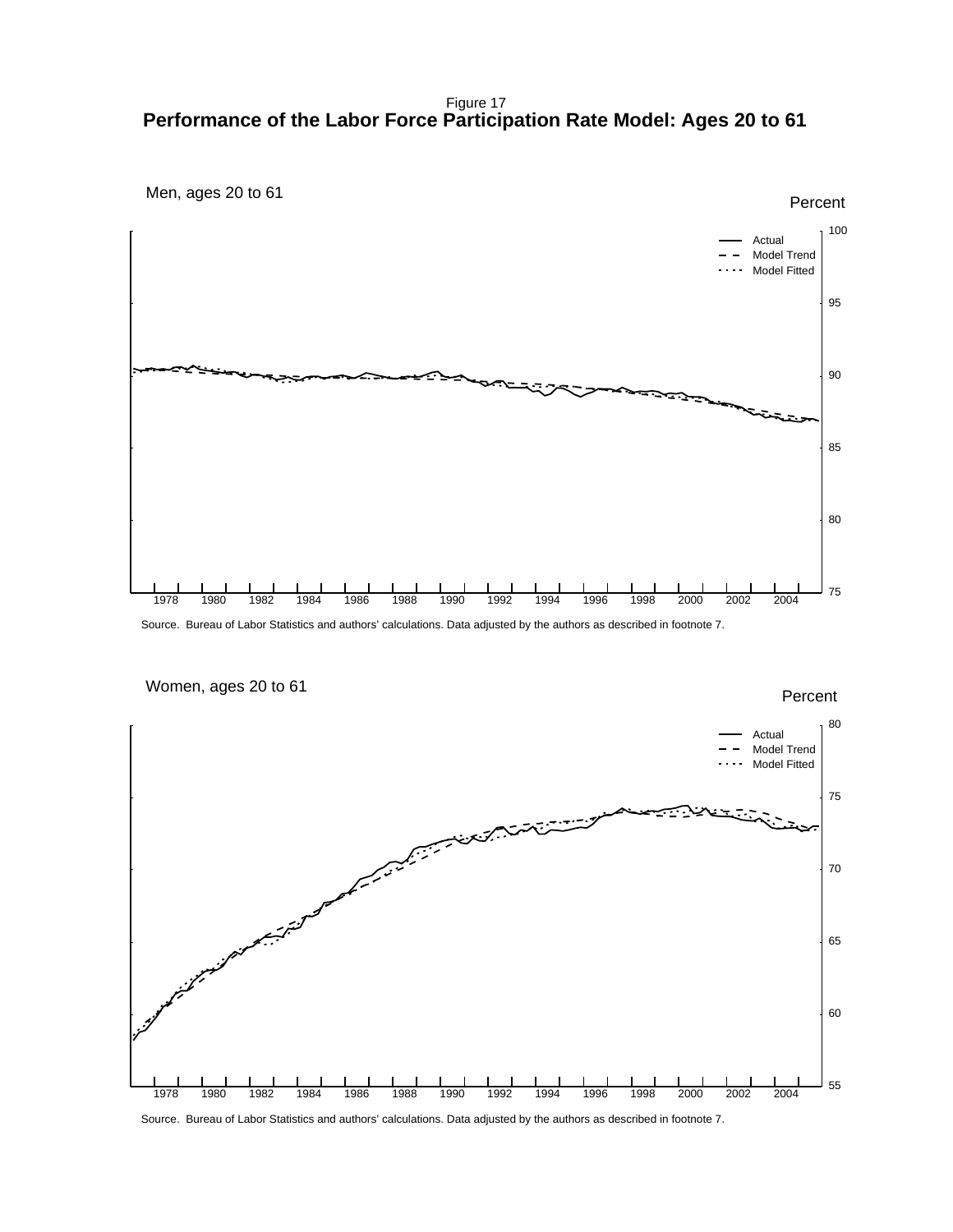Figure 18 **Performance of the Labor Force Participation Rate Model: Ages 62 and over**



Source. Bureau of Labor Statistics and authors' calculations. Data adjusted by the authors as described in footnote 7.



Source. Bureau of Labor Statistics and authors' calculations. Data adjusted by the authors as described in footnote 7.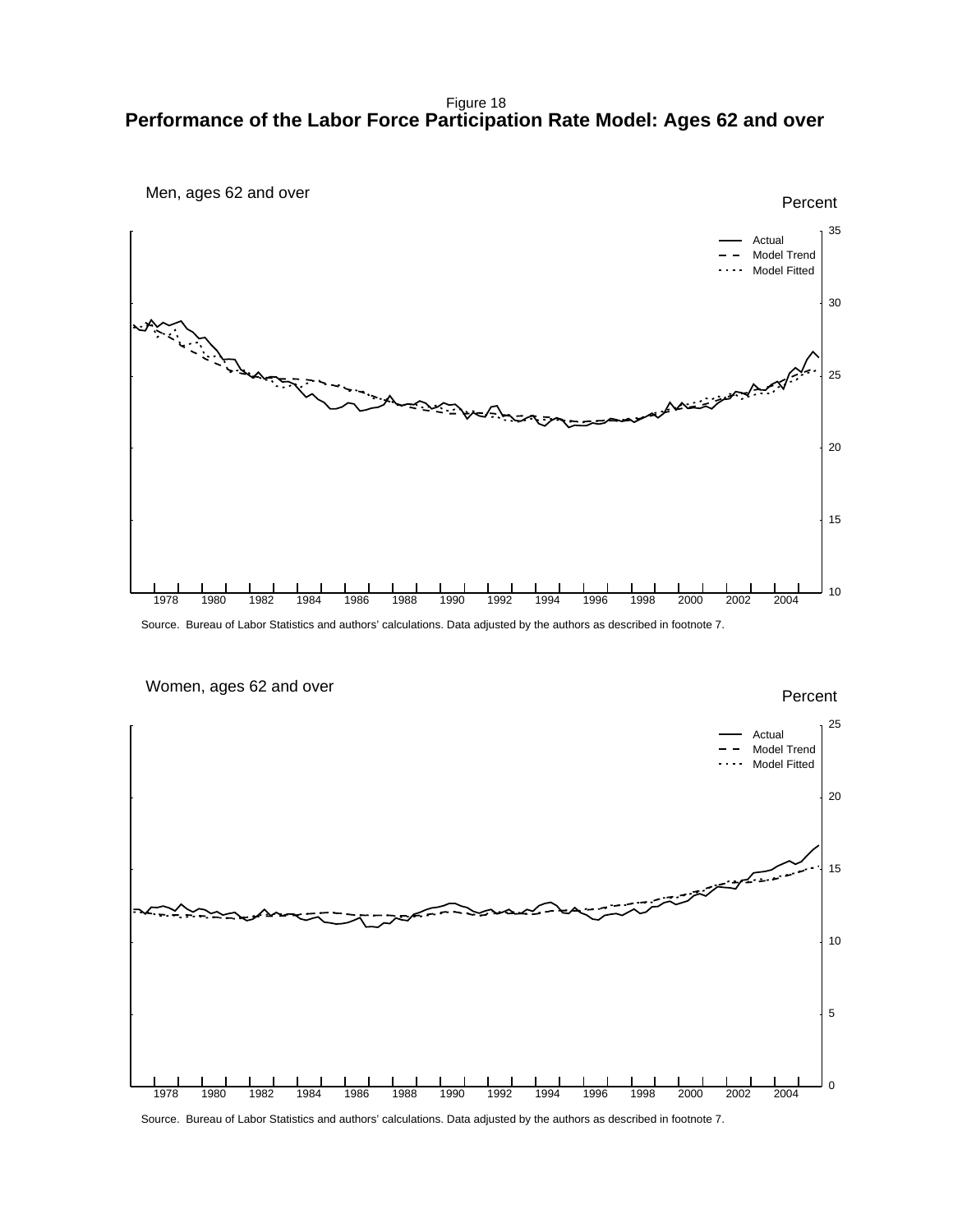Figure 19<br>**Flows out of the Labor Force**<br>(as a percent of the labor force)

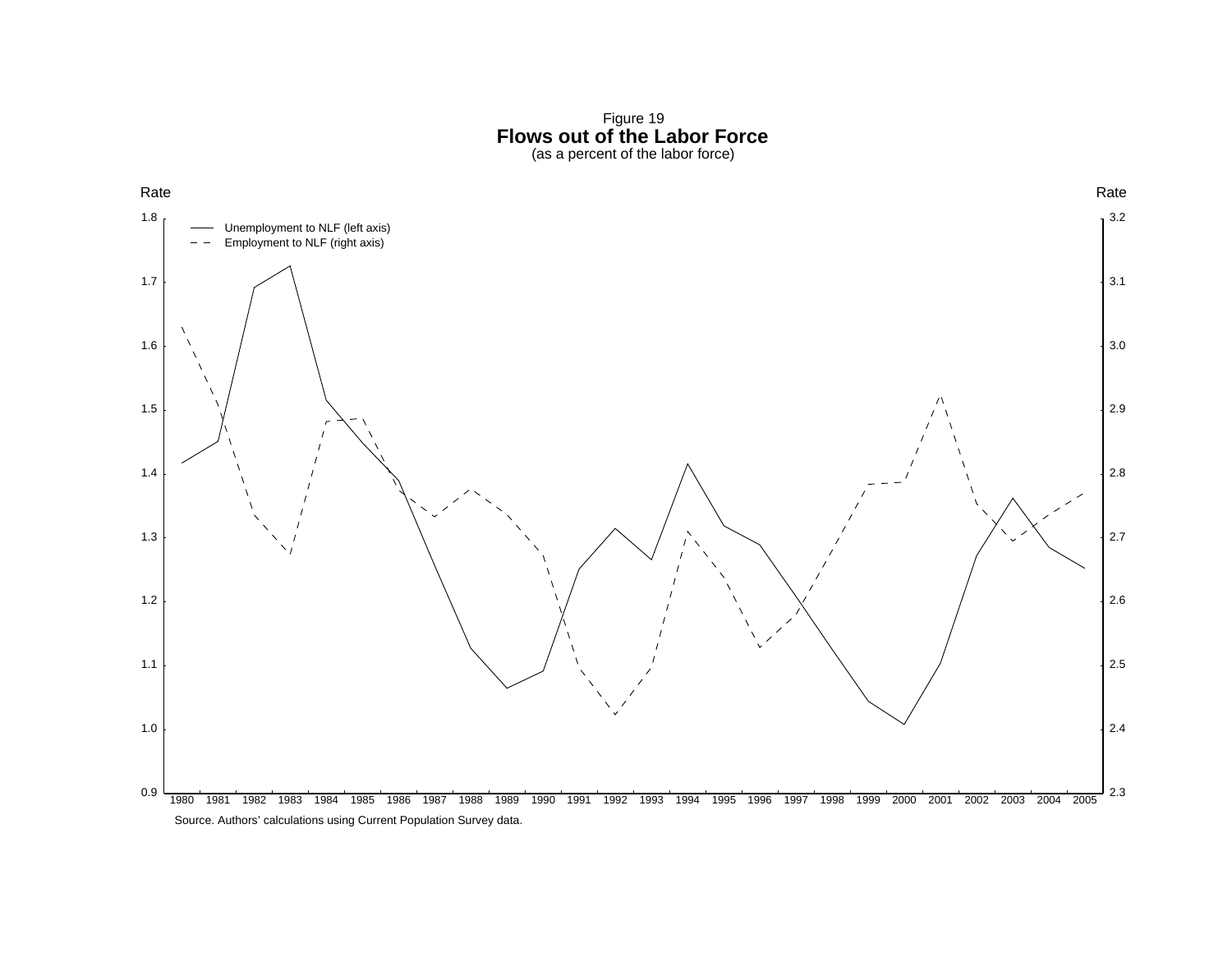Figure 20 **Incidence and Duration of Participation**

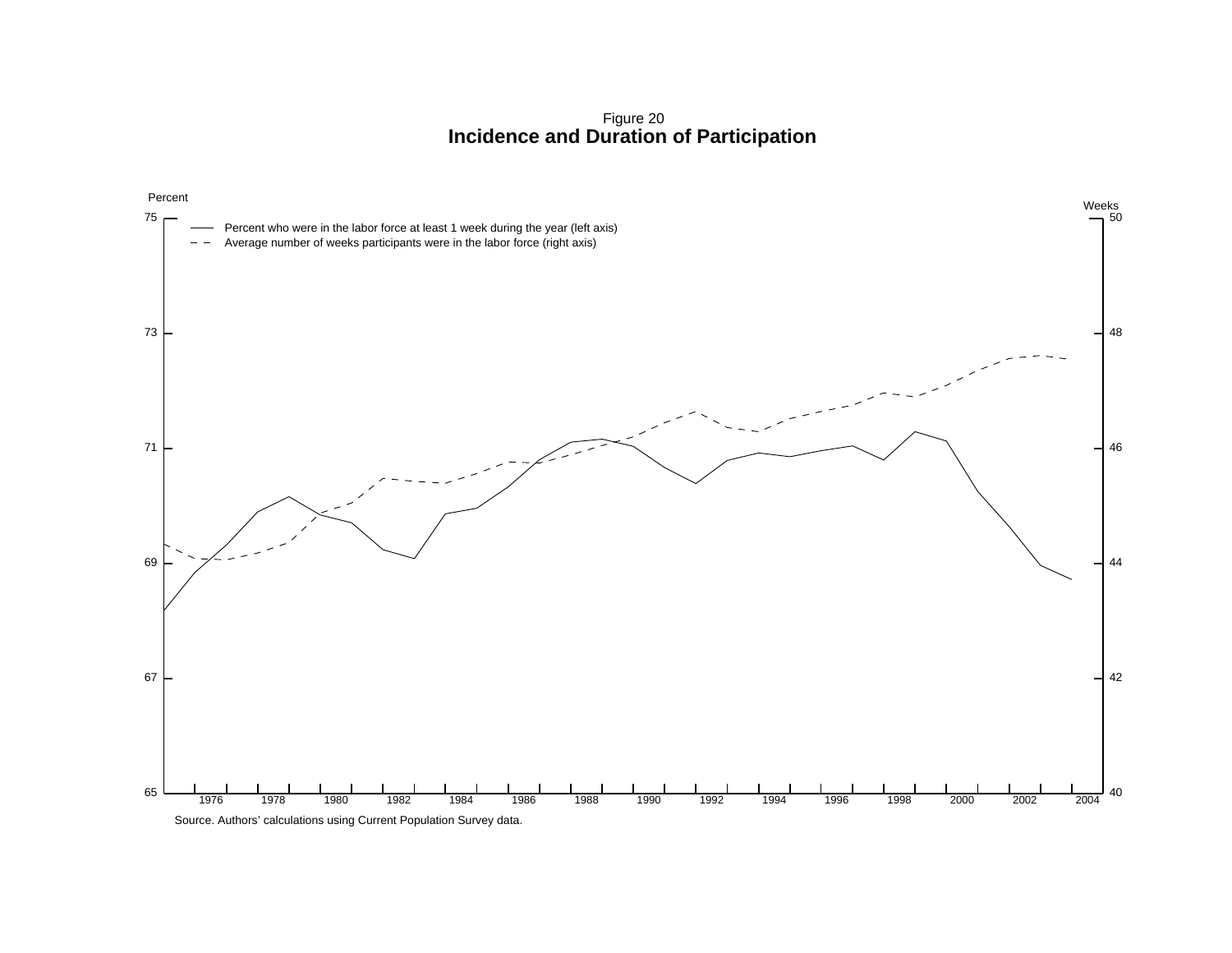Figure 21 **Cyclicality of Incidence and Duration**



#### Incidence of Participation

Source. Authors' calculations using Current Population Survey data.



#### Duration of Participation

Source. Authors' calculations using Current Population Survey data.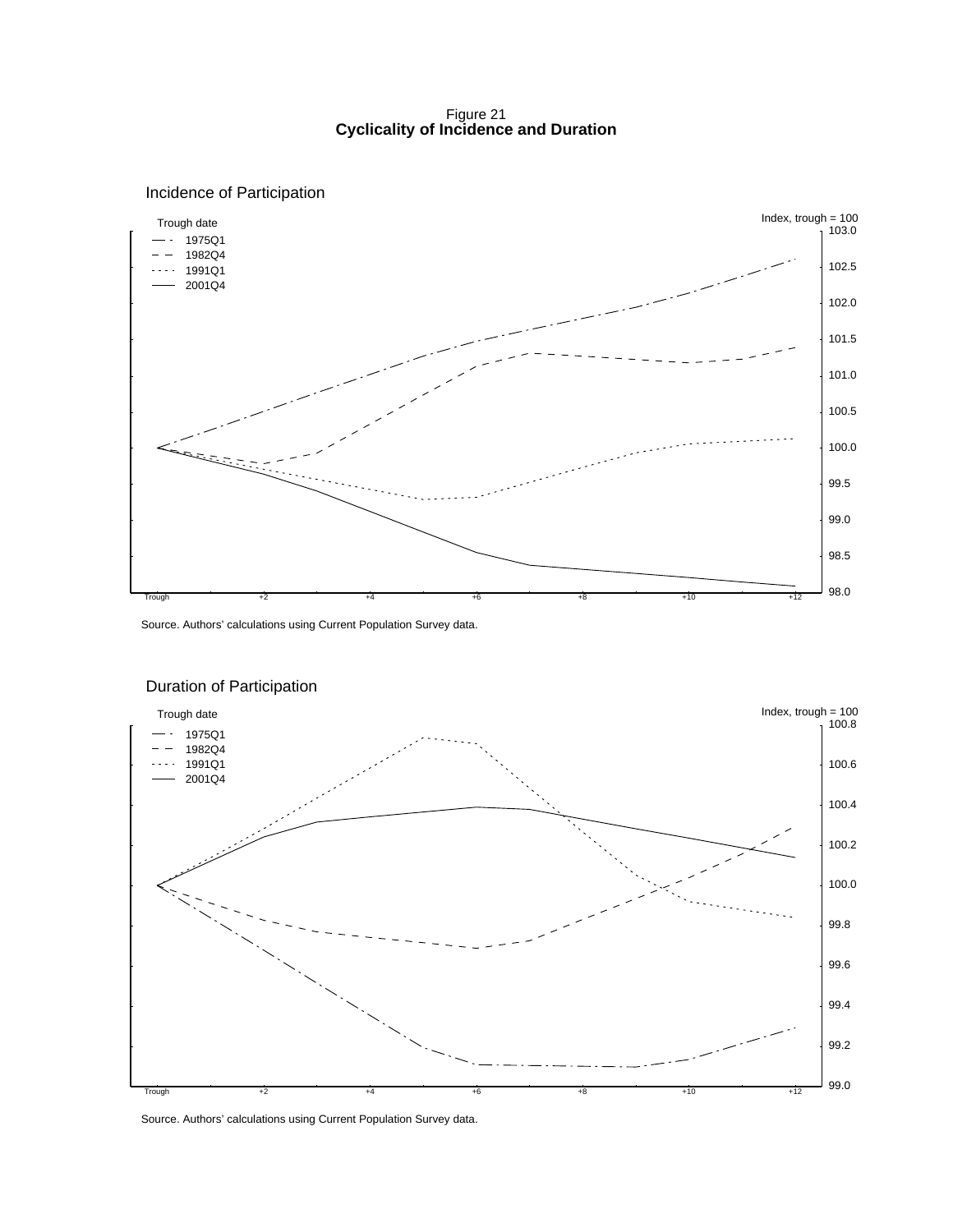Figure 22**Incidence and Duration of Participation by Age**

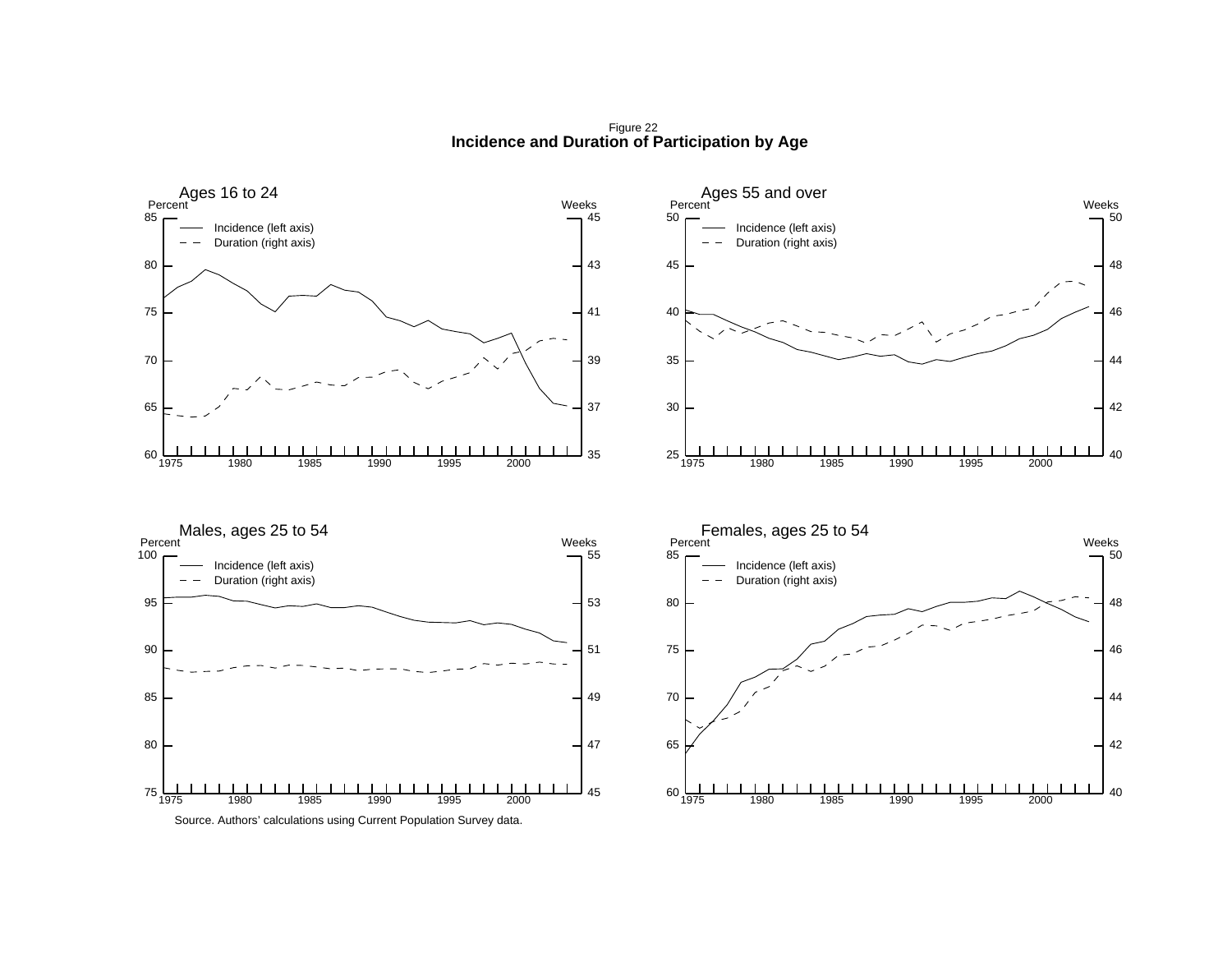Figure 23 **Average Weekly Hours**

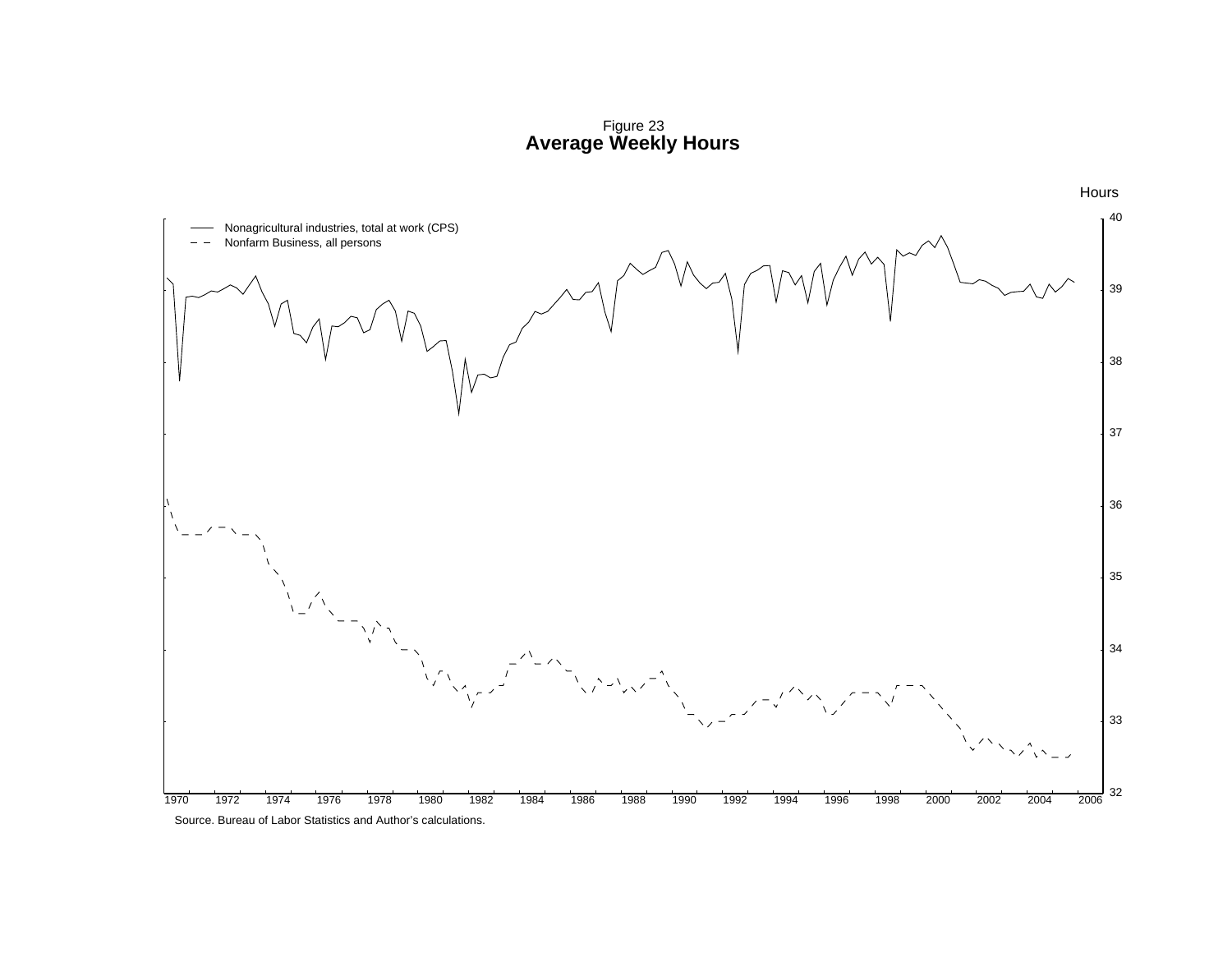Figure 24<br>**Average Weekly Hours**<br>(CES, production workers)

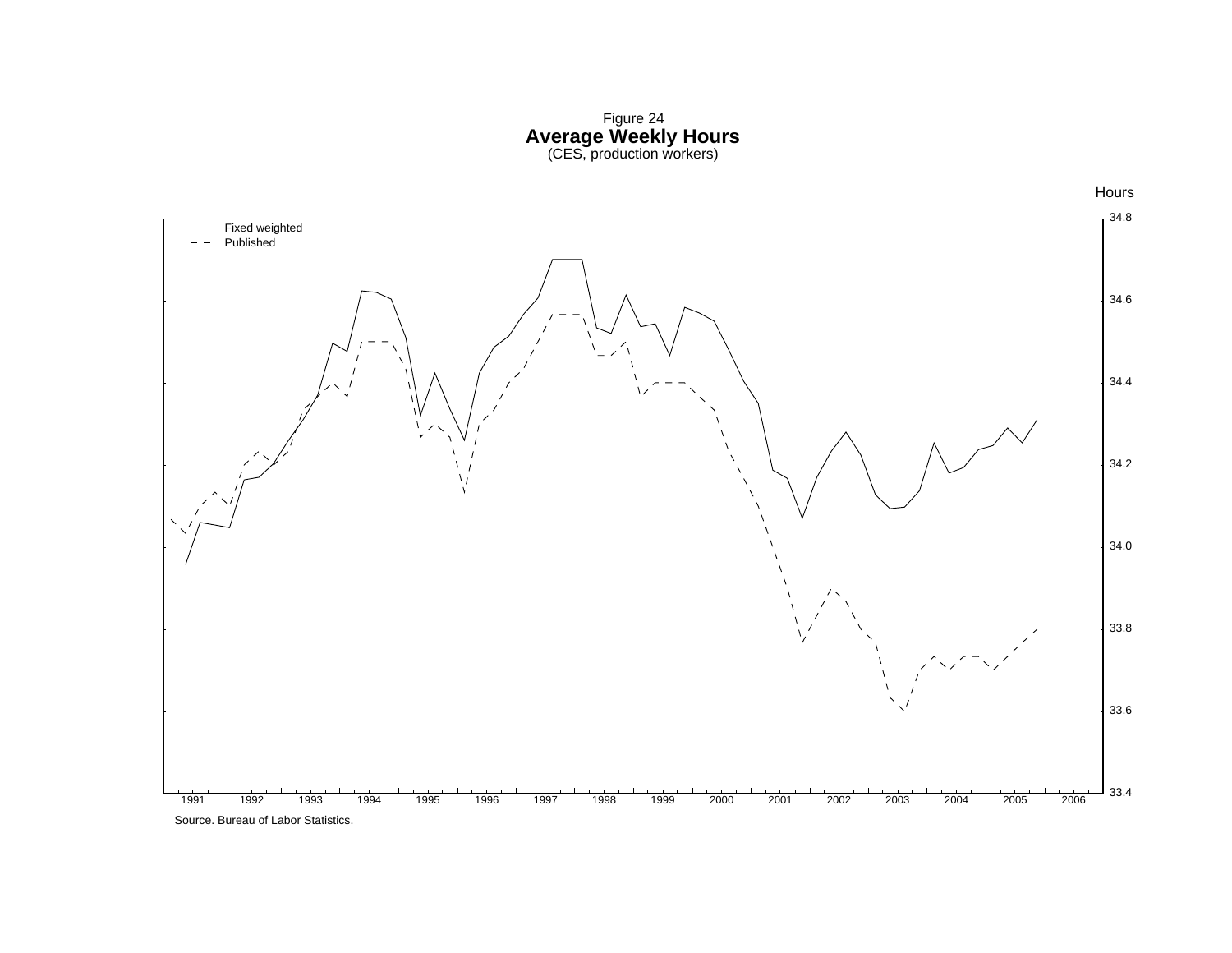Figure 25 **The Trend Workweek in the Nonfarm Business Sector**

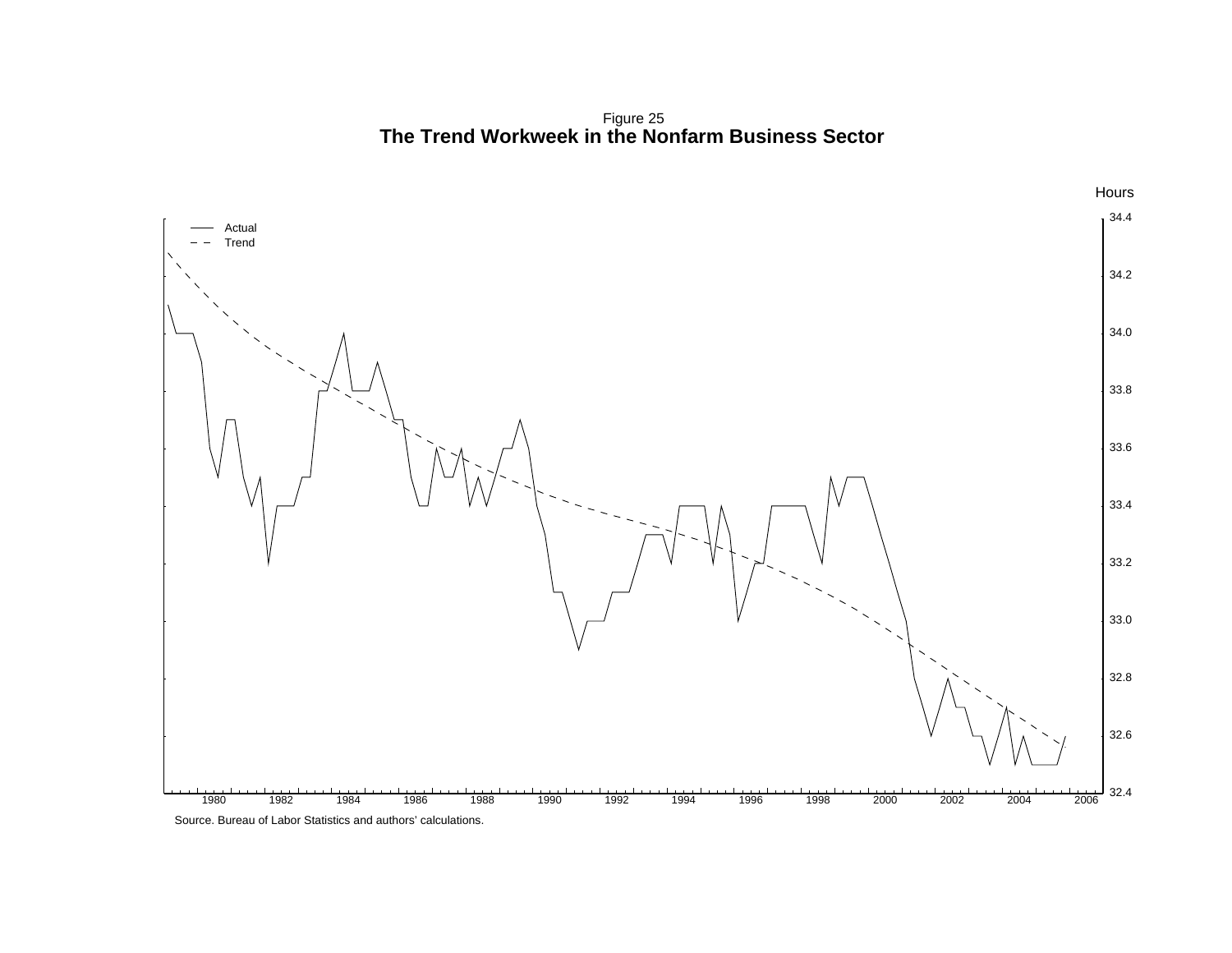| percent or population ages to and over) |      |      |      |      |      |      |  |  |
|-----------------------------------------|------|------|------|------|------|------|--|--|
|                                         | 1965 | 1975 | 1985 | 1995 | 2005 | 2010 |  |  |
| Age Groups                              |      |      |      |      |      |      |  |  |
| 16 to 19                                | 10.2 | 10.7 | 8.3  | 7.3  | 7.2  | 7.1  |  |  |
| 20 to 24                                | 9.8  | 12.1 | 11.6 | 8.9  | 9.0  | 8.9  |  |  |
| 25 to 34                                | 16.9 | 20.1 | 22.8 | 20.7 | 17.3 | 17.1 |  |  |
| 35 to 44                                | 18.8 | 14.7 | 17.6 | 21.0 | 19.0 | 16.9 |  |  |
| 45 to 54                                | 17.2 | 15.4 | 12.6 | 15.6 | 18.6 | 18.5 |  |  |
| 55 to 64                                | 13.2 | 13.0 | 12.2 | 10.5 | 13.3 | 14.9 |  |  |
| 65 plus                                 | 13.8 | 14.1 | 15.0 | 16.0 | 15.5 | 16.6 |  |  |

Table 1 **Population Shares** (percent of population ages 16 and over)

Source. Census Bureau. Data adjusted by the authors as described in footnote 7.

Note. Columns may not sum to 100 due to rounding.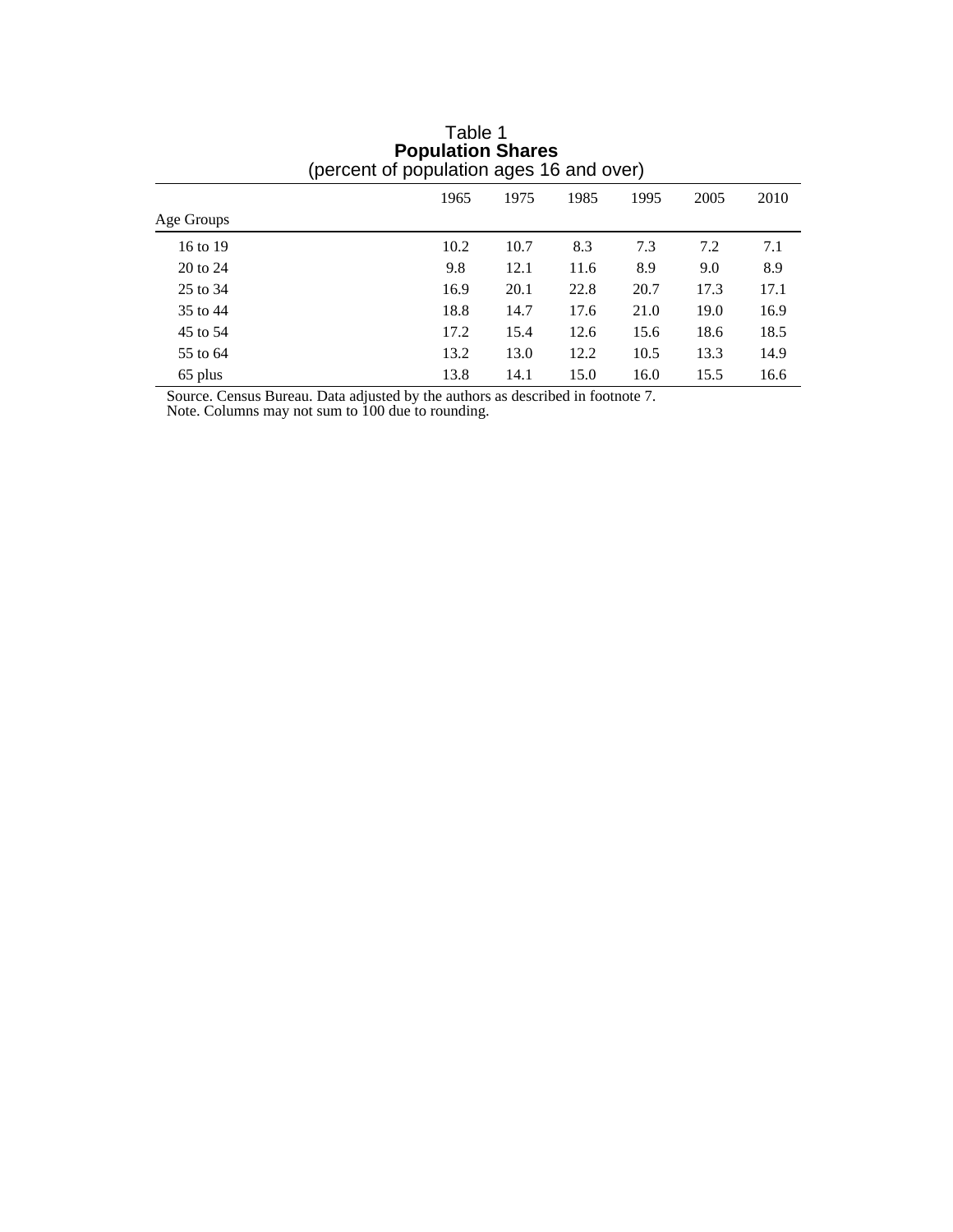|                                        | 1980 to | $1995$ to | $2005$ to |
|----------------------------------------|---------|-----------|-----------|
| Age Groups                             | 1995    | 2005      | 2010      |
| Change in Aggregate Participation Rate | 2.86    | $-0.59$   | ND        |
| Contribution of:                       |         |           |           |
| 16 to 19                               | 0.33    | $-0.04$   | 0.04      |
| 20 to 24                               | $-0.33$ | 0.01      | $-0.01$   |
| 25 to 34                               | $-0.15$ | $-0.57$   | $-0.00$   |
| 35 to 44                               | 1.06    | $-0.35$   | $-0.36$   |
| 45 to 54                               | 0.41    | 0.41      | $-0.02$   |
| 55 to 64                               | 0.19    | $-0.10$   | $-0.24$   |
| 65 plus                                | $-0.89$ | 0.21      | $-0.27$   |
| Total                                  | 0.62    | $-0.42$   | $-0.87$   |

## Table 2 **The Contribution of Changing Population Shares to the Aggregate Labor Force Participation Rate**

Note. Contributions are the sum of the relevant disaggregated

categories from a decomposition based on 28 distinct age/sex groups.

 Source. Bureau of Labor Statistics and authors' calculations. Data adjusted by the authors as described in footnote 7.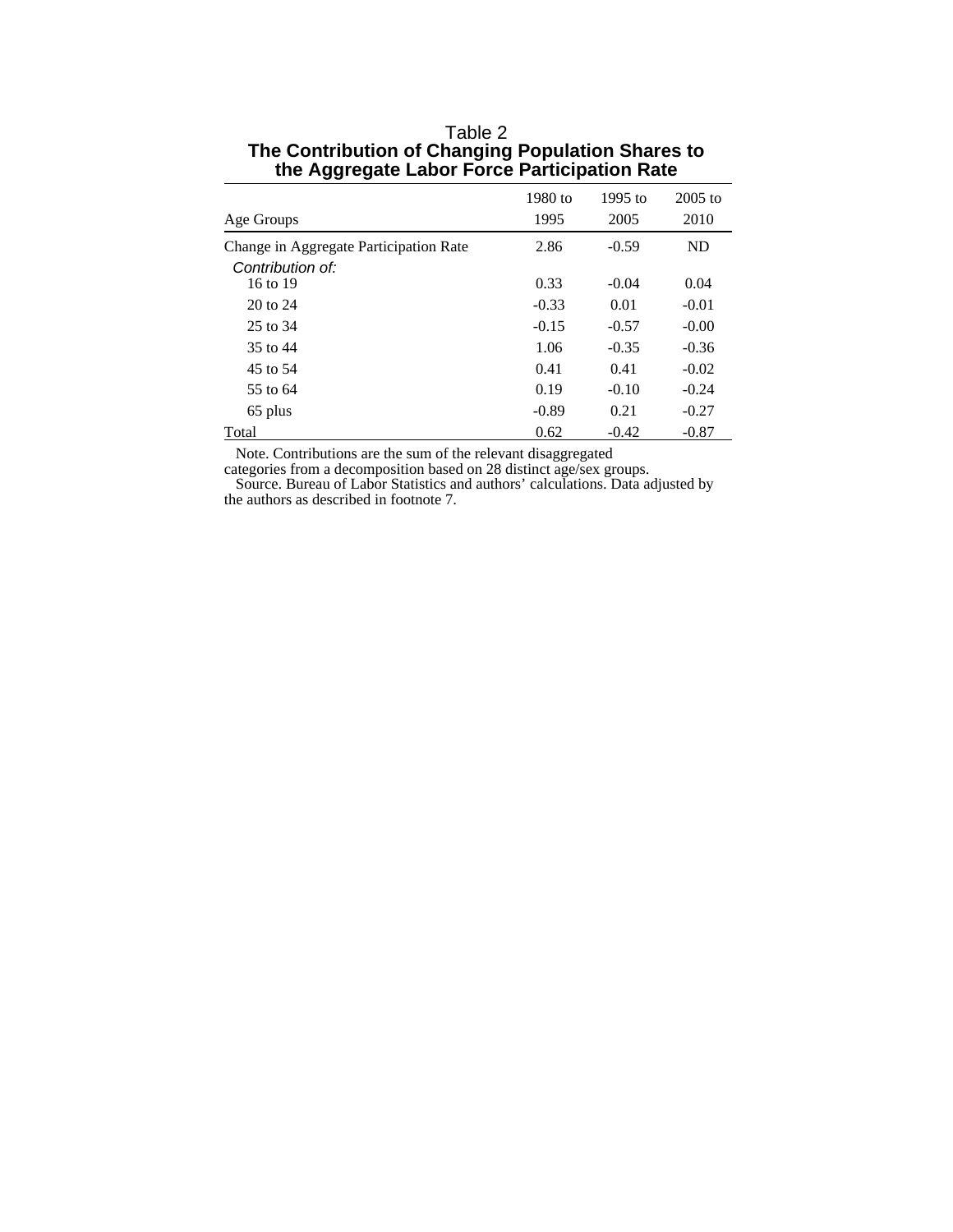|        |                                                                      | 11 | $\prime$                                     |                                              |                                              |                                              |                                              |
|--------|----------------------------------------------------------------------|----|----------------------------------------------|----------------------------------------------|----------------------------------------------|----------------------------------------------|----------------------------------------------|
|        |                                                                      |    | 1977                                         | 1985                                         | 1995                                         | 2000                                         | 2005                                         |
|        | Age and Gender                                                       |    |                                              |                                              |                                              |                                              |                                              |
| Males, | 16 to 19<br>20 to 24                                                 |    | 60.6<br>84.1                                 | 56.7<br>83.6                                 | 54.3<br>82.9                                 | 52.8<br>82.6                                 | 43.2<br>79.1                                 |
|        | 25 to 29<br>30 to 34<br>35 to 39<br>40 to 44<br>45 to 49<br>50 to 54 |    | 94.2<br>96.0<br>95.6<br>94.7<br>92.7<br>88.8 | 93.6<br>95.2<br>94.8<br>94.2<br>92.8<br>88.2 | 92.5<br>93.7<br>92.4<br>92.0<br>90.7<br>86.4 | 92.5<br>94.2<br>93.2<br>92.1<br>90.2<br>86.8 | 90.7<br>92.7<br>92.5<br>91.5<br>89.3<br>85.8 |
|        | 55 to 59<br>60 to 61<br>62 to 64<br>65 to 69<br>70 plus              |    | 82.6<br>74.0<br>54.3<br>31.2<br>14.6         | 79.1<br>68.5<br>45.9<br>25.9<br>11.2         | 77.3<br>65.4<br>44.9<br>26.7<br>11.5         | 77.0<br>66.0<br>47.0<br>30.3<br>12.1         | 77.6<br>65.5<br>52.5<br>33.5<br>13.5         |
|        | Females, 16 to 19<br>20 to 24                                        |    | 52.6<br>66.7                                 | 53.4<br>71.9                                 | 51.9<br>70.0                                 | 51.2<br>73.1                                 | 44.2<br>70.0                                 |
|        | 25 to 29<br>30 to 34<br>35 to 39<br>40 to 44<br>45 to 49<br>50 to 54 |    | 62.5<br>57.6<br>60.0<br>60.2<br>58.5<br>54.2 | 72.0<br>70.9<br>72.3<br>72.5<br>68.3<br>61.3 | 74.7<br>74.8<br>76.2<br>78.0<br>77.2<br>70.7 | 76.7<br>75.5<br>75.7<br>78.7<br>79.1<br>74.1 | 73.9<br>73.8<br>74.6<br>76.7<br>77.7<br>74.0 |
|        | 55 to 59<br>60 to 61<br>62 to 64<br>65 to 69<br>70 plus              |    | 49.9<br>40.8<br>29.6<br>14.8<br>4.7          | 52.3<br>41.8<br>29.8<br>13.7<br>4.4          | 59.4<br>46.0<br>32.5<br>17.2<br>5.2          | 61.4<br>49.0<br>34.1<br>19.5<br>5.8          | 65.6<br>53.7<br>39.9<br>23.7<br>7.1          |

### Table 3 **Labor Force Participation Rate** (percent)

Source. Bureau of Labor Statistics. Data adjusted by the authors as described in footnote 7.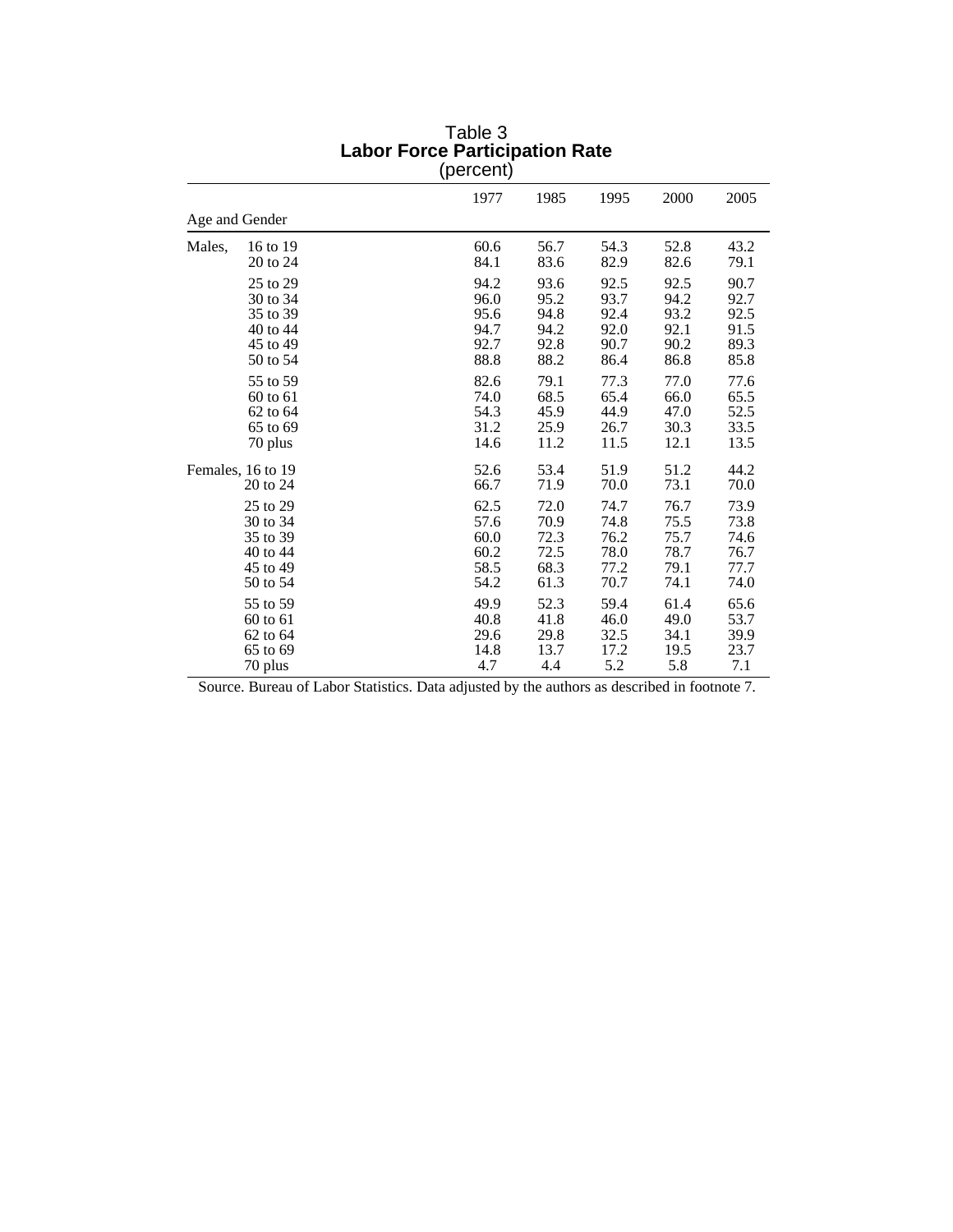# Table 4 **Contribution of Changes in Enrollment Shares to the Labor Force Participation Rate**

|          |              |         |                        | Contribution of |
|----------|--------------|---------|------------------------|-----------------|
| Age      | Total change |         | Enrollees Non-enrollee | share change    |
| 16 to 19 | -8.17        | $-5.09$ | $-1.42$                | $-1.68$         |
| 20 to 24 | -28          | -0.81   | $-1, 22$               | -0.78           |

Source. Bureau of Labor Statistics and Author's calculations.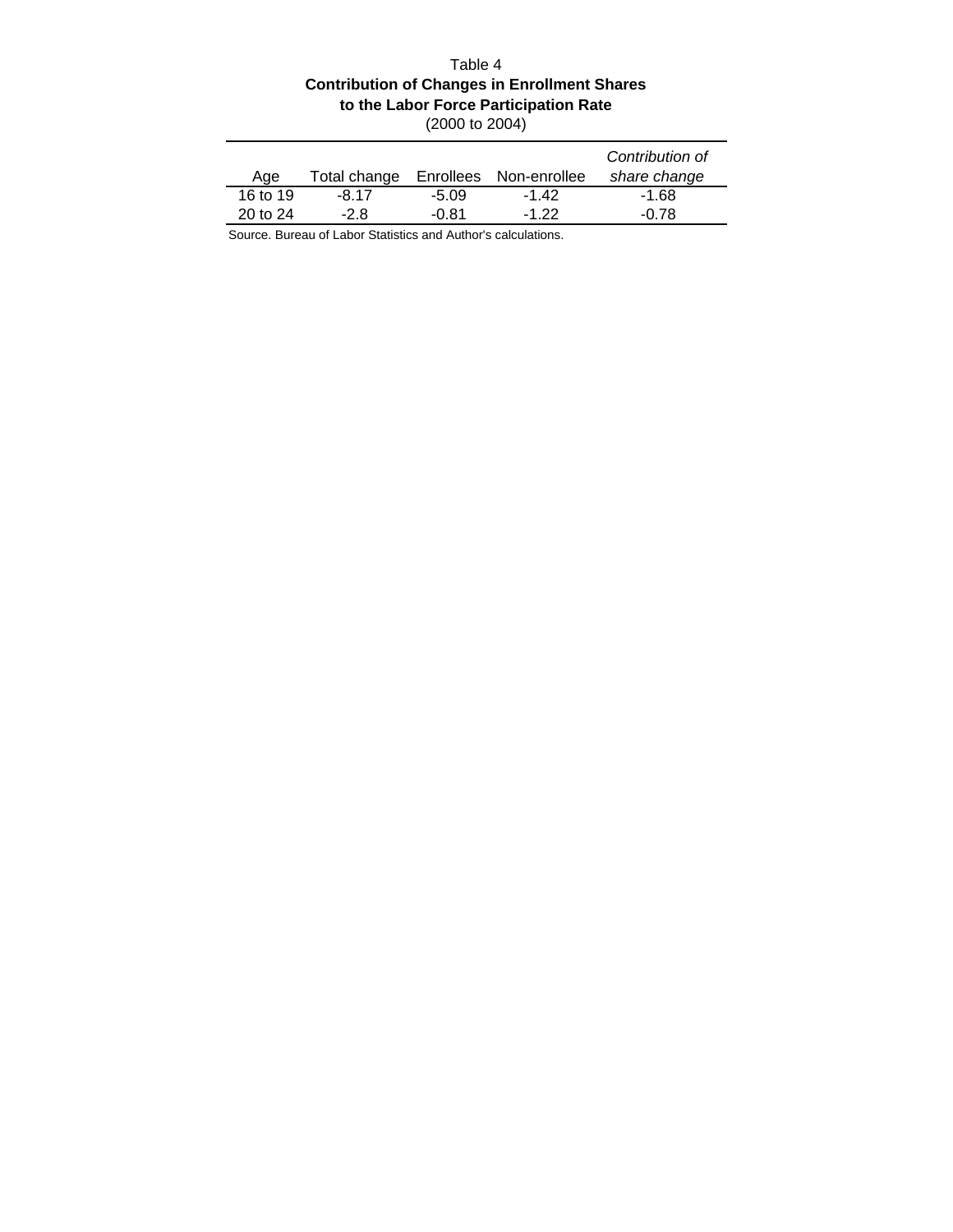| Variable                     | Age      |         | Men p-value | Women p-value |      | Variable         | age      | women   | p-value |
|------------------------------|----------|---------|-------------|---------------|------|------------------|----------|---------|---------|
| Return to education          | 16 to 17 | $-0.41$ | 0.00        |               |      | Female/male      | 18 to 19 | 0.13    | 0.22    |
|                              | 18 to 19 | $-0.17$ | 0.00        |               |      | earnings ratio   | 20 to 24 | 0.07    | 0.15    |
|                              | 20 to 24 | $-0.01$ | 0.00        |               |      |                  | 25 to 29 | 0.34    | 0.01    |
|                              |          |         |             |               |      |                  | 30 to 34 | 0.27    | 0.00    |
| Eventual college             | 16 to 17 |         |             | 0.22          | 0.00 |                  | 35 to 39 | 0.17    | 0.00    |
| attainment                   | 18 to 19 |         |             | 0.29          | 0.00 |                  | 40 to 44 | 0.28    | 0.04    |
|                              | 20 to 24 |         |             | $-0.01$       | 0.67 |                  | 45 to 49 | 0.08    | 0.27    |
|                              | 25 to 29 | $-0.01$ | 0.00        | $-0.02$       | 0.57 |                  | 50 to 54 | $-0.18$ | 0.18    |
|                              | 30 to 34 | 0.02    | 0.22        | 0.12          | 0.00 |                  | 55 to 59 | $-0.22$ | 0.03    |
|                              | 35 to 39 | 0.01    | 0.01        | 0.17          | 0.00 |                  | 60 to 61 | $-0.17$ | 0.46    |
|                              | 40 to 44 | 0.01    | 0.12        | $-0.02$       | 0.55 |                  |          |         |         |
|                              | 45 to 49 | 0.00    | 0.38        | 0.01          | 0.50 | Marriage rate    | 18 to 19 | $-0.01$ | 0.73    |
|                              | 50 to 54 | 0.00    | 0.62        | 0.08          | 0.00 |                  | 20 to 24 | $-0.26$ | 0.00    |
|                              | 55 to 59 | $-0.02$ | 0.87        | 0.07          | 0.00 |                  | 25 to 29 | $-0.56$ | 0.00    |
|                              | 60 to 61 | $-0.01$ | 0.01        | $-0.03$       | 0.51 |                  | 30 to 34 | $-1.15$ | 0.00    |
|                              | 62 to 64 | $-0.15$ | 0.12        | $-0.20$       | 0.00 |                  | 35 to 39 | $-0.79$ | 0.00    |
|                              | 65 to 69 | $-0.07$ | 0.00        | 0.26          | 0.00 |                  | 40 to 44 | $-1.10$ | 0.00    |
|                              | 70 over  | 0.02    | 0.01        | 0.41          | 0.00 |                  | 45 to 49 | $-1.04$ | 0.00    |
|                              |          |         |             |               |      |                  | 50 to 54 | $-0.69$ | 0.00    |
| Life expectancy              | 62 to 64 | 1.07    | 0.00        | 2.48          | 0.00 |                  | 55 to 59 | $-0.01$ | 0.94    |
|                              | 65 to 69 | 1.76    | 0.00        | 0.68          | 0.17 |                  | 60 to 61 | $-1.65$ | 0.00    |
|                              | 70 over  | 2.59    | 0.00        | 1.93          | 0.00 |                  |          |         |         |
|                              |          |         |             |               |      | Children under 6 | 18 to 19 | $-0.15$ | 0.00    |
| <b>Disability</b>            | 40 to 44 | 0.00    | 0.33        |               |      |                  | 20 to 24 | $-0.33$ | 0.00    |
|                              | 45 to 49 | $-0.01$ | 0.21        |               |      |                  | 25 to 29 | $-0.39$ | 0.00    |
|                              | 50 to 54 | $-0.01$ | 0.05        |               |      |                  |          |         |         |
|                              | 55 to 59 | $-0.01$ | 0.27        |               |      |                  |          |         |         |
|                              | 60 to 61 | $-0.04$ | 0.01        |               |      |                  |          |         |         |
| Early retirement<br>rules    | 62 to 64 | $-2.31$ | 0.00        |               |      |                  |          |         |         |
| Delayed retirement<br>credit | 65 to 69 | 0.02    | 0.10        |               |      |                  |          |         |         |

Table 5 **Estimates from the Labor Force Participation Rate Model**